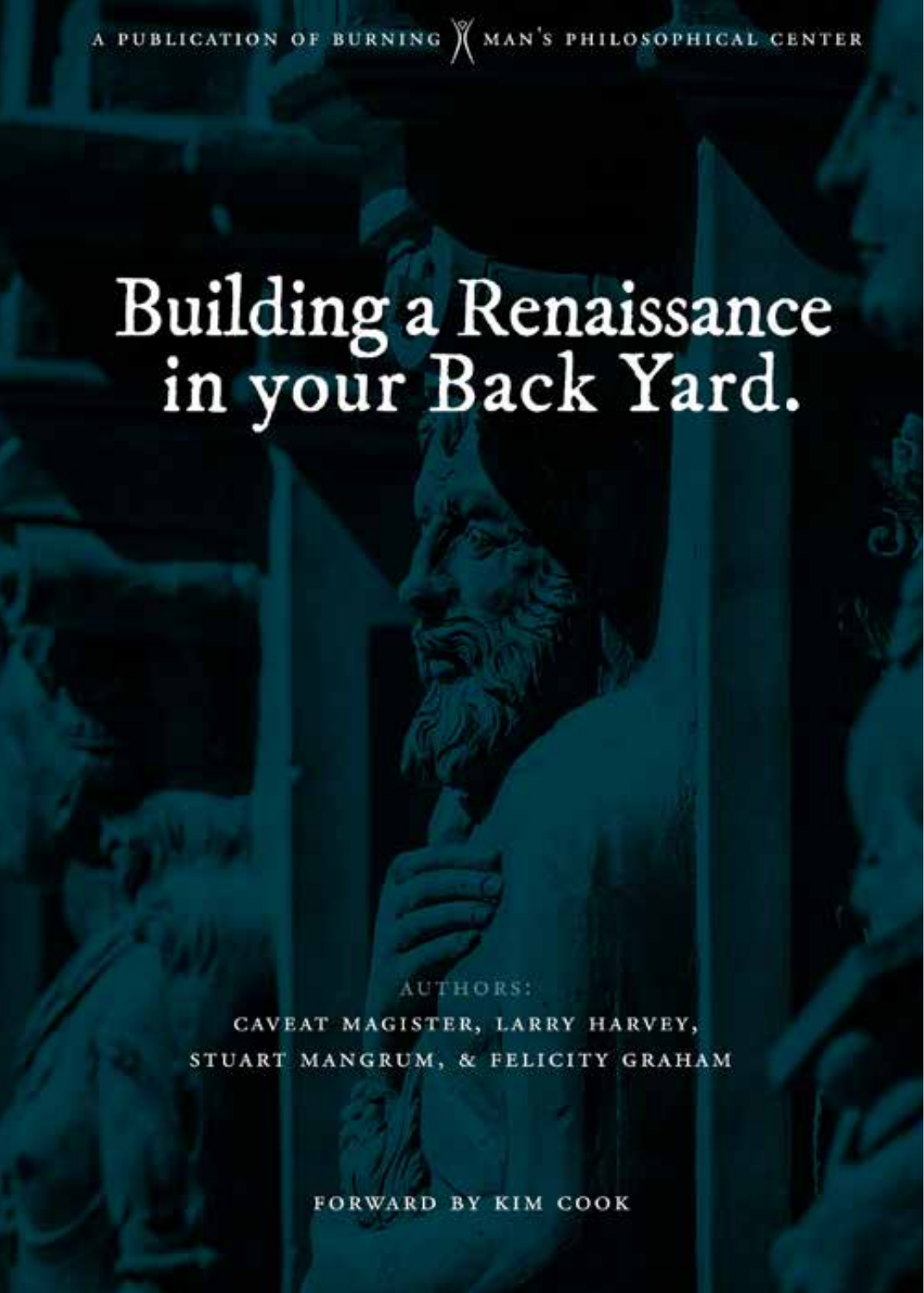#### A PUBLICATION OF BURNING MAN'S PHILOSOPHICAL CENTER

#### **BUILDING A RENAISSANCE IN YOUR BACK YARD.**

#### **AUTHORS:** CAVEAT MAGISTER, LARRY HARVEY, STUART MANGRUM, & FELICITY GRAHAM

**FORWARD BY:** KIM COOK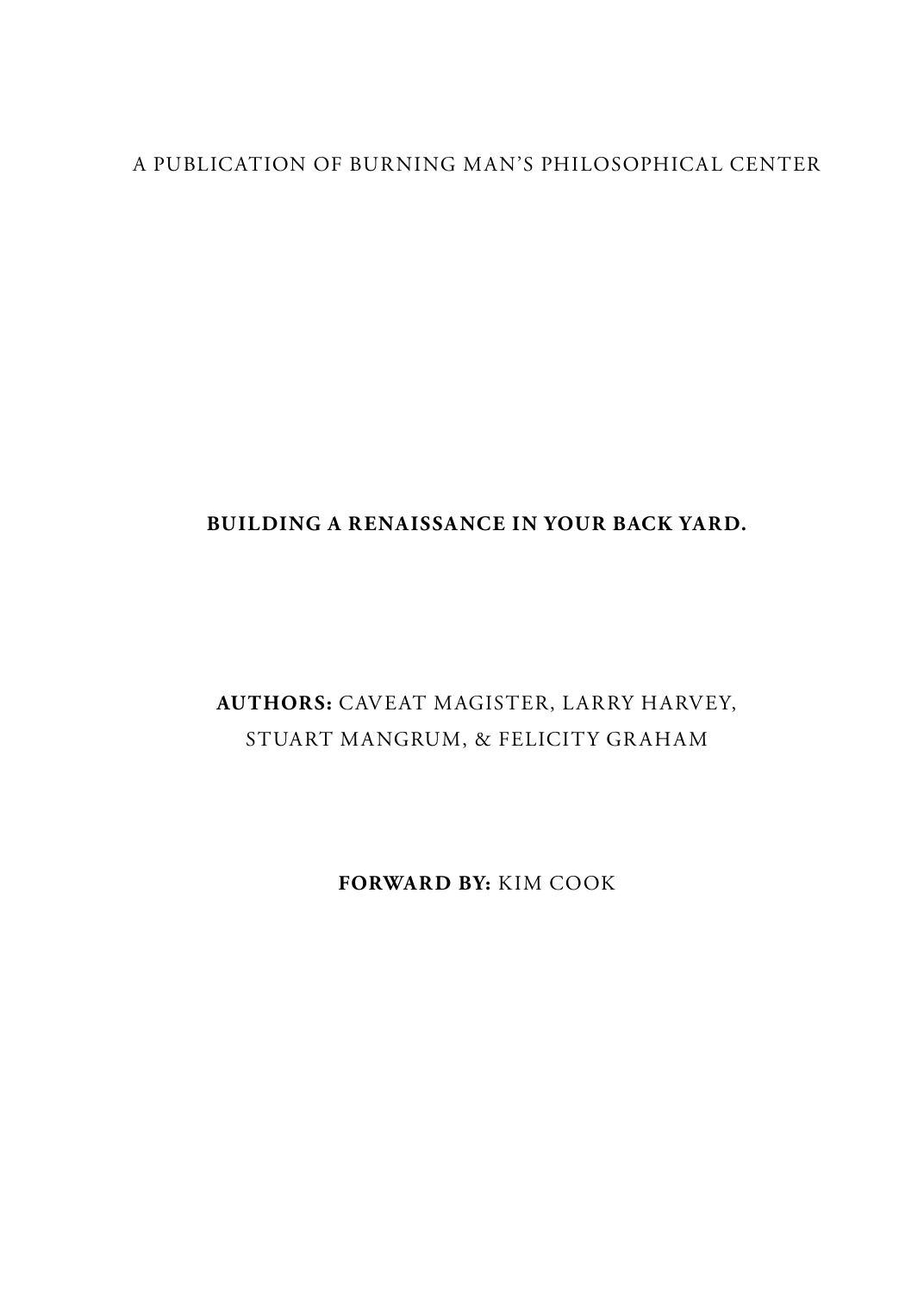## *Table of Contents*

**[FORWARD](#page-3-0)** – Kim Cook

**[ART, MONEY, AND THE RENAISSANCE:](#page-5-0)** RE-IMAGINING THE RELATIONSHIP – Caveat Magister

*[Section 1:](#page-12-0)*

**SISTER CITIES?** [EXAMINING BLACK ROCK CITY IN THE CONTEXT OF RENAISSANCE FLORENCE](#page-12-0) **Following the Money:** [The Florentine Renaissance and Black Rock City](#page-13-0) – Larry Harvey **[The Renaissance's \\$ecret Weapon for Arts Funding](#page-18-0)** – Caveat Magister

*[Section 2:](#page-26-0)*

**[BUILDING BLOCKS OF A SUCCESSFUL RENAISSANCE](#page-26-0)**

**What Powered the Renaissance?** [\(What was its relationship to cash?\) – Caveat Magister](#page-27-0) **How Burners are Reinventing the Artists' Workshop** - Stuart Mangrum

*[Section 3:](#page-41-0)*

**WHERE MY MATRONS AT?** [ART, GENDER, AND THE RENAISSANCE](#page-41-0)

**Introduction** [– Felicity Graham](#page-42-0)

**[Art, Gender, and the Renaissance:](#page-45-0)** Where My Matrons At? **Part 1: Mrs. Cellophane** – Felicity Graham **[Art, Gender, and the Renaissance:](#page-53-0)** Where My Matrons At? **Part 2: Take Me To Church** – Felicity Graham **Art, [Gender, and the Renaissance:](#page-65-0)**Where My Matrons At? **Part 3: Losing My Religion**– Felicity Graham

*[Interlude:](#page-78-0)*

**OUR STORY SO FAR,**[WHAT HAVE WE LEARNED ABOUT ART, MONEY, AND THE RENAISSANCE?](#page-78-0) **[What Have We Learned So Far About Art, Money, and the Renaissance?](#page-79-0)** – Caveat Magister

*[Section 4:](#page-83-0)*

**[HOW TO BUILD A RENAISSANCE IN YOUR BACKYARD](#page-83-0)**

**Making Patronage Work for Us:** [Recognizing That Our Community Creates Value– Caveat Magister](#page-84-0)

**[Art Gets More Valuable When "Data" Becomes "Relationships"](#page-92-0)**– Caveat Magister **Embed Artists Everywhere:** [They Are the Community Innovators the World Needs](#page-96-0) – Caveat Magister **Redesigning Money:** [An Alternative Model of Funding From the Burning Man Community – Caveat Magister](#page-105-0)

**[Are Theme Camps the New Renaissance Guilds?](#page-109-0)** – Caveat Magister –

*[Conclusion:](#page-114-0)*

**[WHAT WE'VE LEARNED ABOUT ART, MONEY, AND THE RENAISSANCE](#page-114-0) [What We've Learned About Art, Money, and the Renaissance](#page-115-0)** – Caveat Magister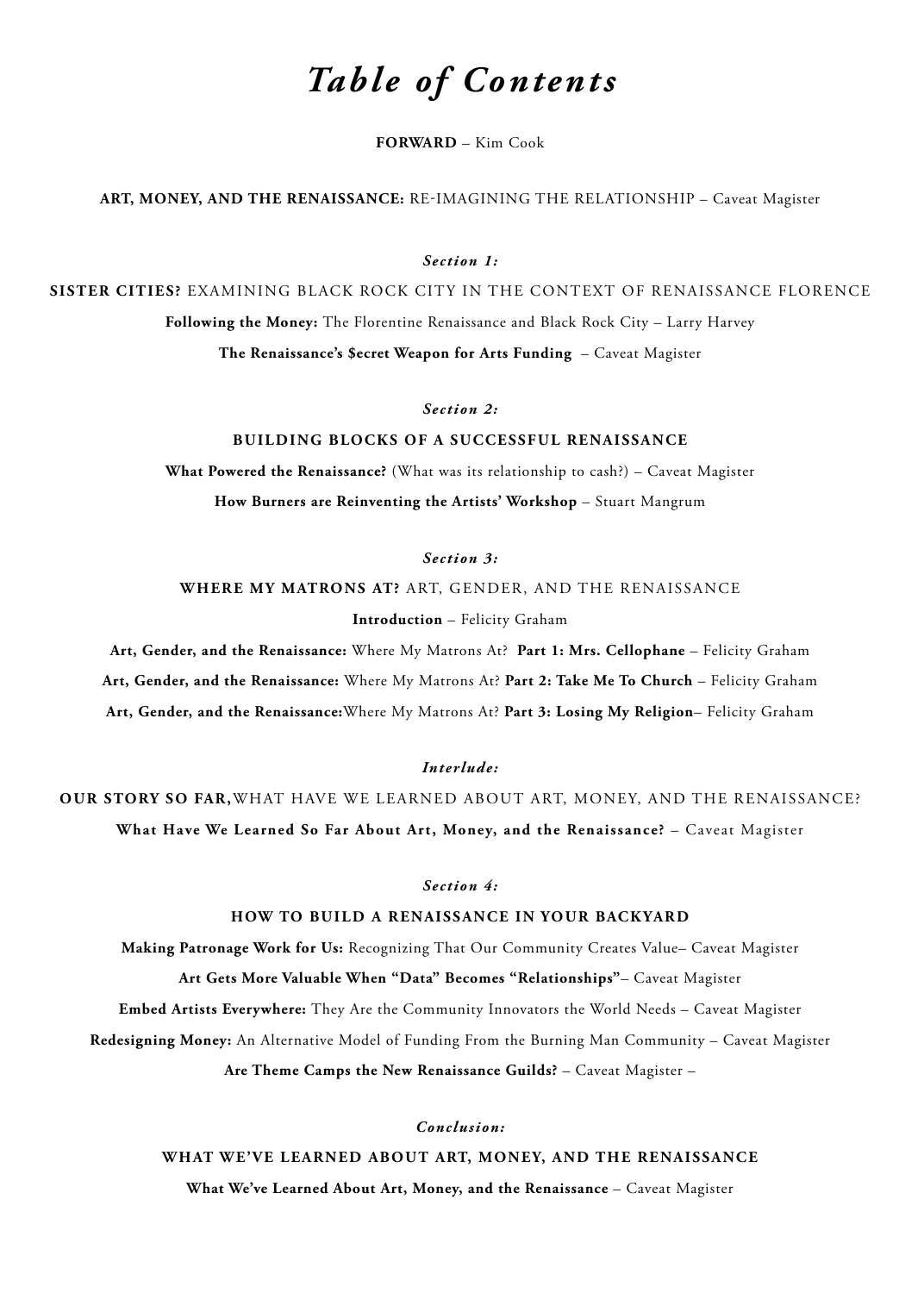#### **FORWARD**

– Kim Cook –

<span id="page-3-0"></span>What does it mean to examine the role of money in art — in Burning Man culture — and to do so through a lens focused on the Renaissance? This is the task undertaken by this series of Burning Man Journal posts created by Caveat Magister in concert with Burning Man's Philosophical Center, led by Larry Harvey.

It may be helpful to step back and remember that money is a chosen denominator of value — a currency. As such it is a socially constructed vehicle for transferring something of value from one entity to another. That means thinking about what we value is an essential component of a dialogue about art and money.

Money is openly discussed in this series: how it is generated, who has it, who needs it. It is also explored from all sorts of angles — not always coming from "the rich guy" but potentially coming through community — in the Renaissance, perhaps guilds or churches, in the world of Burning Man perhaps Theme Camps and crowd-funding. We are asked to consider the flows and ways in which money can be accessed to support art and artists.

This series also asks us to consider what we value. If we value art, will we see an increase in quality? Do we concern ourselves with quality or with process? And who digs deep and makes sure that art indeed is available — that art *happens*. In the world of Burning Man, that art is generated through the alchemy of artists and community, which converts inspiration into a realm of kinetics and aesthetics that both responds to and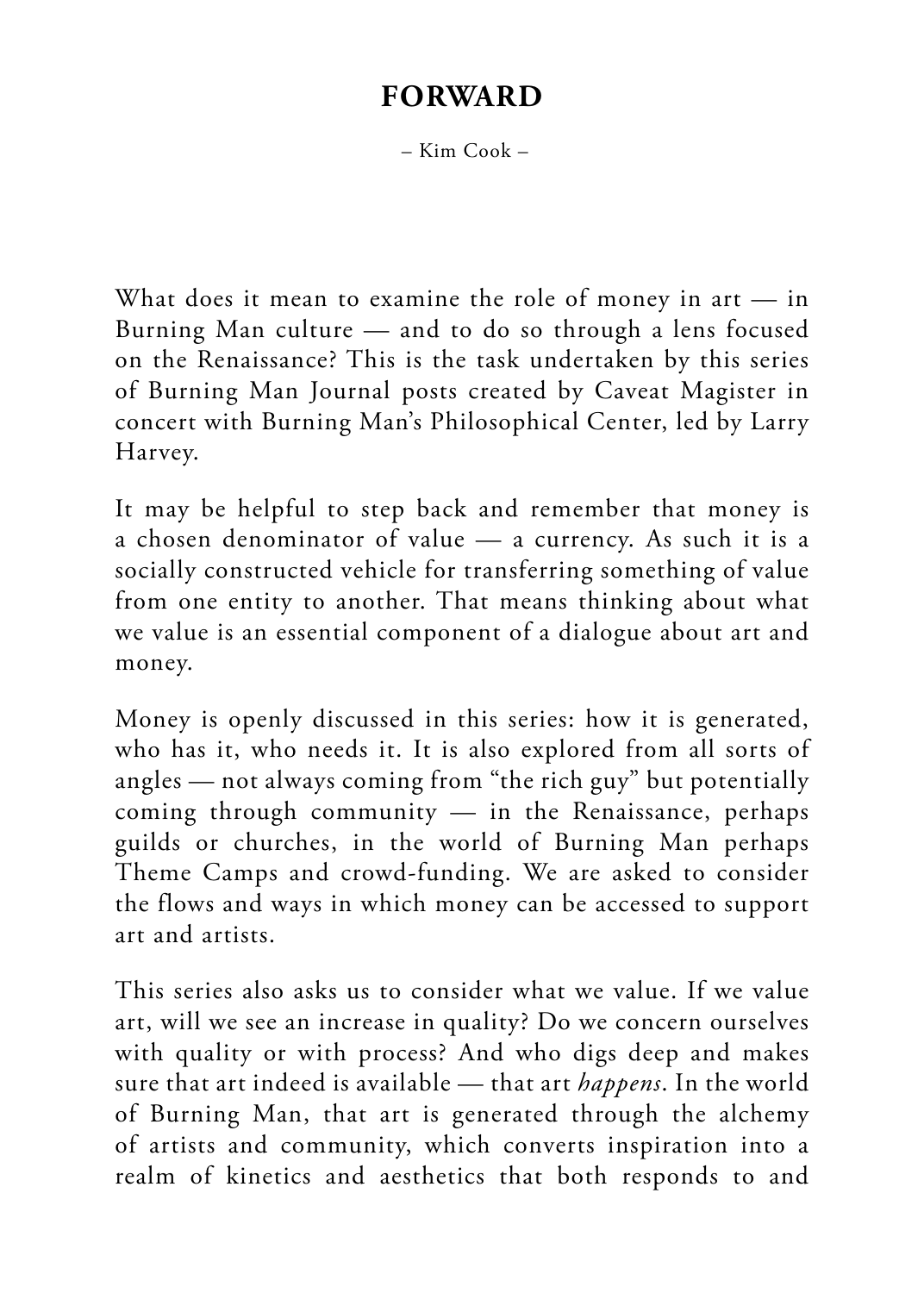struggles with the larger environment that is the place: Black Rock City. Much of this art-making relies on the contributed efforts of those who come to build, to make, to cook, to create community together such that the end result can be shared by the citizens who participate in the event each year.

If we were to convert this effort into monetary value, we would find ourselves short, both financially and experientially. David Best, originator of the Temple in Black Rock City, is known to say, "Volunteers are much more expensive than paid labor." He speaks to the need to love, to care, to address each stage of the process and each person with intentionality grounded in the creation of meaning. And perhaps this is where value is created at Burning Man: our ability to create meaning that is invested in people and results in art.

In one condensed timeline of the eight days on playa, we connect, we face our limitations, we celebrate, and we construct what is our unit of measure: experience. Artists, humans, communities construct meaning. They may attach meaning to currencies of a monetary scale or of another value construct. In the end, what you get is highly proportional to what you give, and thus when Caveat exhorts us that you may get the art you deserve, it is a reminder to invest wisely. Value becomes a function of our willingness to invest. Time, money, caring whether it results in an artwork, a meal, or the construction of a narrative that is a life well lived, requires that we think deeply, give generously, and live openly. In our world the art is both a means and an end.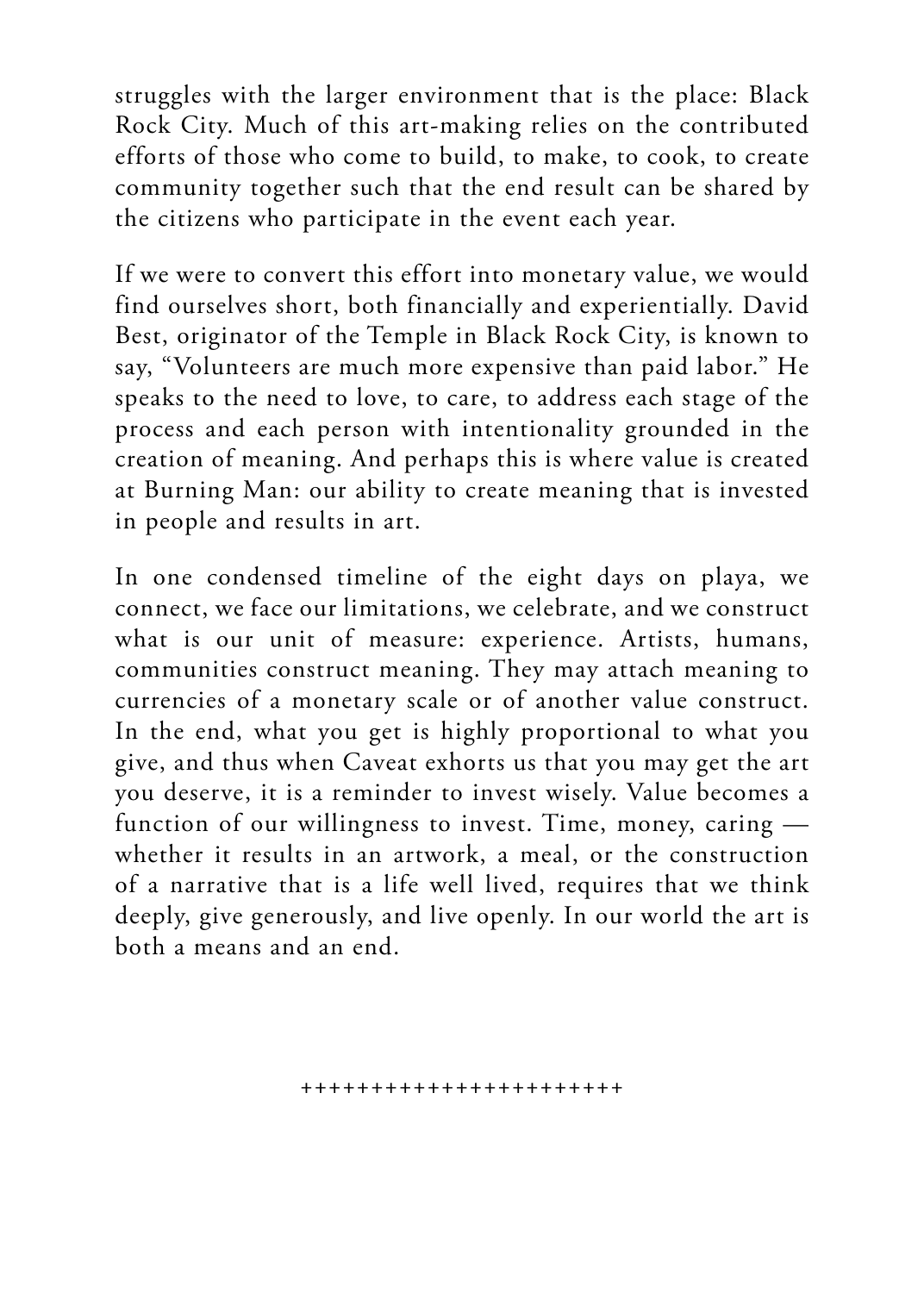#### <span id="page-5-0"></span>**ART, MONEY, AND THE RENAISSANCE:** RE-IMAGINING THE RELATIONSHIP

– Caveat Magister –

 Silicon Valley didn't invent the "gig economy." On the contrary, the life of a contractor with neither benefits nor security would have been very familiar to Leonardo da Vinci.

According to Dr. Matthew Landrus, a member of the history faculty at Oxford and a specialist on the artists and engineers of the 14th–18th centuries, Leonardo was a "working artist" with frequent commissions, yes, but he made most of his money from civil and military engineering. And if he was constantly in demand, it was because "he worked hard to make sure he was in demand."

In fact, of the voluminous journals that Leonardo left us, including his thoughts on art, engineering, science, nature, history, and even (up to a point) social customs — there is virtually nothing indicating his political views.

"That was too dangerous," Landrus said. "He didn't want to risk offending a patron." Leonardo was a celebrity, he was a legend in his own time, but he didn't have a safety net. There was no plan B.

The "gig economy" (or "service economy" if you want a less accurate euphemism) is not an innovation but a recurrence of an earlier model and an earlier time. Artists have usually lived on the economic fringes of society, but for most of Western history everyone was, in some way, dependent upon the largesse of a patron.

It was the rise of the middle class — the very bourgeoisie whom 20th century artists delighted in mocking and shocking —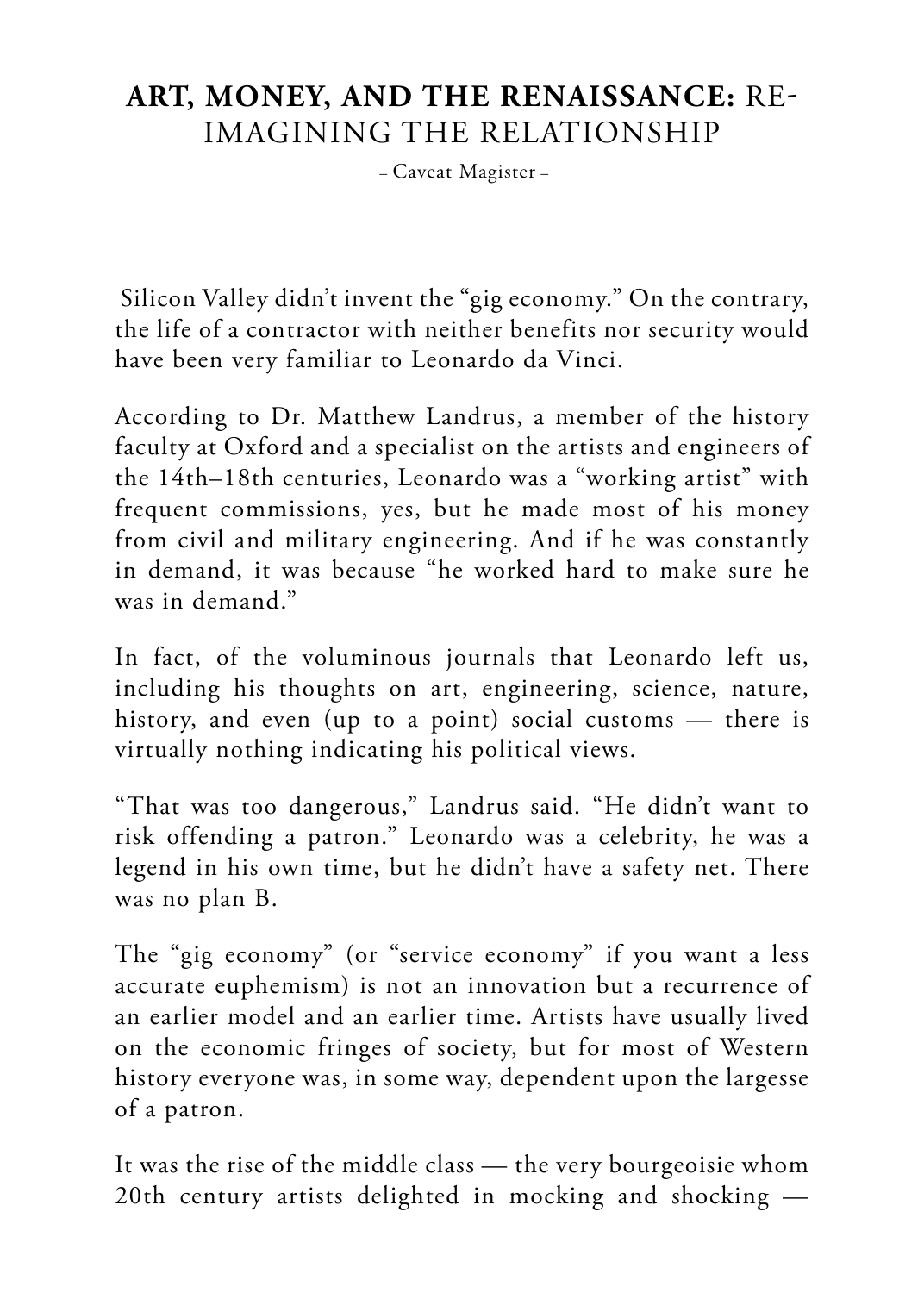that made the idea of an independent citizenry possible. The "nation of shopkeepers" were what made an independent avant garde a force.

But if economic forces were vital for art's liberation from patronage, it still didn't happen by accident. The man who is most often credited for freeing artists from the patronage system lived almost 300 years after Leonardo, and it's a story every artist should know.

Dr. Samuel Johnson wrote the first full dictionary of the English language, and when he began the project, it was under the patronage of the 4th Earl of Chesterfield. But after providing an initial grant, Chesterfield stopped supporting it for the entirety of the seven years it took Johnson to finish. After it was done, however, Chesterfield began mentioning the Dictionary publicly, along with his own "involvement" in the project.

Johnson, notoriously easy to offend, responded with a public letter in which he trashed Chesterfield — and the idea of patrons as a whole.

"Is not a patron, my lord, one who looks with unconcern on a man struggling for life in the water, and when he has reached ground, encumbers him with help?" Johnson wrote.

This letter, now infamous, has frequently been referred to as literature's "Declaration of Independence," and was the symbolic beginning of our idea of artists as independent laborers who could depend upon public sales rather than moneyed patronage to support their lives and livelihoods.

Today we see our society moving towards both models at once. Crowdfunding and social media allow artists and makers direct access to their publics on an unpredicted scale — but the erosion of the middle class means that more and more art and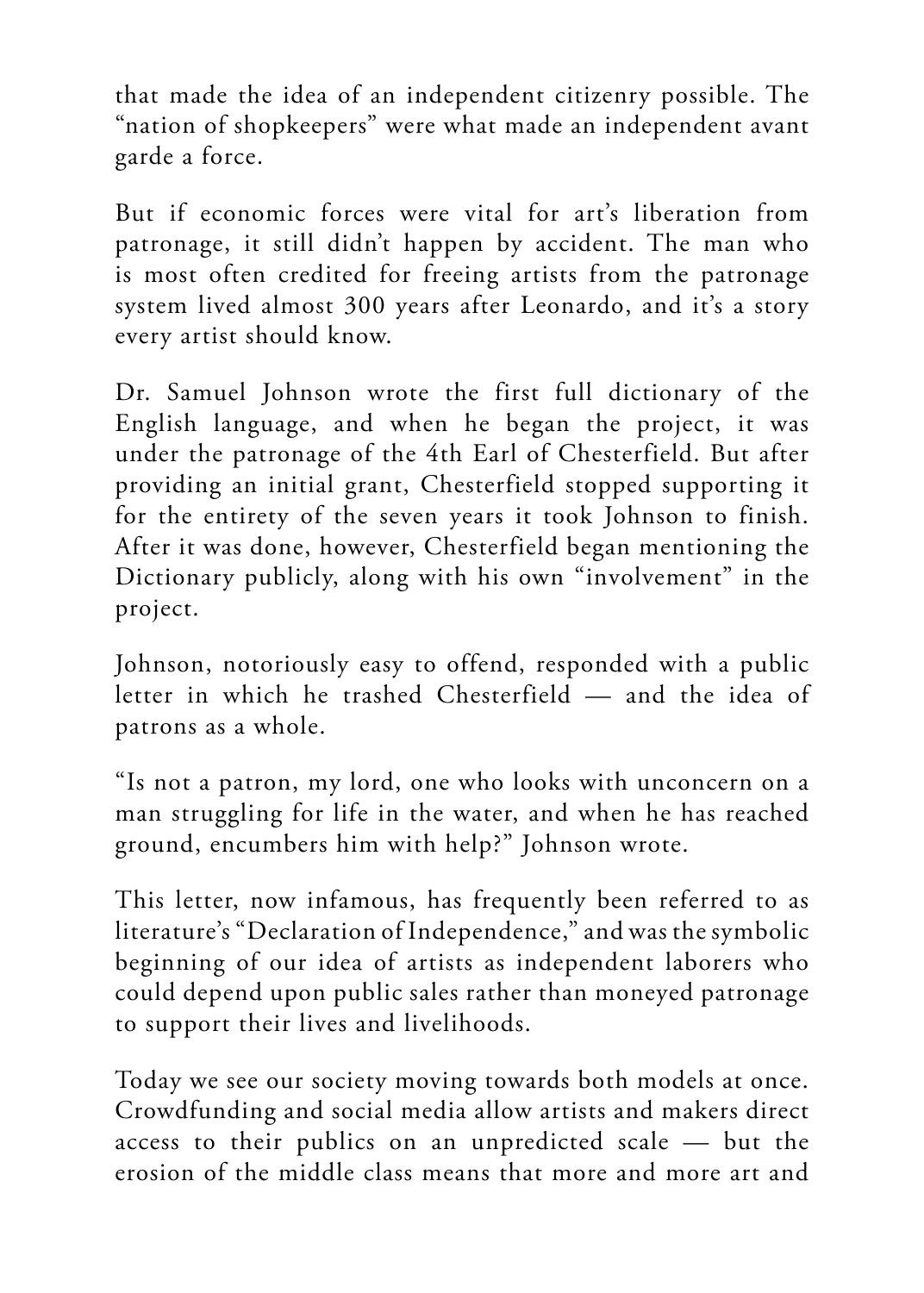arts institutions are increasingly dependent upon the largesse of a new class of ultra-rich patrons.

Burning Man is straddling the crest of both waves. Founded entirely by volunteers and small-scale participant donations in its early years, funded almost entirely by ticket sales in its period of massive growth, it is now perhaps the largest hub for crowd-and-participant funded art in the world. At the same time, it is also famously the new favorite playground of the ultra-rich, who spend ungodly sums of money to do what the rest of us used to do on the cheap.

Anyone who has actually attended Burning Man knows the presence of the 1% in Black Rock City is significantly overhyped by the media (is anything under-hyped?), and the vast majority of Burners would never know that Richie Rich's wealthier brother was on playa if people off-playa weren't complaining about it. But whether it's causation or correlation, the rise of the 1% at Burning Man does correspond very closely with an increase in the epic scale of the city's infrastructure, and its art.

As Black Rock City gets bigger, its art has gotten grander — and correspondingly more expensive. To be sure, it is still possible to have profoundly affecting art projects done on a small scale and without permission, but Burning Man has become increasingly associated with the kind of scale and spectacle that requires either a massive crowd-funding campaign or a very wealthy patron.

This is an uncomfortable tension, and may be unsustainable. It's also hard to talk about.

Art and money have never been separable, but somehow the idea of talking about them together has become a great taboo. We admire "starving artists" in a way that we would never endorse for "starving teachers" or "starving firemen." We have a notion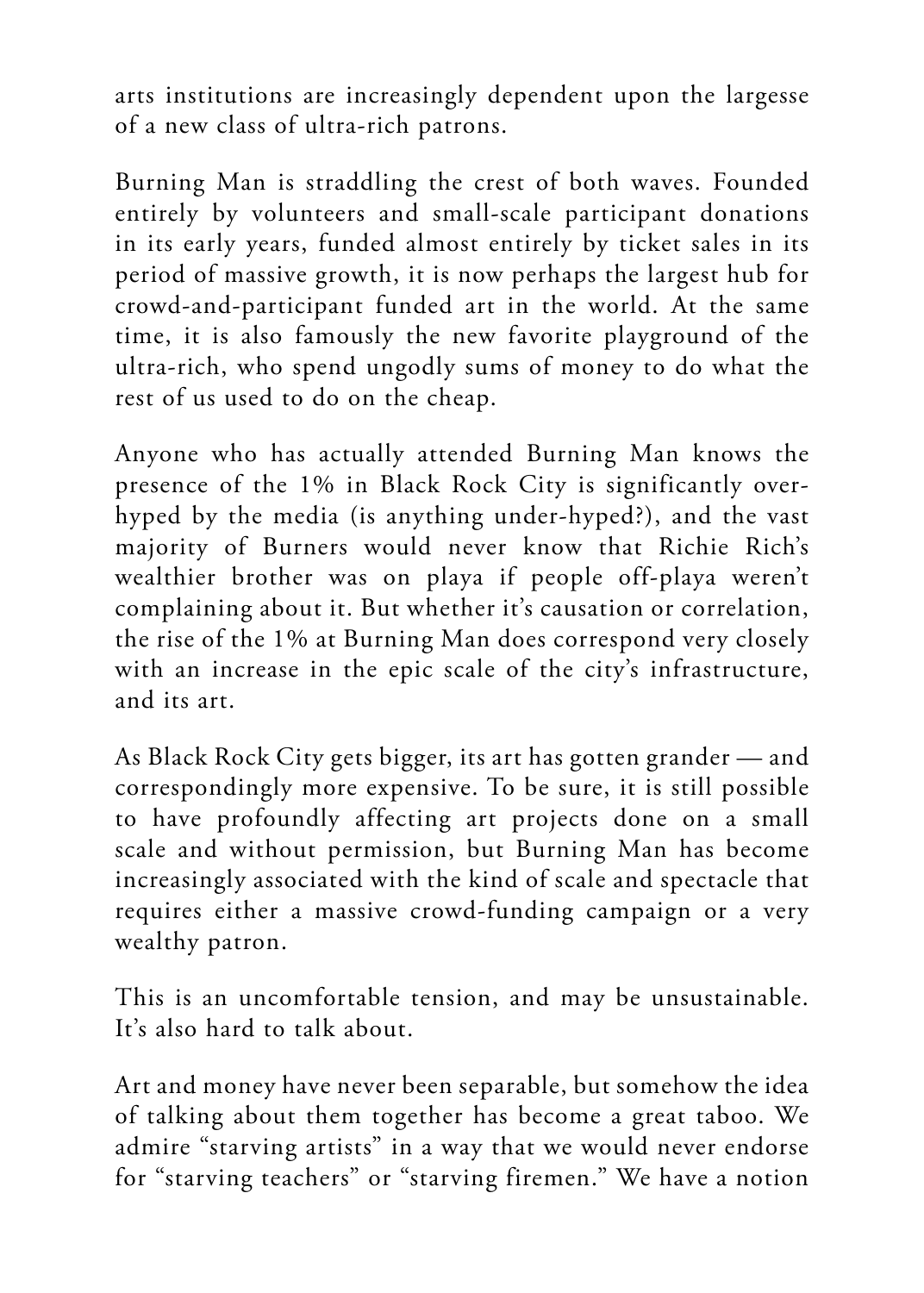deeply embedded in our culture that anybody who talks about doing art for the money must not be a "real" artist. There's something to that, but it's also in part a modern concept. It certainly wasn't Dr. Johnson's view. He said, "No man but a blockhead ever wrote, except for money."

The musicologist Peter Schickele once similarly pointed out, in a hilarious performance called "Bach Portrait," that most of the correspondence we have of the extraordinarily influential composer Johann Sebastian Bach (a contemporary of Dr. Johnson's) is not about music at all, but mostly complaining about the cost of living and the fact that his patrons didn't pay him on time.

So we've gone from a period where artists were hyper-aware of money, and open about it, to a period where artists talking about money endangers their status as "artists." This would be understandable, even laudable, if artists were actually less worried about money, but since they're not — since in fact we live in a time of profound economic uncertainty about artists and arts funding — this just won't do.

The 2016 theme of ["da Vinci's Workshop](http://journal.burningman.org/2015/10/burning-man-arts/brc-art/burning-man-2016-da-vincis-workshop/)" and Renaissance Florence is intended in no small part to violate this taboo and open this conversation. For the sake of artists, let alone society, we need to think about how we want arts to be funded, how we can do so in ways that are consistent with our values, and how we can create the impact on the arts and funding that we want to have in the world.

To be sure, no one wants to return to the days before Dr. Johnson's declaration of independence. Leonardo himself illustrates, in his refusal to talk politics, just how stifling that system could be. But not wanting to go back doesn't mean we can't learn from history — indeed it's one of the few things we can learn from. For all its faults, there are many ways in which the Renaissance is exactly what we want to look to for guidance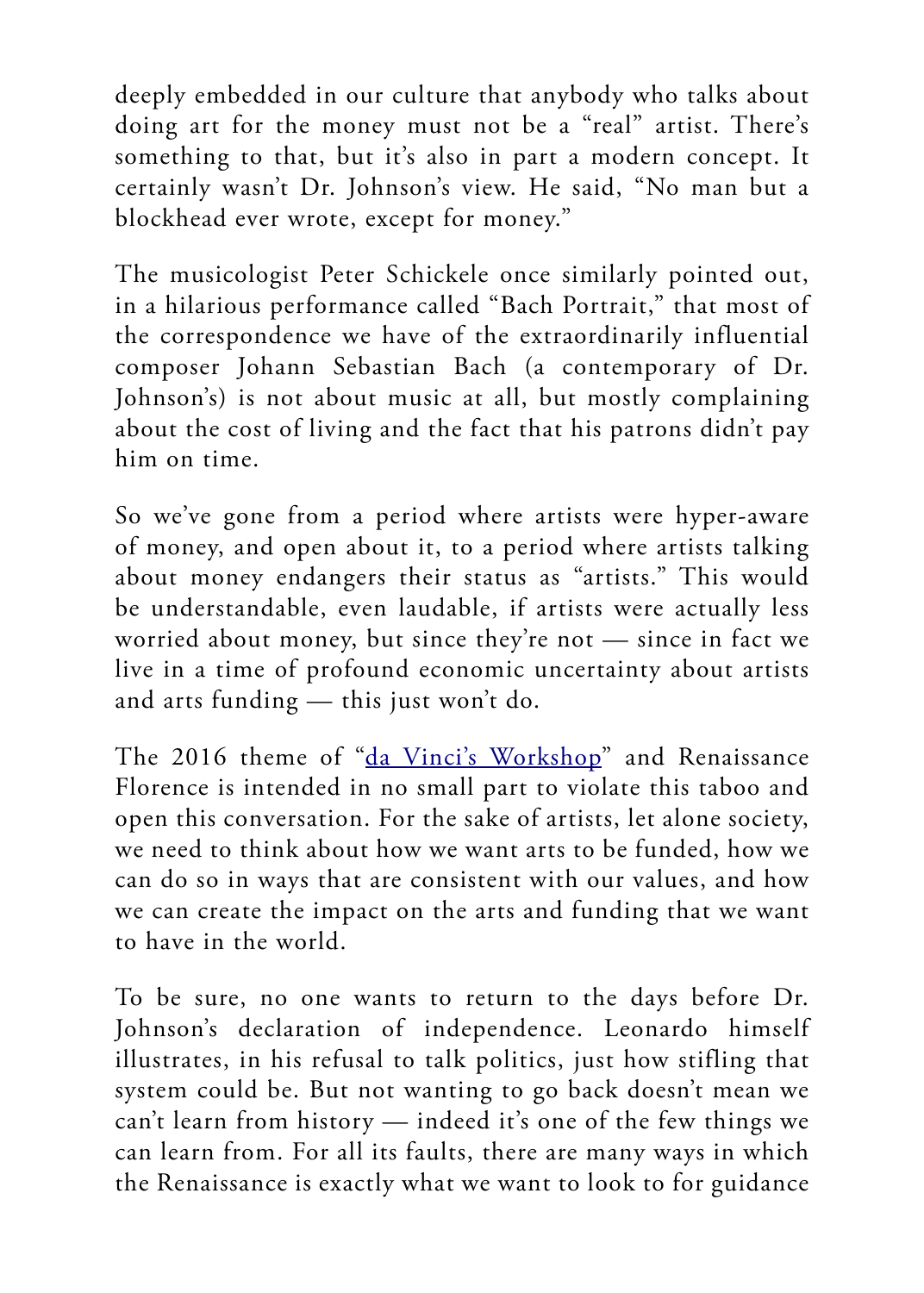about both what to do and what not to do. If the 21st century is to have patrons, what are best practices for them? How can they be part of the solution, rather than a bottleneck for art and a source of anxiety for artists?

The Renaissance certainly teaches us that there was more than one kind of patron — and more than one reason for making art. While "patronage" today is virtually synonymous with "getting money from a rich guy," much of the greatest work of the Renaissance was paid for by the church, and many of Florence's most significant public treasures were paid for by its various guilds. If it was a period every bit as obsessed with money as ours, it was also a period when the most powerful institutions in society saw the creation of art as central to their missions. The glory of God and the state were tied in closely to the art created in their names; a nation or church without public art lacked a fundamental legitimacy. They were not doing their job. Nobility and merchants who did not engage with and support the arts were equally lacking. Money was a means to an end; simply accumulating money served no legitimate social good. Sponsoring art was an alchemy by which money transformed into a higher purpose.

Ironically, we live in an era that claims to value art for its own sake, but that also sees it as far more optional than the Renaissance did. The virulence of a [Savonarola](https://journal.burningman.org/2016/03/opinion/shenanigans/youre-doing-it-wrong-stop-burning-your-art-and-start-burning-your-art/) against art is only possible when you in fact take art seriously.

Our era has the potential for an unparalleled artistic renaissance. Not only is there plenty of money — if we can only figure out how to access and harness it — but our distribution networks for art and artists are leaps and bounds beyond anything ever envisioned before. We live in a time, to paraphrase Clive James, when it is possible to experience much of the greatest art ever created, for free, without even leaving your home.

Indeed, the ease and quality of the distribution network is part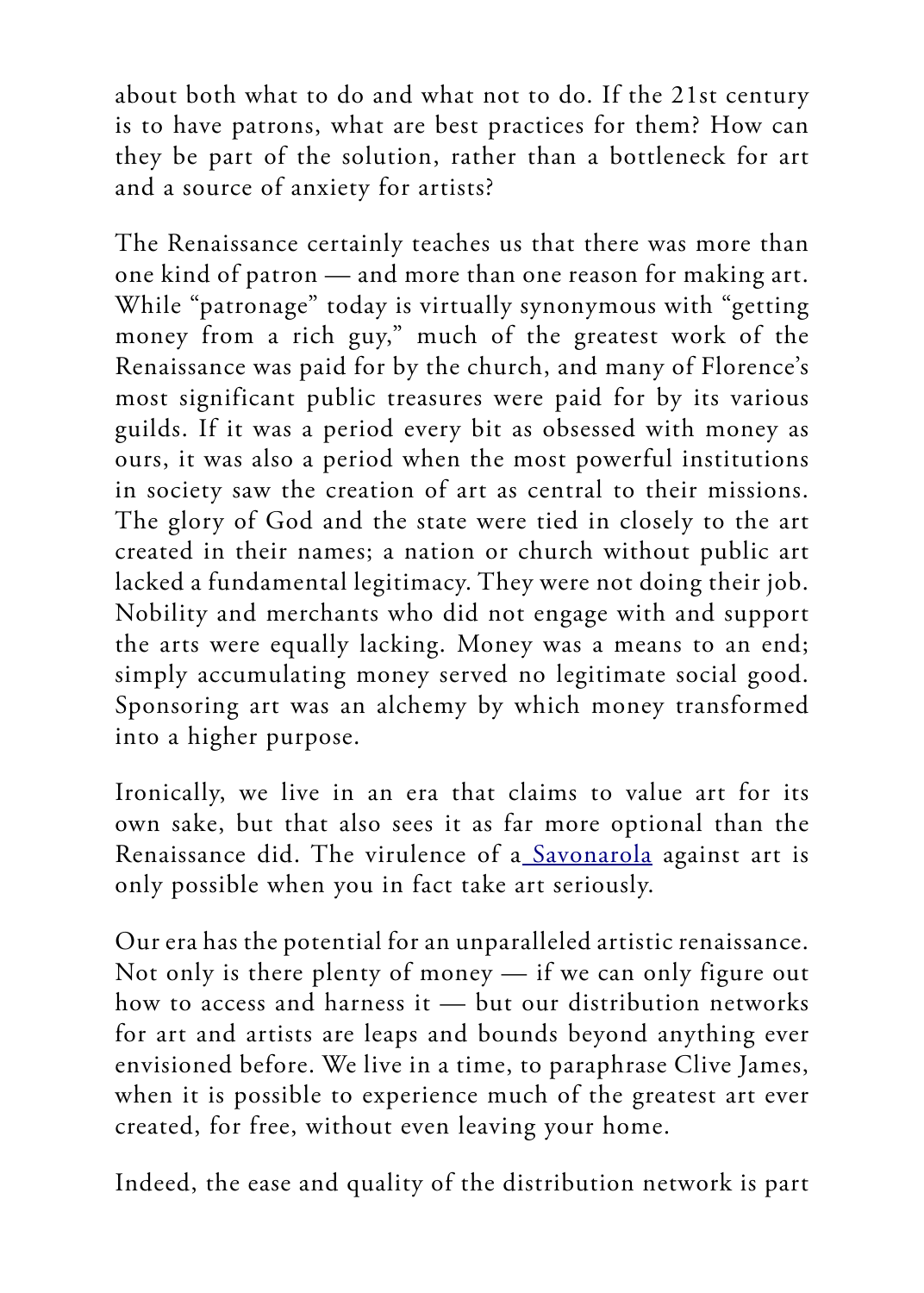of the problem. Possibly it's an even greater problem: many societies have tried to address issues of money, equality, and art before, but to my knowledge no society in history has needed to address the problem of art and culture being too easily accessible to everyone. That seems truly a first. It may be, when we dig deep, that some issues of money may not really be about money, much in the way some issues of sex are not really about sex.

But we won't know until we call them out.

We hope this theme will give Burning Man's legions of artists, doers, and creative thinkers permission to actively embrace this taboo and a space in which to explore these questions. What can we learn about the relationship between art and money from the Renaissance, and what can we do — what *must* we do — to embrace the potential of our own time to be the next Renaissance? Hopefully a renaissance as concerned with human dignity and agency as it is with technical advances and artistic accomplishment.

In the [series of essays](https://journal.burningman.org/renaissance/) that follow, leading up to Burning Man 2016, we will be examining questions that we hope will offer insight and inspiration to anyone looking to address these issues or take on this theme.

Our history, like the histories of those before us, will be defined by our art. Virtually no one remembers Leonardo for his military engineering, but his paintings helped define an era and changed the world. It is a matter of historical record that the only reason anyone really remembers the 4th Earl of Chesterfield today is that Samuel Johnson made fun of him in a letter about an art project that altered the course of civilization.

It may be new technologies and economic forces that make our future possible, but it won't happen by accident. **We need a new Declaration of Independence for artists.**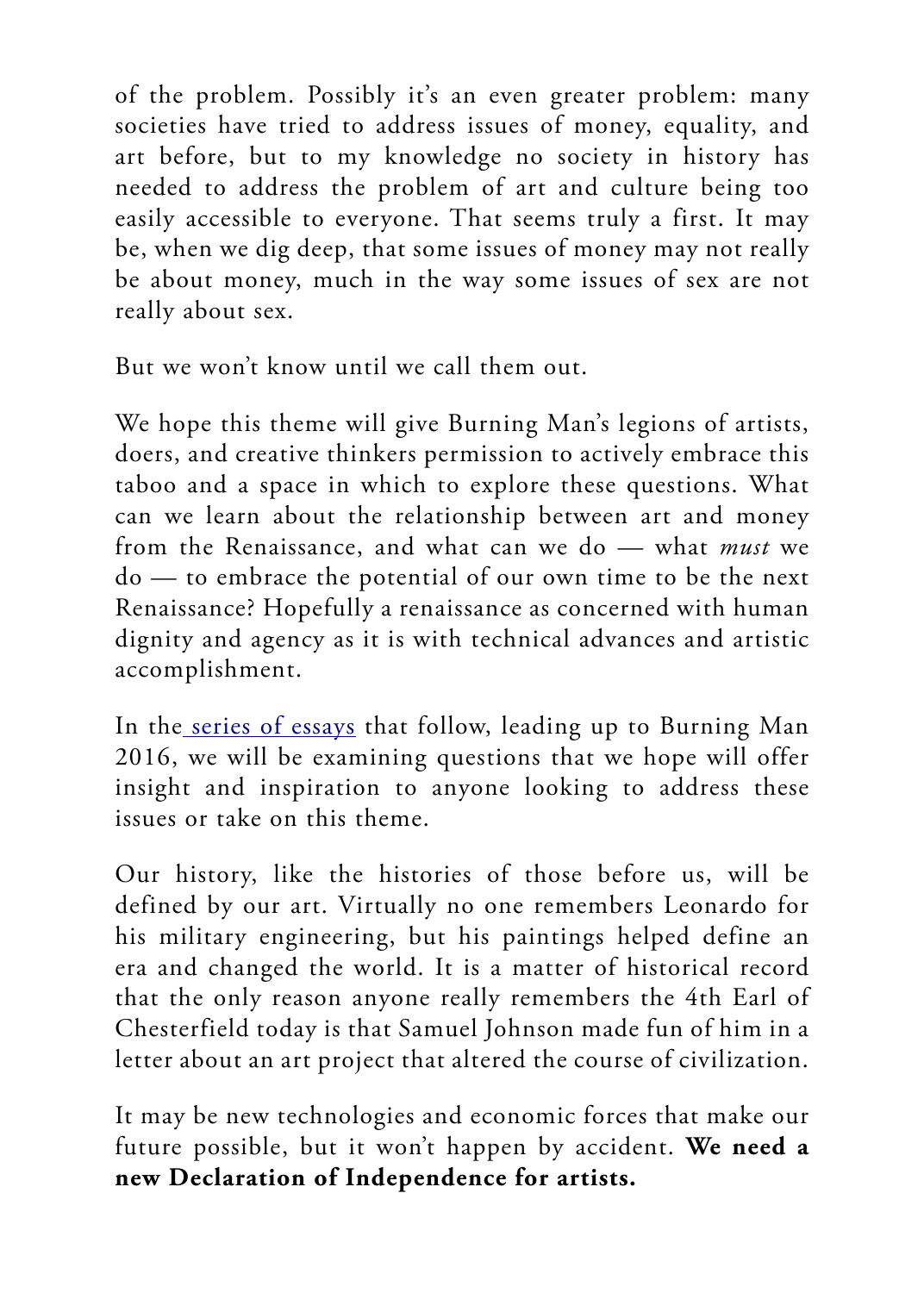Leonardo, Dr. Landrus tells us, viewed art as a guide to the future. He imagined things that did not exist so that he could build them. So, too, Burning Man: We study the Renaissance in order to imagine a new one. We imagine a new one in order to see if we can build it. In Black Rock City, and around the world.

Re-imagining the relationship between Art and Money, artists and funding, is how we begin.

+++++++++++++++++++++++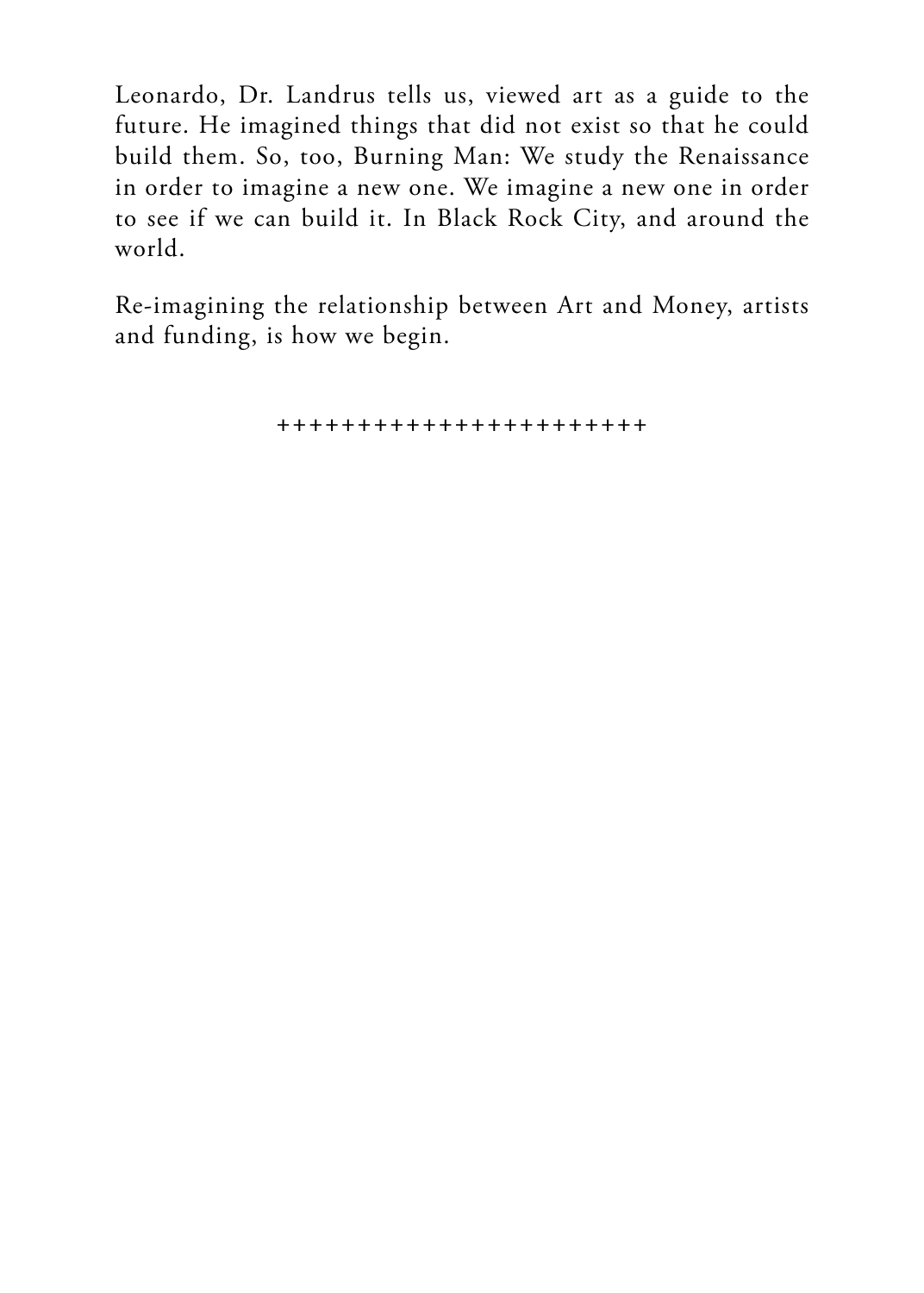<span id="page-12-0"></span>*Section 1:*

## **SISTER CITIES?** EXAMINING BLACK ROCK CITY IN THE CONTEXT OF RENAISSANCE FLORENCE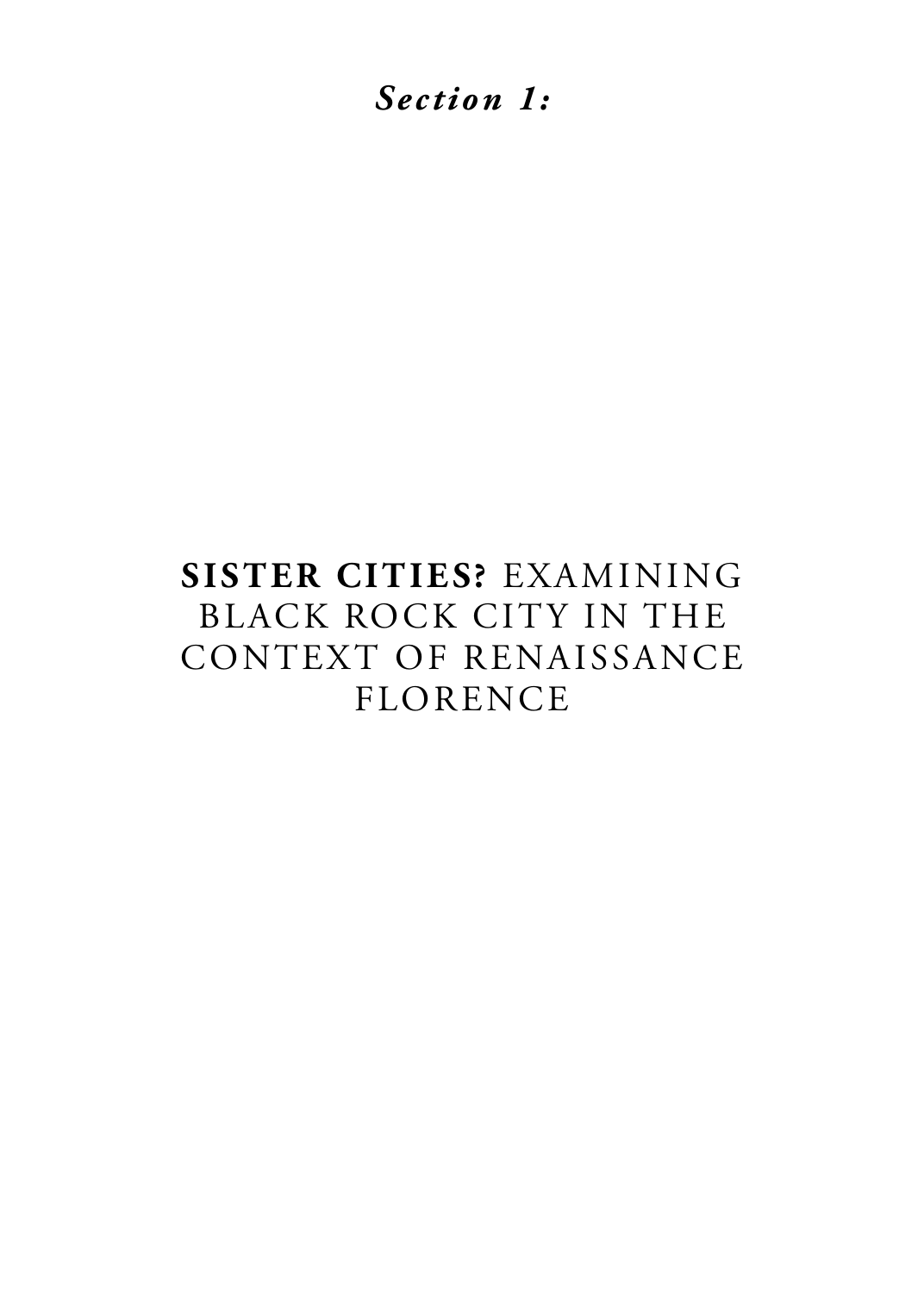#### <span id="page-13-0"></span>**FOLLOWING THE MONEY:** THE FLORENTINE RENAISSANCE AND BLACK ROCK CITY

– Larry Harvey –

Sometime in the year 1490, Lorenzo de' Medici, the de facto ruler of Florence, took notice of a young man working in a trade guild workshop. This, in itself, was not remarkable. Lorenzo was an architect, poet and banker, as well as a politician: he was what is now called a renaissance man. His interests extended to painting and sculpture — nearly all of the civilized arts and as a connoisseur, he had a knack for spotting talent. What is remarkable, however, is that the precocious young man he befriended was really a child; a boy of 15, and his name was Michelangelo di Lodovico Buonarroti Simoni. Lorenzo offered Michelangelo's father a position at the palace and proposed that the apprentice join Lorenzo's family, to be raised as a son and educated with the Medici children.

From 1490 to 1492, Michelangelo attended the Humanist academy the Medicis had founded. More importantly, his newfound status now allowed him to consort with poets, scholars, artists, scientists, and philosophers. During his residency in the Medici household, the young Michelangelo kept a journal that he filled with poetry, and he was known to avow that these were the most important years of his life. Lorenzo had created a salon, a scene which formed the epicenter of a new Italian culture, and there is little doubt that this was fueled by money; the Medici were masters of an international banking network, and Florence's emergent middle class, organized around a system of art and craft guilds, sponsored competitions that rewarded artists for their work.

Money sluiced through the streets and piazzas of Renaissance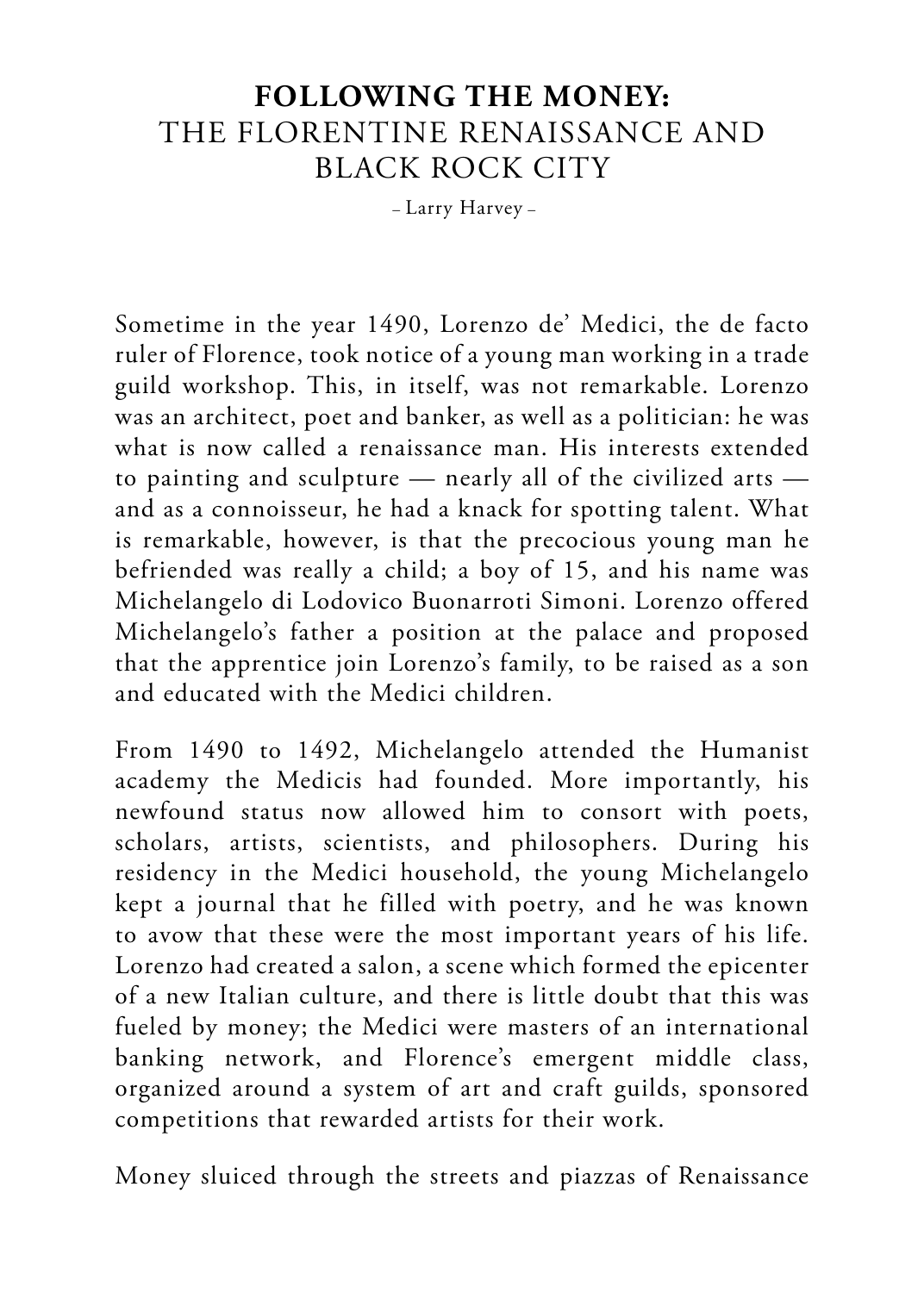Florence, and yet the sheer hydraulic force of capital did not determine every outcome. Money was a means, but not an end. What mattered most was social interaction in the context of a networked culture driven by ideals, and Burning Man may be regarded in a similar light. One way to fathom this phenomenon is to follow the money. In 2016, Black Rock City will distribute 1.2 million dollars to artists in the form of honoraria. In so doing, it is like the Wool Guild, the *Arte della lana*, the premier trade guild of Florence. Along with banking, it was one of the two great pillars that supported the Florentine economy, and a significant portion of this wealth was lavished on civic art that was available to every citizen.

There isn't any doubt this institution's funds derived from the manufacture and sale of high-end luxury goods. Florence's wealthiest families spent up to forty percent of their income on apparel worn at social gatherings and popular public events. They did this out of family pride and to secure prestige among their peers. That pride, however, overlapped with public spirit — it led to the production of creative work that cradled widespread social interaction; it sustained and enlarged the identity of an entire people, and it is fair to say that without this flow of money there would have been no Renaissance, no quickening of knowledge, no spread of humanist ideals.

In the case of Burning Man, such quasi-governmental patronage does not exhaust resources that are devoted to art. As with competitions sponsored by the Wool Guild, Black Rock City's honoraria are awarded by a small committee, but this curatorship, as practiced by a few, is counterbalanced by a radically populist patronage. Each year many artist groups will subsidize their projects through community fundraising events and crowd-sourced campaigns on the Internet. Some critics say that Burning Man should shoulder all of these expenses, but we have found that self-initiated efforts create constituencies, loyal networks that support these artists on and off the playa.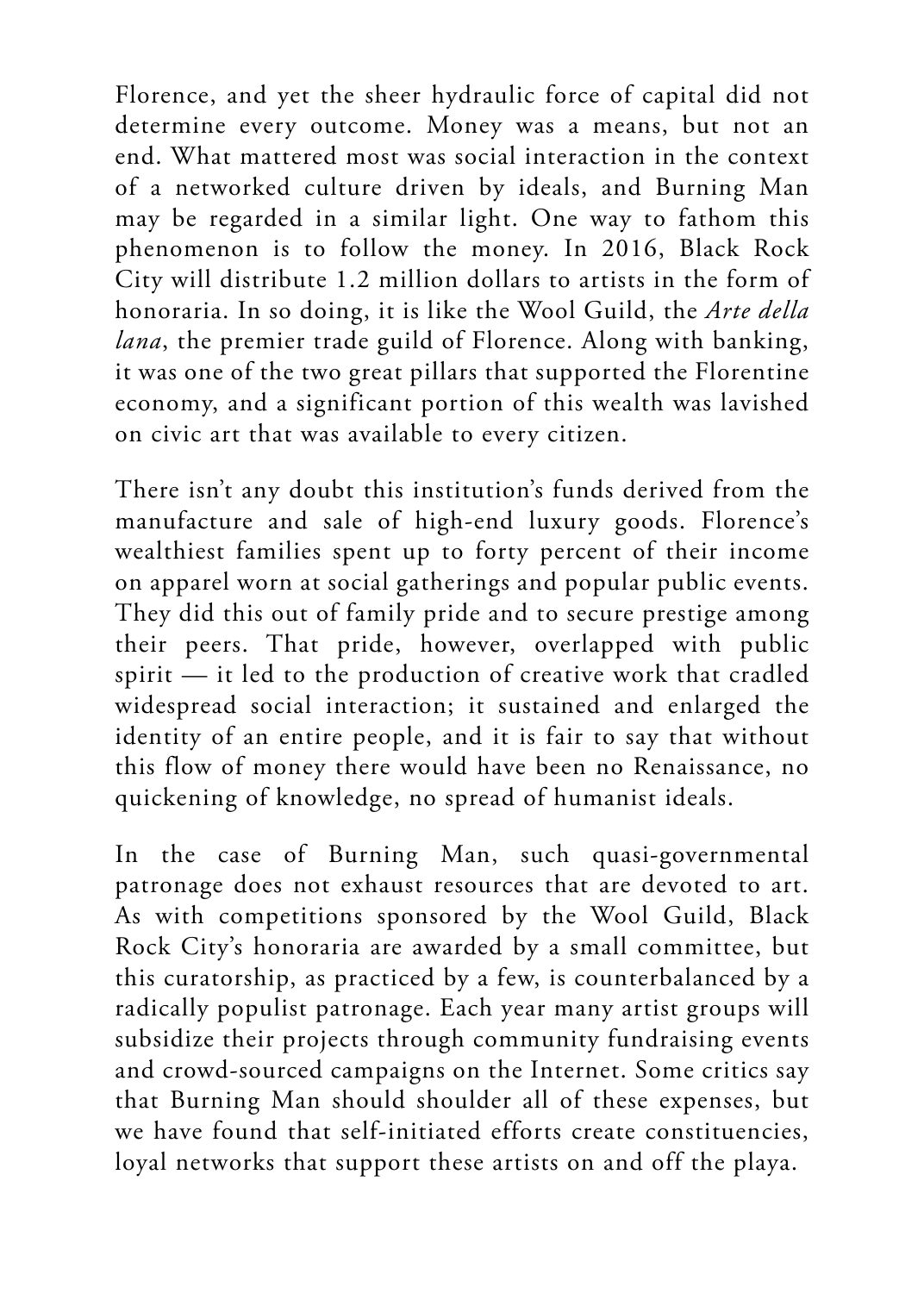This has produced a flow of art that's issued out of Black Rock City in the form of privately commissioned work, civic installations, and exhibitions subsidized by festivals. Now this surge of money in support of art is going global. One example is the work of the Temple Crew as led by David Best, with help from the Artichoke Trust, the Burning Man Project, a robust crowd-sourcing campaign, and contributions by a host of public institutions. David's 21-person crew joined with 98 local volunteers to create a temple in the heart of Derry, an Irish city long-torn by violent struggles between and Protestants and Catholics. According to Artichoke's website, "Up to 60,000 visitors wrote personal messages… filling the inside with pictures of loved ones, handwritten messages, and symbols of peace". This was a culture-bearing effort that embodied all of Burning Man's [Ten Principles](https://burningman.org/culture/philosophical-center/10-principles/).

Private philanthropy also plays a role in the elaboration of Black Rock City's culture. As stated in this year's art theme text, "Over many years, private donors, with a remarkable lack of fanfare, have quietly funded some of the most beloved artworks that have honored our city." When Lorenzo de' Medici adopted the young Michelangelo into his family, he did much more than hire on a hand to serve his needs. Private patronage is personal; it is immediate and intimate, and what is true of Florence and our temporary city is also true of every celebrated art scene ever known. One example is the relationship of a famous heiress, Peggy Guggenheim, and Jackson Pollock, a struggling painter. Peggy paid the painter's daily bills, bought his work when no one else would, and organized his first art show. At a soirée held in her home, she even let him pee in her fireplace (though not on the carpet).

Some critics label wealthy Burners as outsiders, but Burning Man has always attracted outliers, adventurers from every walk of life. Amid the ranks of moneyed patrons, many people understand that the essential value of a work of art cannot be charted on a balance sheet. Instead of clutching at a fetishized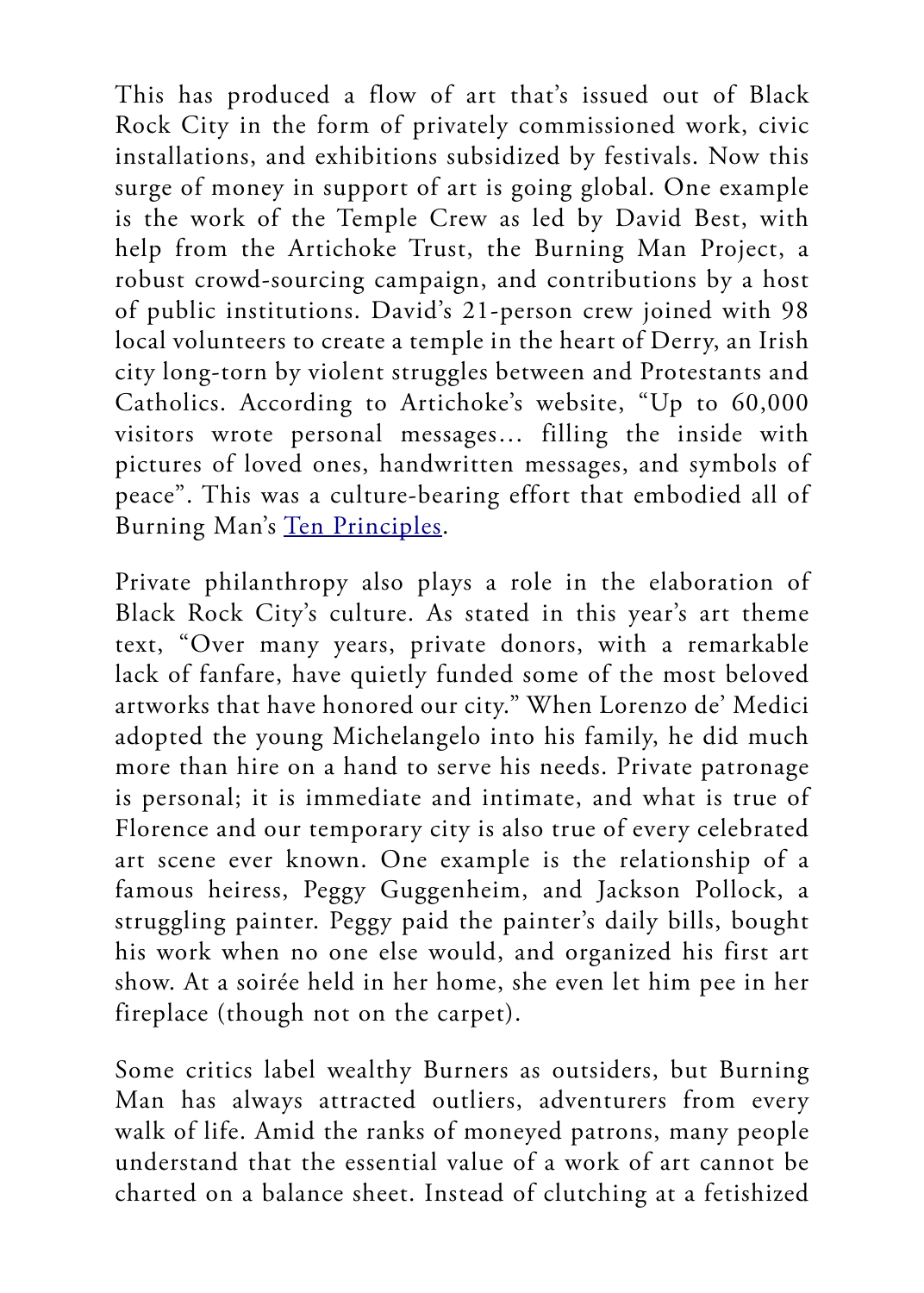commodity, they contribute to the ongoing life of art as it moves through society. Moreover, this behavior isn't limited to rarified salons, such as the scene created by Lorenzo in the Medici Palace. Examine industrial districts inhabited by modern-day bohemians. Here, amid graffitied walls and dumpster treasure troves, one is likely to detect the presence of a trustifarian — a benefactor with a trust fund — who discretely funnels money into artist's pockets.

These varied streams of income moving through our city irrigate a fertile social field. Burning Man is an enormous art school, and in this it very much resembles the Republic of Florence and its system of guilds. We ask participants applying for an honorarium to describe their involvement in our community, and these accounts reveal a now familiar pattern. They speak of experience gained from creating art at events within our regional communities. And just as frequently, they describe an informal and spontaneous apprenticeship system. People volunteer to work with more established artists on the playa, and almost inevitably there occurs a seminal moment in these narratives when these applicants declare that they are now prepared to graduate and step out on their own, hastening to add that they have gathered a qualified group of collaborators around them.

This churning scene of interaction is fed by one last flood of money, since more than half of the art that appears in Black Rock City is self-funded by participants who don't receive a subsidy. Expand this category to include Theme Camps, art cars and thousands of impromptu performances, and it is clear that in a society devoted to the giving of gifts, anyone at any time can be both artist and philanthropist. The flowering of Florence in the 15th century produced a new society that valued initiative and creative expression, even as it stressed communal effort and civic engagement. Most of all, this was a movement animated by ideals that citizens of Florence had retrieved from the past. And if we examine our own ideals, as described by the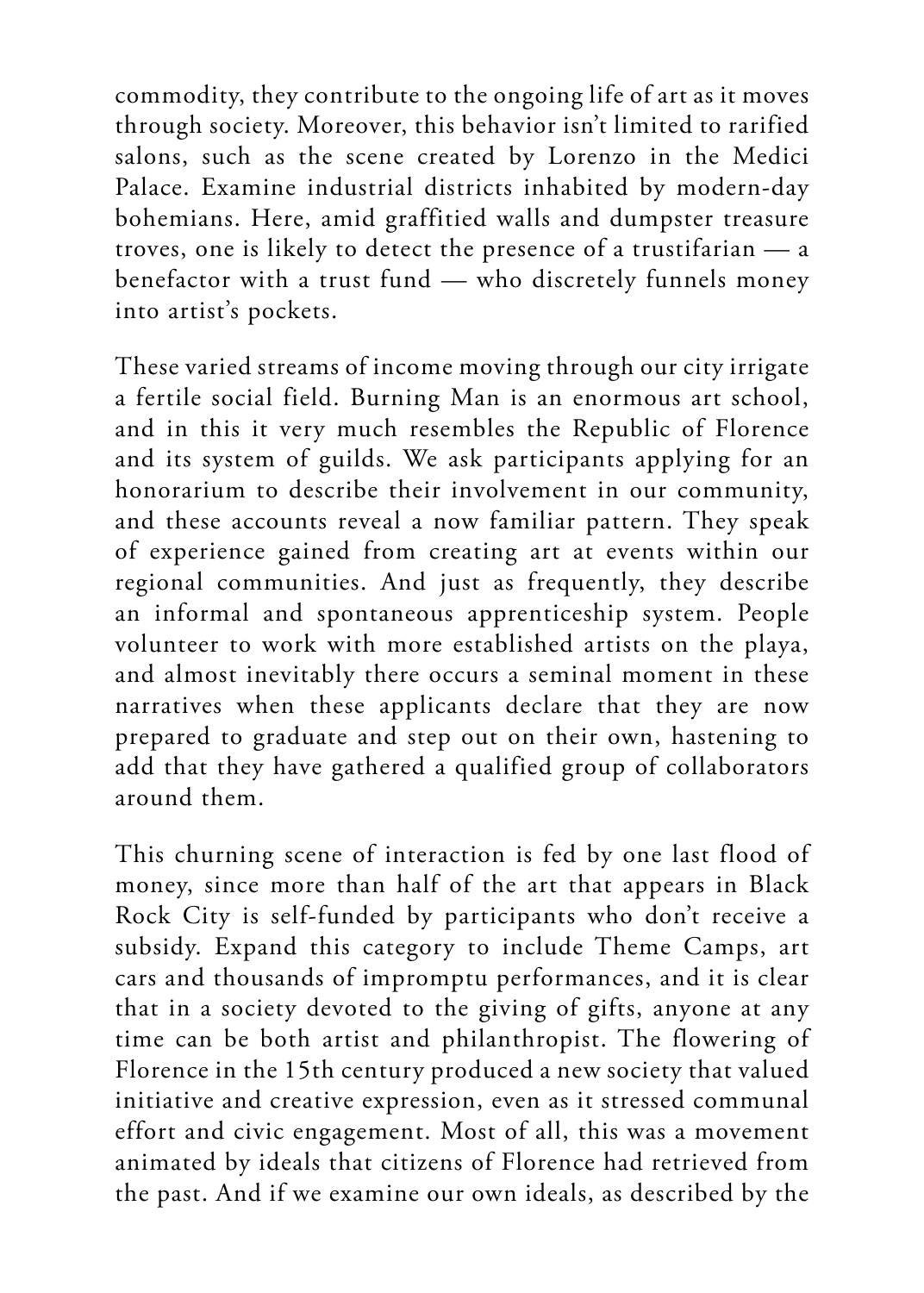Ten Principles, it is apparent they express this same dynamic balance between individual action and collective identity.

Many people think of Black Rock City as a moneyless utopia. By forswearing money during one week in the desert, they feel they've found redemption in a fallen world. This ignores the obvious fact that in coming to the desert and preparing to participate, they have spent at least as much in the marketplace as the Burning Man organization spends in creating our city. As evidenced by Florence, civilization isn't possible without widespread commercial activity. We retreat into the desert every year to contemplate those things in life that are beyond all price, that kind of immediate experience that has an unconditional value: this is why we have suspended commerce in our city. But if Burning Man is to be more than a refuge, and if we believe that it is destined to do work in the world, we should invest our efforts in creating a society that conditions how money behaves.

If there is a moral here, it is that money isn't moral. It is not inherently good, it is not irretrievably bad; it is like water as it tumbles in its pell-mell progress through our world. But money can be canalized by culture; it can be made to serve non-monetary values in a way that's self-sustaining. This is well illustrated by the history of Florence. Over a span of three generations, a city no larger than our own, with a population comparable to that of Black Rock City, produced a staggering number of geniuses: Giotto, Ghiberti, Brunelleschi, Michelangelo, Leonardo da Vinci — this alone was enough to influence the course of Western civilization for five hundred years. It can be claimed that this was adventitious, the result of historic circumstances that can never be replicated, but it may be that Florence simply got things right. We often say our city is a Petri dish, an experiment devoted to creating culture and community. Perhaps it is now time to take this audacious experiment one step further and begin to imagine a greater and more civilized world.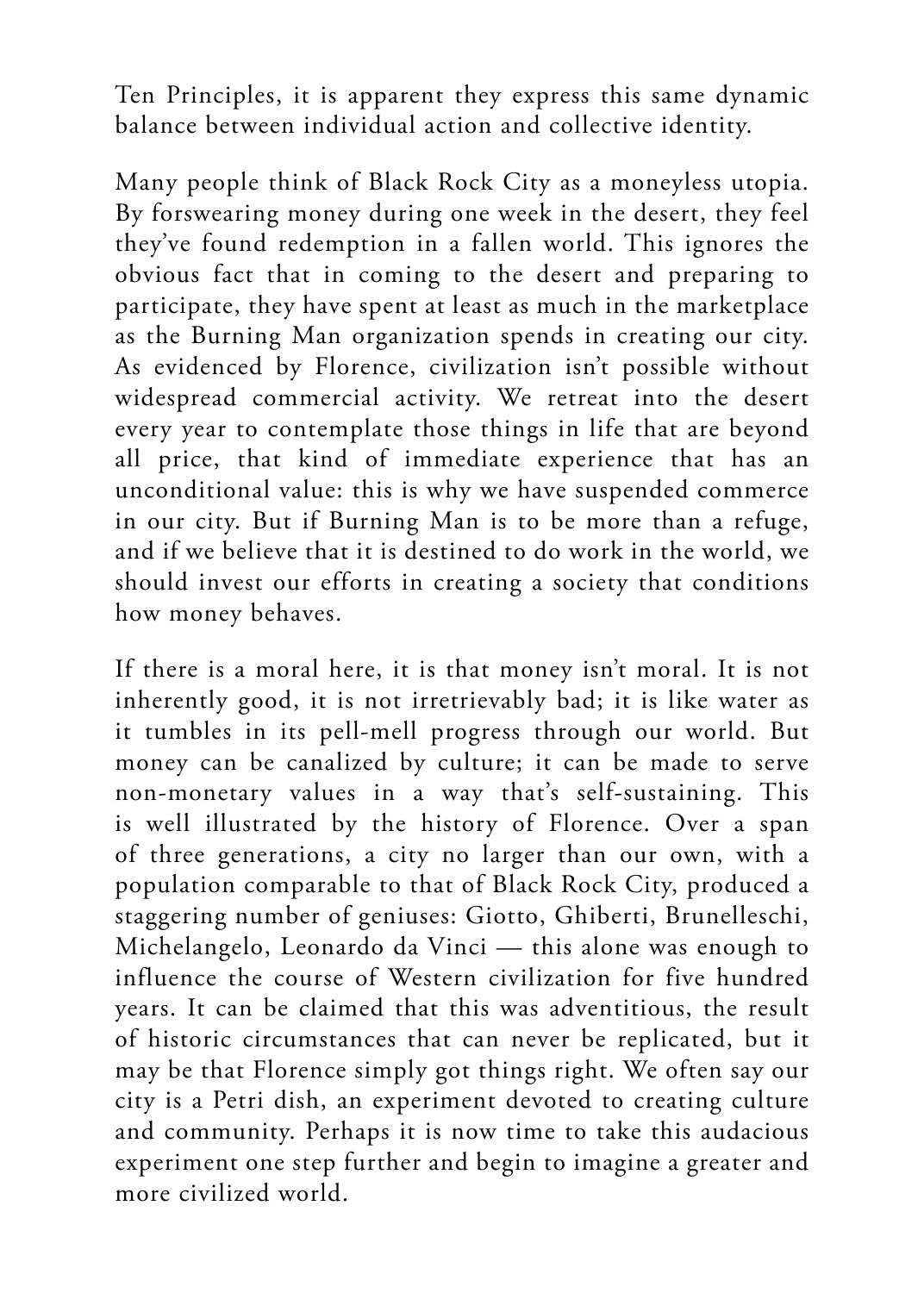## <span id="page-18-0"></span>**THE RENAISSANCE'S \$ECRET WEAPON FOR ARTS FUNDING**

– Caveat Magister –

If you think the economy is weighed in favor of the rich now, you should have seen the Renaissance.

Not only was it still a feudal system where people could essentially own other people; not only was there no social safety net; but in Renaissance Florence, as Tim Parks describes extensively in *Medici Money*, the rich and the poor actually used separate currencies.

"The picciolo was the currency of the poor, the salary of the worker, the price of a piece of bread. Luxury goods, wholesaling, international trade, these were the exclusive realm of the golden florin. By law. A man who dealt in piccioli had a long way to go."

It was possible to exchange the currencies, but only at banks and only with a significant fee built in. Meanwhile since the wealthy earned florins but paid salaries in picciolo, there was always an incentive to devalue the picciolo, making wages cheaper to pay for — and making the poor poorer.

This, of course, is manifestly unjust and even horrifying. But it also tells us something about the relationship of money to society in the Renaissance, because well, ask yourself: why did it stop? Why don't we have a system like this today?

Is it because we're so much more egalitarian today than Renaissance Florence? Sure — I mean, we're no longer a feudal society in any formal way. But beyond that: we don't have currencies based on social standing anymore because that defeats the whole point of currencies.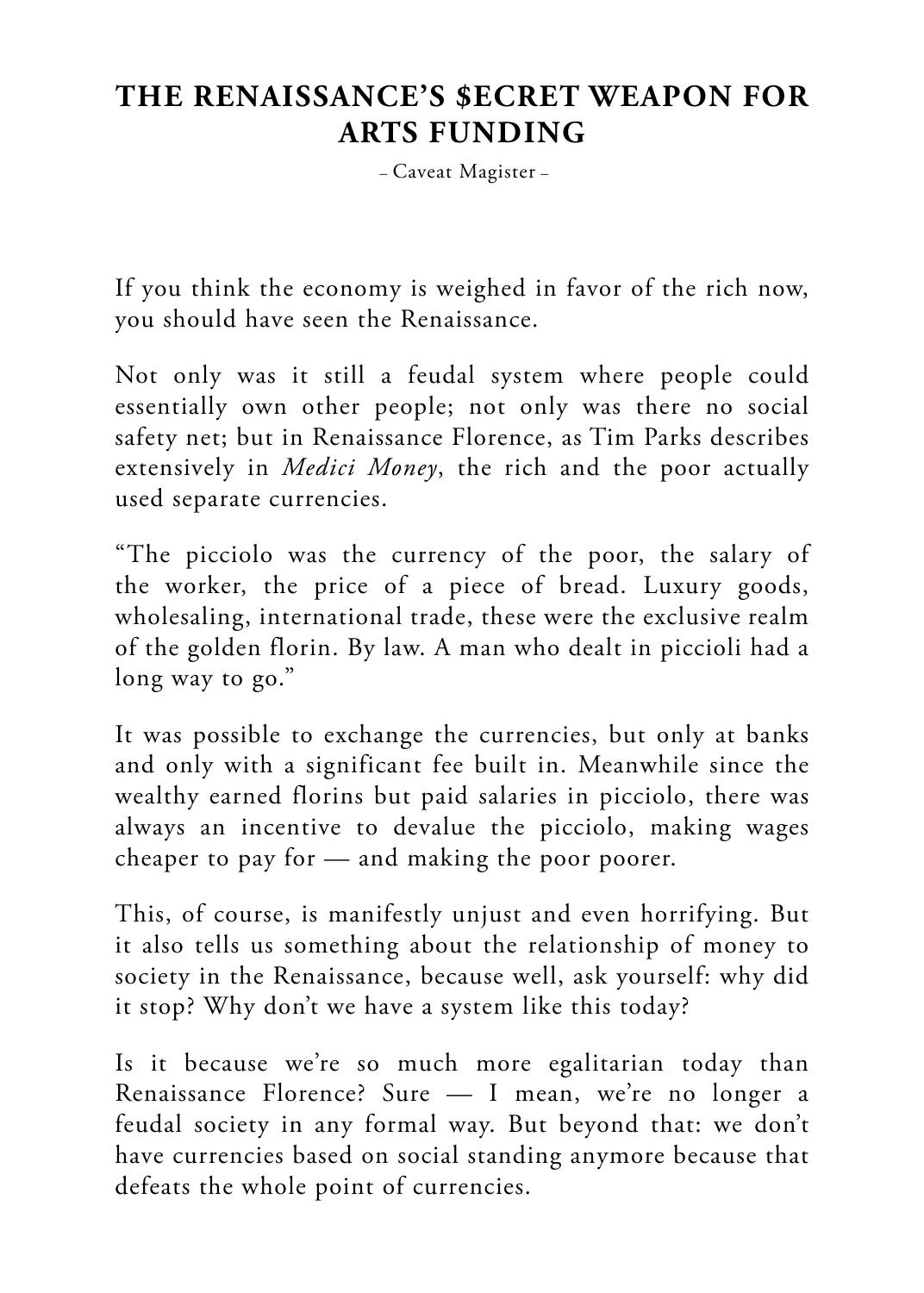The purpose of currencies is to facilitate the exchange of goods and services — to generate wealth — in as simple a manner as possible. The more hoops a currency has to jump through, the more currency exchanges you have to make, the less effective a currency is and the less wealth it can generate.

This was a challenge constantly faced by Renaissance Florence, which had to manage two sets of fiscal and monetary policies, had to figure out elaborate ways to both get the currencies exchanged and to keep them from being exchanged. It was a drain on their banks and their global trading.

They did it anyway. And therein lies perhaps the fundamental difference between the way we think about money in the modern age and the way they thought about it in the Renaissance: we try to keep cultural order from getting in the way of the free flow of money, while Renaissance Florence tried to keep the flow of money from getting in the way of their cultural order.

On the one hand, this could be brutal: creating separate currencies to match social stratification is a fundamental assault on individual liberty. On the other hand, it served a vital social function: money kept flowing through the system, out of the hands of the wealthy and into the rest of society, including and especially artists.

There were vast concentrations of wealth in the Renaissance, to be sure, but the modern idea that someone can get legitimacy form simply being wealthy — that collected capital is its own reward — was an anathema to Renaissance society. 20th century Communists had nothing on Renaissance Christians when it came to a suspicion of the rich.

"There was a tendency (in the Renaissance) to see wealth itself, or the process of getting rich, as possibly anti-Christian," Parks said.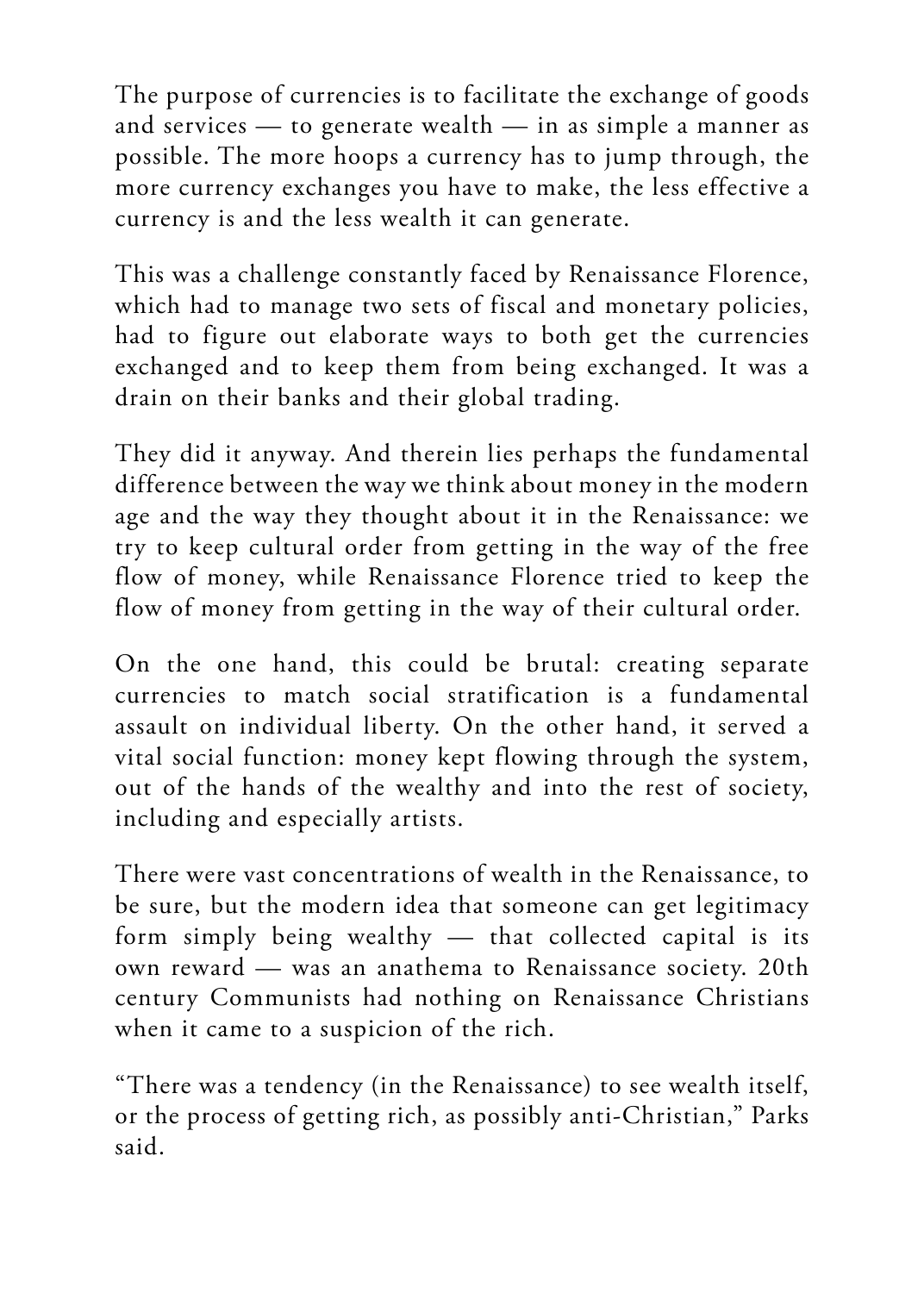After all: "Again I tell you," sayeth the Lord, "it is easier for a camel to go through the eye of a needle than for someone who is rich to enter the kingdom of God." Jesus was not particularly ambiguous on this point. Yet the Renaissance loved prosperity writ large: poverty could be a virtue for individuals but not for society.

(Also, notice that distinction: poverty could be a **virtue**. Outside of the still clinging view that it's okay for artists to starve for their art, is there any less modern of a sentiment? Philip Rieff once wrote: "There was a time when a man's virtue could be discerned from how few desires he had. That time will never come again.")

So what is a society that wants the benefits brought by prosperity but has a deep suspicion of both concentrated wealth and the process by which it is accumulated to do?

The Renaissance's ingenious solution was to make the practices that led to wealth illegal enough to penalize but not illegal enough to stop — and to tie the state of a rich man's soul (and his place in the social order) to the public good he did with his wealth.

*Medici Money* uses pawn shops an example of how the former system works. The society didn't want to permit them — they preyed upon the needy — but it also needed them to function.

"Making no attempt to hide his profit, the pawnbroker, whether Christian or Jew, is a 'manifest usurer' and so cannot belong to the Exchangers' Guild and cannot be given a license to trade. But he can be fined. Or rather, they can. For this 'detestable sin,' as the city's government deems it, a fine of 2,000 florins a year is imposed on all the Florentine pawnbrokers as a group. Payment exempts them from any further tax or punishment. The theologians can debate whether this arrangement amounts to granting a license or not."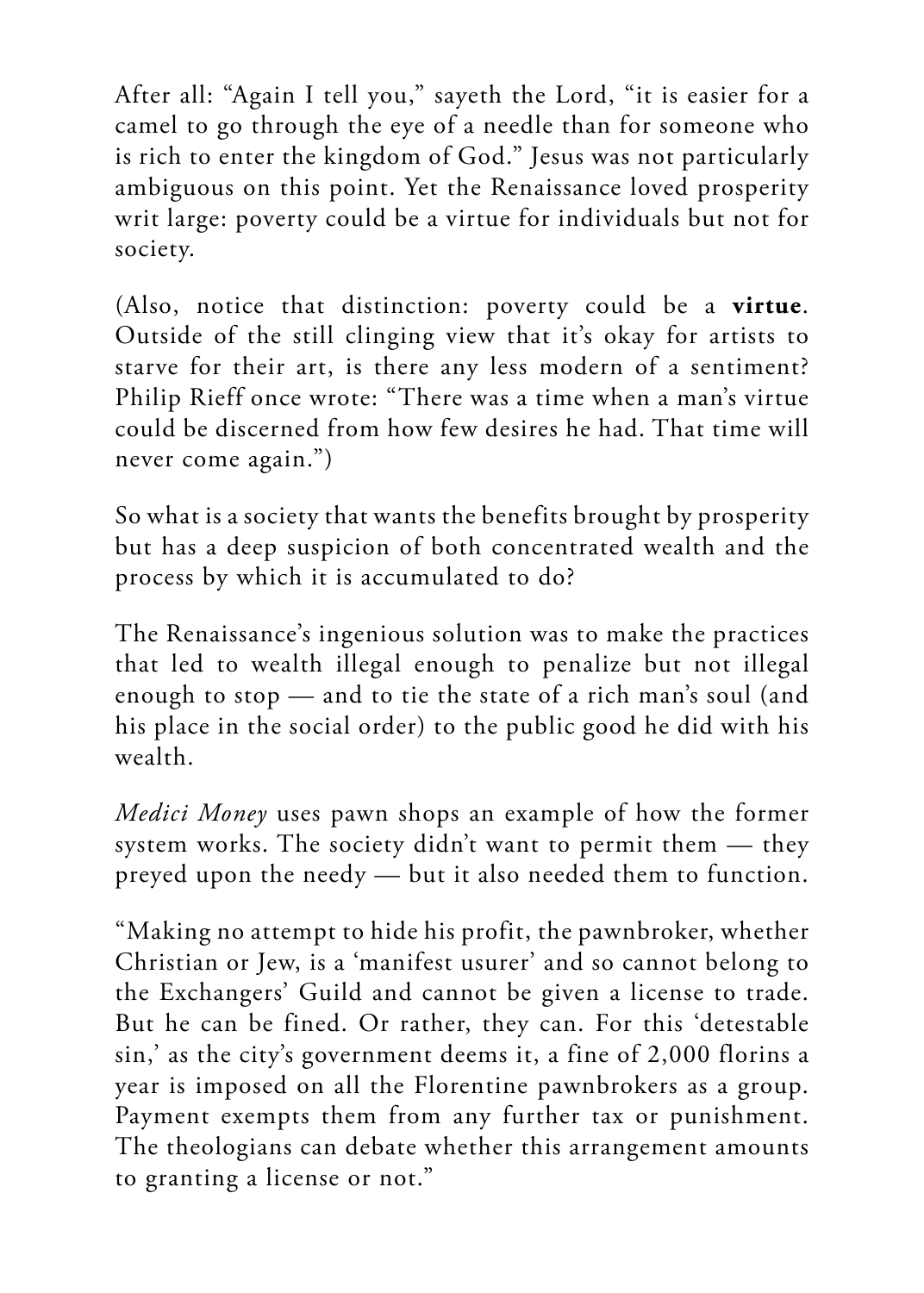This system applied all the way up the ladder. Oxford scholar Dr. Matthew Landrus, who specializes in the study of Renaissance artists and intellectuals, told us that "If you're a banker, and you're guilty of usury, you would expect to spend a good portion of the money from those transactions of that creating a chapel or some other religious or public good."

In a sense it was the inverse of our system of government taxation: where today plutocrats ask themselves "am I paying too much in taxes? Is there a way I could pay less?" plutocrats of the Renaissance were constantly asking themselves: "Have I done enough? Am I sure that I've given away enough to avoid hell and condemnation?"

Was there a level of hypocrisy here? Obviously, but Oscar Wilde called hypocrisy "the tribute vice pays to virtue," and you can power a whole society on it. Time and again, Renaissance culture found behaviors that were both dangerous to the social fabric and instrumental in generating prosperity — particularly the various forms of usury — and instead of banishing them outright it found ways to punish them that ensured the generated wealth was spread out into the population.

This is not to say that these punishments were toothless or insincere: on the contrary, it was an incredibly delicate balancing act, one that the rich apparently lost a great deal of sleep over. A push too far, and the consequences could be dire. In 1437 Florence put the hammer down and outright banned all Christians from owning pawn shops.

For Christian pawn shop owners the worst had come to pass, but even this was a kind of two-step around the issue: there were still Jews, and so there were still pawn shops. That's the point: Renaissance culture was not simply going to give up the tools they needed to achieve prosperity — they loved prosperity — but they were quite willing to make prosperity harder on themselves if they felt a cultural taboo was being violated in a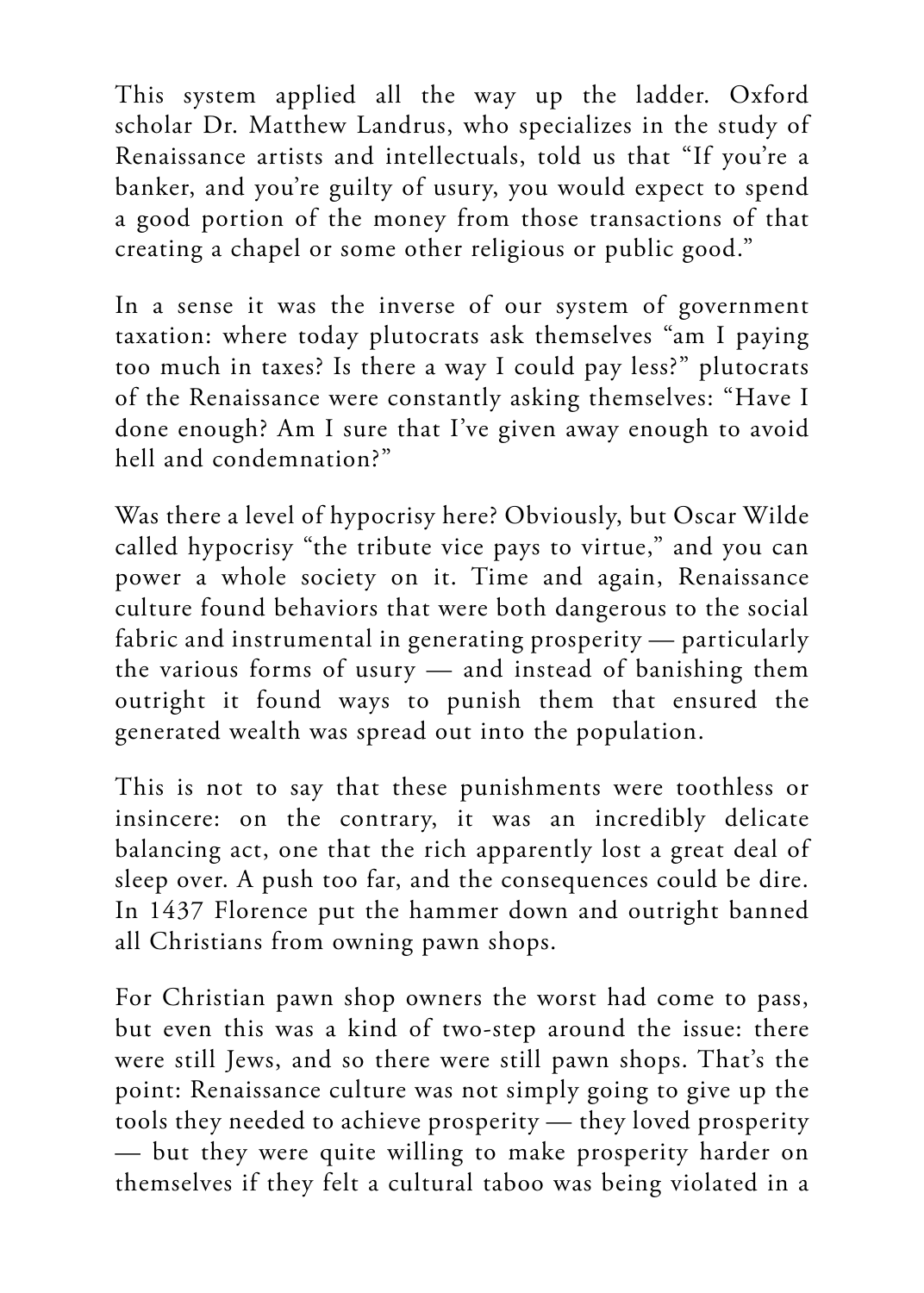way that had become unbalancing.

The result was that instead of hoarding wealth, the well-to-do were constantly on the hook to support the poor, the church, and the arts. But more than that: the best patrons weren't just "on the hook," they wanted to contribute. They were passionate about making a difference, creating culture for the ages, and found a profound sense of meaning in the supporting the arts. The system was hypocritical, but it was also passionately and meaningfully engaged.

How was the Renaissance so much more adept at creating a balancing act than we are today? Part of it, of course, is that it never would have occurred to them not establish this balance: once you don't see the accumulation of money for its own sake as a virtue, of course you're going to find ways to limit the damage it can cause. Money was not an unconditional good for their society the way it often seems to have become for ours.

More than that, however, it was possible because the world that the people of the Renaissance inhabited had fundamentally different assumptions, and a different mindset.

In the Renaissance mindset, the world was finite — it had a clear beginning and a clear end, Landrus said. It was bound: space was plentiful but limited. And human beings were at the center of it all.

"That gave the world a teleology" (a sense of meaningful function and purpose), Landrus told us. "Man was responsible for the universe, and his actions were a microcosm of it. That means that your actions in the polis were very important. It's something that, to modern thinking, is very difficult to understand: today there isn't that sense of a finite end or a center of things."

The modern mind sees the world as open ended, infinite, and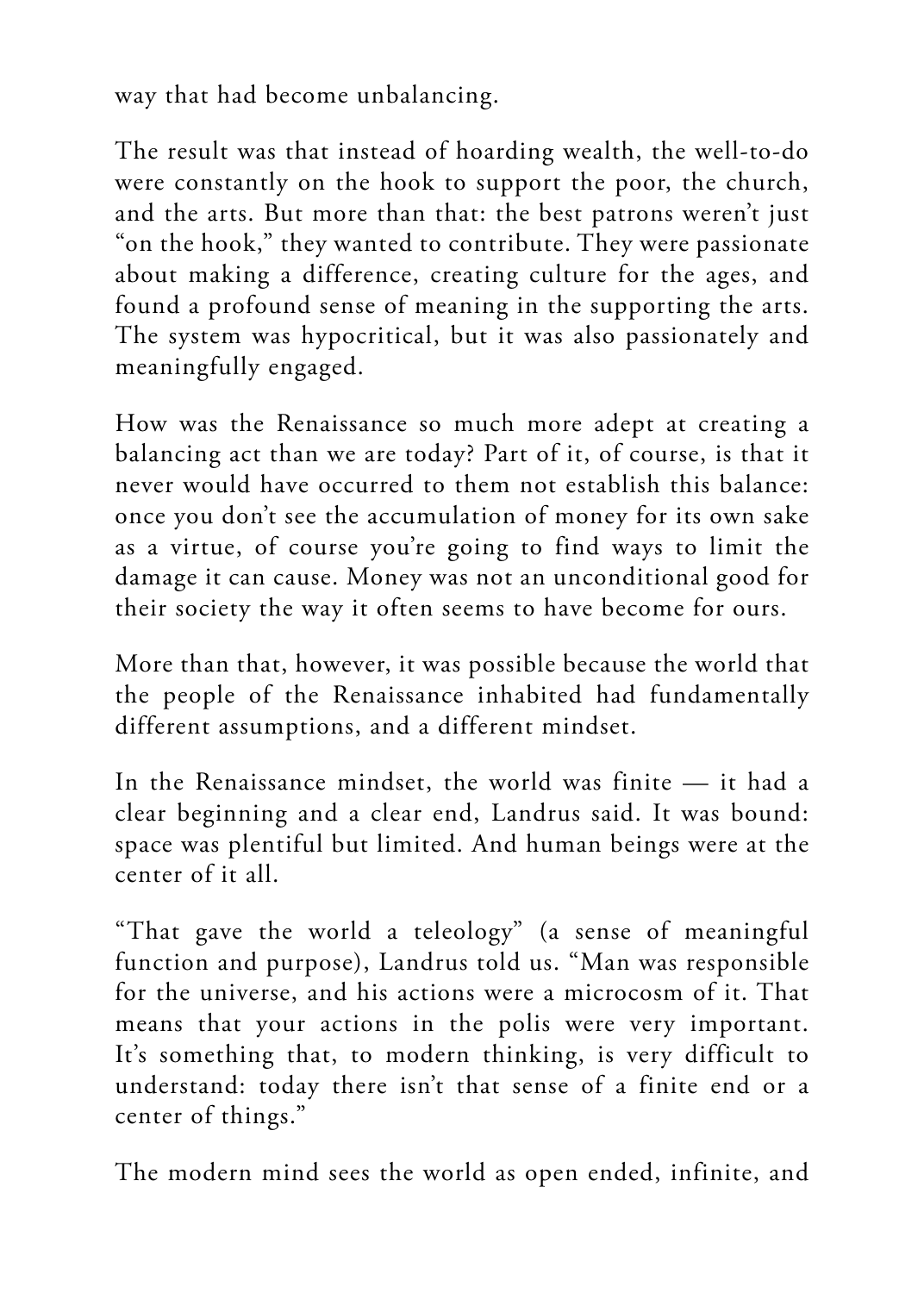without boundaries, and that means that nothing you do really matters to the big picture. When you're swimming in an ocean, nothing you do can possibly seem like it impacts the whole. But in a small pond the actions of every fish creates ripples that can be felt.

The implications for how the rich should behave follows that difference: if you live in a finite world, the way money is spent is everyone's business because everyone is directly impacted. To hold on to ill-gotten wealth is to do damage to the whole. There is no ability to just live and let live. But if you exist in a world without boundaries, then nothing you do really matters to the big picture — and so there's no reason not to do it.

It's hard to imagine advocating for a return to the Renaissance mindset: the same worldview that created an unshakeable impetus for the rich to dedicate their wealth to the arts and the public good also enforced strict codes about women and sex and personal freedoms of all kinds. The world has benefited tremendously from shaking the idea that individualism is an affront to the natural order.

But it also presents a problem that the Renaissance didn't have. If nothing really matters, then there's no clear way to be in the world. "How do people want to leave their mark in today's world?" Landrus asks. "How do they do that?"

It's something we can see the hyper-rich struggling with now: Billionaires like Warren Buffett and Bill Gates have been trying to redefine philanthropy in the 21st century, and directly challenged other modern plutocrats to leave most of their money to charity instead of their descendants. New firms are springing up in Silicon Valley to help tech barons find costeffective causes to support. The new rich are looking for new ways to contribute meaningfully.

But nothing comparable to the Renaissance ethos of money has yet emerged: right now, at least, philanthropy on the scale of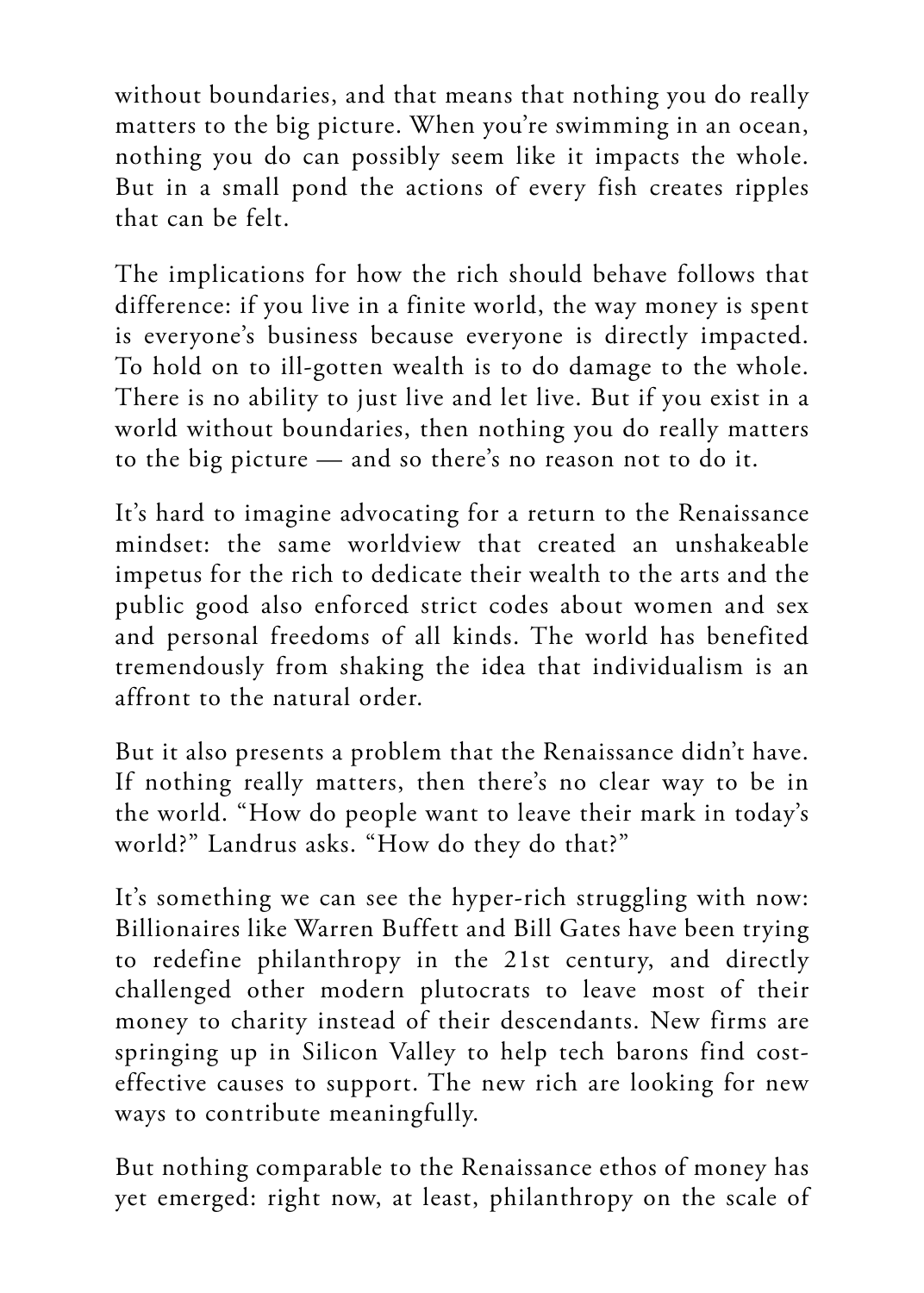a Gates or a Buffet is seen as a noble idiosyncrasy rather than as part of a compelling worldview, and Silicon Valley is neither known as a philanthropic center nor for its public works. Indeed, a case strong case can be made that forces of social stratification are pushing the wealthy away from the common bonds of community, not towards it. Lacking a clear ethos of money, we don't really have a clear sense of how to both be rich and to belong to the common community in the 21st century.

Is it possible to have an ethos of money in the post-modern era that serves both social needs for money to keep flowing through the system and the desire of (some of) the hyperrich to use their fortunes to have a positive impact and leave a meaningful legacy?

The jury's still out, but it's worth noticing something — you're probably picked up on it already. Burning Man, which at this point is one of the largest generators of new public art in the world (particularly when you factor in regional events), has conditions that are remarkably like those of the Renaissance mindset.

It is a world with clear boundaries in both time and space literally fenced in and lasting only a week. It is a place where even small actions and decisions can have an enormous impact on the individuals and communities around you: a place where what you do personally clearly matters. You are relevant. It is a place that is utterly suffused with meaning, even if no one necessarily agrees on what it is.

Burning Man's community standards are significantly lighter than those of the Renaissance — but it is still a place where the community standards matter very much. It's not just that people police them for others — if you leave MOOP, people will comment; if you go around at night without illumination, someone will give you sparklies (or yell at you for being a darktard) — it's that most people internalize them. People go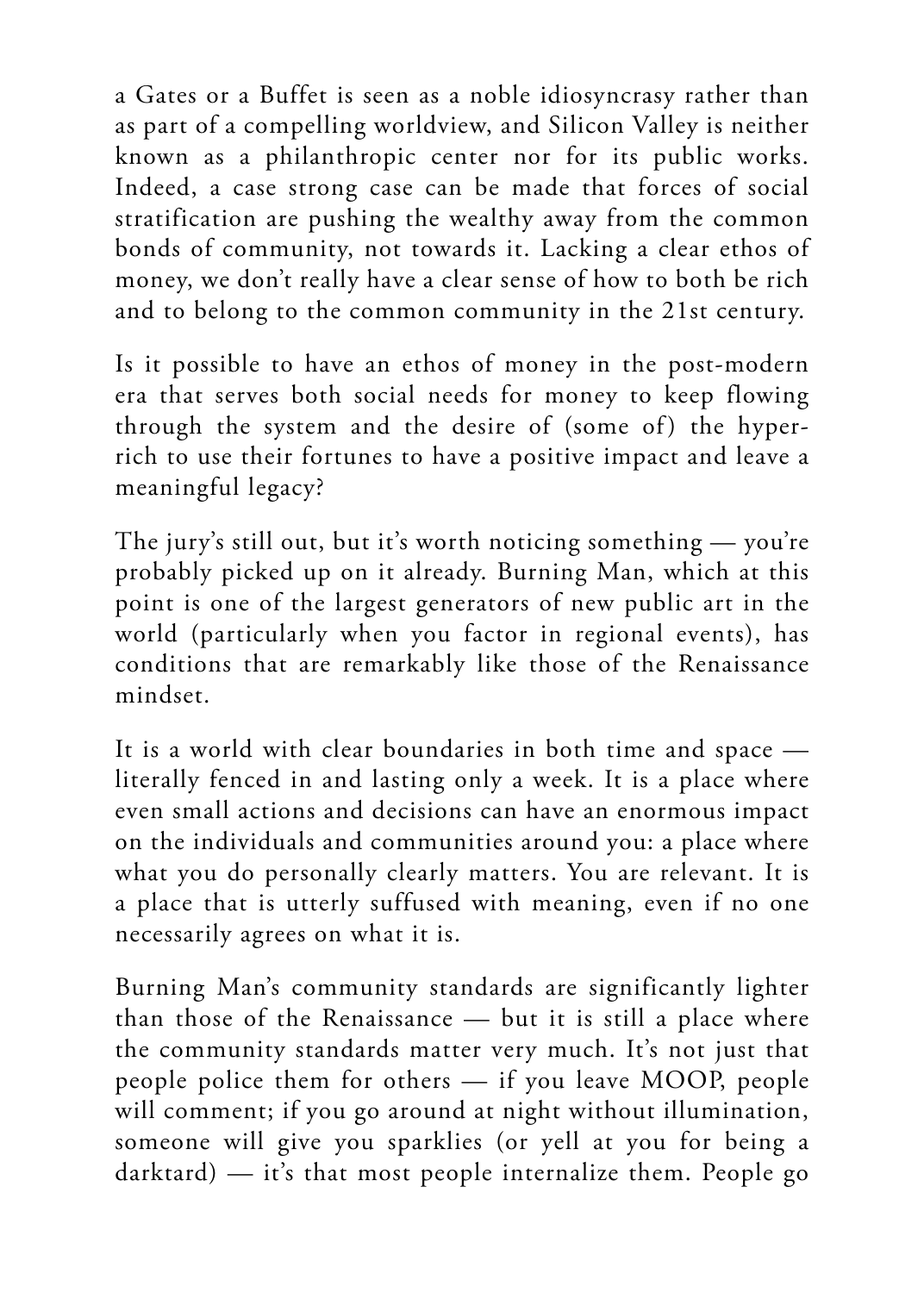out of their way to leave no trace, they put gifting and selfexpression at the center of what they do. They take inclusion seriously.

It would be easy to make too much of these similarities, but they are suggestive. Perhaps the slogan "think globally, act locally" is only half right. It may be that when we experience a circumscribed world, a world where our actions give us more of a sense of direct and meaningful relevance, that an ethos of money more conducive to a vibrant arts scene emerges. Passionate engagement with the arts might not come out of a system in which people see themselves as victims of vast impersonal forces, but do emerge out of a system in which people see themselves as a meaningful part of a community and a world where their actions matter. And of course that's going to change how they spend their time and money.

The globe, let alone the infinite universe, may be too large to create the sense of immediacy that a vibrant cultural scene requires. Renaissance artists and patrons absolutely had their eyes on history, they wanted to conquer the world, but history and the world were much smaller. Perhaps the ethos of money that we require in the modern world requires us to think locally sometimes.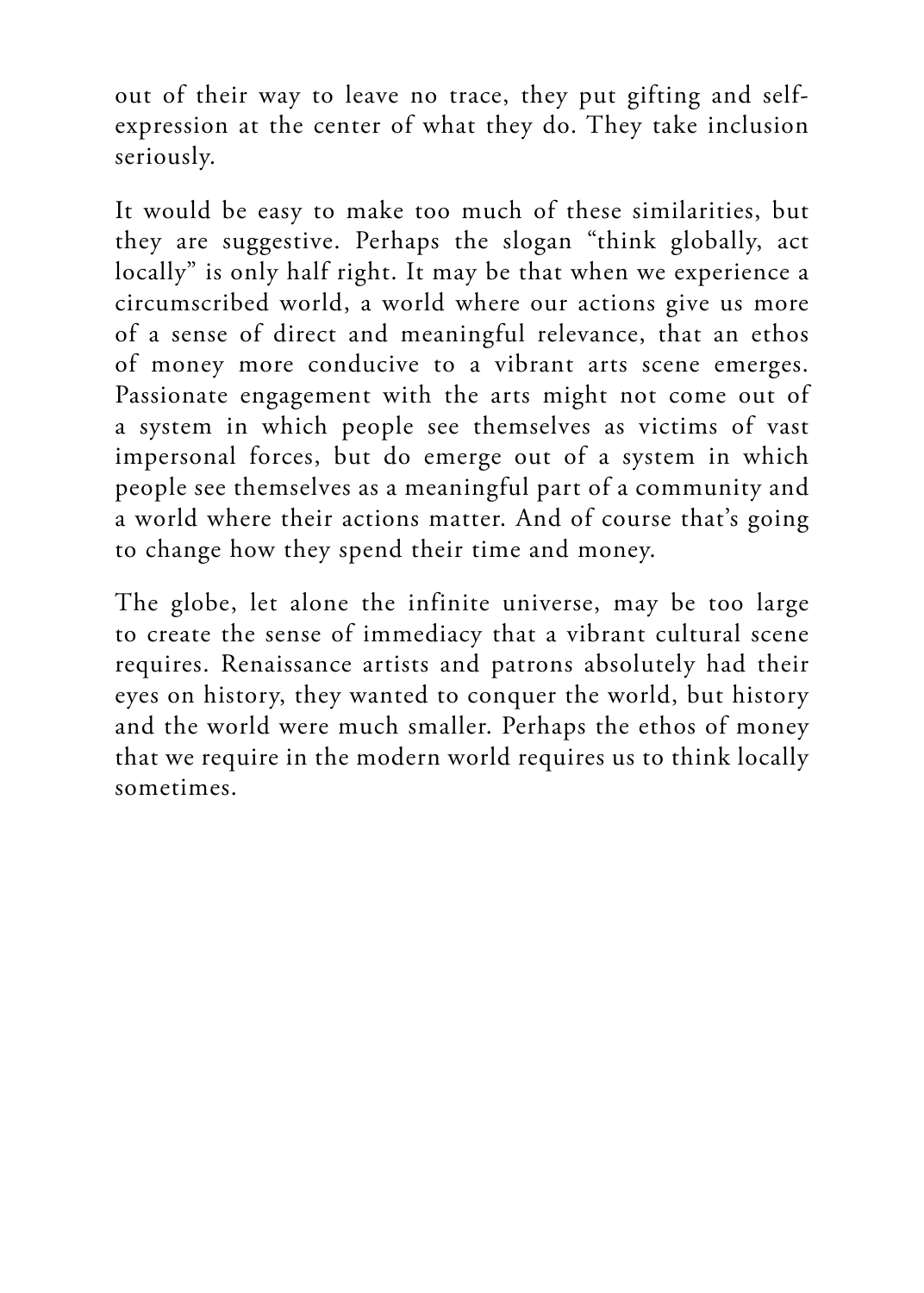<span id="page-26-0"></span>*Section 2:*

# **BUILDING BLOCKS OF A SUCCESSFUL RENAISSANCE**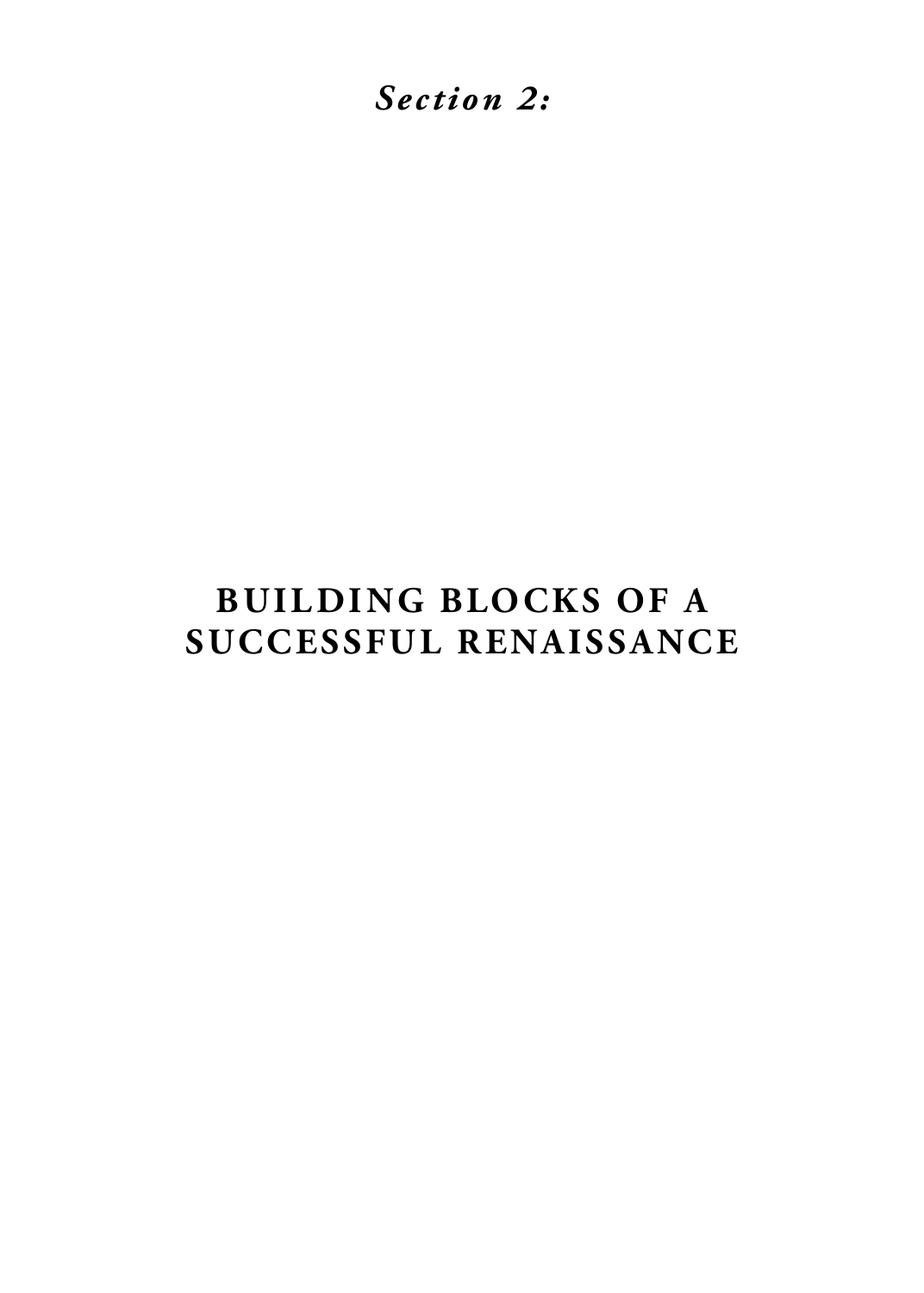#### <span id="page-27-0"></span>**WHAT POWERED THE RENAISSANCE?** (WHAT WAS ITS RELATIONSHIP TO CASH?)

– Caveat Magister –

We know that money can't buy happiness (though it often doesn't hurt), and we know that it can't buy talent (though again …).

But can it buy a Renaissance?

Can money buy a thriving art scene that isn't just busy in the present, but worth remembering in the future? Or is that exactly what's outside its power?

According to Eric Weiner, author of *The Geography of Genius*, the answer is right in front of us: city-states like Qatar and Dubai are spending sums of money that were unimaginable to Renaissance kings on art and architecture … and sure, the buildings are cool, but nobody really thinks they're relevant. Las Vegas casinos throw gobs of money on artisans and creative endeavors … but while it's turned Vegas into a tourist destination, nobody takes them seriously.

Disneyland is probably spending more money than the whole Renaissance several times over — but "Disneyland" is exactly what no one wants an art scene to turn into.

In fact, the current model of arts and economic development has "art" coming before "money" — artists congregate in a place (a Brooklyn, a San Francisco), transform it into a thriving scene, and it is the scene that attracts big money … eventually gentrifying the artists themselves out.

So our modern answer is "no," an art scene isn't powered by money. It's ruined by money.

The artists of the Renaissance, however, had a very different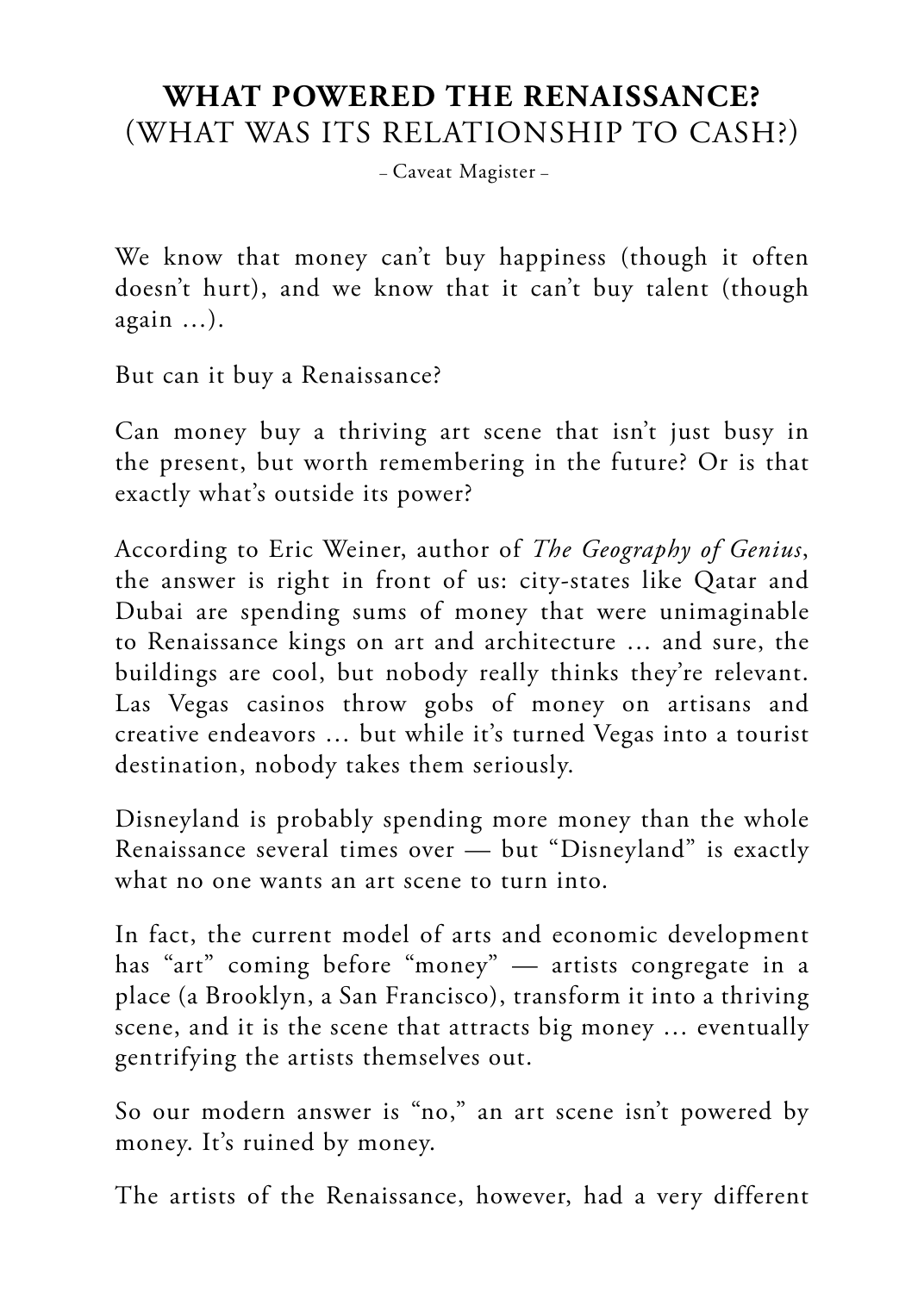answer — so different that they probably never would have asked the question at all.

"The disdain for money arises from the romantic obsession that a work should be independent, inspirational, and above all opposed to the status quo, and so in a certain sense, however anarchically or idiosyncratically, political," said Tim Parks, author of *Medici Money: Banking, Metaphysics, and Art in Fifteenth Century Florence*. "These ideas were simply not around in the 14th and 15th centuries."

Remember, Parks said: painting and sculpture require tools and materials — which cost money. Nor is it an accident that the vast public art projects we look back on as a high water mark in Florence occurred during a period when the city was leading Europe in new approaches to banking — and flush with filthy lucre.

Dr. Matthew Landrus, an Oxford University scholar who specializes in artists of the Renaissance, goes so far to say the Renaissance was powered "primarily by economic factors. The economic benefits to Florence from trade — in terms of skill sets and training, in terms of developing leading studios that could do things other places couldn't — that had a lot to do with the success of the banking industry."

Nor it is a coincidence that many other vital and historically important "scenes" coincided with flush times: the Harlem Renaissance happened during the Roaring '20s, not the Great Depression. The Belle Epoch was likewise fabulously wealthy.

There is an undeniable correlation between the flow of money and the vitality of an art and cultural scene — one that Renaissance and contemporary artists interpret very differently. But what is the underlying relationship?

A close examination of periods of cultural genius, like that undertaken by Weiner, suggests there are key factors to a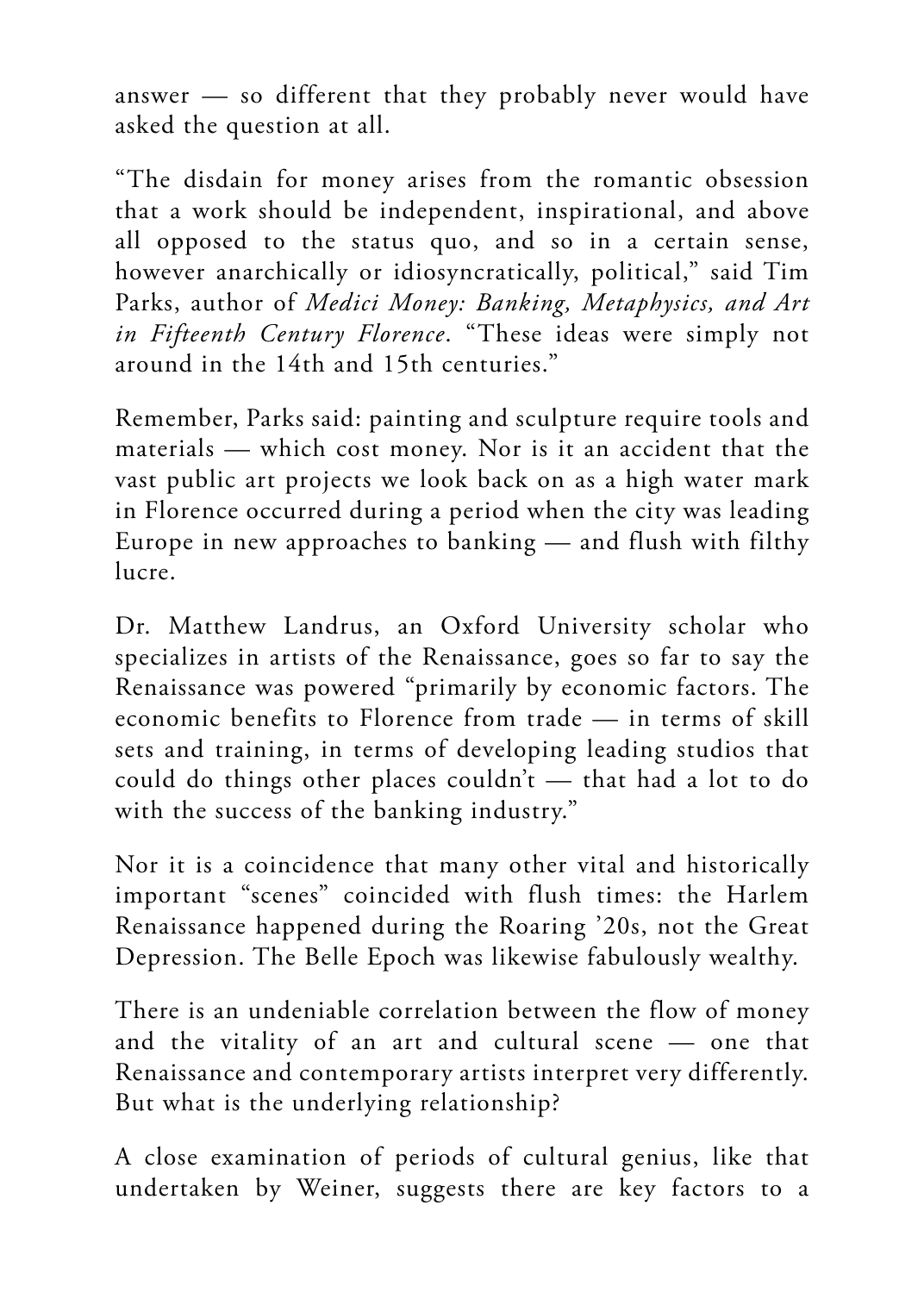thriving arts scene that money can in fact enable and bring to fruition, but that money can also destroy.

#### **The Three D's**

Broadly speaking, Weiner told us, his research suggests that there are three key elements to the creation of a scene likely to create "cultural genius."

#### The first is **Diversity**.

This doesn't just mean ethnic and racial diversity — though it does mean that — but it must mean intellectual diversity. The scene must be full of different ideas and ways of thinking that one can bump into and can't always casually dismiss.

Renaissance Florence didn't get diversity because it had money, but the trade and banking practices that made it wealthy also opened it up to global goods and cultures, and that made a huge difference.

"In Florence they were traveling as far as Afghanistan to get the dyes for their cloth business. The Athenians were great travelers and sailors," Weiner said. "Places that don't have free trade rarely have free ideas."

Landrus agreed, saying that it was that openness to the world (along with a steady influx of money) that allowed them to recruit many of the leading artistic geniuses of the time. This brought not only geniuses, but geniuses who were thinking in different terms than the local artists and population, creating a fruitful mix of ideas.

But even beyond the importing of talent, the simple exposure to new ideas and ways of thinking has profound benefits. Research published in the [Journal of Personality and Social Psychology](http://psycnet.apa.org/record/1997-02176-007) indicates that "[i]nput from alien cultures might stimulate exceptional national achievements." In a study they conducted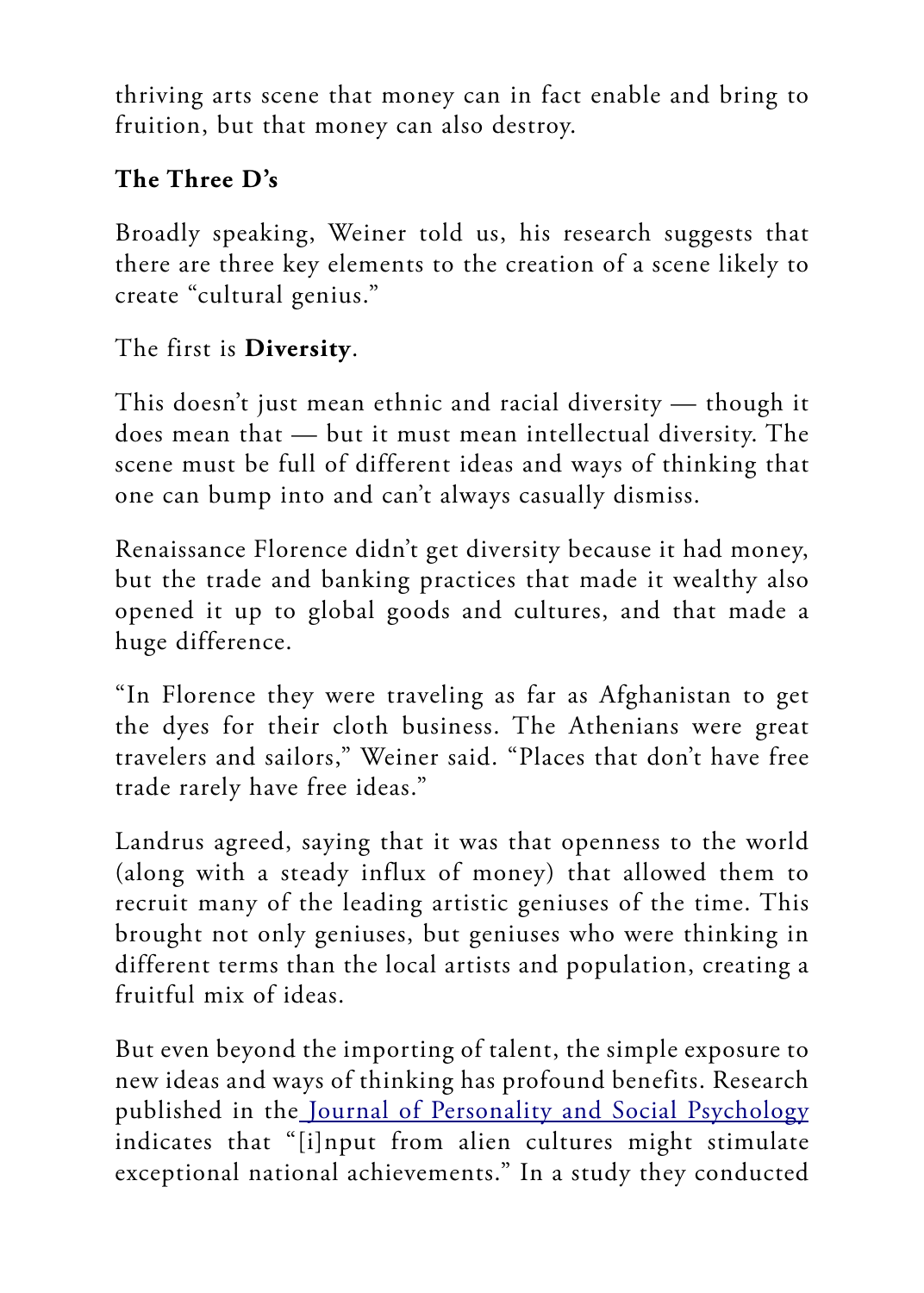on creative flourishing in Japanese history, it was clear that significant advances occurred following periods of openness to outside cultures and influences — even if there weren't many actual foreign immigrants living in Japan. Exposure to new ways of thinking and problem solving itself leads to creative flourishing.

Another way in which Florence had diversity was in its economy itself: it had enormous wealth, yes, but unlike our contemporary Silicon Valley or Hollywood, it wasn't a oneindustry town. Textile manufacturing was a major source of wealth, but, by the Medici period, so was banking, with the more traditional banking centers in Italy having shifted from Siena to Florence, Dr. Landrus notes. The church was likewise a source of enormous institutional wealth, and eventually the arts themselves became a kind of economic powerhouse.

And while "democracy" in Florence was often a farce, as *Medici Money* so deftly illustrates, the constant shifting of committees and leadership — even if ultimately among the members of a limited number of family — meant that fresh eyes and perspectives were constantly looking at old problems.

"Many vital institutions, like the Opera del Duomo, required turnover every few years of leadership," Weiner said. It's likely no coincidence that these institutions were often responsible for the development of major civic treasures still honored and cherished today.

Also important was the concept of a "Renaissance man" itself — the idea that the ideal intellect was exposed to many fields. Engineers should know poetry and bankers painting. Artists should be scientists. Not everyone met this ideal — most people probably didn't — but when it was ideal to be a generalist, that helped promote cross-pollination of disciplines to a significant degree. Specialists were chided, not exalted.

The second "d" is **Discernment**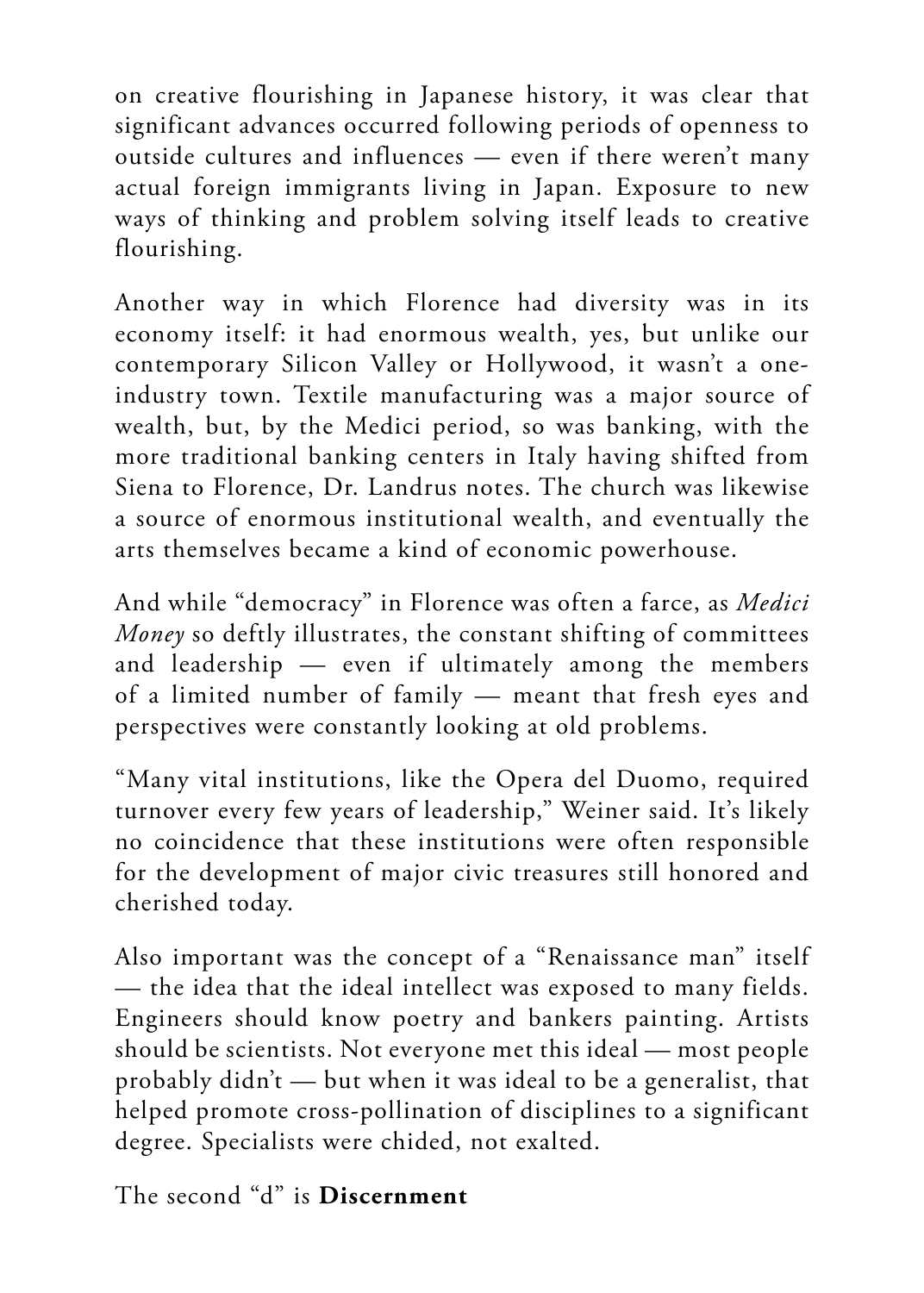"All of the societies I've studied that cultivated genius," Weiner told us, "were colanders for sifting out crap. None of these places argued that all art was equally good. Or all philosophy."

"An open, tolerant place isn't enough," he went on. "That's just a mish-mash. There has to be discerning and separating, as a group. That can be harsh, but it's necessary."

The Renaissance was blessed, at least for a period of time, by a high quality of patron who was both risk-taking and discerning. "Cosimo de' Medici was a great patron," Tim Parks said, "in part because he had his personal reasons for wanting to use art to reinforce his position with the church and society in general and in part because he was genuinely fascinated by painting, sculpture and architecture, but without imagining that he knew better than the artist."

It was a quality of patron that Florence had an abundance of for some time. Does that happen by accident?

Weiner thinks it wasn't an accident, in no small part because Renaissance society valued artists so highly. He quotes Plato: "What is honored in a country is cultivated there."

18th and 19th century Vienna didn't get Mozart and Beethoven and multiple generations of Strausses by accident; it got them because the society elevated musicians and took a profound pride in whether its music was both high quality and cutting edge. 20th century America didn't get Steve Jobs by accident; he came out of a time when there was incredible government and industry pressure to enhance technology and make sure that America was never behind on another metaphorical space race.

"These geniuses are cultivated by us," Weiner said.

How do we cultivate discernment? Well, money and honor both do go a long way. But there are other approaches.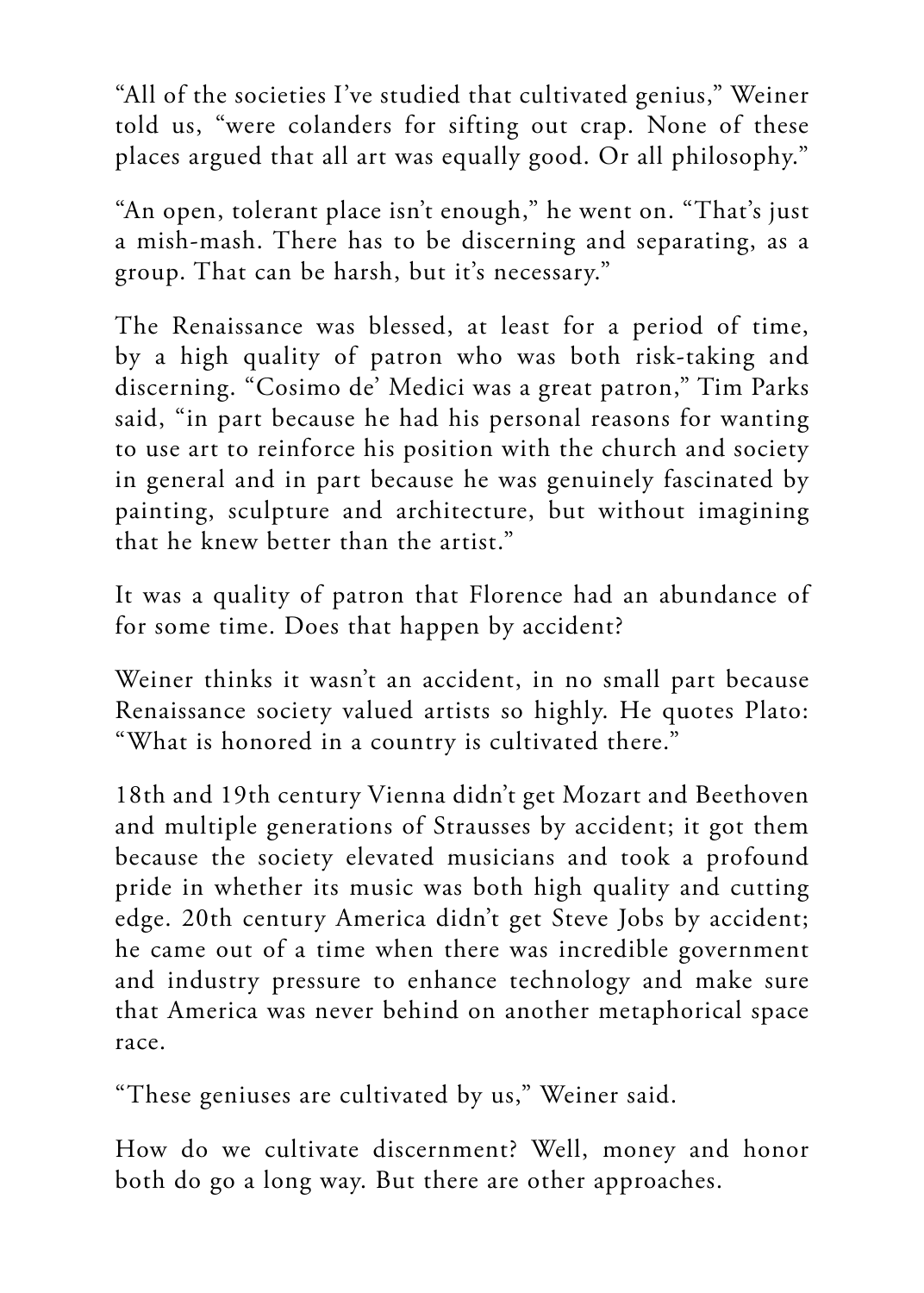Everyone we've spoken to about Renaissance Florence emphasized how frequently it resorted to competitions to sort the wheat from the chaff. They wanted a clash of ideas, and they wanted the best to succeed. No one was grandfathered in.

But Weiner pointed out a corollary to that: failure was not held against the competitors, and "there was a place for the losers to go." There was always more work available, more competition, another avenue to explore.

This is essential, Weiner suggests, because the more high-stakes these contests get — the more society clearly separates into "winners" and "losers" on the basis of just a few metrics — the more cultural caution is going to develop. If you've only got one shot, you'd be a fool to try something people might not like. You're going to stick with what everybody agrees is a good idea.

It is when stakes are not life and death — when failure won't cost you everything and you know you'll be able to try again — that people are more likely to pursue a unique or surprising vision, and offer real alternatives to the received wisdom.

"Societies that cultivate genius give second chances, multiple chances," Weiner said "Losers need avenues to do things. We say we believe in second chances in this country, but I'm not sure if we really do."

The third "d" is **Disorder**. And this gets ugly.

"There's usually some sort of stirring of the pot before a significant age of genius," Weiner said. "Often it's something very negative. In Athens, the city was sacked by the Persians, and rebuilding it was really Athens' golden age. In Florence, it was the city getting savaged by the Black Death. That was followed two generations later by the Renaissance."

"Negative" is an understatement here. The plague wiped out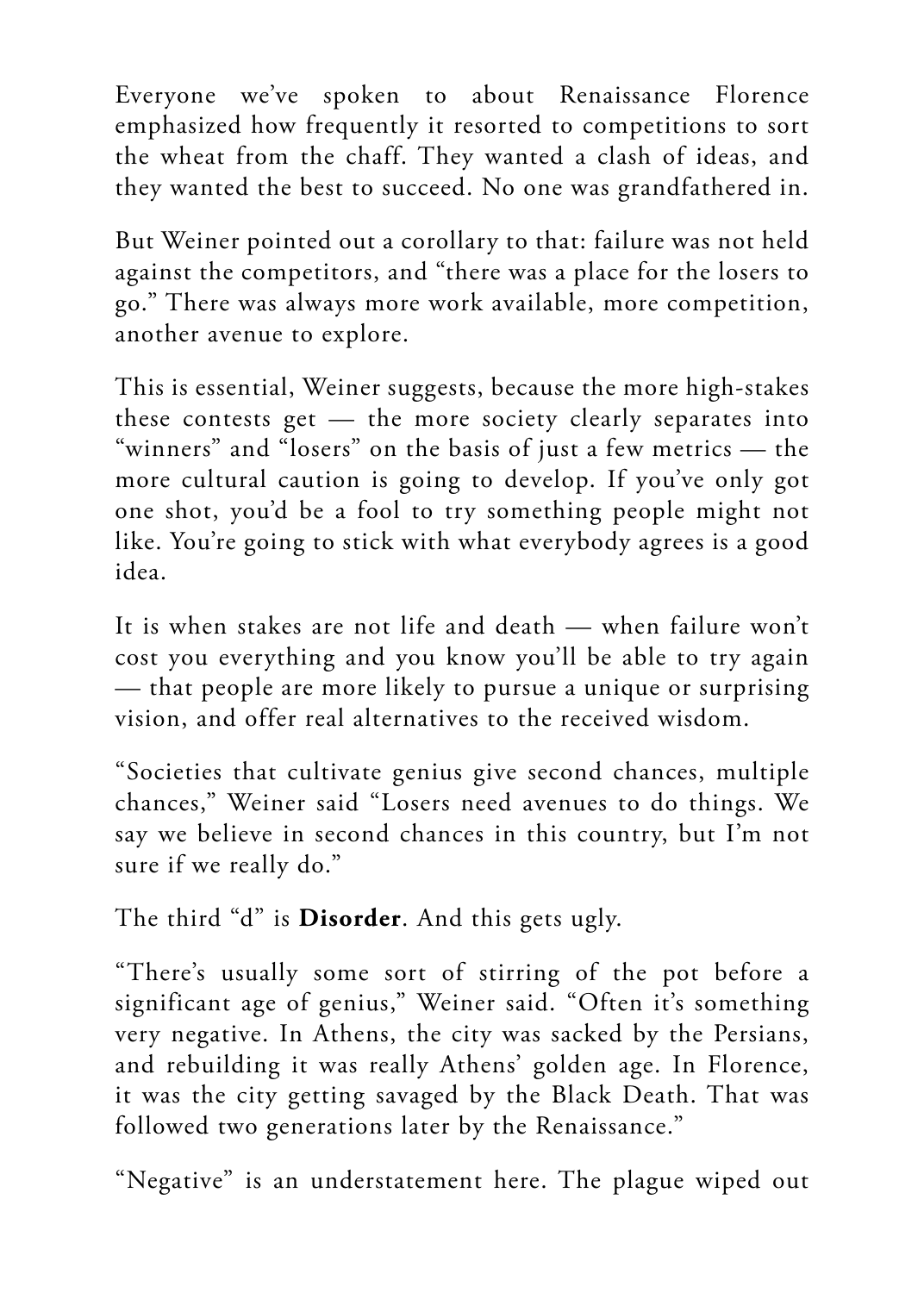an estimated third of Europe's population. That's an obscenely high price to pay for a good art scene.

But the principle still applies: after things have been shaken up, greater creativity and a sense of purpose that leads to greater discernment often appear. Disruption can be inspirational.

But, Weiner cautions, only up to a point. Greater creativity happens after disruption, not during it. At some point it has to stop. "Chaos is a phase you go through between orders," he told us. "The Renaissance didn't happen during the plague!"

Indeed, Dr. Landrus emphasized that the Italian Renaissance was led by those city-states that had the greatest stability, not the least.

"Renaissance cities generally were possible thanks very much to the Peace at Lodi in 1454," he told us. "While not 'at peace' in the sense that we would think of it today — the rivalries between cities like Florence, Milan, and Venice was very real, and had real consequences — this relative peace allowed these various cities to continue without military conflict, and to continue economically."

By contrast, cities like Naples, which were in a semi-constant state of warfare at the time, did not develop nearly so significant a scene; the climate of disorder and constant threat of destruction was too great.

Disorder, then, while a genuine necessity, is also a cure that can be worse than the disease. Happy is the era that has just enough disorder to stimulate creativity and art, but no more.

While surely an oversimplification at some level, it's clear how this structure — Diversity, Discernment, and Disorder — can be used as a guide to understand how money can supercharge art scenes, and how it can kill them.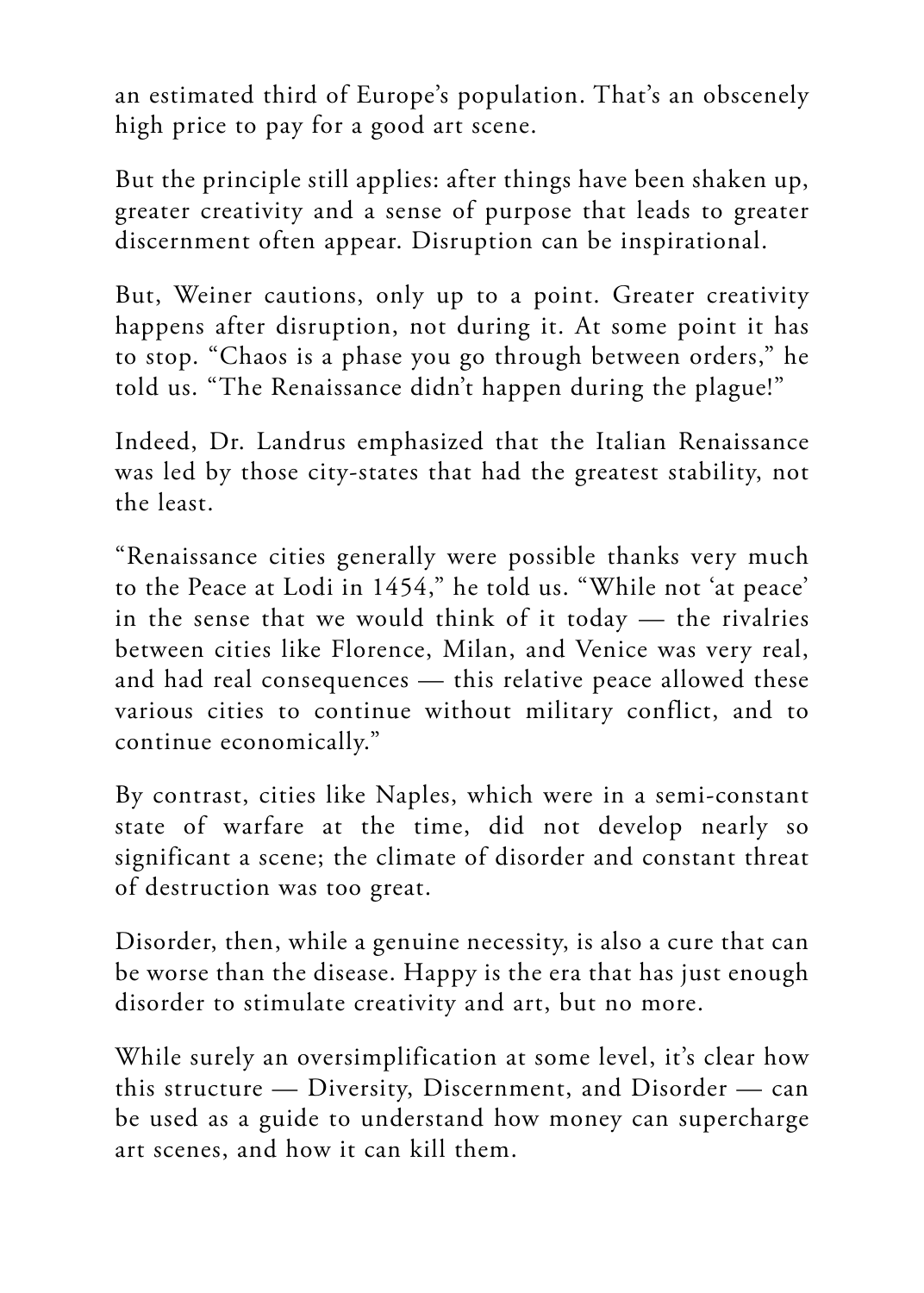#### **How Much Genius for a Dollar?**

To the extent that money brings in diversity  $-$  enhancing immigration and travel, creating new communities alongside old ones, and bringing people with different backgrounds and perspectives together on common projects — it can be an engine that powers an art scene.

But when money creates gated communities, gentrification, and epistemic closure it sounds a death knell for creativity and the local creative class.

To the extent that money is used to take chances in pursuit of excellence, it can be a boon to artists and the cultural landscape. To the extent that money conflates "bigger" with "better," "repetition" with "excellence," and circulates only among a select few rather than as a bridge to new talent, a scene is better off without it.

And to the extent money is the cause or result of a brief period of disruption, opening the door for new ideas to come forward, it is a tough but effective medicine. But when it creates a continuous climate of disruption in which no one has a chance to catch their breath, let alone develop best practices or inspiration, then it is simply cruel.

The Renaissance was powered by money.

Burning Man? Honestly, the jury's still out. A legitimate debate can be had as to whether Burning Man's increasing arts funding is being spent in ways that will best support its artistic community.

But right now it seems abundantly clear that in our larger society vast sums of money are being used to build gated, gentrified, and segregated communities — both literally and intellectually — that reduce diversity; that there is no clear sense of discernment across large institutions or donors when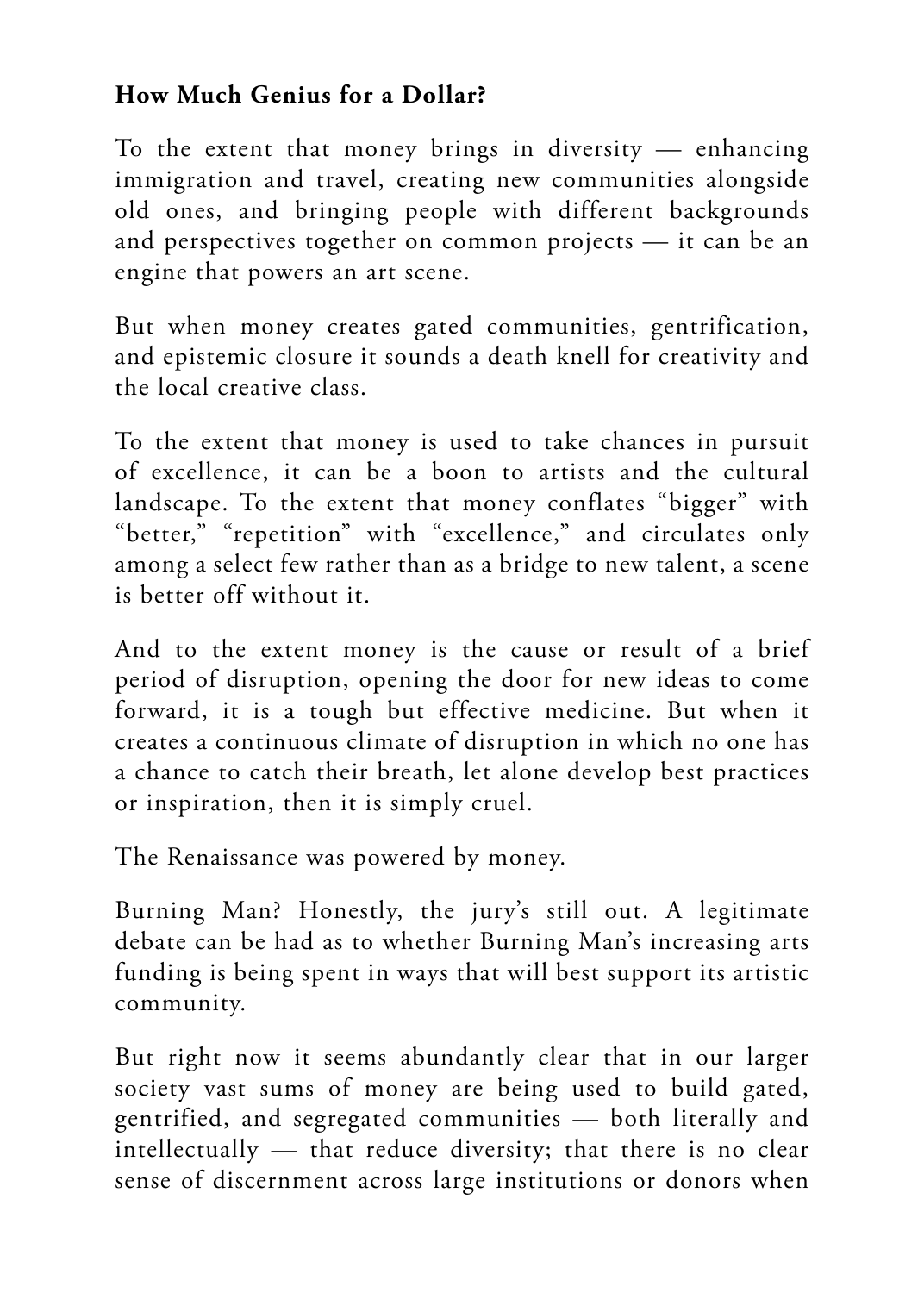it comes to art; and that "disruption" is not just present, but a code word for whole industries, industries that on the one hand have unleashed tremendous creativity, but on the other are making it increasingly difficult for many communities to find the stability that they need to harness that creativity.

The problem isn't that money is involved with art and creativity: the problem is that the 21st-century West is doing something profoundly wrong that the 15th century West got profoundly right. What did they know that we don't? Can we turn that around?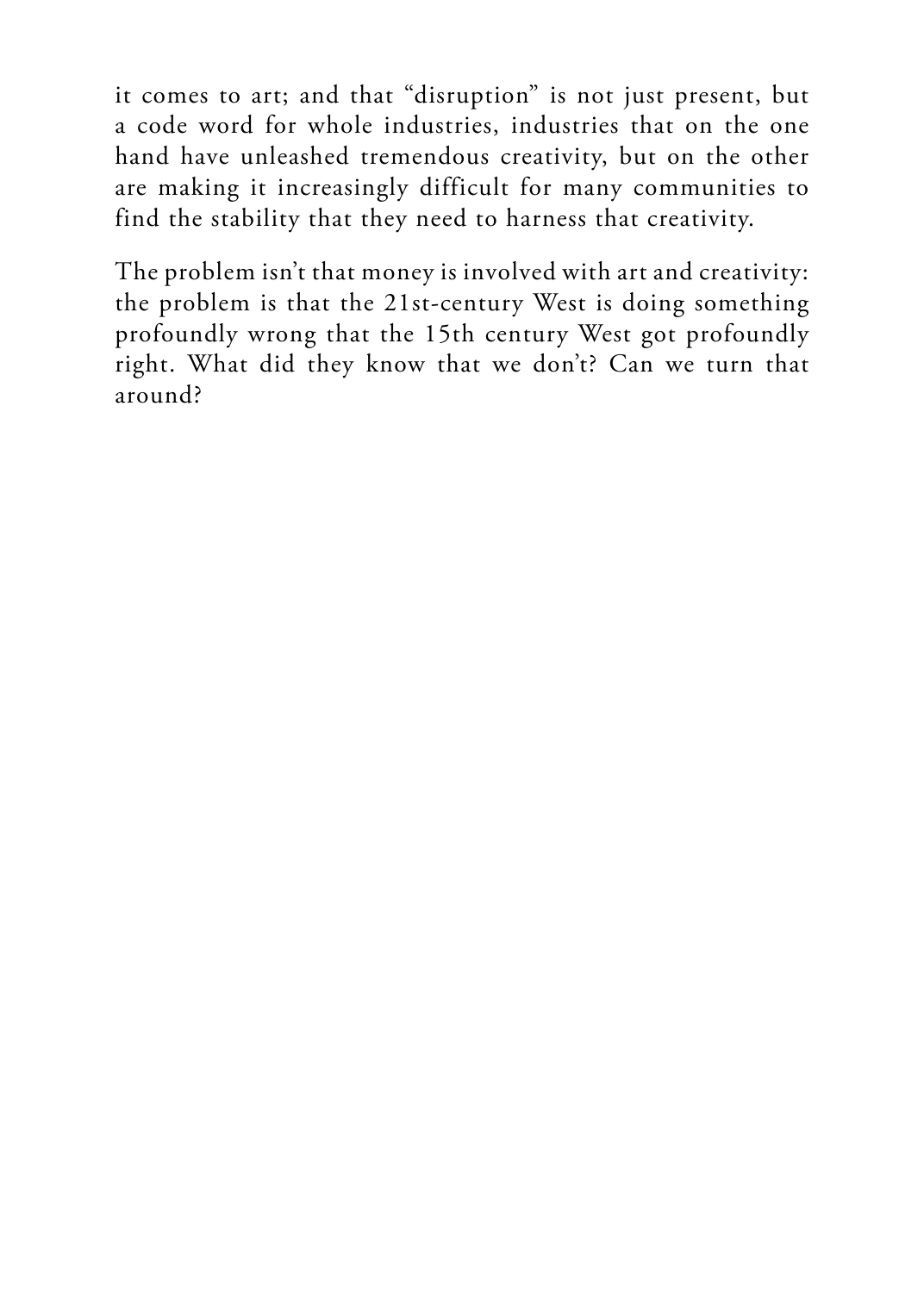### **HOW BURNERS ARE REINVENTING THE ARTISTS' WORKSHOP**

– Stuart Mangrum –

One of the defining features of Burning Man art is its collaborative and inclusive nature, offering would-be artists the chance to learn by doing in a group environment. To those of us raised with the peculiar 20th century notion that art can only be learned in Art School, and that making art and making a living are irreconcilable, this may seem like a novel idea. But history shows that artists have been joining forces to teach, learn, and work cooperatively since classical times, and that it's only in the recent past that art-market dynamics have pushed collectivist approaches to the fringes.

In Leonardo's time, art had yet to be distinguished from craft, and the craft of art was acquired in a process common to all trades, by apprenticeship to a master and years of toil in his workshop. Before becoming masters in their own right, Leonardo worked under Verrocchio, Michelangelo under Ghirlandaio, and Raphael under Perugino. In addition to technical skills, learned mostly by careful imitation, they presumably picked up the business skills required to operate a workshop and the social connections needed to secure commissions.

In much the same way that art and tradecraft were still conjoined, so too were the lines blurred between what we now think of as art, engineering, and architecture. Though we like to remember Leonardo for his works of sculpture and painting, it was his skill as a military engineer and architect that put the bread on his workshop's table. The design and fabrication skills required to create a monumental work of sculpture were not all that different from those needed to create fortifications or weapons systems, and moreover were often likely to be commissioned by the same aristocratic patron. It is not particularly ironic that Leonardo's massive equestrian statue, the Gran Cavallo,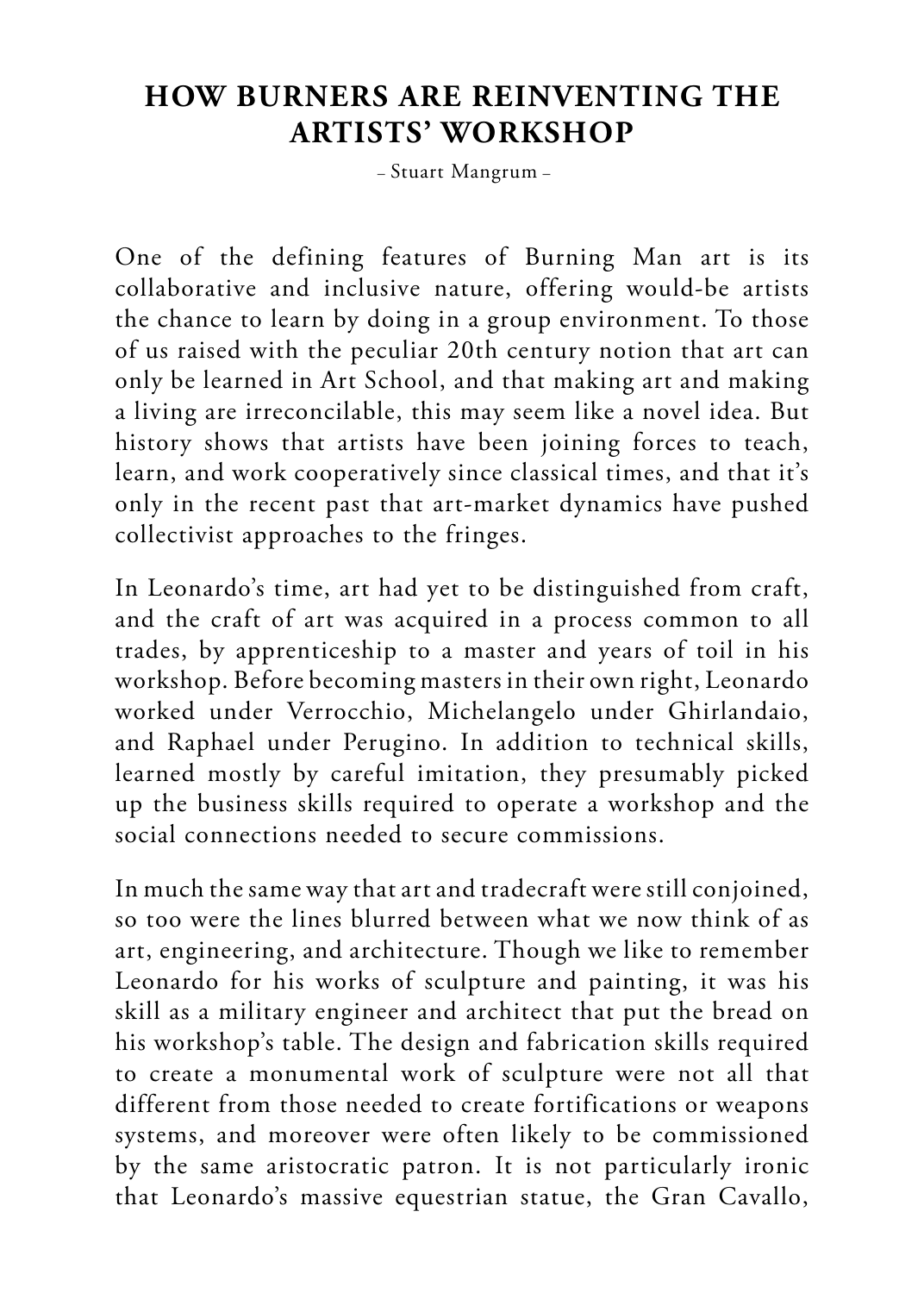commissioned by the Duke of Milan as a tribute to his father's military triumphs, was never built because the bronze was needed to cast more cannon.

Just as the Renaissance marks a historical turning point in what we now think of as "art," it also saw the first salvo of challenges to the centuries-old workshop business model. The rise of mercantile wealth created new demand for art, broadening the buyer pool to include not just the Church and aristocrats but business entities and the nouveau riche. While Leonardo and Michelangelo continued in the service of kings and popes, their rival Raphael seized this new opportunity, adapting his enterprise in a way that presaged much that was to come. Though clearly a great artist in his own right, he also seems to have been a master marketer who pioneered the role of celebrity artist-impresario. At the height of his popularity he is said to have employed as many as fifty apprentices in his workshop, and seems to have spent most of his time socializing with clients.

This model of production — a workshop fronted by a master and funded by a relatively small group of wealthy clients endured for many years, and its shape can still be seen in the organization of modern architecture firms and design agencies. In the world of art, however, it had all but vanished by the mid-19th century. The demand for art products surged in the wake of the industrial revolution, and a new market structure emerged to serve it, characterized by commercial art galleries, for-profit art schools, and critical tastemakers in the academy and media. Reacting to this new economic landscape, and to what they saw as an increasing industrialization of art, a group of English romantics including the painter John Millais formed the Pre-Raphaelite Brotherhood, which urged a return to earlier models of authentic expression and unmediated production. One of their best-known adherents, William Morris, incorporated many of these ideas into the Arts and Crafts movement.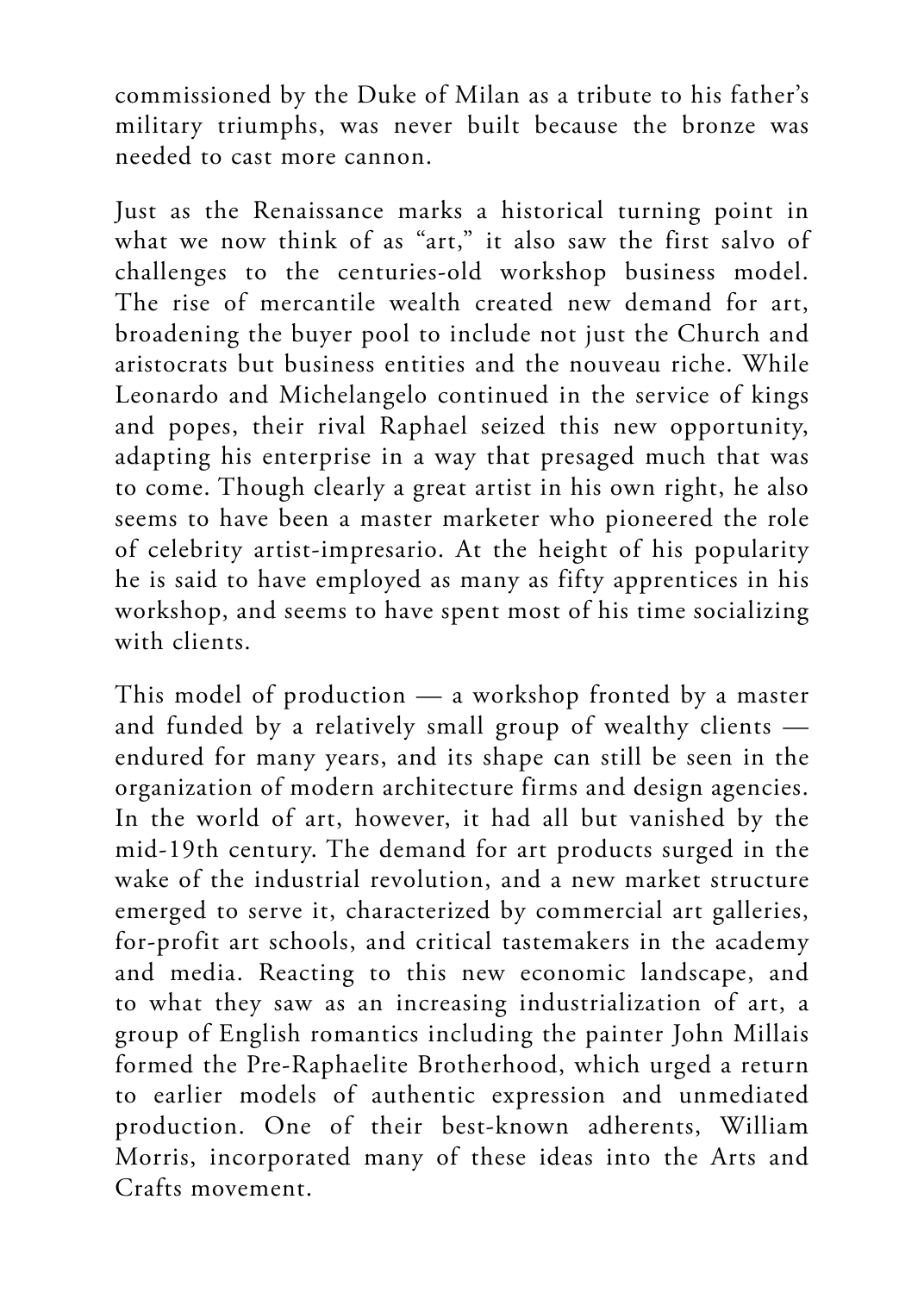Yet while the decorative arts steered back toward a workshop ethic, the fine art market by contrast became increasingly focused on the individual artist as a commercial celebrity, able to sell products based solely on the power of his personal brand. The first of these international art superstars was probably Salvador Dali, whose gifts as an artist were surpassed only by his genius as a self-promoter. At the height of his fame, Dali is said to have made millions by simply signing his name to stacks of blank lithograph paper for posthumous printing. This kind of larger-than-life imagemaking allows no room for sharing credit, but that doesn't necessarily mean that Dali worked unassisted. According to one poison-pen account, he secretly kept a staff of young artists busy with all his production work, and hardly lifted a brush after 1950.

While Dali may have relegated the workshop to the status of dirty secret, it took Andy Warhol to discredit it completely, through irony. By dubbing his studio the Factory, he made art out of the business of turning art into a business, and by dubbing his entourage "superstars," made a joke out of exploiting these would-be celebrities as he put them to work on his screen-press assembly line. Jeff Koons took this industrial logic one step further, bidding out his production work to contract manufacturers and adopting a fully outsourced model. The making of art was now a solo endeavor, celebrity-driven and effectively divorced from the teaching of art, which was a multi-billion dollar industry in its own right.

Yet collectivization never completely disappeared; it persisted at the outlaw fringes. By the close of the century, when Burners started making art in the Black Rock desert, many of them were already working in collaborative groups. One of the most obvious examples is Survival Research Labs, the seminal machine-art crew headed by Mark Pauline. Though Pauline himself was never involved with Burning Man, a number of early Burner artists honed their design and fabrication skills in his San Francisco workshop. The Cacophony Society, too, can be viewed as a sort of art collective, focused on Dadaesque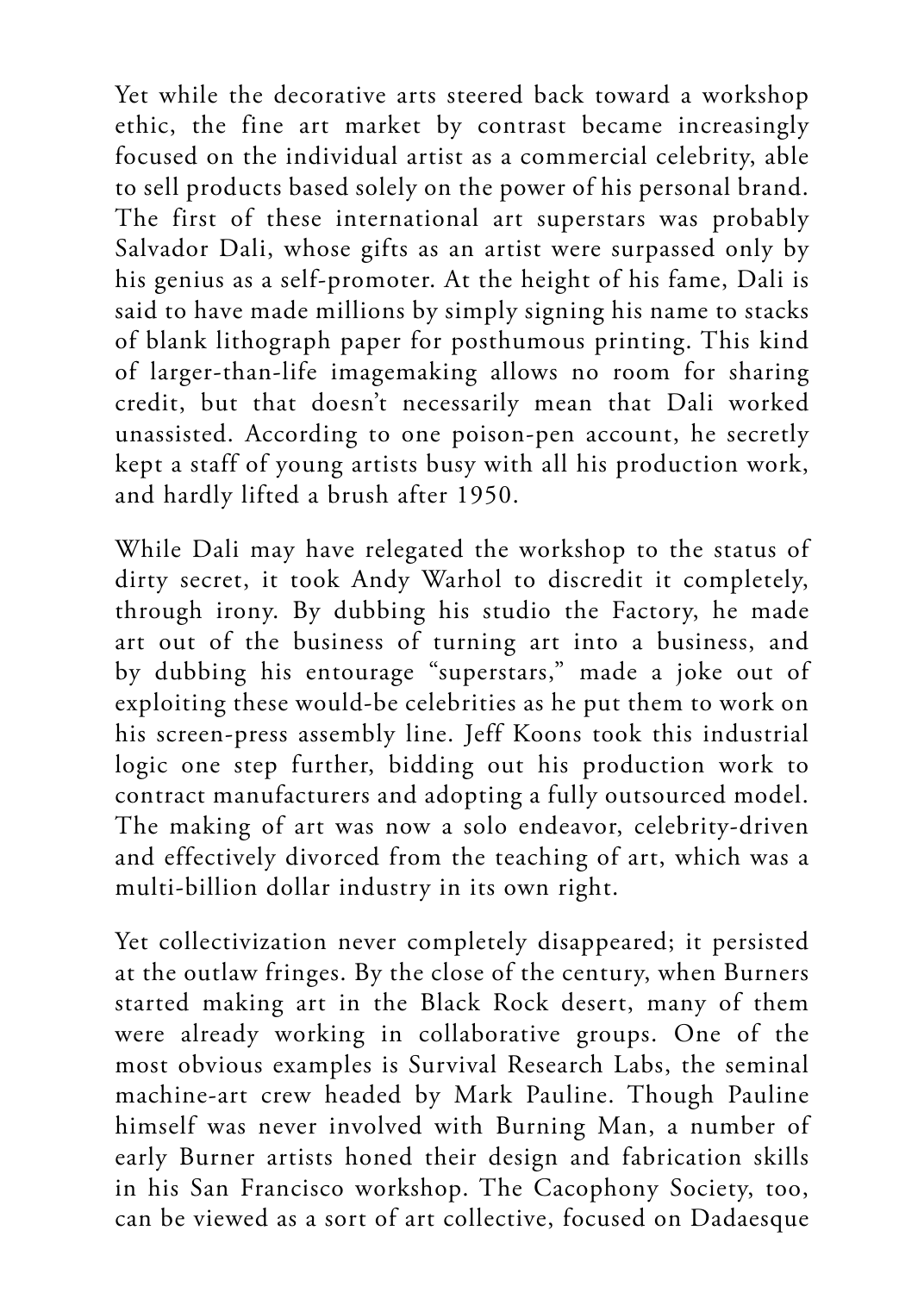performance and interactive anti-art. Likewise the Billboard Liberation Front, the Sisters of Perpetual Indulgence, and other collaborative groups from the fin-de-siècle San Francisco scene all contributed organizational DNA to the emerging Burner genome.

Burning Man has been described as a "permission engine," and it's certainly true that many come away from the event with a newly found "I could do that" attitude towards art. The selfsuppression of one's creative drive in the name of economic common sense, so typical in a society where the odds of making a living as an artist are lottery-slim, is overcome by the urge for radical self-expression, and people allow themselves, often for the first time since childhood, the license to create. And since this is Burning Man, and not the mainstream art world, they have a wealth of resources to leverage in the journey, in fact an entire alternate art ecosystem that has emerged from the culture in response to this need.

The weird imperative of creating Burning Man art has helped drive the formation of numerous collectives that, like the medieval workshops, combine collaborative effort on largescale art projects with active teaching and learning of craft. Groups like the Flaming Lotus Girls and Flux Foundation are as much about making artists as making art. And there are the cooperative industrial studios and build spaces like Nimby, American Steel, The Generato[r,](https://journal.burningman.org/renaissance/) and the various incarnations of [freespace], where the focus is on making rather than teaching, but where by the natural osmosis of adjacency Burning Man artists tend to exchange ideas and skills, and wind up working on each others' projects. It is no accident that the Burner and Maker communities are so deeply intertwined — we are all learning to apply new tools and technologies to creative challenges. As I wrote in an earlier post about this year's theme, "It is a hallmark of our community that in order to turn the fruits of one's imagination into action in the world, new skills often need to be acquired." Many of these skills simply are not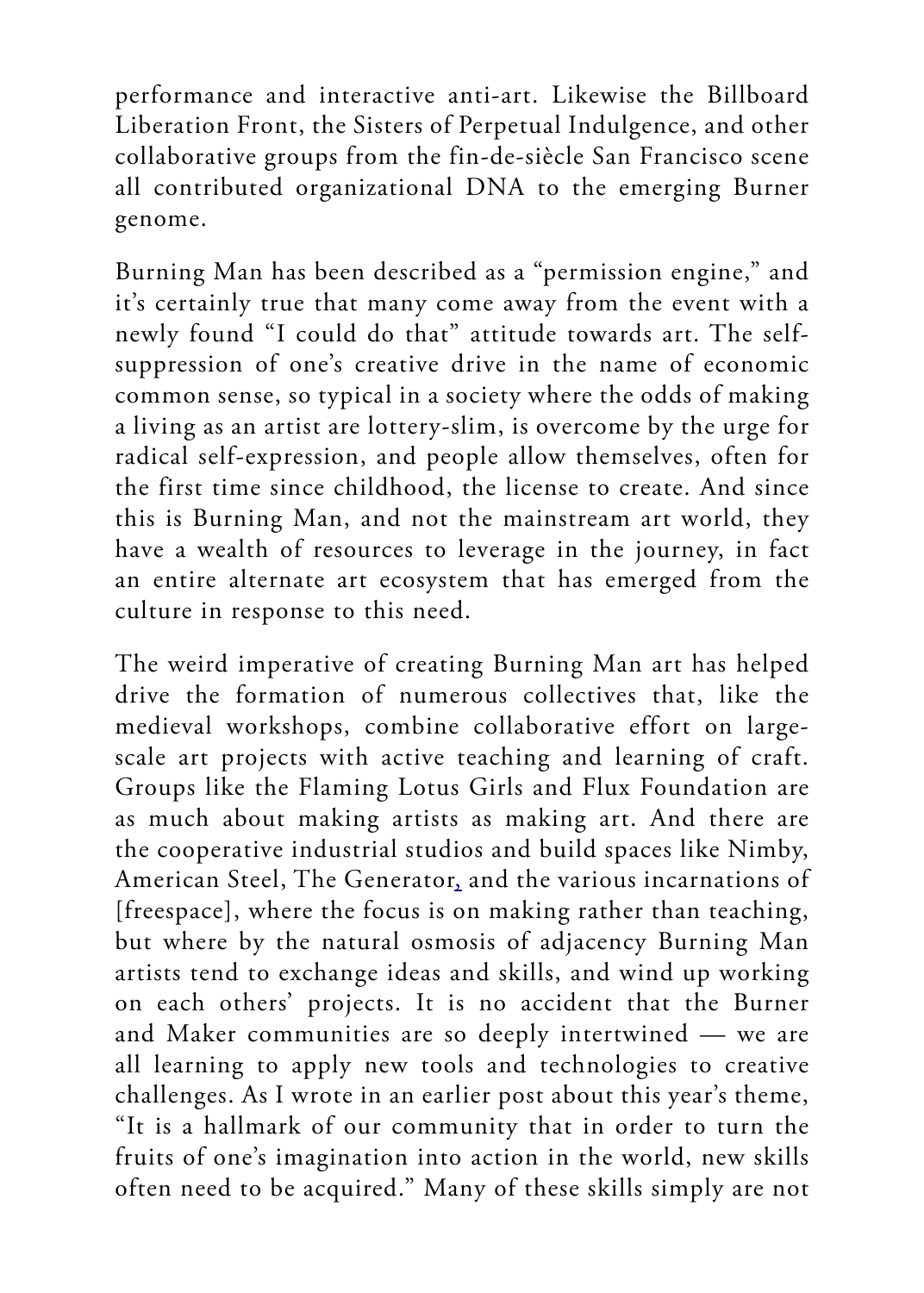taught in art schools, or are just starting to be introduced. This is reflected in the growing popularity of alternative, not-forprofit, Burner-flavored learning institutions like The Crucible and Gray Area.

In each of these neocollectivist approaches, there are echoes of the Renaissance workshop system. Leonardo might not recognize it as such, but it's easy to imagine that if he were alive today, he and his crew would be living and working together in Black Rock City. And they might even be able to crowdsource enough bronze to get that horse made.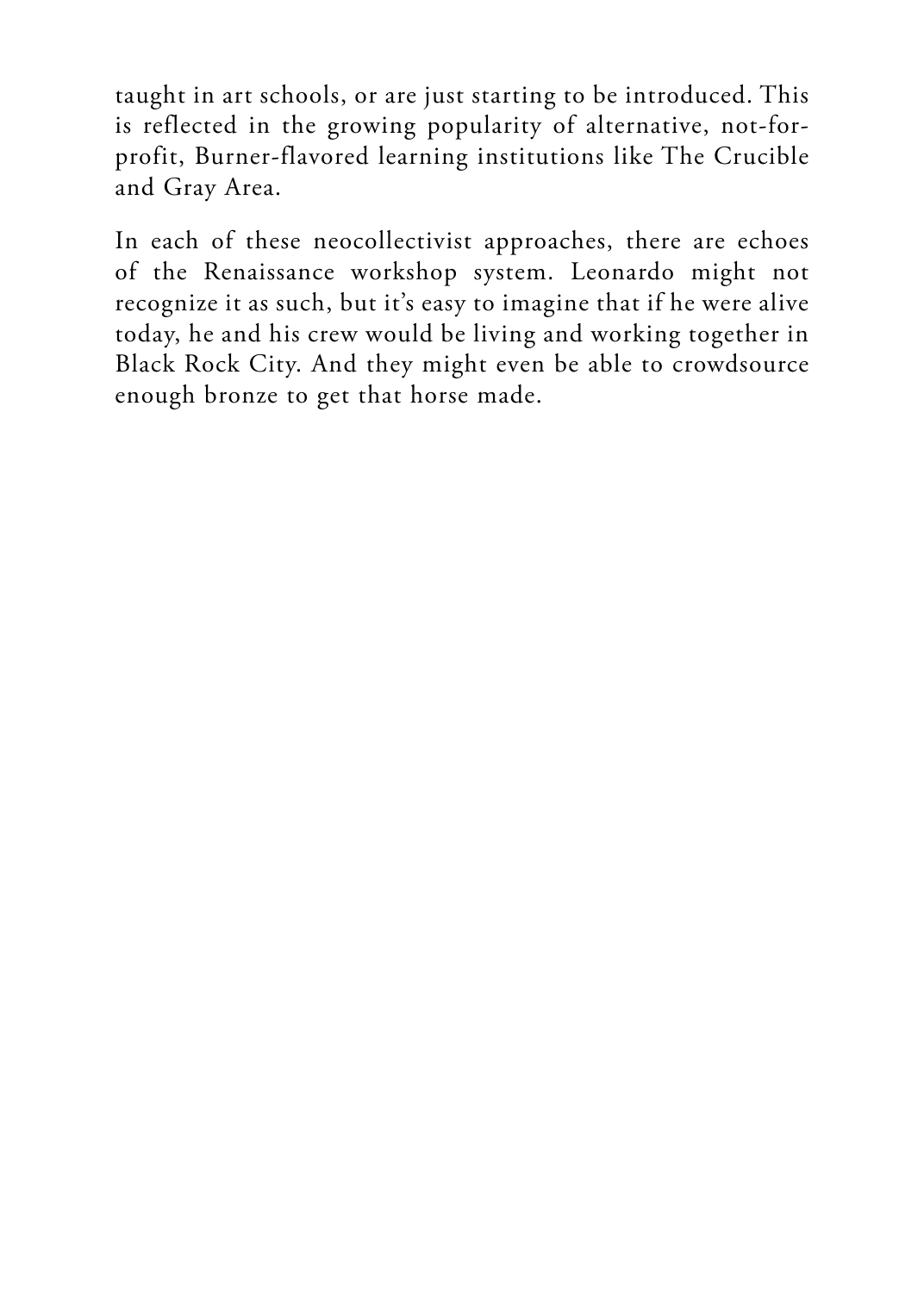*Section 3:*

# **WHERE MY MATRONS AT?** ART, GENDER, AND THE RENAISSANCE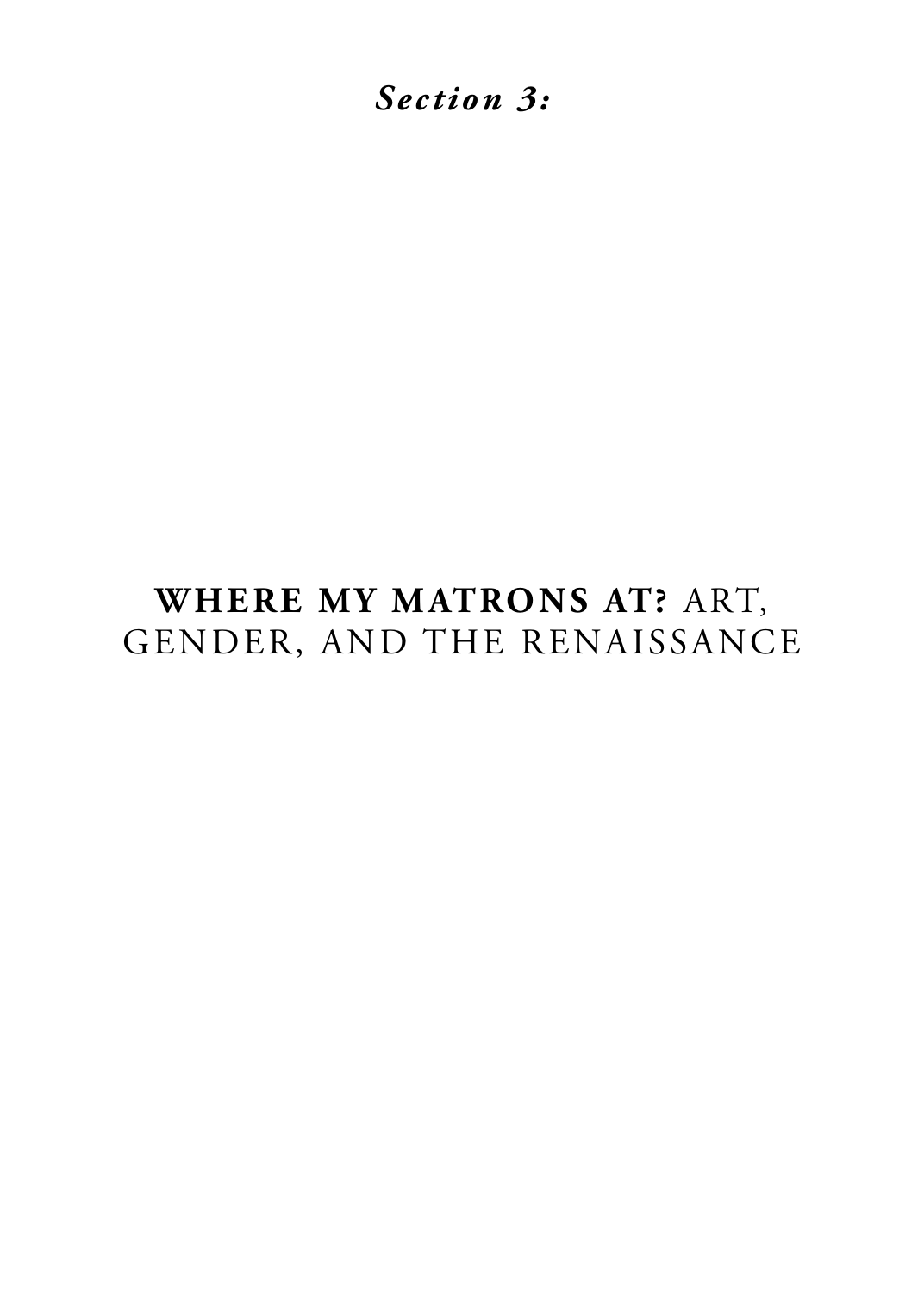# **INTRODUCTION**

– Felicity Graham –

When the subject of the Renaissance and the system of patronage comes up in discussion, inevitably it evokes images of a gilded age of art, music, philosophy and the flowering of religious thought. It brings to mind certain names, artists like Michelangelo, Leonardo da Vinci, Palestrina, Durer, Bosch, as well as patrons such as Lorenzo de' Medici — all of whose contributions to art are unquestionable…and all of whom are male.

This didn't happen by chance; it was no accident or unhappy circumstance. The same social and economic systems that promoted the system of patronage simultaneously deceased access to both economic systems and the arts for women, serving not only as a gatekeeper to artists of the period, but severely influencing the narrative of the period — even fivehundred years later.

Why is this important? Certainly, the fact that women have historically been excluded from the arts is hardly new information. The issue at hand is much deeper than that, however. Aside from the fact that few people — even in academic circles — are aware of the true depth of such a vital human rights issue in history, if Burning Man is looking to the Renaissance as a potential model for future arts funding, it needs to have both sides of the patronage story.

No discussion of arts funding can afford to ignore the possibility of (even unintentional) gatekeeping and the restriction of expression that inevitably follows. Censorship often wears a subtle guise, altering the conversation not by restricting what people say, but by simply curating who gets to *speak*.

#### **The Magnificent Exception**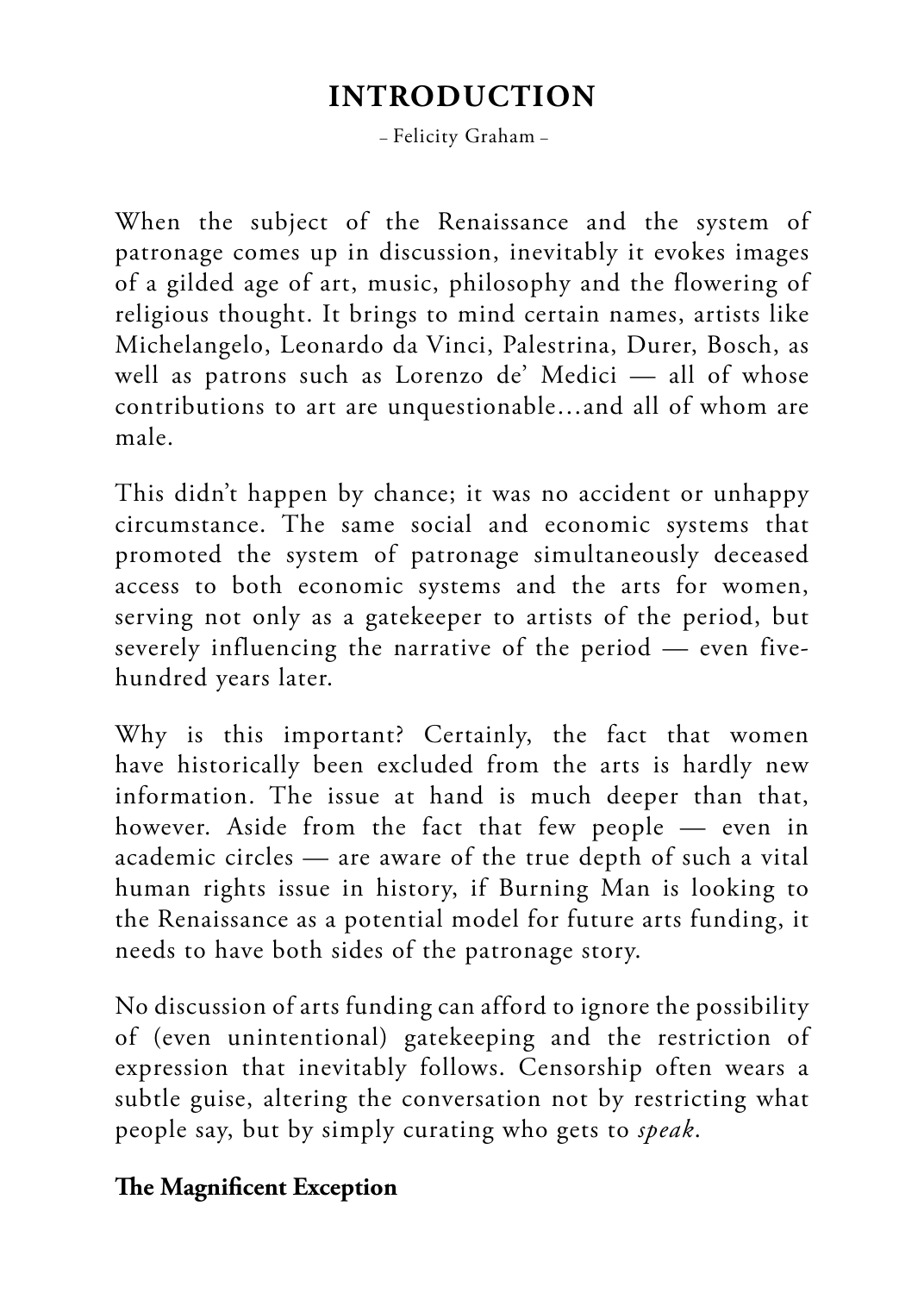A male-dominant narrative of art and patronage in the Renaissance has traditionally put forth that women had the opportunity and circumstances yet simply never made truly significant contributions to either category, a view that was broadly accepted by scholars in the field for many decades. Though any extended consideration of that theory suggests that it is, at the very least, lacking nuance, it remained the dominant narrative, essentially unchallenged until the 1970s, when the new wave of female scholarship in art history and the Renaissance began to challenge the prevailing narrative.

Unlike many cultural narratives, this one has a definitive source: a 19th century art historian named Jacob Burckhardt, a man generally credited with having fathered the modern Renaissance scholarship movement. Burckhardt's work, which — despite severe criticism — lately enjoys a renaissance of its own, has colored the basic perceptions of female status during the Renaissance. In his *Civilisation of the Renaissance*, Burckhardt states as fact that "women stood on a footing of perfect equality with men," and further, that "there was no question of 'women's rights' or female emancipation, simply because the thing itself was a matter of course."

That's certainly a warm, fuzzy view of the situation — a comfortable idea that excuses the lack of further examination or analysis of the issue, but which, when the period is studied in any depth, seems highly suspect. Indeed, it even contradicts descriptions written by Renaissance-era writers, themselves. One such, Giorgio Vasari (b. 1511), widely considered to be the father of art history, wrote of the challenges that faced female artists at the time, testifying both to the excellence of many female artists, while acknowledging the obstacles in their way.

In his collection of artist biographies, *Le Vite de' più eccellenti pittori, scultori, e architettori da Cimabue insino a' tempi nostril (Lives of the Most Excellent Painters, Sculptors and Architects,*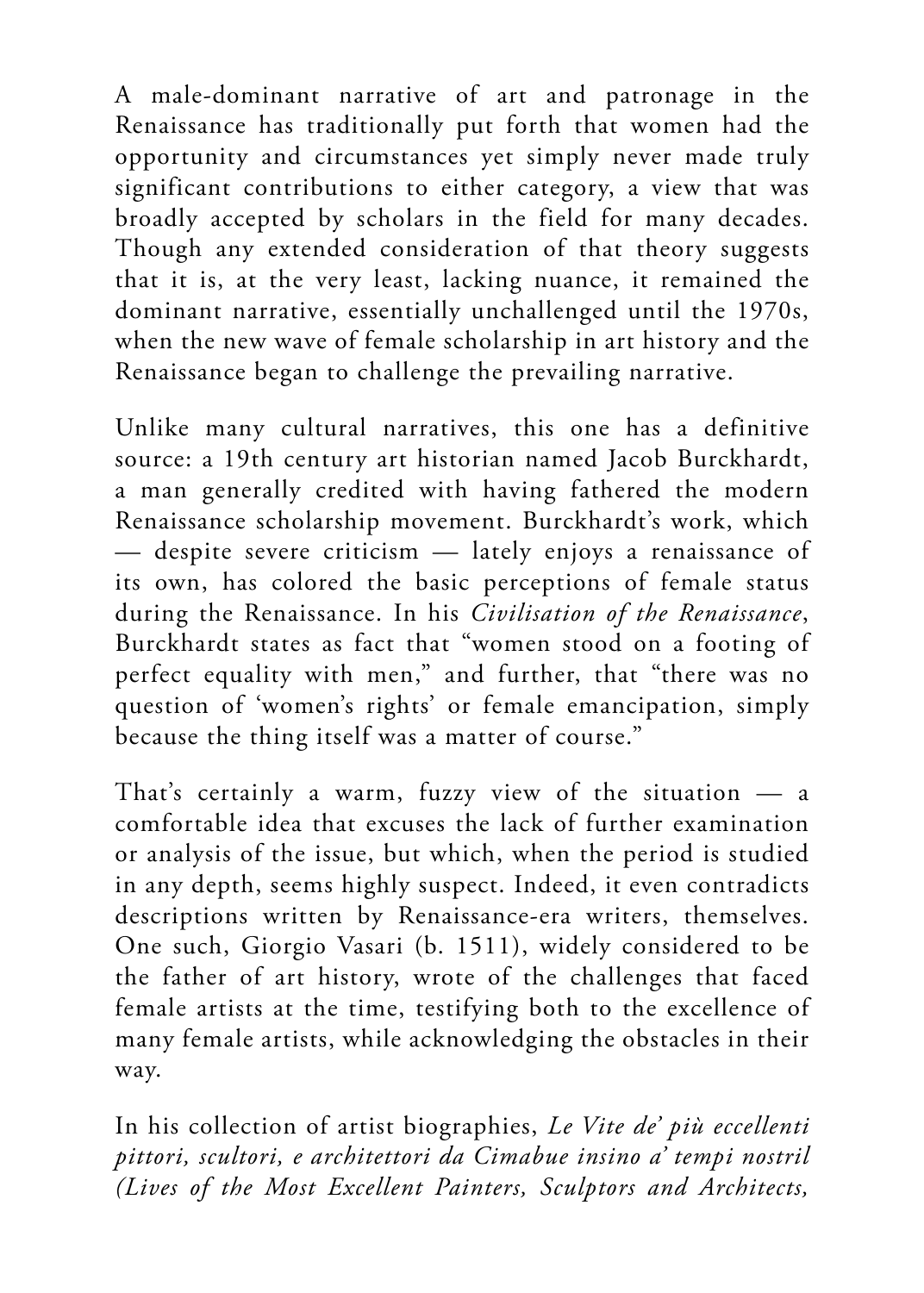*from Cimabue to Our Times)*, Vasari writes about one female artist, *suor* Plautilla Nelli, an abbess. Though he praises her work and discusses how widely it was distributed, he also notes that she could have achieved even greater things — "as men are able to do" — if she'd had both the time and access to the type of study and practice male artists had.

Women like *suor* Plautilla are often seen as the "magnificent exception" to the norm, a term used by Germaine Greer in her seminal work about the social and political issues which intersect with female artists and artistry, *The Obstacle Race* (1979). But is it possible that there were far more female patrons, artists and artisans than previously supposed? And if so, how did their experience differ from that of their male counterparts?

This three-part series intends to explore those questions, with the goal of giving an overview of the environment, influence and experience of the Renaissance woman in the arts. Part one, **Mrs. Cellophane**, will address the socio-political consequences of the philosophical movement that spawned the golden age of patronage. Part two, **Take Me to Church**, will discuss how male and female patronage ("matronage," if you will) differed, and what "matronage" looked like in the Renaissance. Finally, part three, **Losing My Religion**, will tackle the Renaissance artist herself — content, audience, patronage, reputation and reception.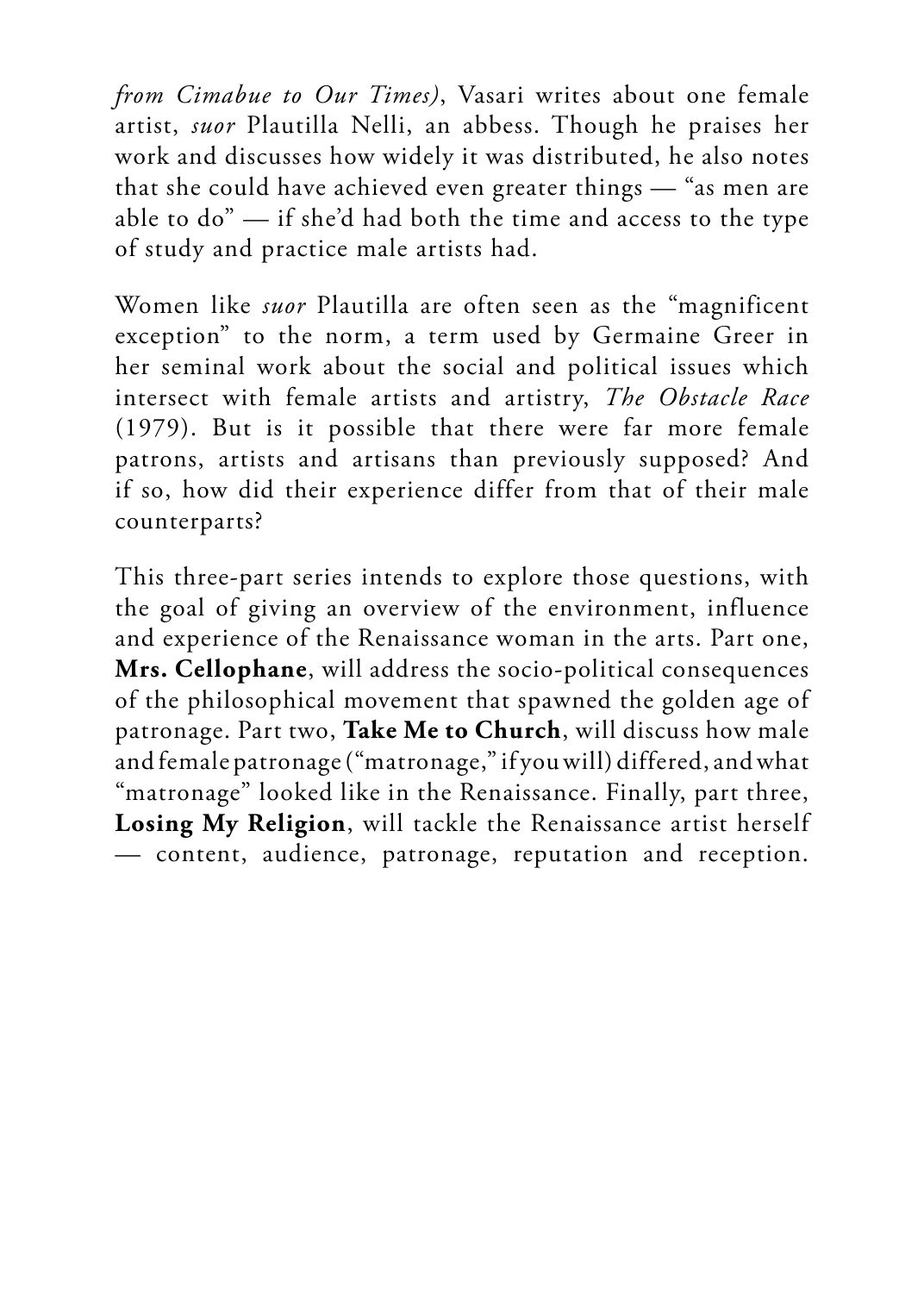# **ART, GENDER, AND THE RENAISSANCE:** WHERE MY MATRONS AT? **PART 1: MRS. CELLOPHANE**

– Felicity Graham –

#### **What a Difference a Century Makes**

The ideology that shaped the brave new world of the Renaissance was obsessed with the ideal: the ideal state, the ideal social structure, the ideal man and, of course, the ideal woman. We know something of the ideal man — the artist, the thinker, the statesman…but what was this ideal woman?

Stunningly, the "ideal woman" of the Renaissance was, by many measures, less free, less independent and had less access to the economic and legal systems of her time than her predecessor. "Urbanization," according to Maria Marcotti (*Italian Women Writers from the Renaissance to the Present*, 2010), "and the codification of procedures regulating commerce, trade and all kinds of market relations restricted the activities of women in ways unknown in previous centuries."

Further, accumulating evidence strongly suggests that the Renaissance women were deliberately and systematically excluded from the arts. Artistic creation in genres and trades that were primarily the provenance of women was purposefully devalued and demoted to a position of lower status.

There was no great Renaissance for women. We just aren't aware of it — and partially, that's because the Middle Ages get a bad rap.

Just as the Renaissance conjures up gilt frames and elegant music, the medieval period seems to prompt lurid tales of witch hunts, short brutish lives filled with superstition, silly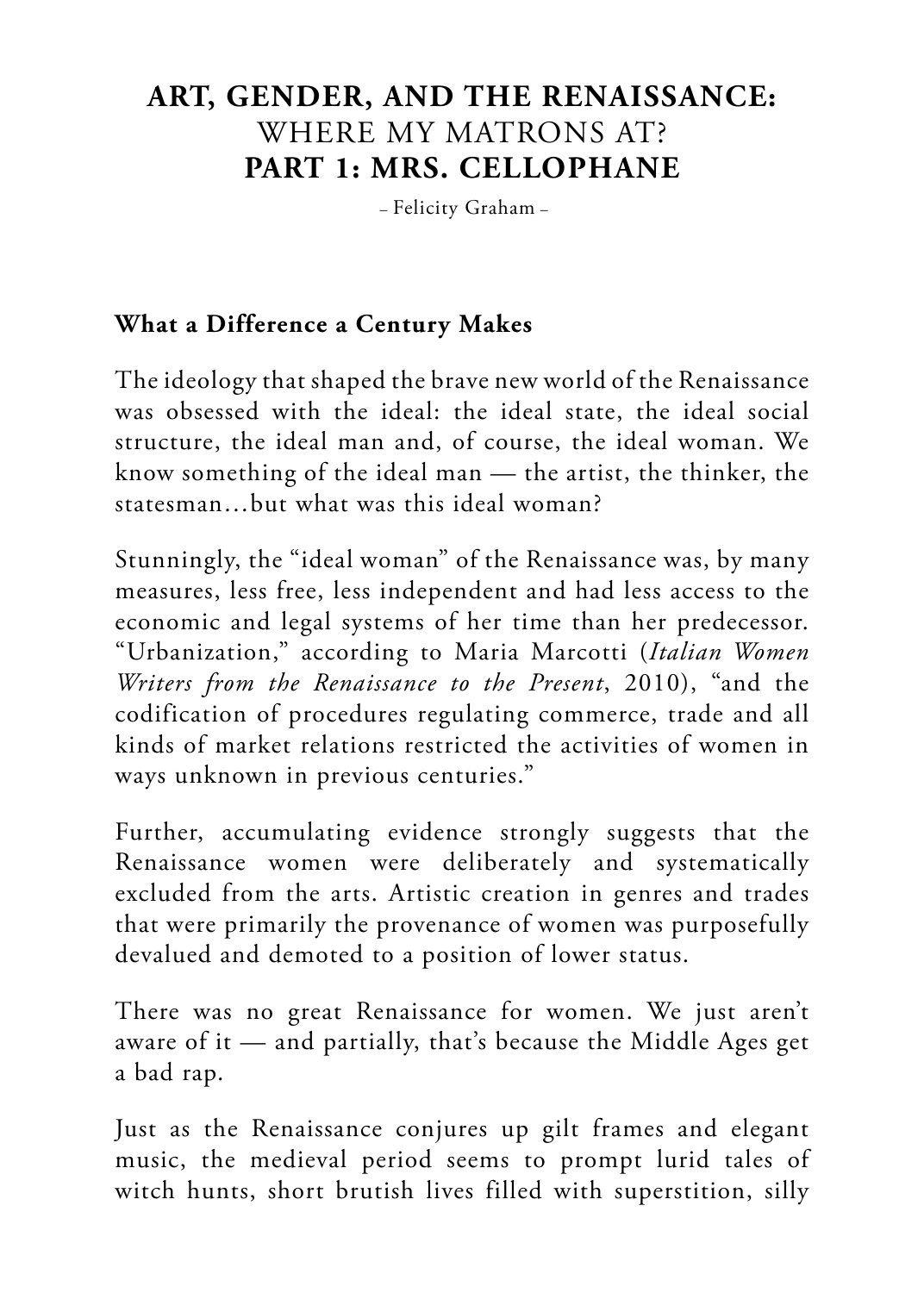beliefs in magic and constant oppression. Perhaps the most commonly accepted narrative in the public consciousness is that the Middle Ages were a miserable time for women, while the Renaissance allowed for greater freedom, protection and participation in society.

*That*, as it turns out, is not — precisely — correct. Certainly, there is no denying the dominance of the patriarchal society, women's lack of access to political and social power or the perception of lowered spiritual and social status, particularly *vis-à-vis* Church doctrine, in medieval society. At the same time, however, there was often a certain amount of equality in economic status, particularly in access to both artisan trades and the general workforce.

It's difficult to make broad statements about social conditions in Europe over any significant period of time as conditions between different cultures were often highly disparate, with great variance even within the same regions. According to Paul Kristeller (*Renaissance Thought and Its Sources*, 1979), "a single medieval tradition does not exist; rather, there are many different medieval traditions, some of them quite opposed to others." Still, with that said, there is evidence of more resources and recourse for women than generally imagined, with an expansion of legal rights particularly towards late Middle Ages. For instance, in some areas of Europe, the common women could represent themselves in court without having a male to escort, protect or intercede for her. A woman who was assaulted, maligned or cheated in business could address the court themselves and often, gain redress for the slight.

Soon thereafter, though, that began to change…and not necessarily for the better.

Examination of legal and government records from various sources (specifically, the Italian city-states) indicates significant changes in female agency, protection and individuality.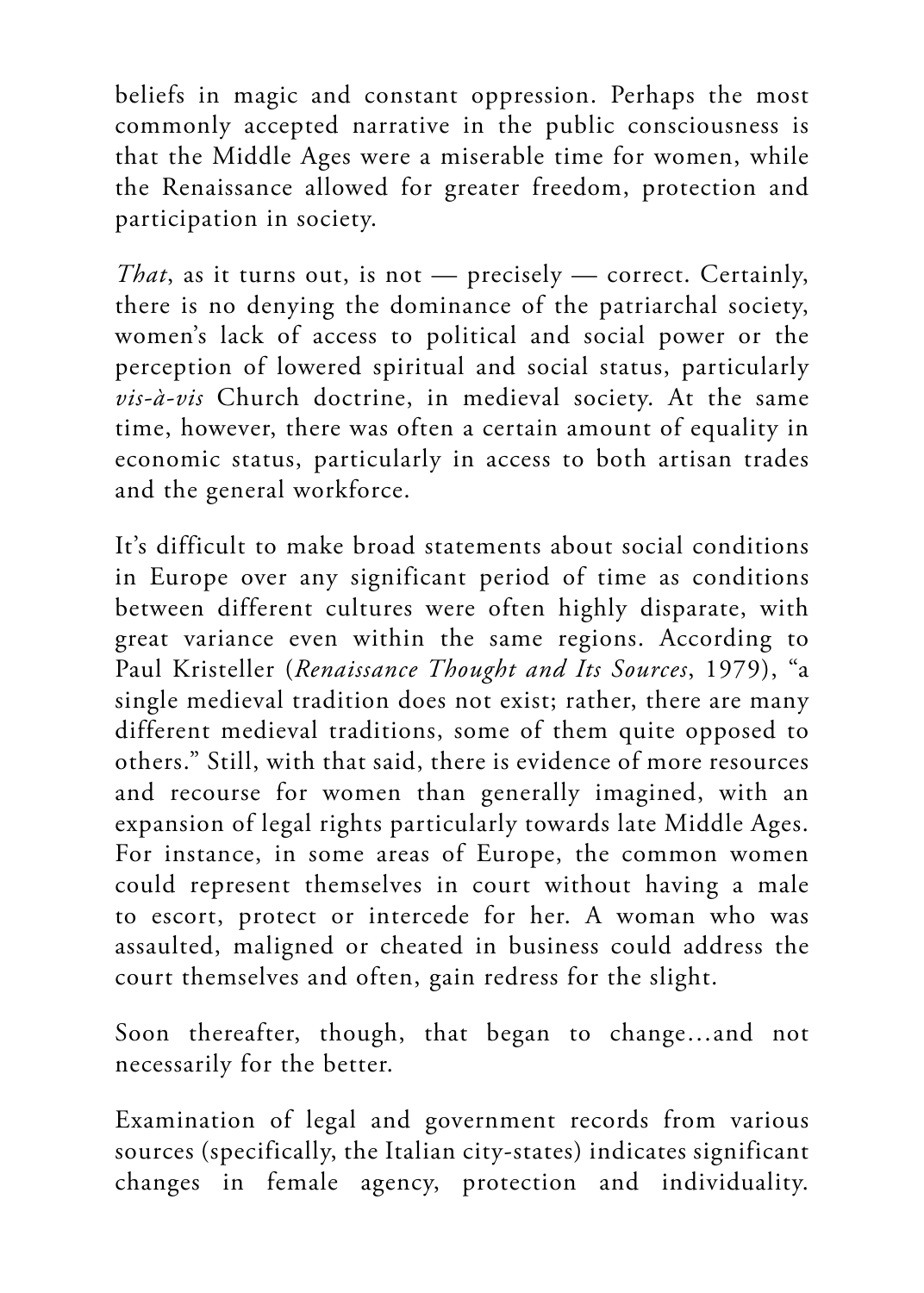According to Samuel K. Cohn, Jr., in *Women in the Streets: Essays on Sex and Power in Renaissance Italy* (1996), "Women's appearances in the criminal tribunals and their actions reported in these records chronical the deterioration in women's status and power (and especially of laboring women) over the course of the Renaissance."

Further examination of court records indicates a decline in the prosecution of violent crimes against women, resulting in a significant surge in assault and battery-related murders — as much as 300% between the 14th and 15th centuries in Florence. Cohn notes, "…as with modern ghettos today, law-enforcing agencies and the tribunals of the mid-*Quattrocento*[1400s], reflecting their more centralized and elitist character in Medicean Florence, simply ceased to bother with many of the normal, run-of-the-mill assaults and battery cases involving women from the artisan and laboring families."

More relevant to this discussion is that this decrease of freedom also had an effect on other aspects of women's lives, severely curtailing their opportunities for involvement in the arts. The review of criminal statistics, Cohn says, "suggest that women in the mid-*Quattrocento* were less inclined and less able to circulate as freely in the streets of Florence, meeting other women and even other men outside the home as they had in the late *Trecento*."

He further notes that current research on statistics and data related to non-elite women of the era finds that there was a "sharp decline" in women's participation both in public life and the workforce — which included the artisan class. One historian, looking at the records of one religious confraternity (religious, lay-run charitable organizations) in Florence, found that in the mid-to-late-Trecento, that 38% (136 individuals) of its membership were female artisans; by the mid-*Quattrocentro*, there were only *four*.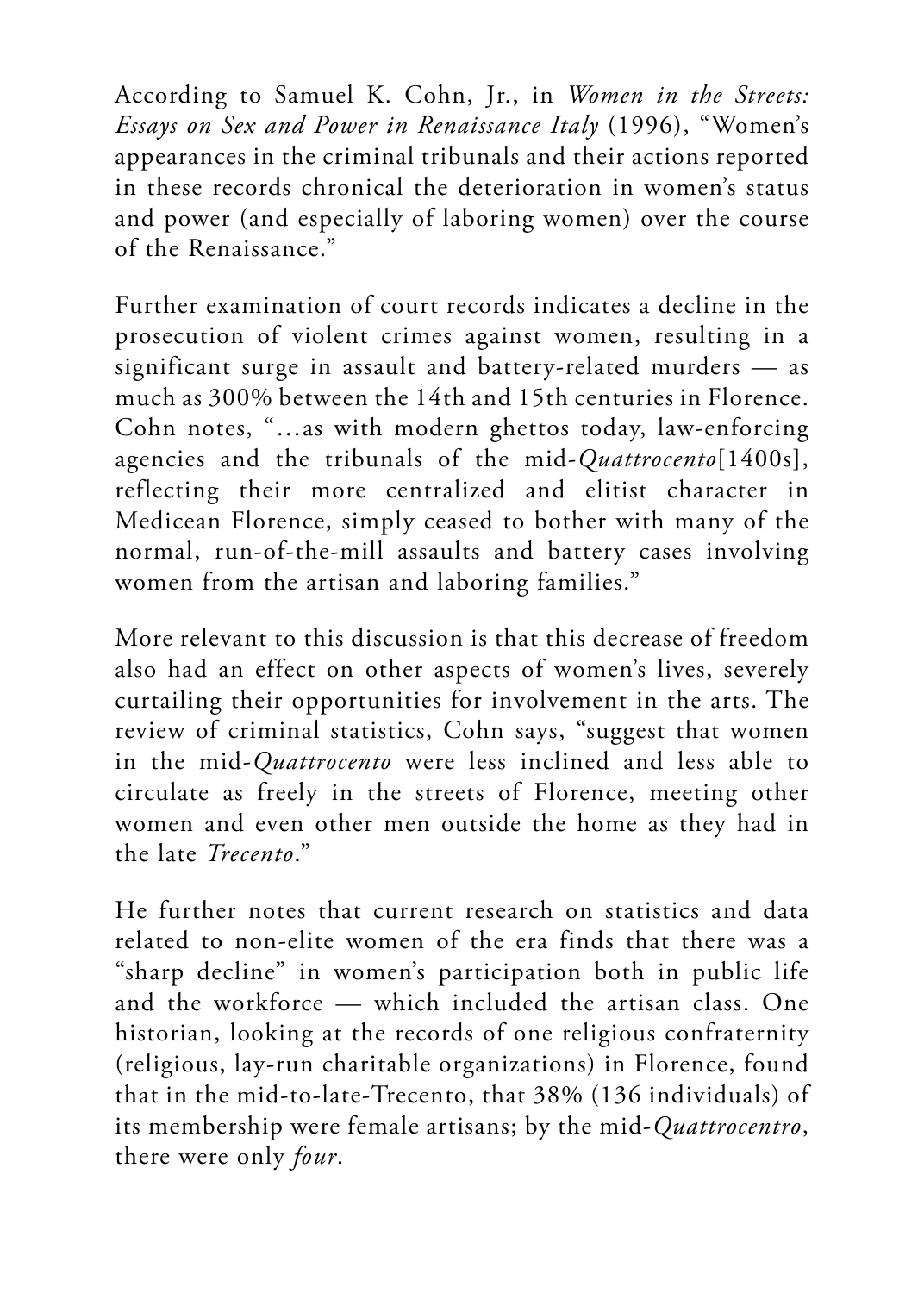In less than one hundred years, a slow-but-expanding system of protection and participation in society, employment and access to artisan trades for women all but eroded away, leaving many questions — not the least of which is, simply, *why*?

#### **"Traditional" Values: As Offensive Then as They Are Now**

Nothing happens in a vacuum; there is always one — or usually, many — precipitating factors for social change. The impetus for this gradual loss of personal freedom for women had to come from somewhere, and the roots of it seem to have grown from the very movement that influenced the creation of a new, perfected society, and made the golden age of patronage possible — Humanism.

Renaissance humanism is not, it should be noted, the 20th century perception of humanism (secular concern with human values), which Kristeller warns has little to do with the Renaissance at all. "Renaissance Humanism," he continues, "was […] a cultural and educational program which emphasized and developed an important but limited area of studies." This revival of study focused on classical literature, of Greek and Roman rhetoric, and the philosophical, social and even to an extent, economic ideas of the Renaissance grew of this study, with classical antiquity forming the model for society and cultural activity.

This resurgence of Classical philosophy and renewed admiration for Greek and Roman culture — both notoriously patriarchal and even anti-female in many ways — is indisputably one of those precipitating factors for the restrictive changes to female status. Though the Church had long held that women were the source of original sin, the revival of interest in Classical literature offered new opportunities to confirm and enforce the perceived inherent intellectual, physical and moral inferiority of the female sex. (See Jerry C. Nash in *Renaissance Quarterly, "Renaissance Misogyny, Biblical Feminism and Helisenne de*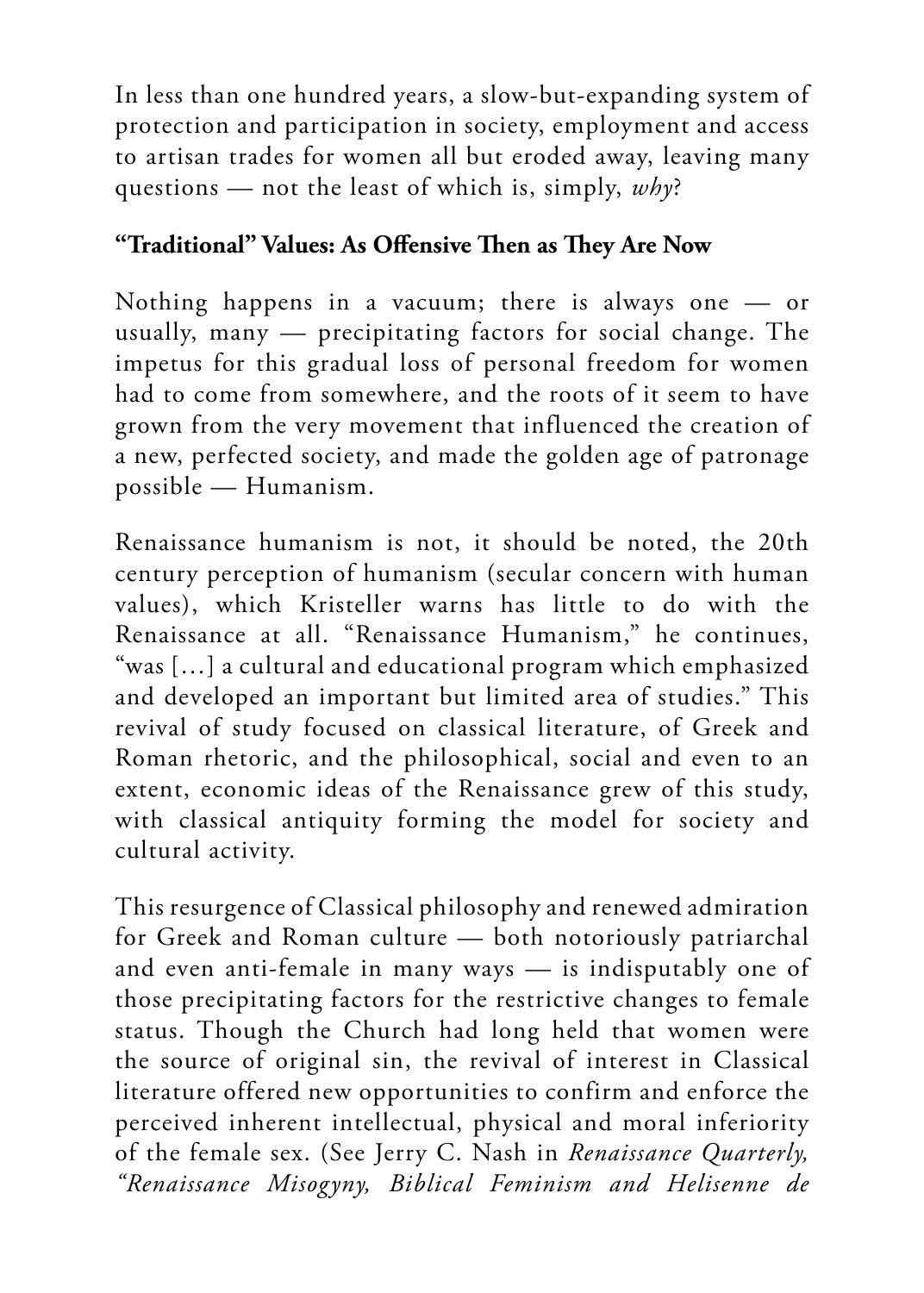#### *Crenne's Epistres familieres et invectives*," 1997)

One period author, Gratien du Pont, wrote in his *Controverses des sexes masculine et femenin*, that "woman is evil by nature and prone to vice," and that the "most wicked" man is "of higher value in the eyes of his Creator […] than the 'holiest women'," (Nash, 1997). Du Pont included a list of references in support of his "research," beginning with the old testament and continuing on through antiquity to modern (Renaissance) times. Du Pont's vitriol isn't the work of a single outlier. It is merely one example of the intellectual position on female inferiority and their appropriate place in society. Even Martin Luther, that 'great reformer,' had this to say on the subject:

#### **God has created man with a broad chest, not broad hips, so that in that part of him he can be wise; but that part out of which filth comes is small. In a woman, this is reversed. That is why she had much filth and little wisdom.**

(The constraints of this article do not allow the time and space to include even a representative sample of the anti-female literature of the period. Nash's partial list of Du Pont's pejorative terms alone runs on for several paragraphs and includes amazing gems like '*grande tromperesse*' — which, as far as I am able to discern, is probably similar to 'strumpet' in English, but literally translates to "great" or "large trumpetess." Taken in context, I presume the term refers to a loud, inappropriate woman, but even without a complete understanding of what it even means, I *definitely* want to be one.)

As depressing and demoralizing as it might've been to be given such a lowered spiritual status, that particular viewpoint had more than just religious implications for women in general, and female artists, specifically. The devaluation of female moral capacity made her more than simply unsuitable for a place in the arts, her presence tainted the purity of art, itself. Rejecting a suggestion by Plutarch that the work of the ideal woman (the "*virtuosa*," in Renaissance terms) should be exhibited along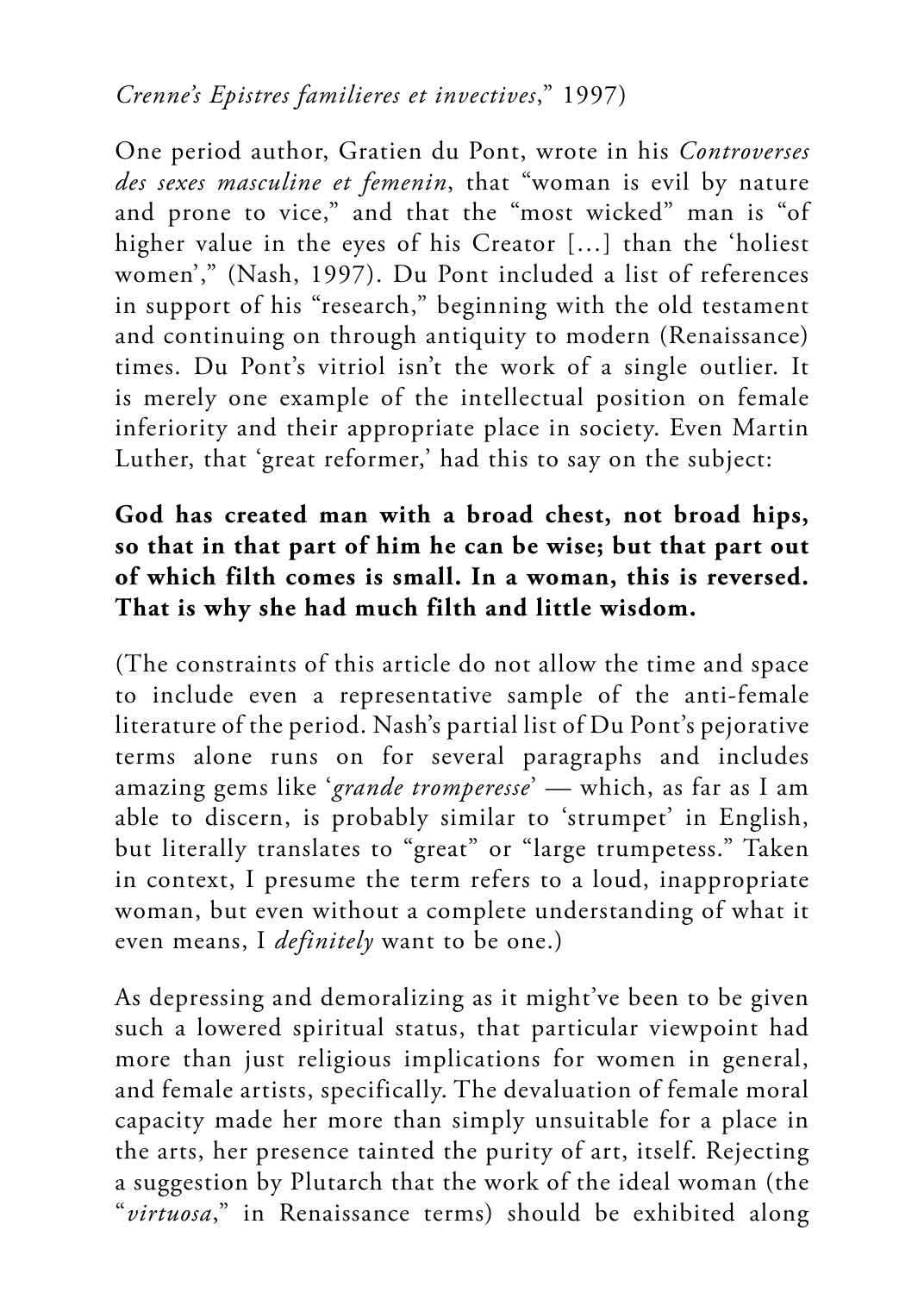with examples of art by ideal men of the era (the "*virtuoso*"), one author, Paolo Pino, wrote in 1541: "It displeases me to hear the woman compared to the excellence of the man in virtuosity, and it seems to me that art is denigrated by doing so."

Further, by entering this realm of masculine privilege and excellence, the female artist loses what little social status she might have had. Pino continues on, saying that these women artists remind him of "tales told about hermaphrodites" (Fredrika Jacobs, *Defining the Renaissance Virtusoa*, 1997). Jacobs, commenting on Pino's writings, notes that Pino's "choice of analogy is insightful. Not only does it define painting as a masculine vocation, it defines the woman painter as not quite male, not quite female," something that puts the female artist in an uncomfortable and unpopular position in society.

Still, much of this criticism comes from the scholars, the practitioners of Humanism, rather than the ruling class, so the question will no doubt be asked, how much influence could it have had on public policy and social change? The answer, not surprisingly, is a lot. Though the intellectual class itself did not necessarily hold political power, it nevertheless provided the new paradigm for those in power. According to Alfred von Martin (*Sociology of the Renaissance*, 1944), "the intellectual leading group supports the power position of the ruling class by provision of an ideology and by guiding public opinion in the requisite direction."

That ideology defined the ideal woman as one who remained at home, who acknowledged her inferiority and moral deficit, who knew her place in the system as the property of first her father, then her husband, and who, of course, was educated properly (i.e., with a heavy emphasis on obedience). One example is *De Institutione Feminae Christianae*, written by Juan Luis Vives for in 1522 for Henry VIII's daughter, the future Queen Mary I of England. Vives didn't beat about the bush with his recommendations for Mary's education. Aside from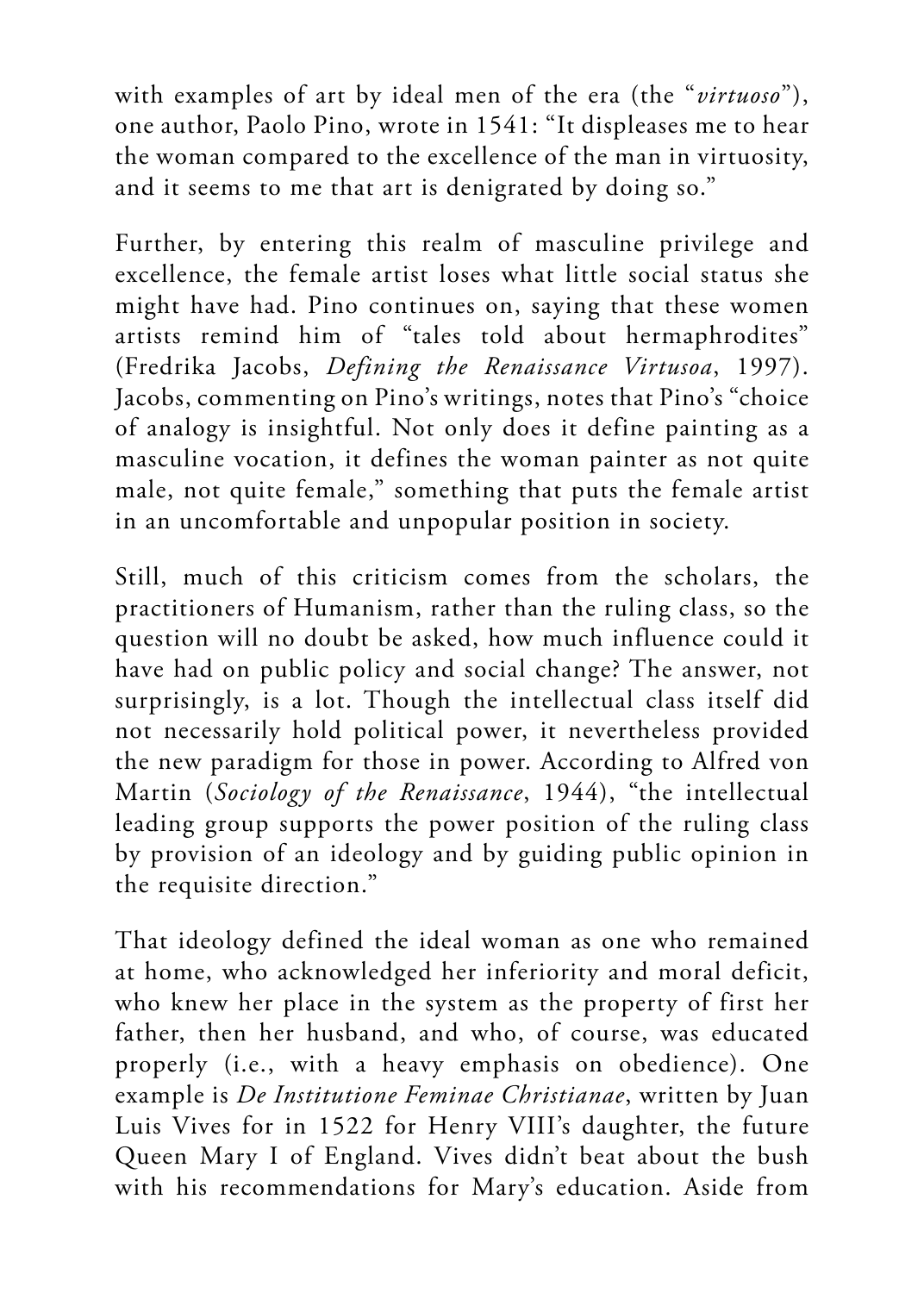obedience, he clearly outlined the primary concern of female education: "…[H]er studies should be in those works which shape morals and virtue; the studies of wisdom which teach the best and most holy manner of life. […] **chastity is a woman's particular concern; when she is clearly taught about this, she is sufficiently instructed.**" (Emphasis mine.)

One etiquette and behavioral handbook from France (*Le menagier de Paris*, 1393) suggested that even reading a letter (other than from the woman's husband or father) was potentially an unchaste act. If reading a note is destructive to a woman's virtue, one wonders what lascivious effect harpsichord or drawing lessons might have. (Once again, I felt immediately tempted to try this for myself, then remembered I'd already *done* all these things.)

The only role that art had for a woman in this new ideology was that of instruction: reminding her of her sinful nature and teaching her obedience and acquiescence to her place in the 'natural order' — another concept Humanists borrowed from the Classical era and embraced whole-heartedly. Margaret L. King, author of *Women of the Renaissance*(1991), points out that what Renaissance society felt about women who broke from the natural order can be understood from the placard placed on the stake to which Jeanne d'Arc (perhaps the most famous woman to defy the 'natural order') was bound and burned. It read: *heretic, liar, sorceress*.

The system, created as it was for the *virtuoso*, had no room for anyone else, and if one only looks at that narrative, one will find few women, artists or otherwise, in the records. As bleak as this sounds — and there's no getting around it, it was bleak — will always finds a way. If one looks a little deeper, cutting through the ideology and the historical accounts, which, as we know, are written by the victors, something amazing begins to emerge.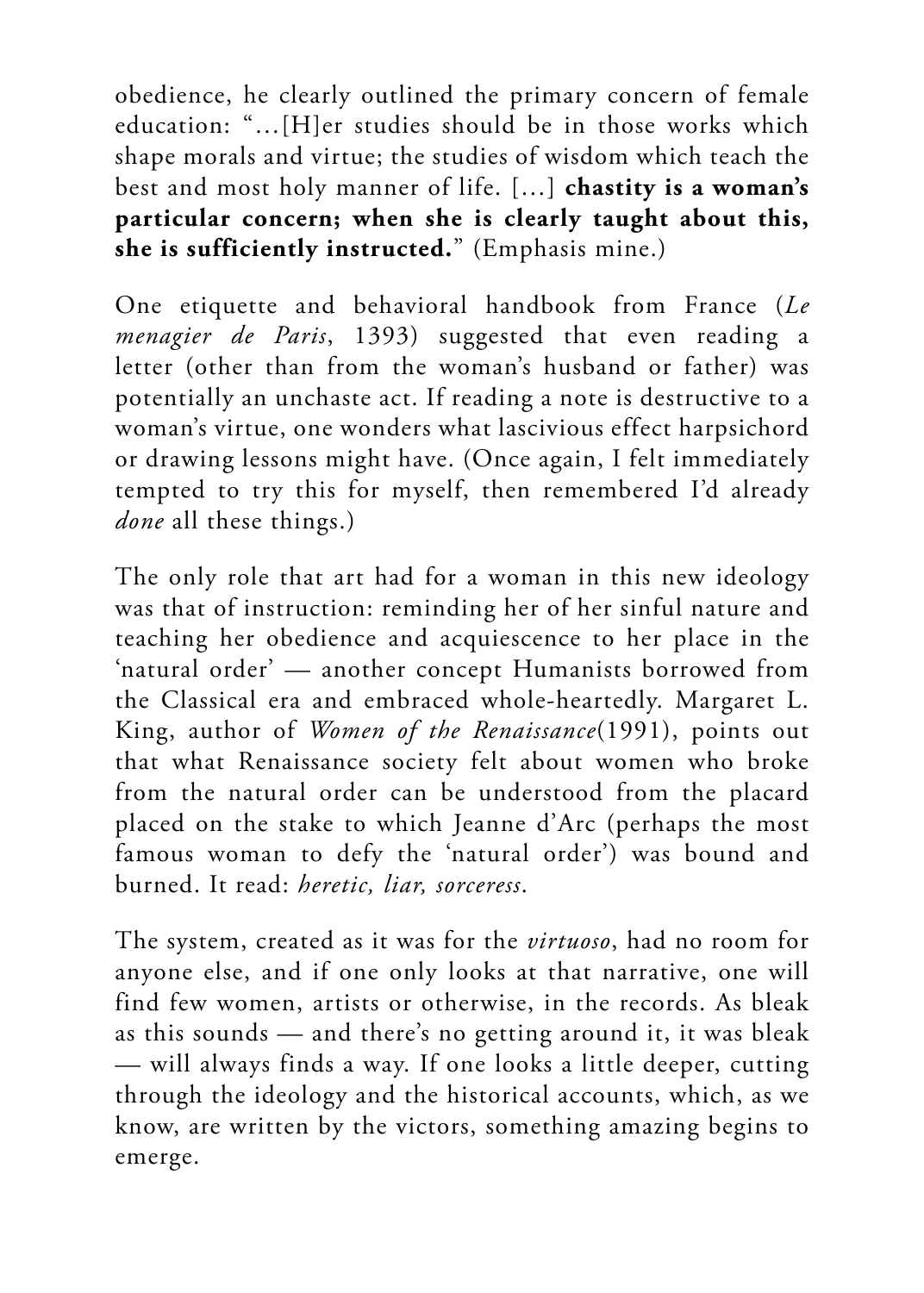Despite the oppressive conditions and restrictions (which somehow managed to grow worse in many ways as the Renaissance progressed), women found ways to work around these strictures and even, in some cases, create their own system. Once one moves past the traditional narrative, there is a rich history of female patrons and artists whose contributions to art and society are woefully unknown and unacknowledged — and in the next two sections, we'll take a look at who these women were and how they managed to work around (or in many cases, simply subvert) the system to achieve their goals.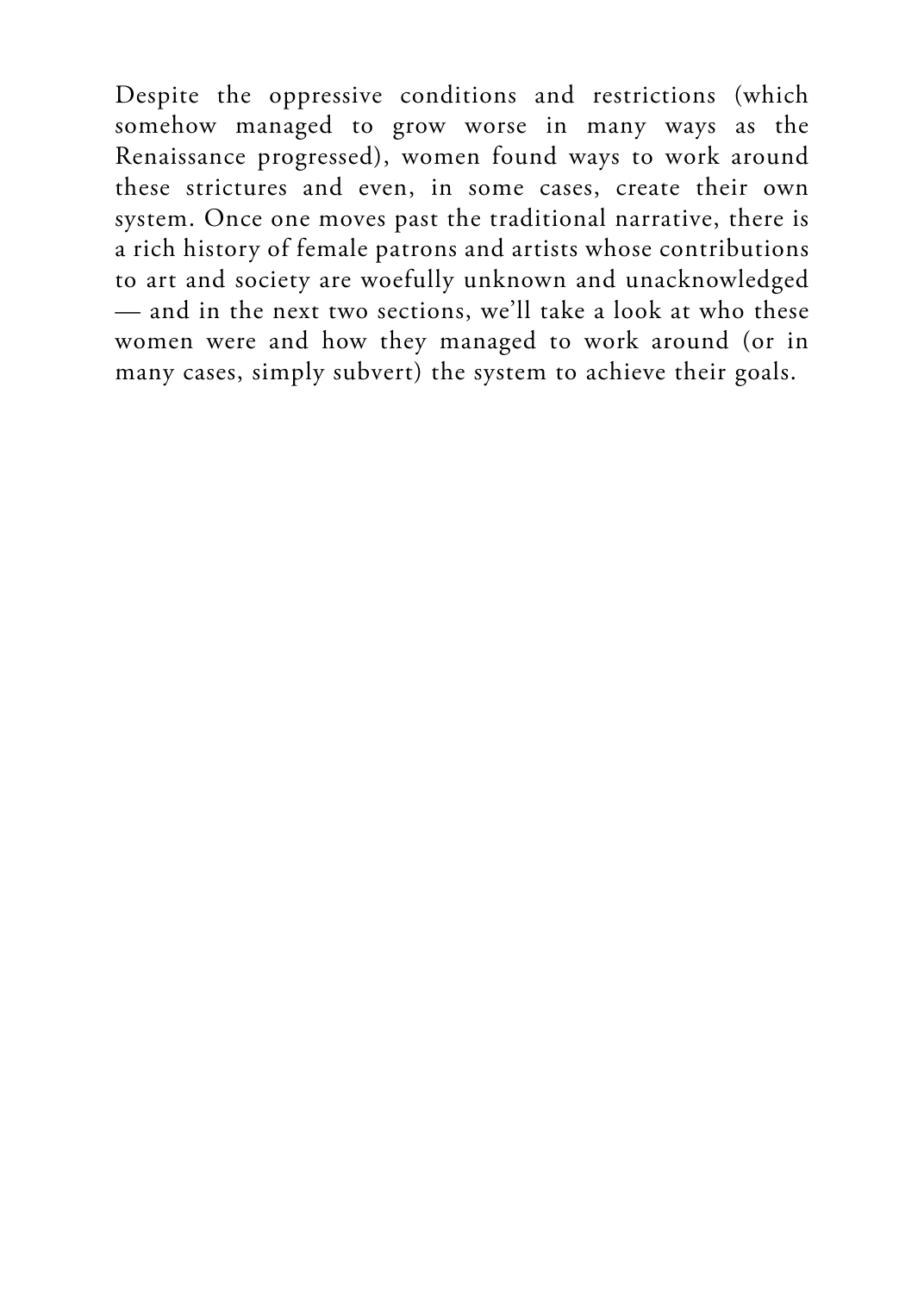### **ART, GENDER, AND THE RENAISSANCE:** WHERE MY MATRONS AT? **PART 2: TAKE ME TO CHURCH**

– Felicity Graham –

#### **Matronage, Patronage… What's in a Name?**

Words have power. The words we use change how we think, perceive and interpret. Words inforce or challenge the status quo. Words change the questions we ask, or whether we even ask questions at all.

#### **Words like patronage.**

\*\*\*

In an era marked by its overt approach to imagery, relatively few class, social or gender boundaries, and particularly in a culture that (mostly) speaks a neuter-gender language, the subtle influence of gendered words is often lost or overlooked. It is difficult for the modern-day reader to fully appreciate the wealth of subtle meaning in the choice of words used in Medieval or Renaissance writing and rhetoric. The closest example the average American might understand is the use of coded language, words like "welfare queen," or "forty-seven percenters" — terms that imply a great deal about both the speaker and the subject.

Renaissance writers, particularly in the regions where Italian was the primary language, took the gendered roots of words quite seriously, and in turn, used them to underscore the new social paradigm. *Virtuoso*, that perfect specimen, is a perfect example. Its first root is obvious — virtù or virtue, which came to mean both moral and artistic excellence throughout the period, the two being intrinsically linked. Its second, and older, root goes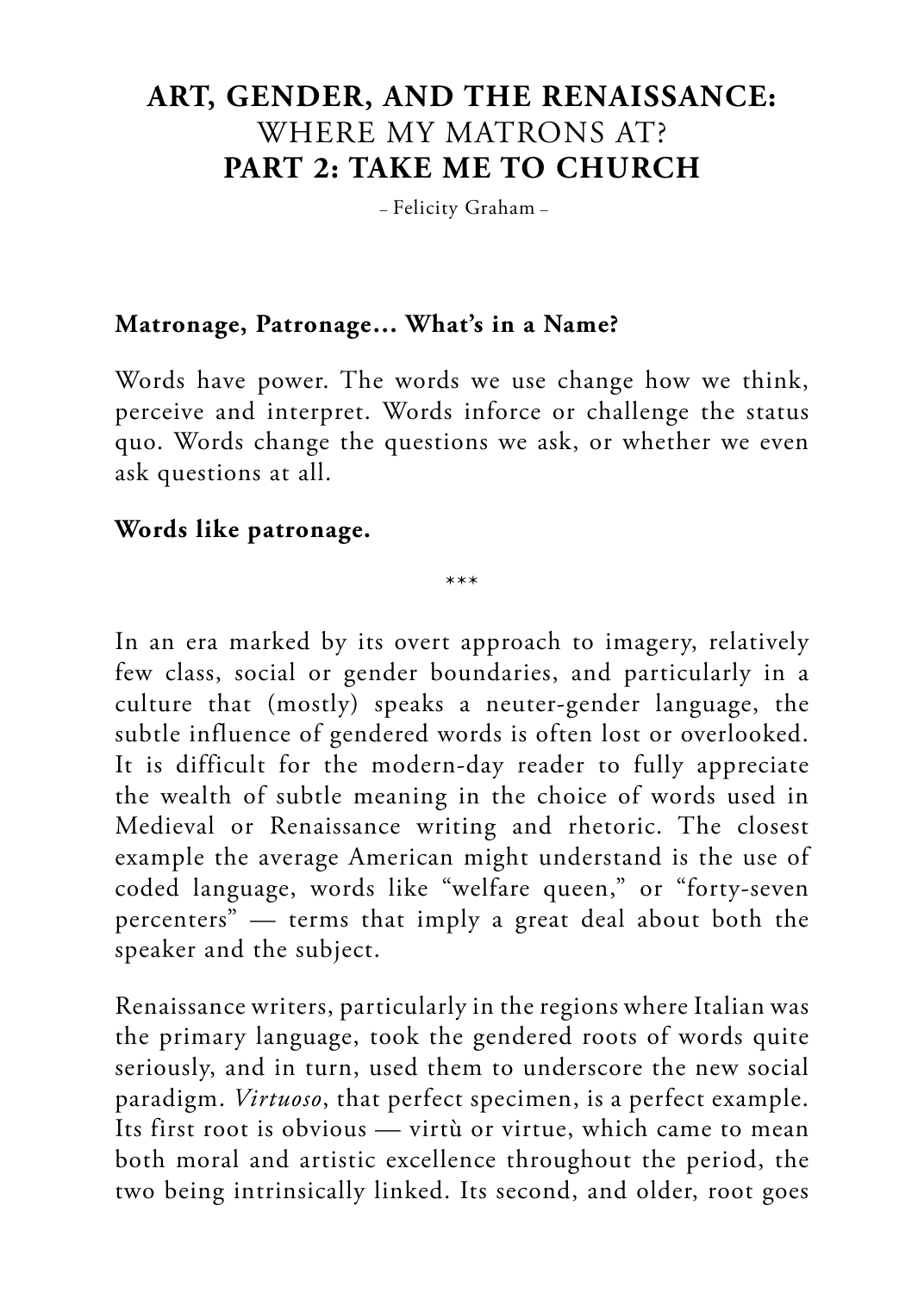further back, to the antiquity that the Humanists so adored: vir, the Latin word for man. Anything good, the thinking went, had to be masculine in nature. The arguments over whether women could, therefore, be virtuous went about as well as one might expect. (*Defining the Renaissance Virtuosa*, 1997)

A similar issue presents itself when we discuss Renaissance arts and patronage. *Patron* itself is derived from *pater* (father) in Latin, and like virtuoso, took on a whole host of symbolic meanings. The many traits associated with a *patron* is long: protector, father, defender, a lord or master or leader and "one who advances a cause." A patron wasn't, as we think of it now, simply someone who commissioned art; it was a position of leadership and protection and guidance. By that definition, not only were women of the Renaissance inherently incapable of being patrons, but records and texts from the period would only acknowledge the existence of individuals who met that very specific understanding of the word.

That viewpoint seems to have endured, for until the late 1970's, there was no scholarship on the myriad of roles women played as patrons. Further, as scholarship on previously-neglected female artists and patronage *has*progressed, researchers have primarily used an "additive" approach — attempting to place women and their contributions within that male-oriented patronage structure. And at first glance, that doesn't seem unreasonable, and challenging it has raised accusations of oversensitivity or being "politically correct."

Yet, when we consider the additive approach with an understanding of the original definition of the word, problems immediately become apparent. Through that lens, the extent of female patronage *is* limited to the few "magnificent exceptions," like Isabella d'Este, Marie de Medici and a handful of other high-ranking women with enough financial and political power to force their way into a boys-only club. "[B]ringing women into the existing disciplinary structures of art history," historian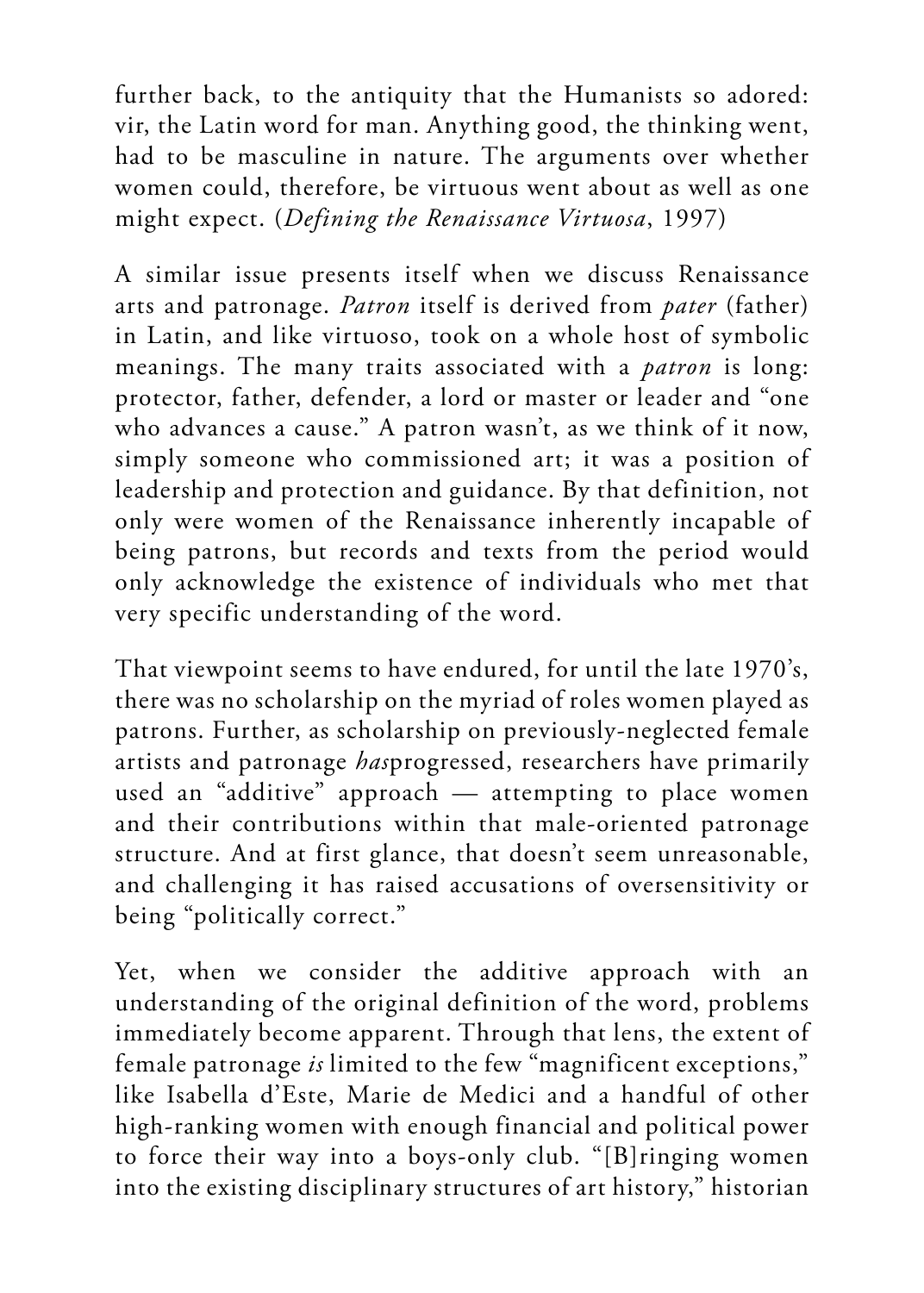Roger Crum contends, "[does] little to question the nature of those structures," (*Beyond Isabella: Secular Women Patrons of Art in Renaissance Italy*, 2001, ed. David Wilkins) and without that kind of examination, history will always reflect the victors' side of the story.

Previously in this series 'matronage' has and will continue to be used to refer to female patrons, and an explanation is perhaps in order. The word itself — matronage is not new; it's been around since the mid-1700s, though not necessarily used in the context of art, and it means precisely the opposite of patronage. It reflects the type of care and leadership that a *woman*, in her social role and experience, can provide. It may seem awkward or unnecessary, but I believe that it challenges us not only to ask new questions, but also, as David Wilkins (*Beyond Isabella*, 2001) suggests, to ask the *right* questions: Who were these women? What classes did they belong to? How did they finance their commissions? What were their motivations? Was their patronage different from that of men? And, perhaps most importantly, *how* did they make it happen in such a restrictive society?

#### **Drawing the Negative Space**

When historians began to question whether matronage might be more than the few magnificent exceptions, the first hurdle to be overcome was the issue of documentation…or rather, the lack thereof. In a patriarchal society, where women had little financial autonomy and illiteracy was high, the paper trail would necessarily only reflect one side of the story. To get a better picture of women's involvement in the process, scholars would have to create an image from the negative space — both what the records say and don't say, as well as other sources of data.

According to Roger Krum (*Beyond Isabella*, 2001), [w]omen in the Renaissance may often have initiated the patronage process,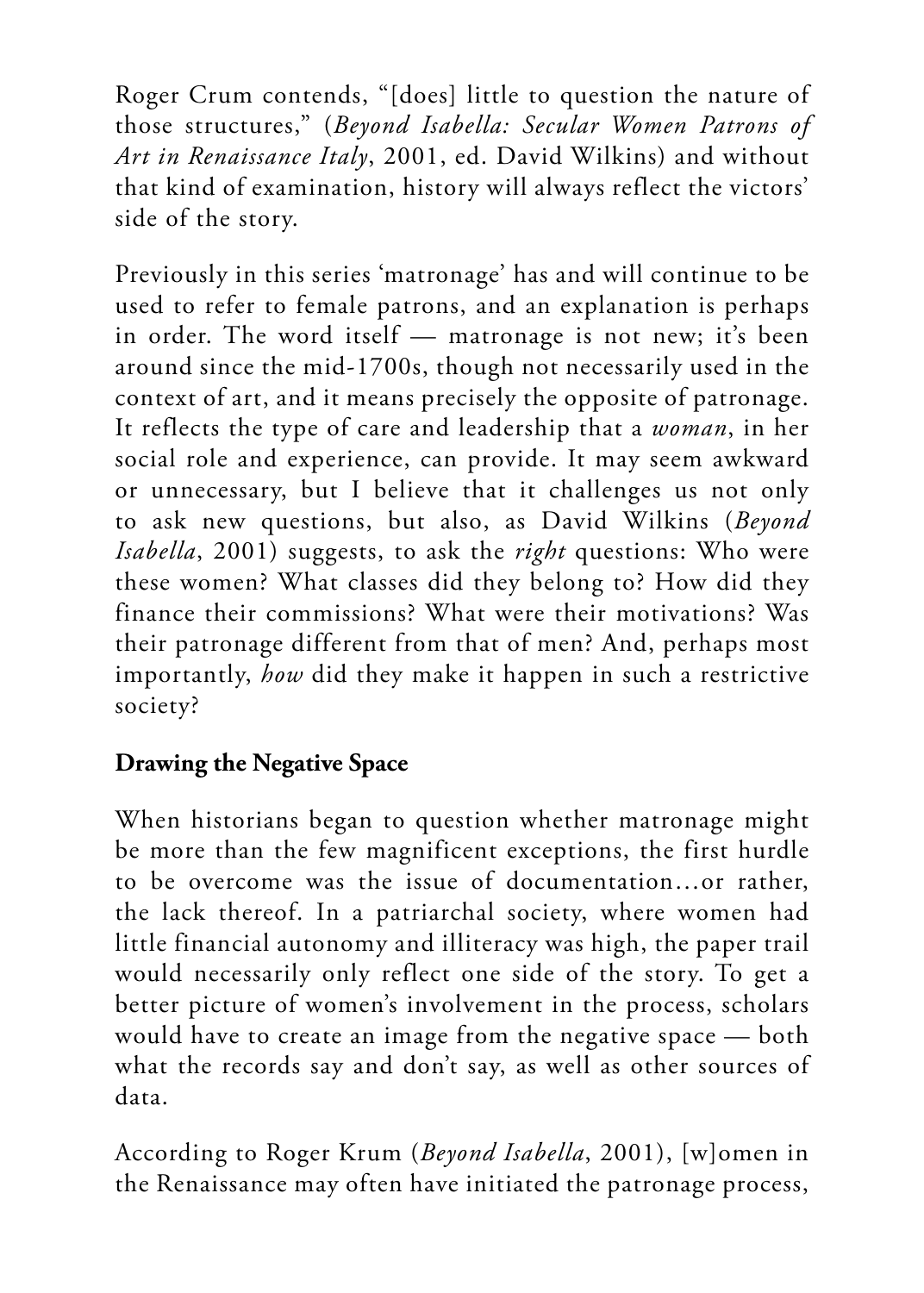but their financial position and society's dictates for their roles may have prohibited them from drafting and signing relevant documentation." In his own work, Krum questions whether the documentation that *has* survived even gives an adequate understanding of what happened, saying,

#### **"Many would agree, that when a document of commission surfaces, the matter of patronage is satisfactorily solved. Linked by a document, one patron, one artist and one work of constitute an indivisible whole, a trinity of sorts, that comfortably defines the parameters of patronage.**

This, though, he continues, "points directly to the limitations of documents and to the problems of relying upon a single source for historical reconstructions." As an example, he gives his own parents. If, five hundred years hence, someone were to discover his father's checkbook, it would seem as though he was responsible for all the domestic purchases — house remodeling, furniture, carpet and drapes, art, china and all the other artisan goods and services that go into creating and maintaining a lifestyle according to the standards and dictates of his parents' social status. That is the picture as drawn by the financial documents.

Anyone reading this, however, will understand immediately that that is an incorrect assessment of the situation. At the very least, the woman of the house will have some say in the selection, not to mention the placement and usage, of the items. In fact, Krum states that his mother "chose the house and everything in it, and her will is supreme — if not exclusive — when renovations are made, a chair recovered or a painting selected for purchase or removal." His father, then, is "far from being a twenty-first-century patron; he just pays the bills. Patronage for [his] parents is a process, not a solitary act."

Mr. Krum's description of his parents' situation is reflected in my own relationship as well as those of my friends and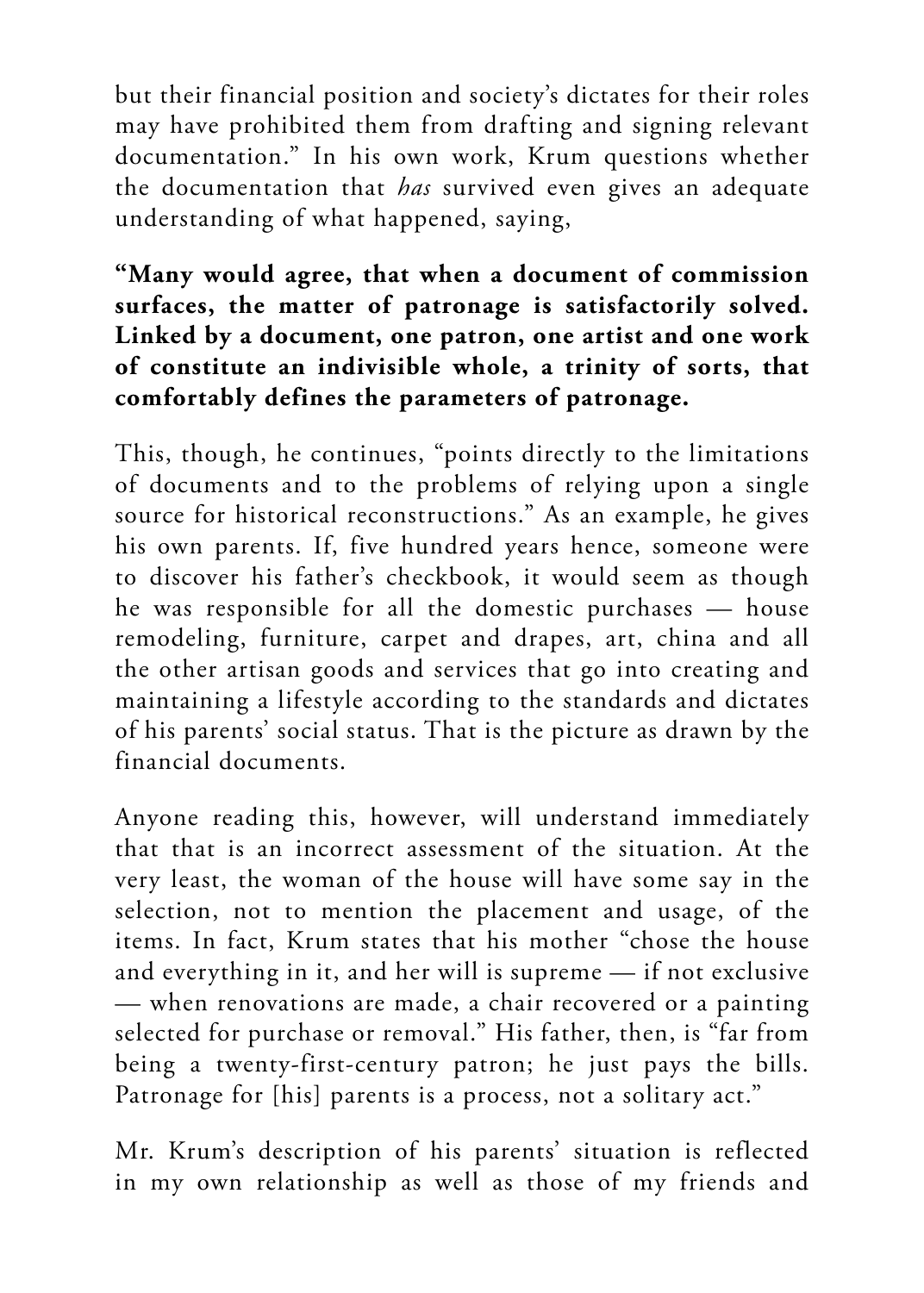acquaintances. The process of purchasing goods, whether bespoke or mass-produced, is a joint process, in varying degrees and levels. This was not a recent change in the social dynamic, either. Writings from the period placed great emphasis on a wife's duty to care for the material aspects of the family knowing how to take care of items, have an understanding of their valuation (as part of their assets), and their appropriate display and use. Determining who is behind act of 'patronage' is more than simply asking, "Who paid for it?"

One area that has provided a great deal of insight is the artists' own records. According to Rosi Gilday, (*Beyond Isabella: Secular Women Patrons of Art in Renaissance Italy*, 2001), records from one artist, Neri di Bicci, show that he received commissions from at least twenty-four women, most of whom "sponsored paintings jointly with a *mundualdus* — a court-appointed male guardian who help a woman conduct legal transactions."

Further, the women making these commissions knew the artistic tastes and standards of the day, and had very clear ideas of what they wanted. Artists' records show that many commissions involved a great deal of artistic input from the matron, according to her personal taste and the purpose for the commission art for the home would have very different properties than a memorial for a chapel, for example. One contract, in particular, has very clear prescriptions for the artist about the images she wanted on the altar panel she was commissioning, up to and including the appropriate iconographic and symbolism to be used. (*Beyond Isabella*, 2001)

Another example of drawing from the negative space comes from the art itself. For instance, outside of portraits and historic or biblical scenes, artistic standards dictated that women were not included in paintings as it violated Humanist-influenced principles of 'virtuous' art. Artists worked to the contemporary taste, of course, but they also understood where their bread was buttered and worked to include symbolism or other insertions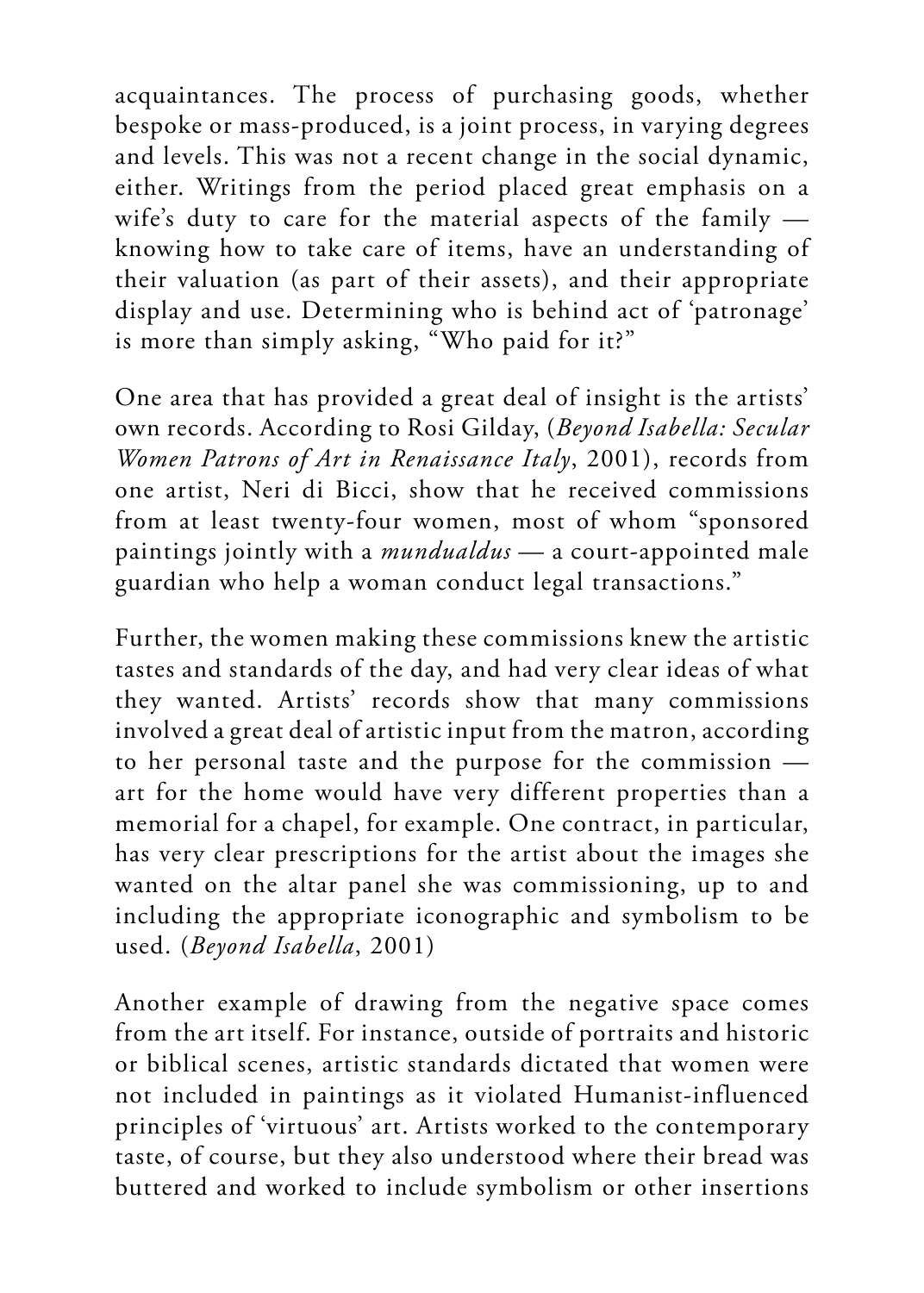that were meant to flatter or please the patron. Therefore, anonymous commissions of paintings that featured females predominantly in the imagery were most likely diplomatic attempts to flatter or please the patron…or more likely, the matron.

#### **The Class Divide: How the Other Half Gives**

The discussion of patronage, male or female, has traditionally focused on the nobility — the most visible element of Renaissance society, where there is an excess of records available to study. A closer examination, however, finds that patronage or matronage of any sort happened on a variety of levels, something that's often left out of the common narrative.

Matronage, even more so than patronage, was influenced by class and social status. If one were to ask, "what does matronage look like," the answer will always be, "it depends." It depends on whether the matron was a noble or from the merchant class, whether she was married or widowed, whether she was in the secular or sacred spheres, whether or not she had financial or social autonomy, and lastly — but definitely not least — her *goals*.

### **Matronage in the Ruling Class**

Matronage at the highest levels was often a form of political maneuvering. The reductions of freedom that women experienced in the Renaissance were not taken silently and there were protests from the lowest to highest levels. Women demanded representation, an "equal interest with men," and reverses of the loss of access they'd had to trade. As women pushed for leadership opportunities, men pushed back with detractions, equating women's attempts to speak in public as representing the drive of their wicked sexual desires, and doubling down on the idea of women's innate lack of leadership potential.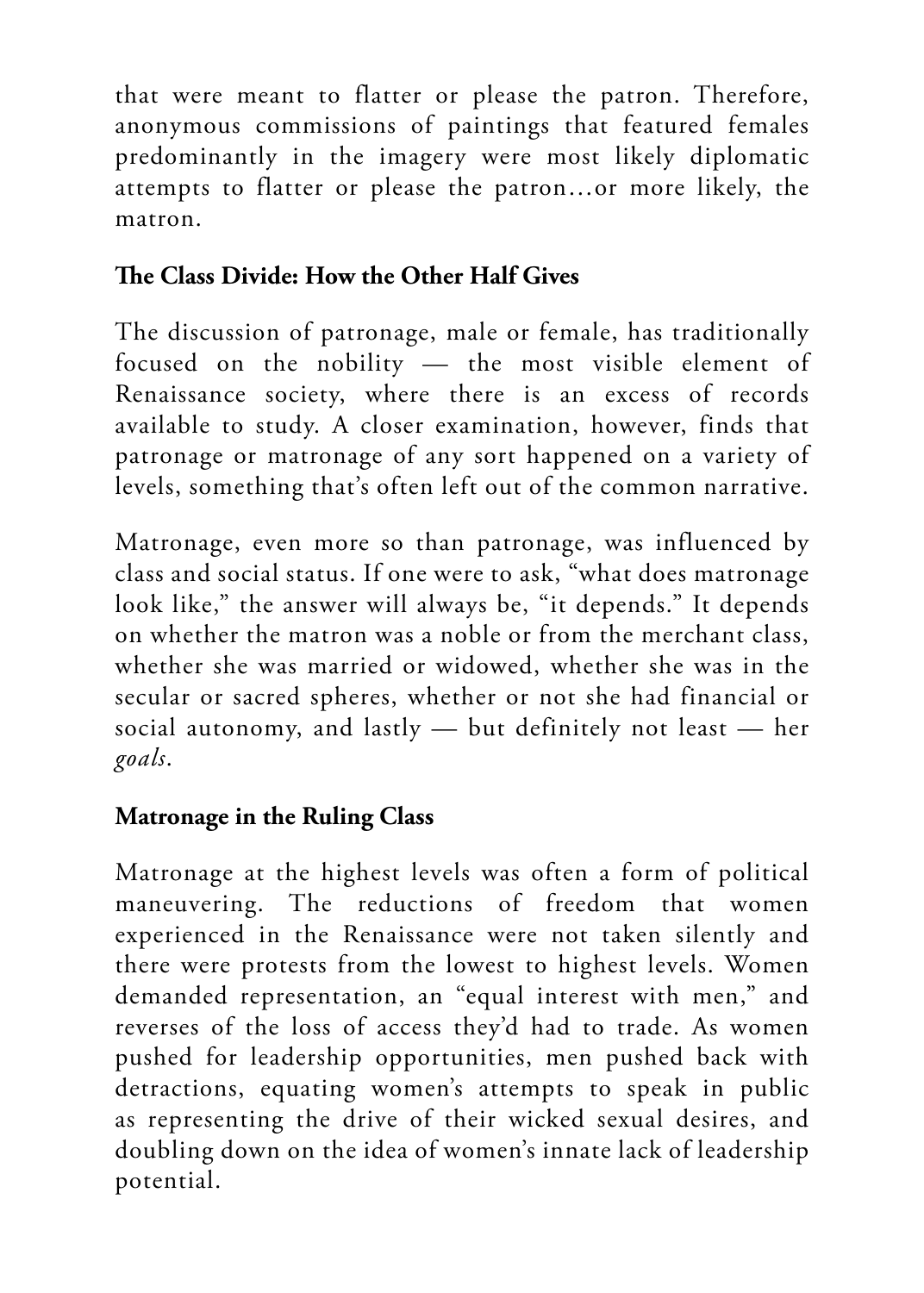Patronage, then, that most manly, fatherly act of protection and leadership, became one of the tools female leaders used, both to create a narrative about themselves and their reign, but also to assert their power, control their legacy and reward supporters — a trend that continued in later eras, even when female leadership was more common. By commissioning pious art, particularly that of female saints and the Virgin Mary, they demonstrated their devotion and symbolically linked themselves to holy women, both to subtly underscore their legitimacy and reassure a disturbed male populace of their chastity and purity.

The most recognizable example of this is, of course, Elizabeth I of England, who labeled herself the virgin queen (preempting accusations of immorality), and commissioned "verbal and painted representations of herself to construct a persona that was both authoritative and nonthreatening to a culture that found powerful women to be disturbing and unnatural." (*Women's Roles in the Renaissance*, 2005)

"For the female leader of this period," Alice Sanger (*Art, Gender and Religious Devotion in Grand Ducal Tuscancy*, 2014) writes, "the balance of power and piety had to be carefully managed and even the most devout female regents were subject to criticism," something that Maria Maddalena of Austria, wife of Cosimo II, understood quite well. She used lavish patronage to manipulate her public image and create a legacy — both during her marriage and after Cosimo's death, when she and her mother-in-law became joint regents of Tuscany. Her approach combined both sacred and secular art from all the disciplines — painting, sculpture, architecture, theatre, music and poetry, even funding public festivals that underscored both her piety and legitimacy. (As a side note of interest, her court poet, Ottavio Rinuccuni, was the first author of opera *libretti*, an art form in and unto itself.)

Fina Buzzacarini, the wife and consort of Franscesco de Carrara, the ruler of the city-state of Padua, purposefully built her own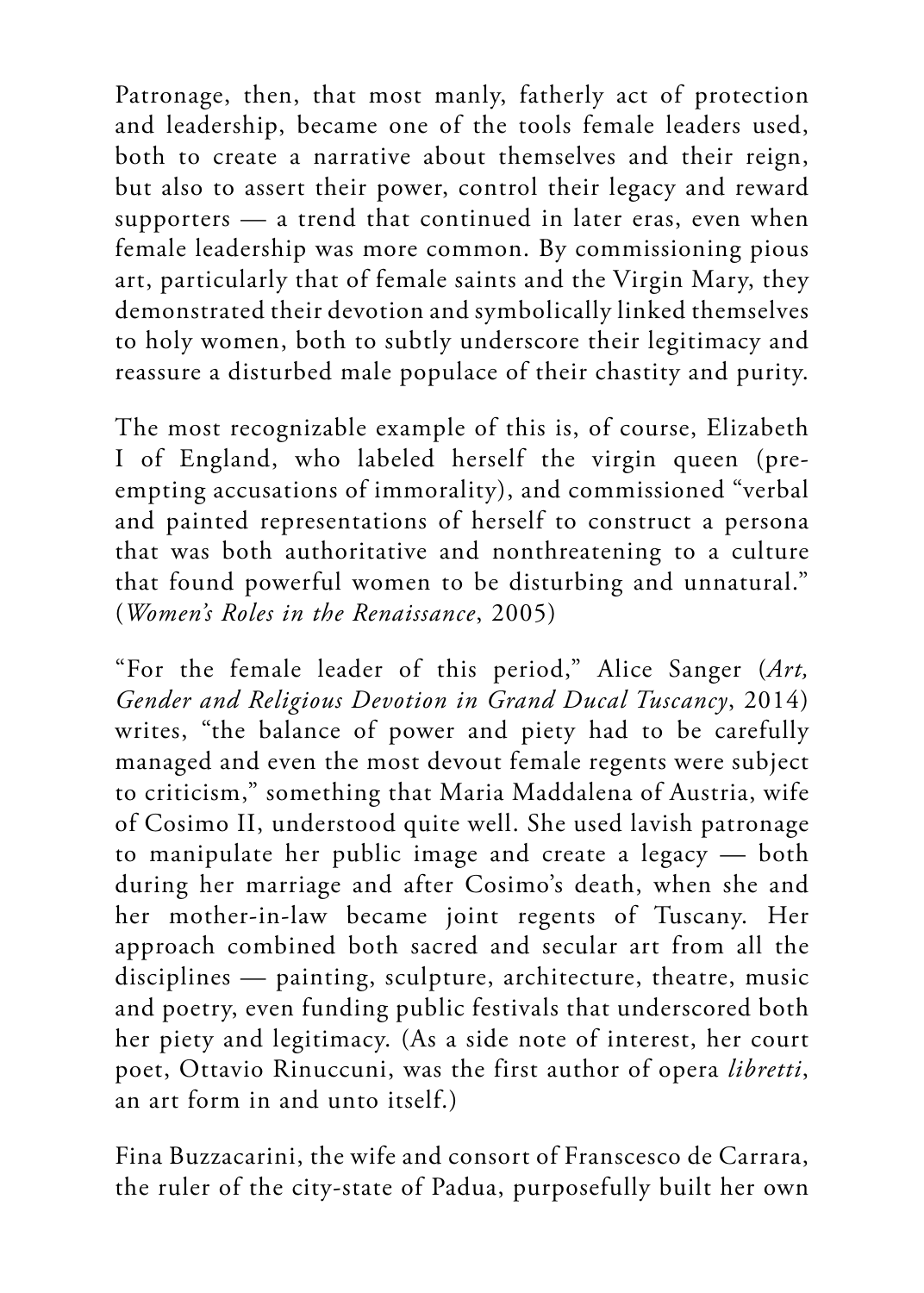fortune, a collection of estates producing a significant income — with the full knowledge, support and gifts (of money and other properties) from her husband — to become the wealthiest woman in Padua at the time. With her resources, she began a program of "gendered patronage," (*Beyond Isabella*, 2005), creating a *camera dominarum* — a women-only space for her daughters, female servants and young women from the elite circles, educating them on the ways of power and giving her daughters large, legally protected dowries with which to enact that power. Her largesse extended to those of the lower classes who supported and worked for her.

Her greatest act of 'matronage' was the remaking of the Padua Baptistery (attached to the Padua Cathedral) as a future mausoleum for her and her husband, an act that would leave an indelible stamp on the city over which the couple held sway — a process that took political power, a great deal of money, her very specific details as to the art she wanted (which uncharacteristically celebrated a preponderance of female saints and matriarchs) and a well-known fresco artist. Her final stamp on the project, a way of stating to the world that she was the dominant actor in the process, was to dictate that her tomb would be placed over the main entrance, situated amongst symbolic art. "The whole Marian context for the tomb emphasizes the role of bride and mother, and thus Fina's own status as consort and genetrix of the Carrera dynasty." (*Beyond Isabella*, 2001) Her message to subsequent generations was clear: *this is* **my** *work*.

#### **Patronage in the Lower Nobility & Merchant Classes**

#### *Secular Matronage*

Though women at the highest levels of the nobility have received the most attention and commissioned larger-scale works, the majority of female patronage seems to have come from lower social circles — smaller commissions but in greater volume.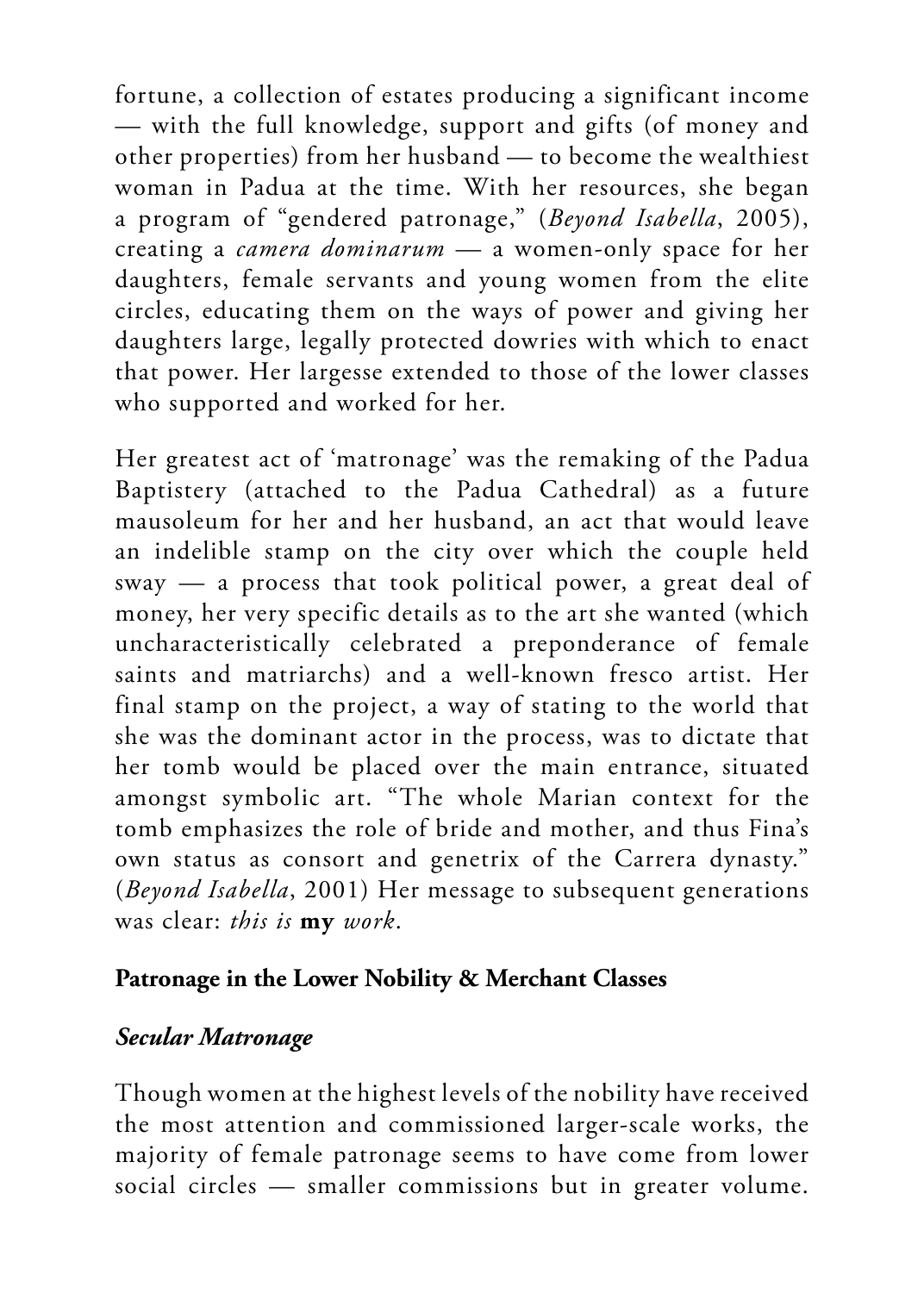In the Italian city-states particularly, the Renaissance was a time of great financial growth, and the emphasis on investing wealth on material objects created a large demand for artisanal work. Wealth, honor and stability — even in the merchant classes — was symbolized by the acquisition of art and other precious items, and indubitably, wives were deeply involved in that process. (For more on the Renaissance economy and the philosophy of an "empire of things," see Richard Goldthwaite's *The Economy of Renaissance Florence*, 2008.)

There were guides for the appropriate types of commissions women should make — things that would remind women of their sinful natures and the need for devotion and piety. One such, written by Cardinal Giovanni Dominici in 1446, depicts patronage as an aid to salvation, suggesting that wives should only commission religious *objet d'art* for churches and works for the home that would instruct and education their children in moral behavior. Compliance with these recommendations, not surprisingly, seems spotty at best.

Matronage that revolved around the family, their home and its stewardship probably made up the bulk of female commissions. However, the assumption that Renaissance women wouldn't have had the means or autonomy to work large scale has, according to Carolyn Valone (*Beyond Isabella*, 2001), falsely led people to assume that women were unable to commission larger projects — particularly in architecture. She suggests that the commissioning of civic and religious buildings in the public realm was, in fact, one of the ways women gave themselves a "public voice," and has found evidence of at least fifty architectural commissions in early-modern Italy — and more will no doubt emerge as research progresses.

Other evidence suggests that in some cases, wives may have even been involved in commissions on a professional level for their husbands. One example is of Eleonora di Toledo, who may have been deeply involved in the process of commissioning portraits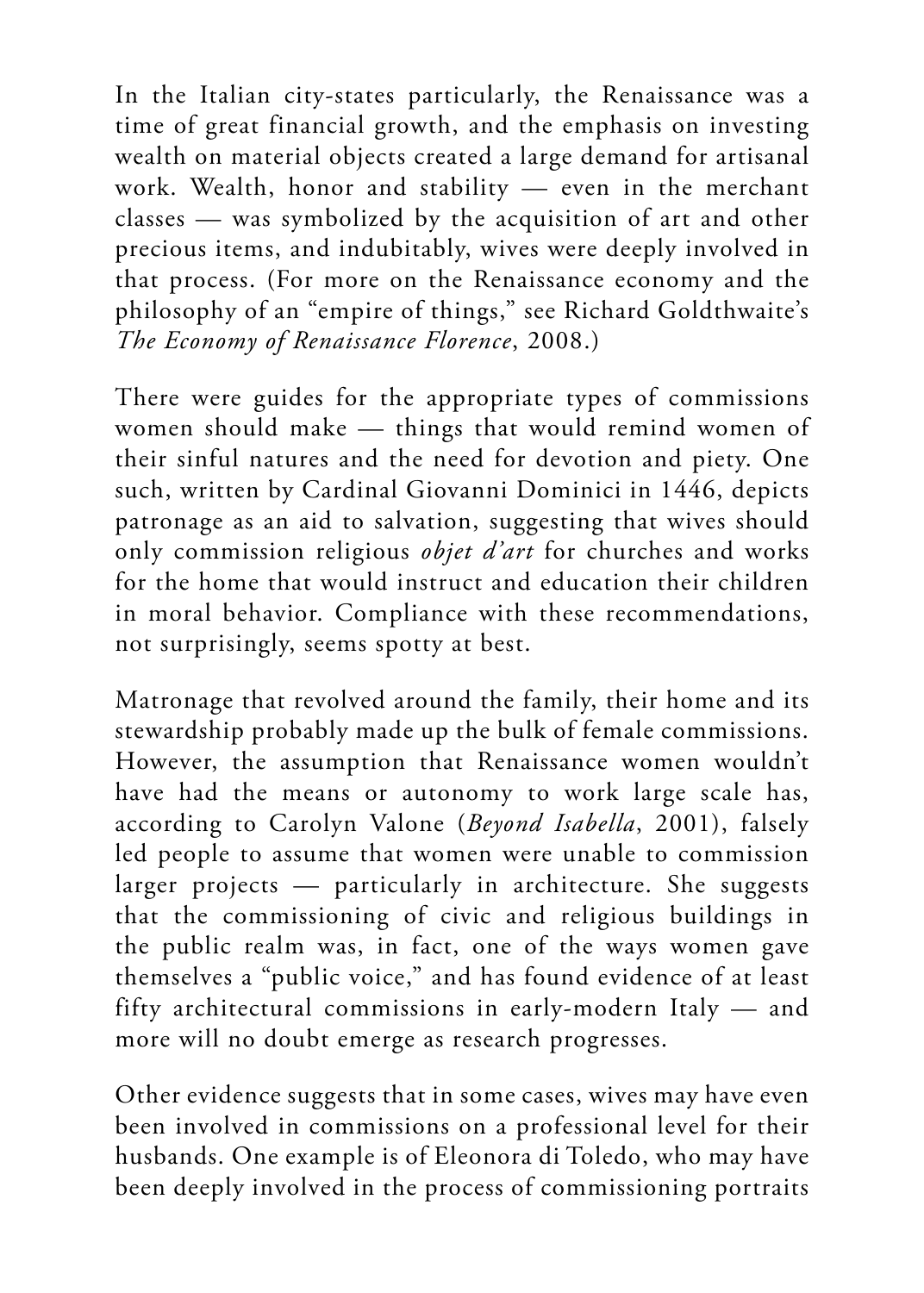intended to be diplomatic gifts. (*Beyond Isabella*, 2005)

According to Catherine King (*Renaissance Women Patrons: Wives and Widows in Italy,*1998), widows were more likely to initiate commissions than wives, in part due to their greater independence. Representing almost a quarter of the female population in Florence in the *Quattrocento*, older widows had a unique position that sometimes allowed them greater access to the arts than their married sisters. How much access depended on the city; some areas had laws requiring widows to act in all legal and financial matters through a male proxy.

Widows were expected to build burial chapels or commission memorial artwork for their deceased partner and to follow through on any directions for patronage he might have left. Some simply ignored their husband's request, however. Ms. Valone (*Beyond Isabella*, 2005) notes one particular example in Vittoria della Tolfa, who took the significant chunk of funds her husband had set aside for a family chapel — using it to found a nunnery instead. In *her* will, she left funds for a much more modest memorial for them both.

As with Vittoria's nunnery, a great deal of matronage practiced by women at all social levels was specifically meant to benefit other women: founding or supporting hospitals, nunneries or schools that provided education for women — even creating and maintaining financial legacies meant to provide support to other women, often their daughters or other female family members.

#### *Sacred Matronage*

Despite the personal asceticism in monastic communities, convents still required artisan services: sacred artwork for the chapels and perhaps even for the cloister as an inspiration for devotion, accessories of worship (chalices, altars, tapestries, crucifixes) and instruments or musical compositions for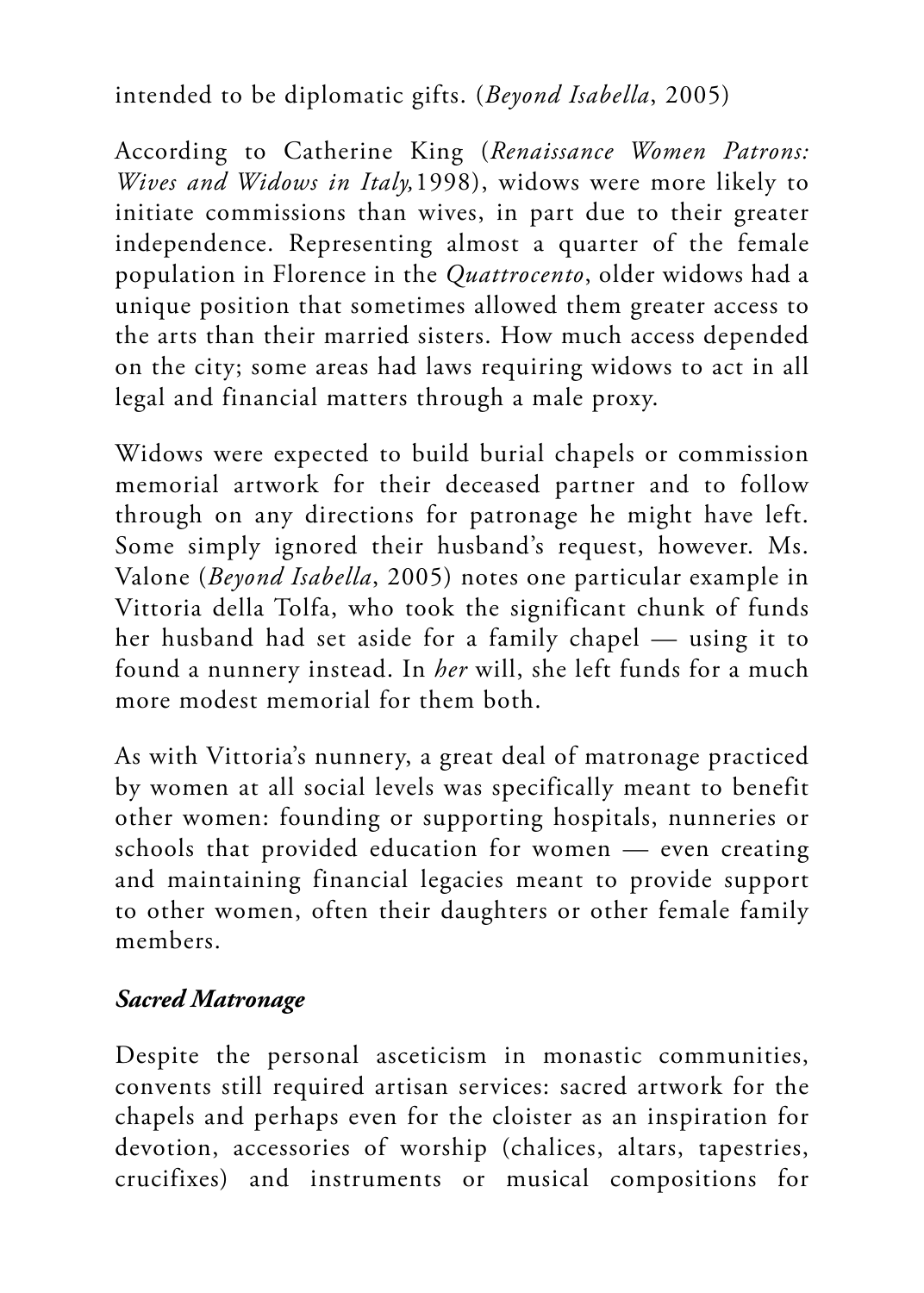services. Records show that nuns' matronage for these kinds of commissions was often a group effort — banding together to choose the items and artists, perhaps reaching out to their families for assistance or funding.

Funding also came in the form of bequests from other women on occasion, leaving sometimes substantial amounts for the artistic development of the convent and its chapel. In other cases, widows would commission specific pieces of art *for* convent chapels — or perhaps even providing funding for the commissioning of a new funerary chapel art in the convent for her own memorial or legacy.

One category of women for whom precise documentation *does* exist are the *sante vive* — living saints. These were technically laywomen, not cloistered nuns, who were exceptionally devout and recognized as such. Though few in number, these women were able make "commissions of unusual prominence using their own wealth or the gifts of men who believed in their sanctity." (King, 1998) Additionally, because of their reputation and social position, their female relatives were able to make larger or unusual commissions that wouldn't normally have been open to them.

One example of a *sante vive* commission was the creation of a new chapel. The woman in question, beata Elena Dugliogi of Bologna, was — with the help of a papal legate — able to hire the services of Raphael for the paintings and finish the project in with astonishing speed. Because of her possible proximity to sainthood, she had clerics clamoring to be one of the ones "who knew her when," which meant that not only was the chapel completed in record time, she was also able to acquire a relic of St. Cecilia for the altar.

\*\*\*

Sacred or secular, the theme that emerges from each of these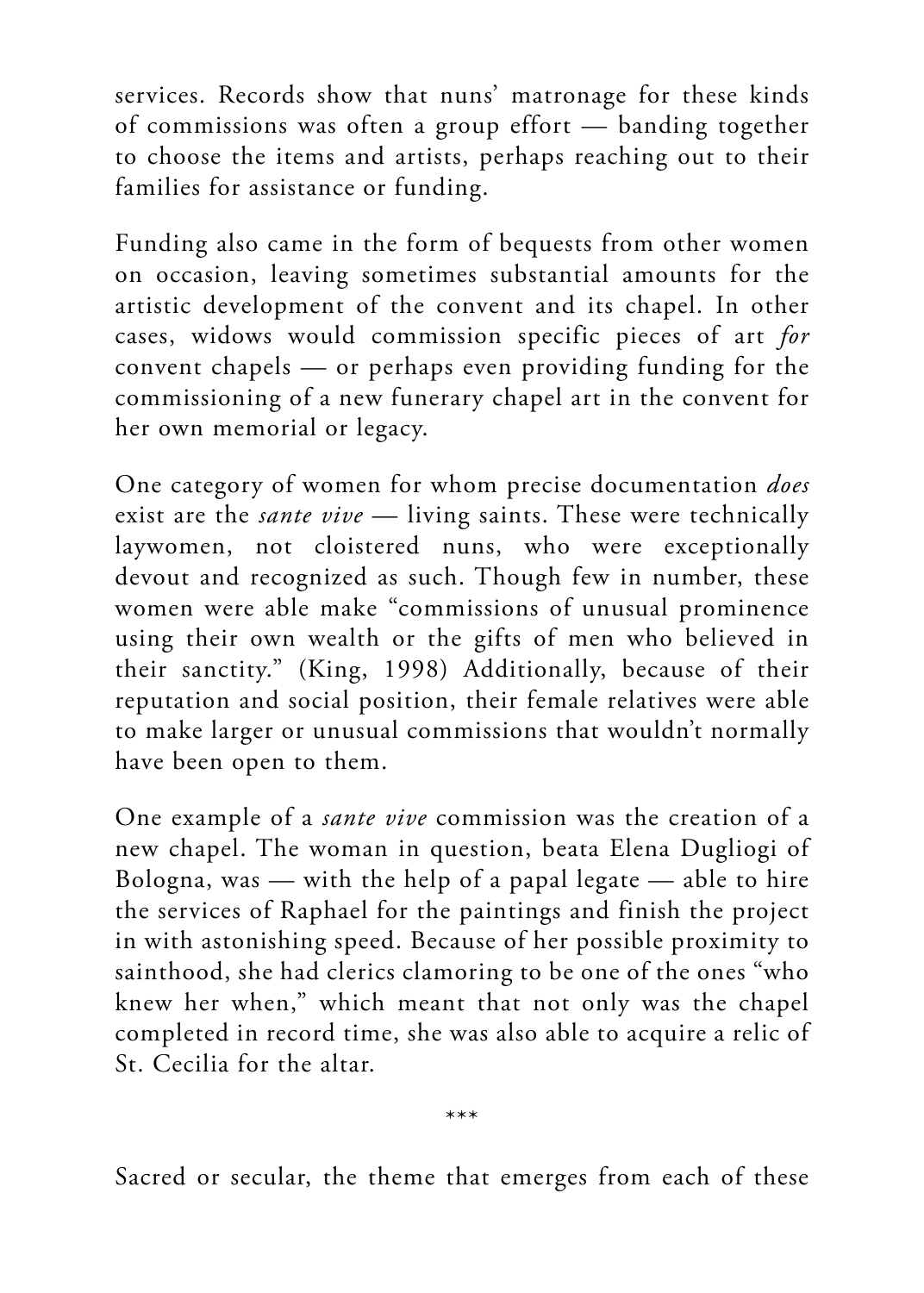narratives is one of women finding ways to give themselves some form of visibility and presence in the public sphere that was otherwise denied to them. Through matronage, they managed to shape the world around them, empower themselves, help other women and create legacies for themselves and their families. 'Good' art is subjective, but truly *great* art changes lives — and considering its impact on a disadvantaged class, the legacy of Renaissance matronage may have produced the greatest art of all.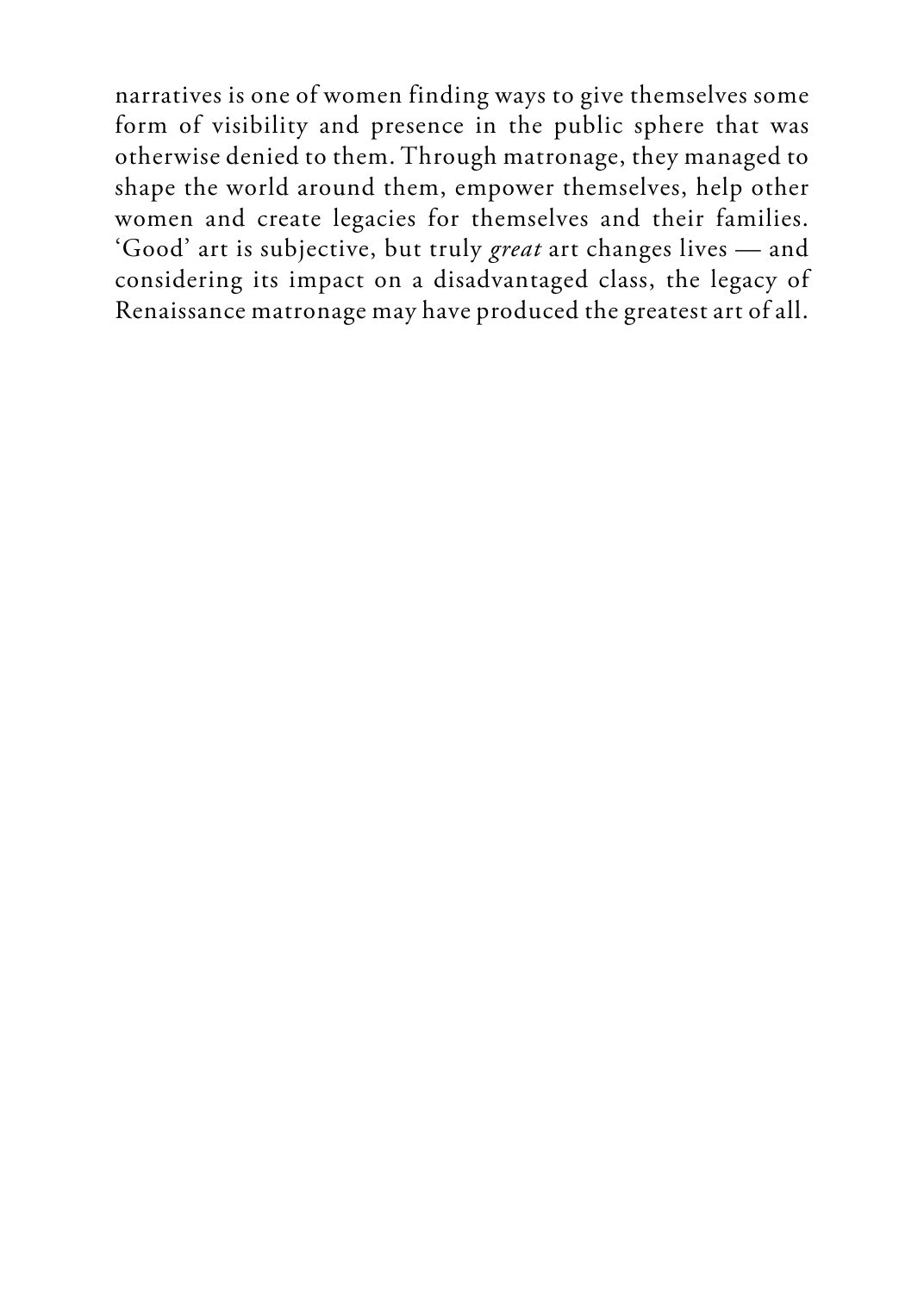## **ART GENDER, AND THE RENAISSANCE:** WHERE MY MATRONS AT? **PART 3: LOSING MY RELIGION**

– Felicity Graham –

#### **Separate But (Not) Equal**

*"It depends upon what the meaning of the word 'is' is."* 

President Clinton's famous (or infamous, depending on which side of the aisle you sit) splitting of hairs has gone down in the annals of political history as an example of nitpicking at its finest, speaking a truth that was not, perhaps, precisely honest. It raises a good point, though: What does art actually mean? When we're talking about female artists in the Renaissance, we must re-examine the definition of art as it was defined then, rather than taking for granted that we instinctively know and understand what it encompasses.

Just as victors write the history and choose what's worthy of recording, so too do they define the terms of the playing field. During the Renaissance, a hierarchy of art was created that still exists today, surprisingly intact, as a direct product of Humanist thought and values. This process, referred to as "canonization" by Meg Brown and Kari McBridge in *Women's Roles in the Renaissance* (2005), is defined as the "social, economic and cultural forces that decide what kind of art with be designated 'great' and will therefore be preserved and studied."

A modern example can be seen in fiction genres: 'literary' fiction sits at the top of a totem pole, from which position it looks down and sneers at 'genre' fiction, with romance and 'chick lit' — both seen as solely the purvey of women — at the very bottom. That any genre intended for women is considered lesser is merely the Renaissance hierarchy of artistic purity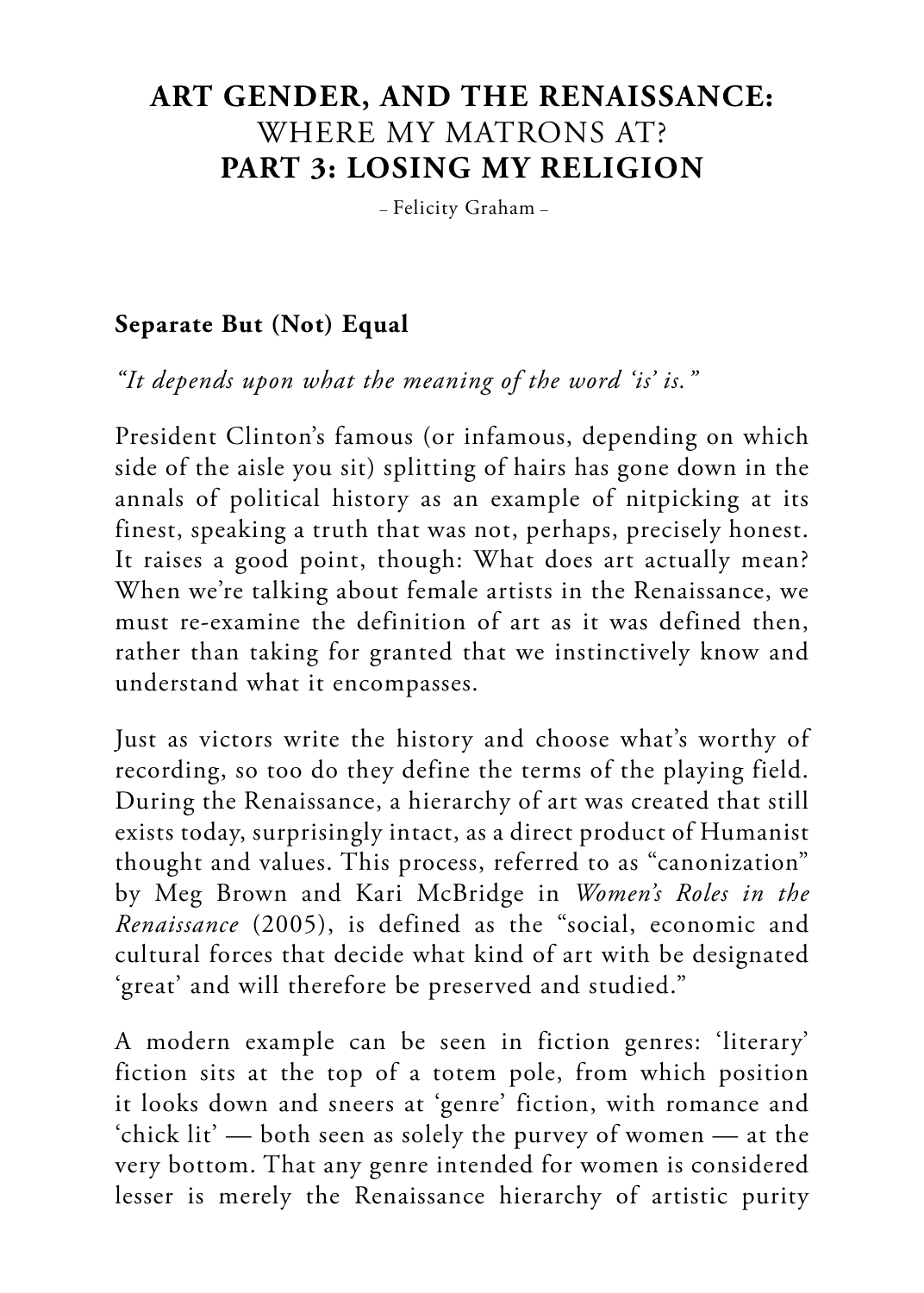interpreted for our modern age.

The same goes for music: classical music, intellectual jazz and *avant garde* experimental music all sit in the highest places of purity, while 'genre' music — anything meant for the masses, or a product of a minority group, like rap or R&B, receives the highest criticism. Even jazz, a product derived from many black American musical traditions, is only worthy if it's purified by either white performers and composers or deconstructed according to the current intellectual trends.

Even what types of creation are allowed to be 'art' stem from concerted efforts during the Renaissance to define who could be artists. What we think of as the 'fine arts' vs. 'crafts' (with a significant value judgment between the two) was a deliberate filtering process. Fine arts just 'happened' to be fields dominated by men, while the craft label was applied to fields that were produced overwhelmingly by women. A prime example of this can be seen in textile work — weaving, embroidery, lace-making, knitting and needlework of all types, all female-centric trades.

Prior to the Renaissance, needlework, particularly embroidery, was considered a fine art, commanding similar fees as paintings — with English embroidery towering in reputation above all others. The Bayeux tapestry, a visual narrative of the Norman conquest, is one such example of their output. Though its authorship is not fully known, current scholarship suggests that it was the creation of one particular group of needle workers, all female. Even a cursory examination of the piece reveals its quality; there is no question that it is indeed both art and fine.

As the Renaissance progressed, however, those fields were reduced to 'crafts' and the women who worked in them devalued both artistically and financially. According to Merry Wesner, author of *Women and Gender in Early Modern Europe* (2000), in the Renaissance, "[middle]- and upper-class girls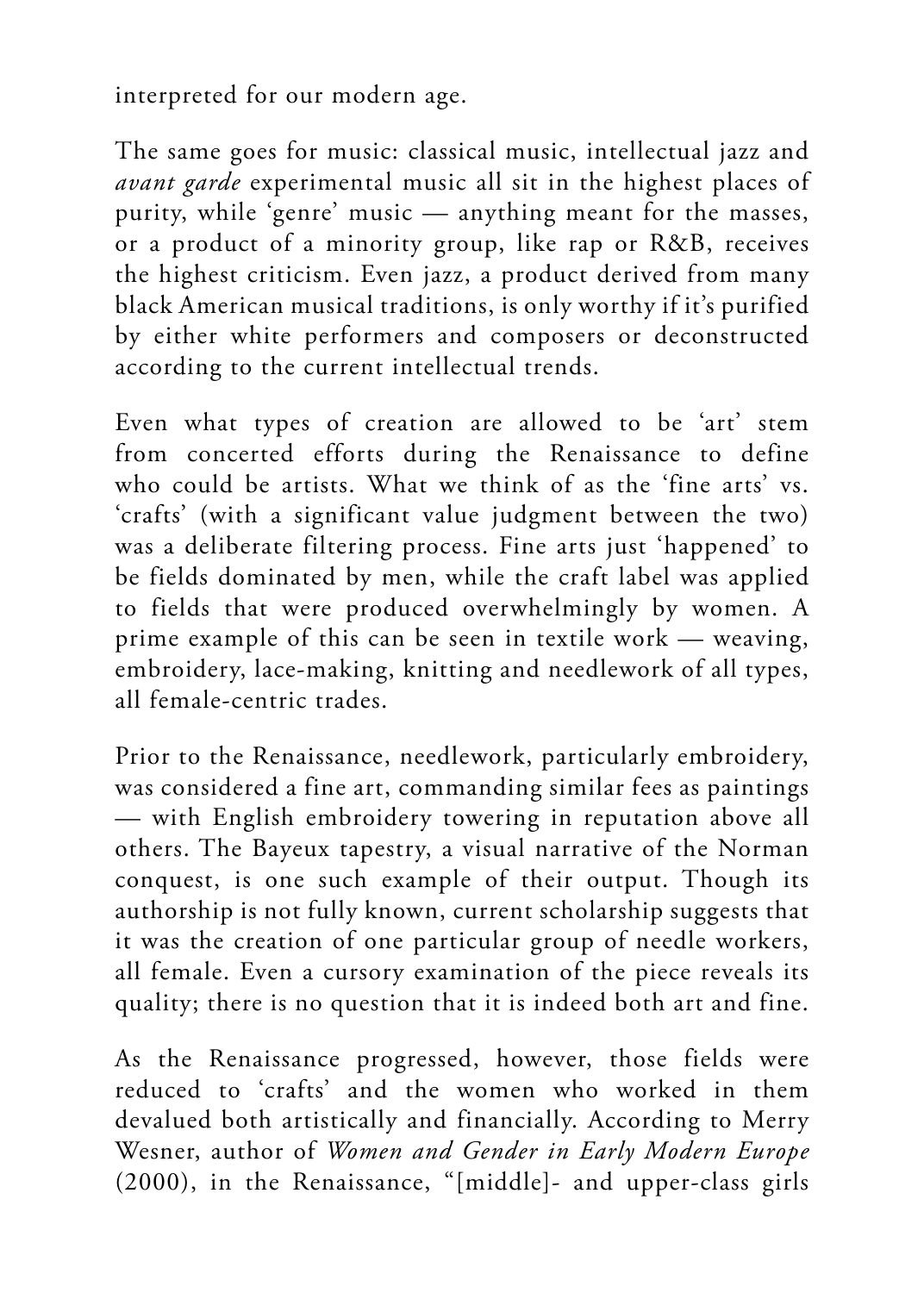were taught to embroider because embroidered clothing and household objects became signs of class status, and because embroidery was seen as the best way to inculcate the traits most admired in a woman — passivity, chastity, attention to detail, domesticity. As more embroidery was produced in the home for domestic consumption, it was increasingly considered an 'accomplishment' rather than art and those who embroidered for pay received lower wages, except for male designers of embroidery patterns and the few men employed as court embroiderers by Europe's monarchs."

Just as with patronage, it becomes necessary to ask not whether there were female artists within the male framework of "art," but rather, what did female artists and artistry look like? Leaving aside the "Magnificent Exceptions," the women who had the resources or connections to work within the male-dominated sphere, who was the average female artist, what was her path to artistry and how — if at all — was she affected by patronage?

#### **Sexuality as Currency**

In a society where men held all of the financial, political, social power and privilege — the currencies both male artists and patrons used to acquire their respective places in society, there seems to be little left for women negotiate a position for themselves in the artistic world. Two primary resources are the primary currencies at their disposal: their proximity to and relationships with powerful men and their sexuality, even conscribed as it was. The most famous matrons, the names we know, leveraged the first. The majority of female artists, however, had to rely on the second.

For the female painter or sculptor, that might have meant giving up their social position to become that "in-between" of which Paolo Pino described as reminding him of "the stories of hermaphrodites." (See the previous section, *Mrs. Cellophane*, for more on this.) In practical terms, this would most likely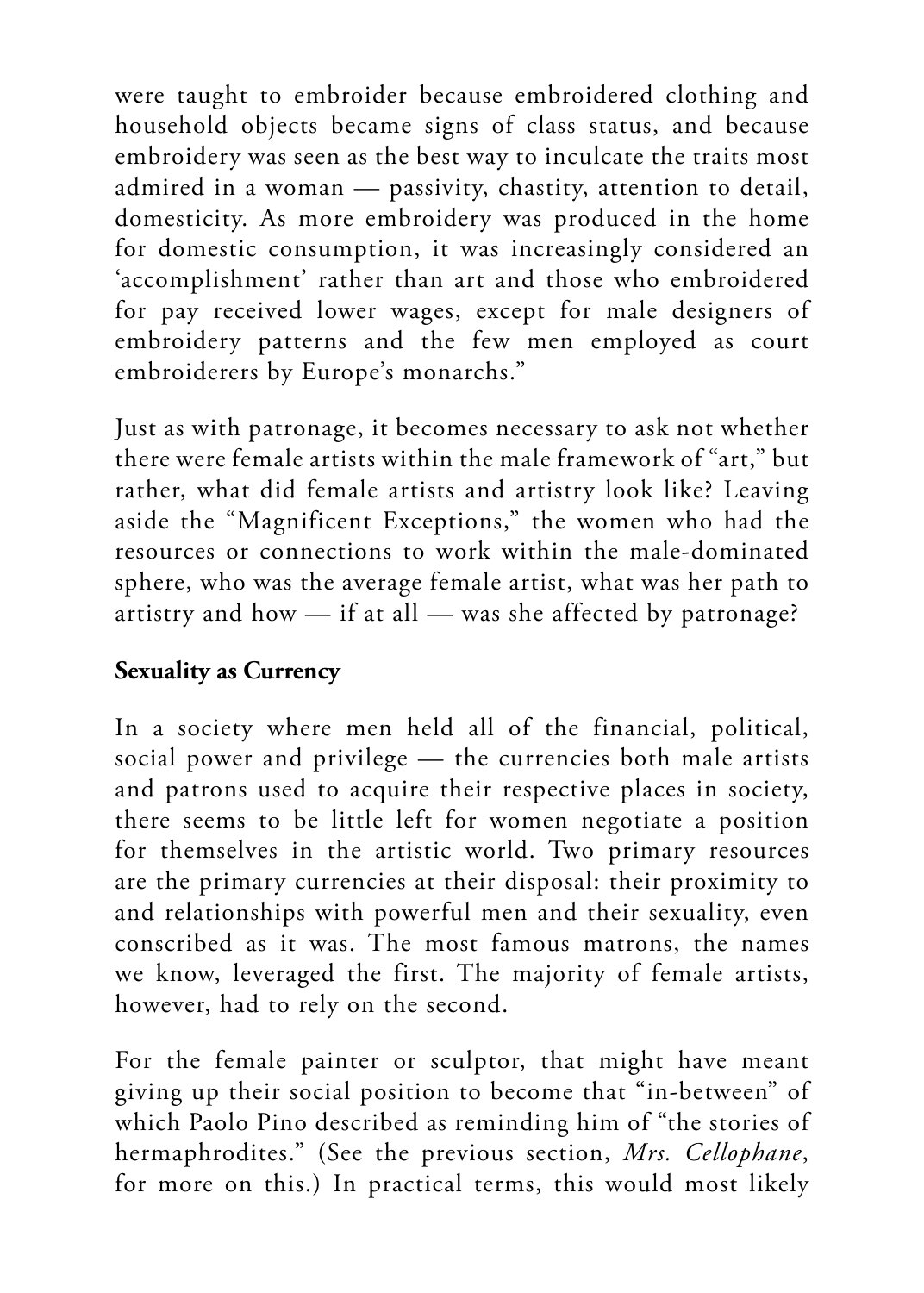mean losing opportunities for marriage and hence, financial and social protection, or access and participation in the social sphere. For performing artists, it often meant trading sexual favors for protection or access. Any women's public display of art, regardless of the genre, led to questions about her morality — particularly the case for female actors during the Renaissance. Abusive and discriminatory environments often meant that a female performer required protection, both politically and financially. For all but a lucky few, this meant having an affair, receiving all the judgment and loss of status incumbent with that position.

Female access to art in the convent environment is often pointed to as an example of a case where a woman didn't need to trade her sexuality for access. In my estimation, the reality is the exact opposite of that position. To join a convent, a woman had to relinquish her body and her sexuality — access and ownership, both — to the custody of the male-run church. As chaste 'brides of Christ,' their access to the arts was paid for with their sexuality, in some ways far more dramatically than the woman having an affair with a patron.

The knife-edge of sexual currency cut in multiple directions, too. Jonathan Hart, in *Reading the Renaissance* (2014), notes that the 'explicitly economic link between artist and patron whereby the artist's production is exchanged for economic support made [any] woman whose patron was male vulnerable to accusations of prostitution."

There is no small amount of irony in the fact that women of the Renaissance were required to trade on their sexuality, while simultaneously being chastised for any hint of lasciviousness or chastity. If that seems like a no-win situation…well, that's because it is. And it was *meant* to be. Even some enlightened minds of the period recognized the self-serving nature of antifemale criticism. As one author, Robert Burdet (a.k.a Robert Vaughn), writes in the dedication of his poetic *Dyalogue*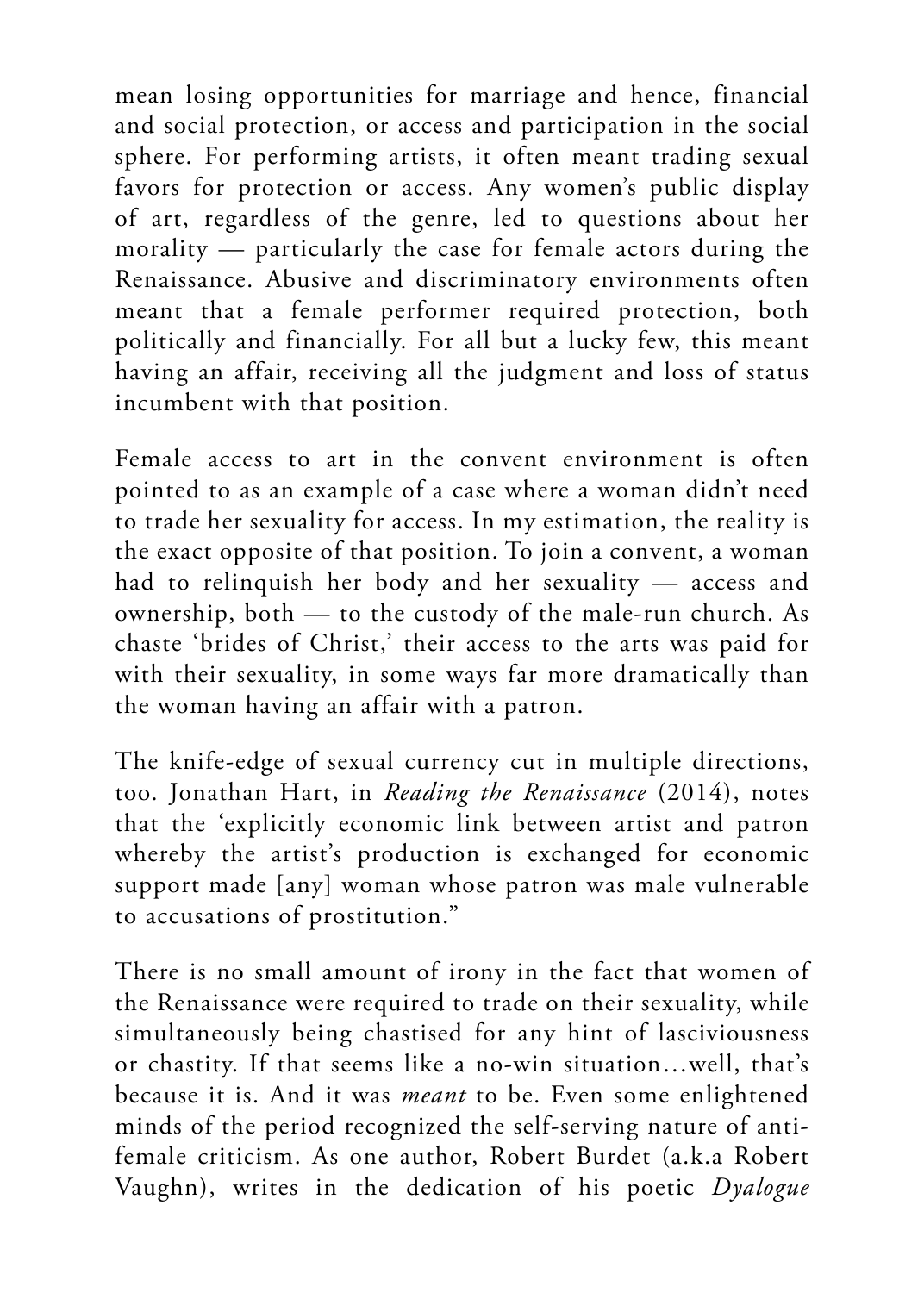*Defensyve for Women against Malycyous Detractours* in 1542, this double moral standard comes about "…through avarice, the insatiable sin / detractors swarm, as bees about a hive / when wicked defamation is profitable to them."

#### **Female Artists and Artistry**

It would take far more time and space than this series permits to even attempt a partial examination of the spectrum of female art in the Renaissance. The following examples are intended to give a sense of the environment and opportunities women artists had, as well as give a sense of the stark difference between the male and female spheres.

### *Literary Arts*

Any discussion of female authorship during the Renaissance must first acknowledge that the opposition to female literacy resulted on an environment wherein only women of means or unusual circumstance would have the levels of education and access necessary both to write *and* be published.

One such example is Marie Dentière. She entered a convent, where she must have been shown exceptional potential, for she became abbess in her early twenties. Electrified by Martin Luther's denunciation of monasticism, she left the convent at great risk to her own person and fled to Strasbourg, where she eventually married Antoine Froment, a well-known voice in the Protestant reformation movement. She herself became an ardent supporter of the reformation and wrote as an advocate for the advancement of women in theology and church roles.

Not surprisingly, this didn't win her much support from leaders of the Reformation — men like John Calvin and Martin Luther himself. Dentière published her next work (*The War for and Deliverance of Geneva*) as "a merchant living in that city," and it immediately attracted criticism. Her second work,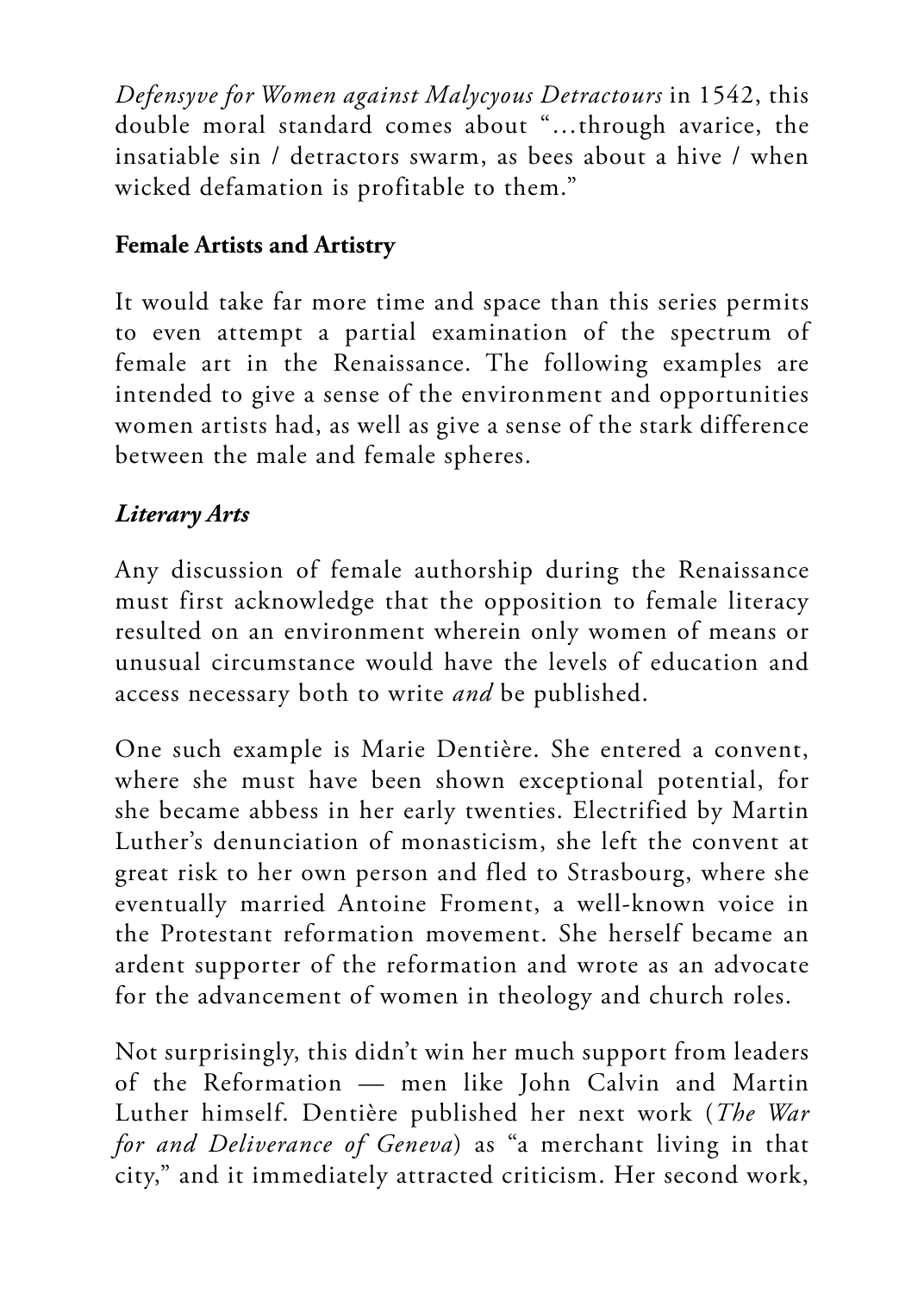*Epistre tres utile (A Useful Letter*), addressed to Marguerite of Navarre, was published…and almost immediately suppressed — most of the copies seized and burned. Though she was an exceedingly vigorous voice in the Reform debate, her works were actively discounted and destroyed. According to Thomas Head, only fragments about her life and work survive, and it wasn't till modern times that her own publications were actually attributed to her. (*Women Writers of the Renaissance and Reformation*, 1987)

She did make a lasting impression, however. After the fiery public and clerical response to her Epistre, Geneva passed laws forbidding the publication of any female writer that lasted until the 17th century.

One of the primary areas of female authorship that evolved during the Renaissance was, again not surprisingly, the defense of women against the tirades against female virtue and value. Perhaps the premiere example of this genre is the spirited rebuttal Heliésenne de Crenne offered in response to the vitriol of Gratien du Pont, he of the '*grande tromperesse*." When, in her *Epistres familieres et invectives* (1539), the male accuser complains, "How dangerous are your physical allurements, the source of so much grief!" her female defender wryly responds, "I can assure you it holds no danger for any man of integrity." (I believe the appropriate contemporary response is, *oh snap*!)

Much of the existing work by female authors of the period is either religious in nature (one of the few arenas in which women did have a great deal of freedom to write), written for personal use or unofficially for the men around them, rather than commissioned work for a patron. One significant  $-$  and genuinely magnificent  $-$  exception is the work of Christine Pizan, the author of a *Le Livre de la Cité des dames* (1404), a defense (and promotion) of rigorous education for women. Pizan drew, according to *Encyclopedia of Women in the Renaissance* (2007), an "outpouring of female patronage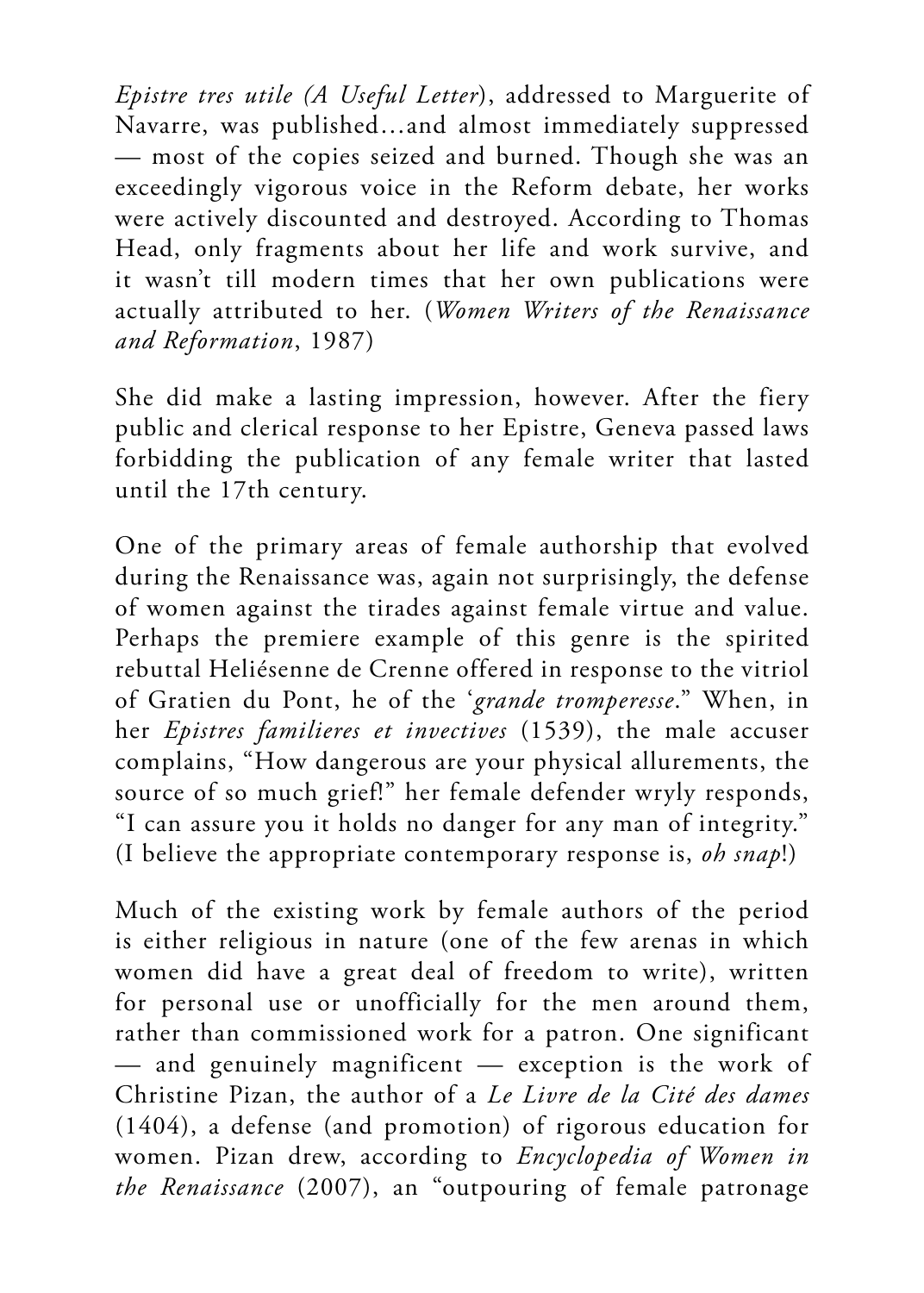unprecedented in literary history."

Pizan was an outlier, however. According to Jonathan Hart (*Reading the Renaissance*, 2014), it was simply more acceptable for a woman to act as a patron for male authors, than for female writers to have patrons. One way women found around this, at least in Italy during the latter part of the Renaissance, was to simply become a courtesan, trading sexuality for literary recognition. This was, he suggests, perhaps the most effective form of patronage a female author could have at the time, for in this manner, she could have multiple patrons and since her fame reflected directly on her paramours, the men would go to great lengths to enhance her reputation.

Of all the literary genres, poetry seems to have been a more socially acceptable form of expression, for much more of it has survived and there are records of the writers receiving notice and praise — just not commissions. Gaspara Stampa is perhaps the most well-known poet of the era — recognized in her own time for her complex, sensual work and her daring, openly stated ambition. "Wherever valor is esteemed and prized," she wrote, "I hope to find glory among the well-born: glory and not only pardon." Not just among men, though: "I hope," she continues, "some woman will be moved to say: 'Most happy she, who suffered famously for such a famous cause'!"

Despite her considerable achievement and the fact that she moved in the highest literary circles, rubbing shoulders with most famous patrons of her era, there seems to be no record of her ever having received a commission. The very first publication of her work came, in fact, after her death. She did what she set out to do: she has found glory rather than pardon. That it took nearly five-hundred years for her recognition to come is heartbreaking.

#### *Performing Arts*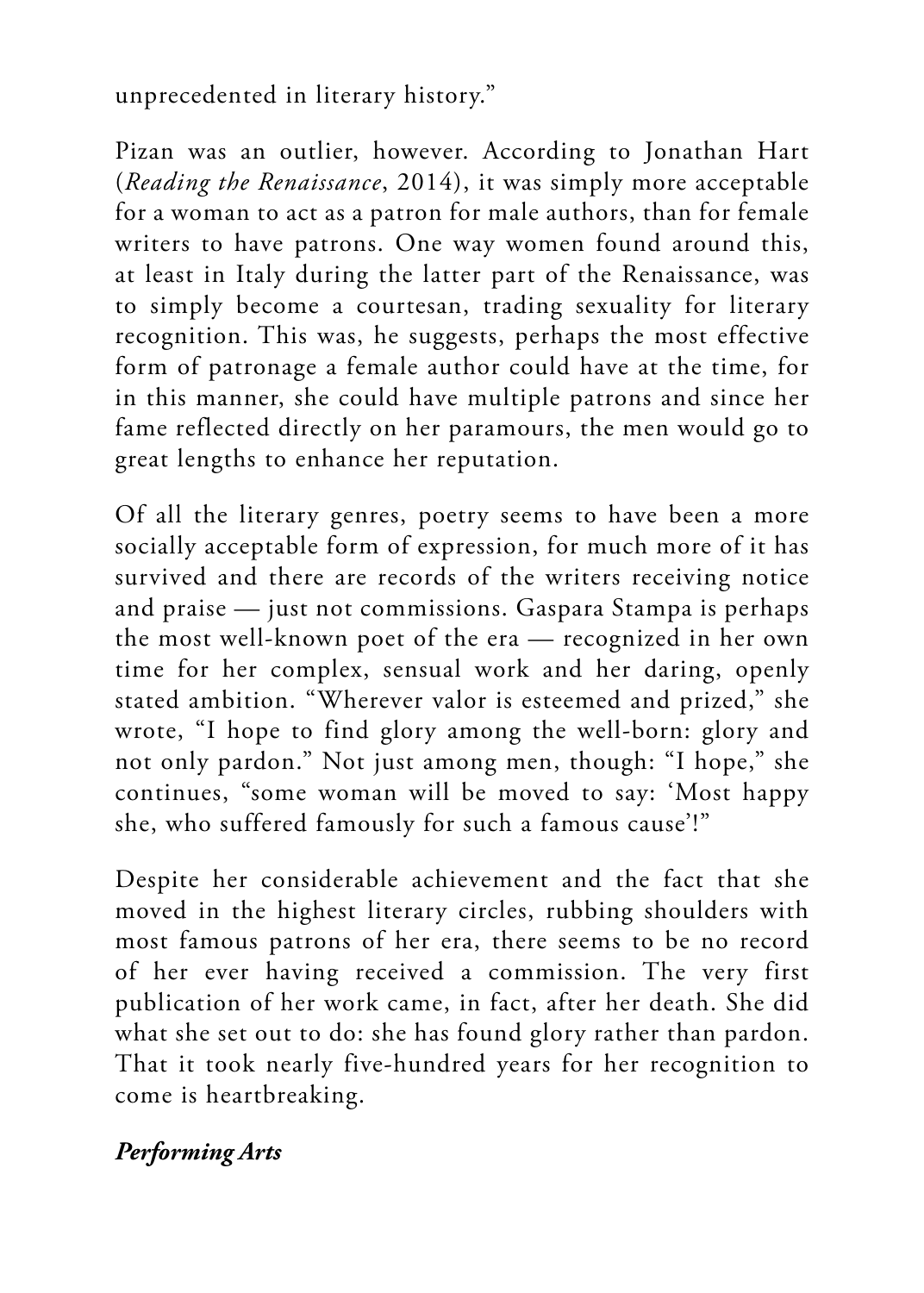The social strictures around female participation in music during the Renaissance were such that outside of a small handful of exceptions, most opportunities came either in or around the convent. In the secular world, there were few public performers; composers, fewer still. Much of the difficulty, as we've seen over and over again, lay in access to education. Most secular female musicians were trained by male relatives or friends.

This was the case with Barbara Strozzi and Francesca Caccini, both composers and performers from the tail end of the Renaissance who received court exposure and patronage and probably the best known of all the female musicians from the period. Caccini went on to found a school for singers, and it was her virtuosity and the public fascination thereof, according to Diane Jezic in *Women Composers, The Lost Tradition Found* (1994), that opened the door to Court positions for other female singers.

In contrast to the lack of secular training, convents were — at first — the best place for women who wished to be composers or performers (singing or instrumental). In Italy, convents created choirs for orphanage girls, "training them so," according to Brown & McBride, "that the city government in Venice […] sponsored and even made revenue from their performances. Over time, the reputations of these schools grew to the point that non-orphaned girls were taken as day students. These particular young women weren't required to join the convent, but in return for the education, they were required to sing or play for the organization for ten years after the end of their training (usually around the age of thirty, meaning that they often still sacrificed the opportunity to marry or have children). The city of Venice made significant revenue off of the performances, and as their renown grew, often sent the most talented to study with well-known teachers.

This shining spot of opportunity came to an end in 1563,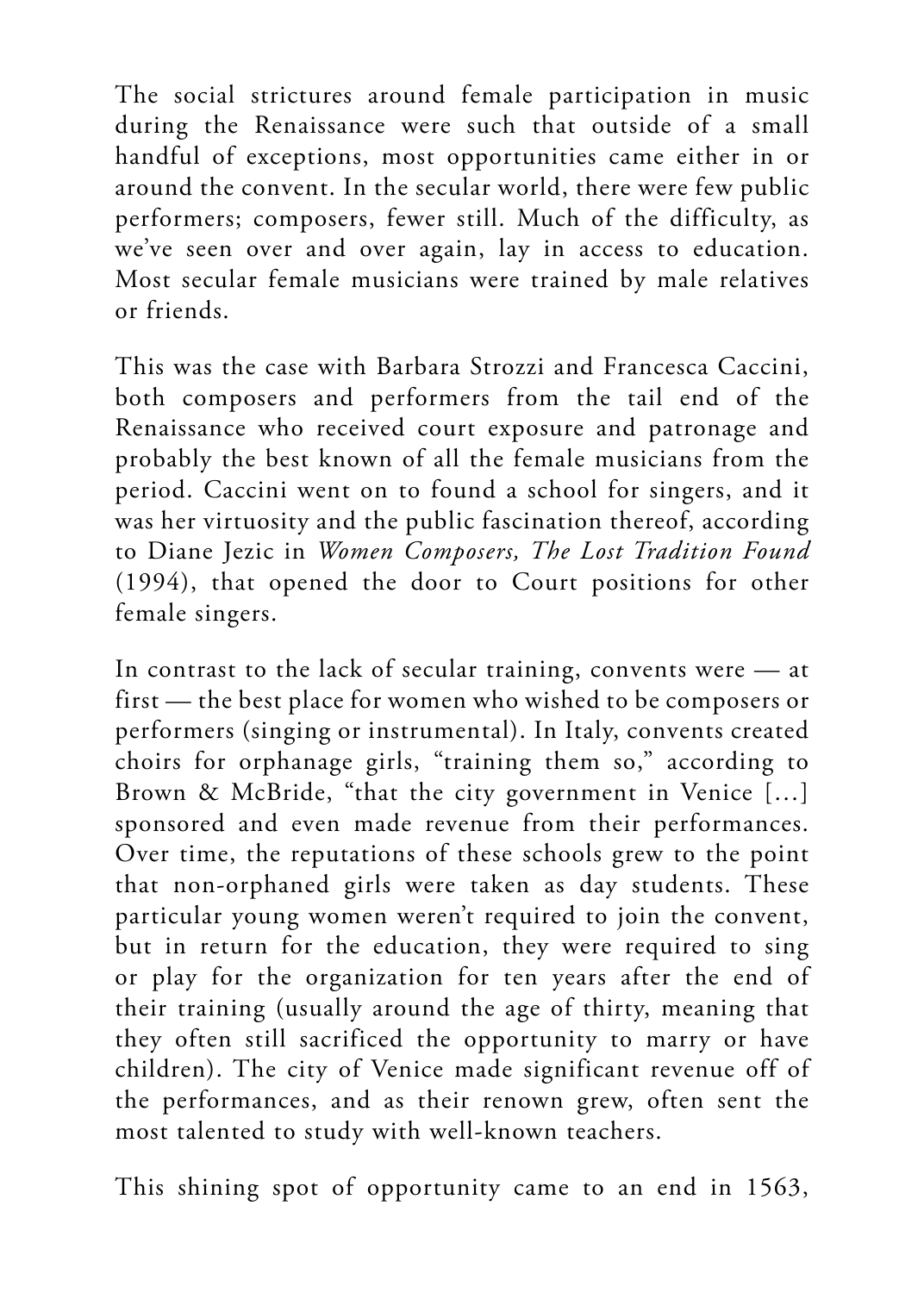however, when the Council of Trent severely curtailed the types and frequency of convent performances. Nuns were forbidden to play anything other than the organ, leaving fewer and fewer opportunities for young women to learn. The final nail in the coffin of music education came in 1686, when papal injunction forbade any woman from learning music from any man, including relatives. As per Brown & McBride (*Women's Roles in the Renaissance*, 2005),

## **The explanation that Pope Innocent XI gave for prohibiting even daughters to study with their fathers specifically linked music with immorality, "music is completely injurious to the modesty that is problem for the [female] sex."**

Despite that prohibition, secular music opportunities for women began to appear towards the end of the Renaissance, though it wasn't until the 18th century that female composers and performers begin to truly enter the public sphere. The response to the entrance of women into the field is, perhaps by this point, predictable. As with needlepoint, female participation in music was cultivated as "accomplishments, rather than serious skills, and women's performances were typically private occasions confined to a family audience."

Theater offered more freedom for women, in certain areas of Europe — though it often came at a heavy price. The amount of abuse to which women were subjected often meant that female performers often became the mistresses of patrons or other influential men. Abuse came from without as well as within, however, and actresses were labeled as immoral and unnatural women. Still, the theater offered opportunities for literate women, occasionally as directors as well as actresses, though the necessity of literacy meant that it was primarily an opportunity taken by middle-class women in search of some kind of financial security of their own. Many performers,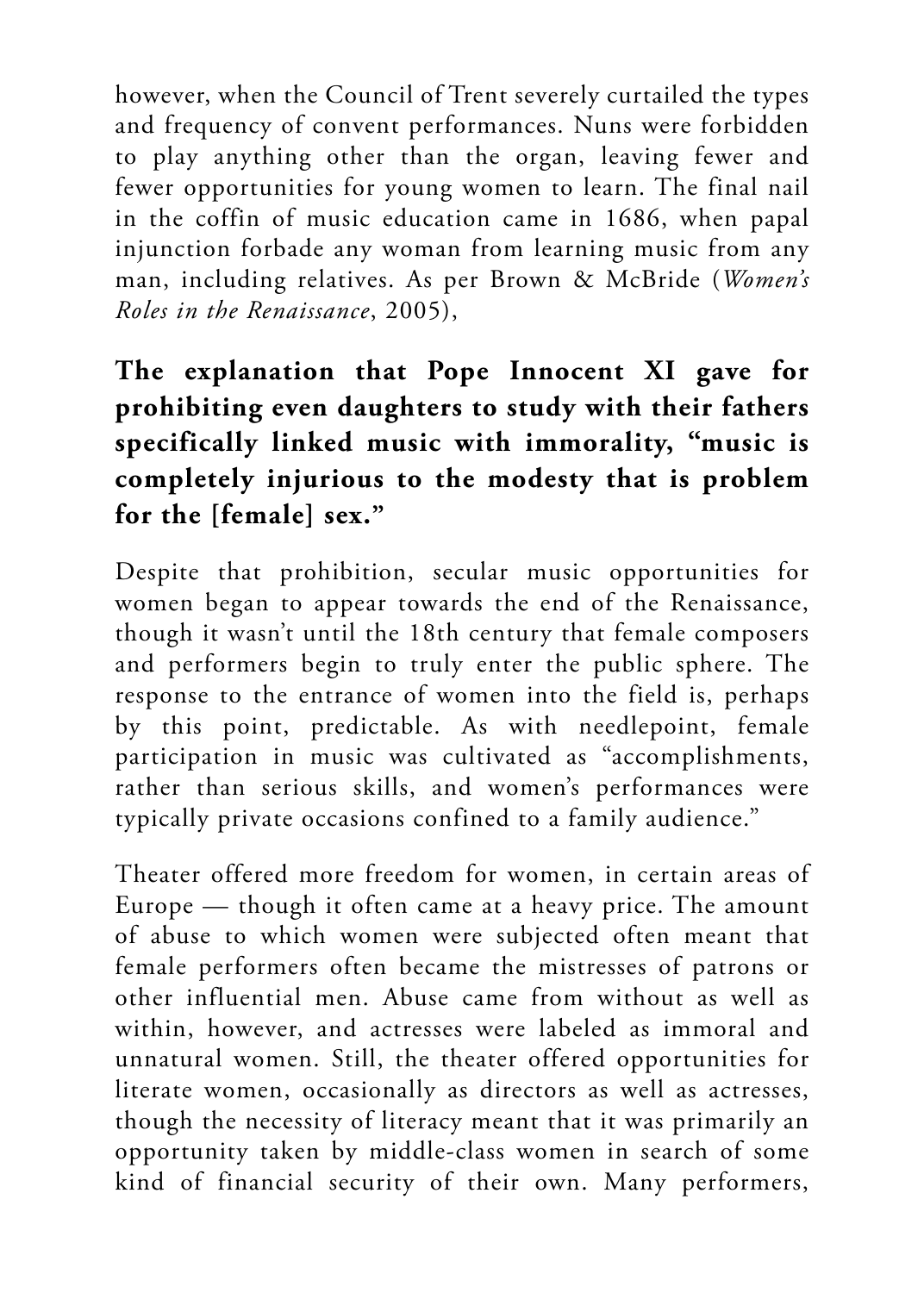according to Brown & McBride, may have been women whose otherwise 'good' families had come into straightened circumstances.

## **Visual Arts**

As with the performing arts, most women received their training from male relatives or similar learned and practiced on their own. Propriety forbade that women study the nude forms, particularly in relation to male anatomy. That lack was notable and obvious to the point that it was remarked on by many contemporaries. Vasari, as noted before, commented on how *suor* Plautilla's lack of exposure to the male form meant that her male-centric art — the types of painting that were desired and received commissions — was far less impressive than that of female figures.

Another male artist, acknowledging the deficiency and attempting to find a way around it for female artists, wrote, "It is against propriety for [women] to draw from the nude. The best advice one can give them is to choose only the best examples to copy." Critics of the period understood and recognized the challenges this presented and, according to Jacobs, "with purposeful regularity, […] described women's works with words like 'patience' and 'diligence'." (*Defining the Renaissance Virtuosa*, 1997)

The difficulties posed in creation of the type of artwork (painting or sculpture) that received the highest social valuation (male-centric historic subjects and landscapes, primarily) meant that women often became experts in the other forms of "lower value" art, such as engraving, portraits, miniatures, still life paintings, book illustration or detailing small domestic objects, *e.g.*, figurines, furniture, etc.

Female sculptors often found success in smaller scale works, as well as mediums or subjects that male sculptors rarely used,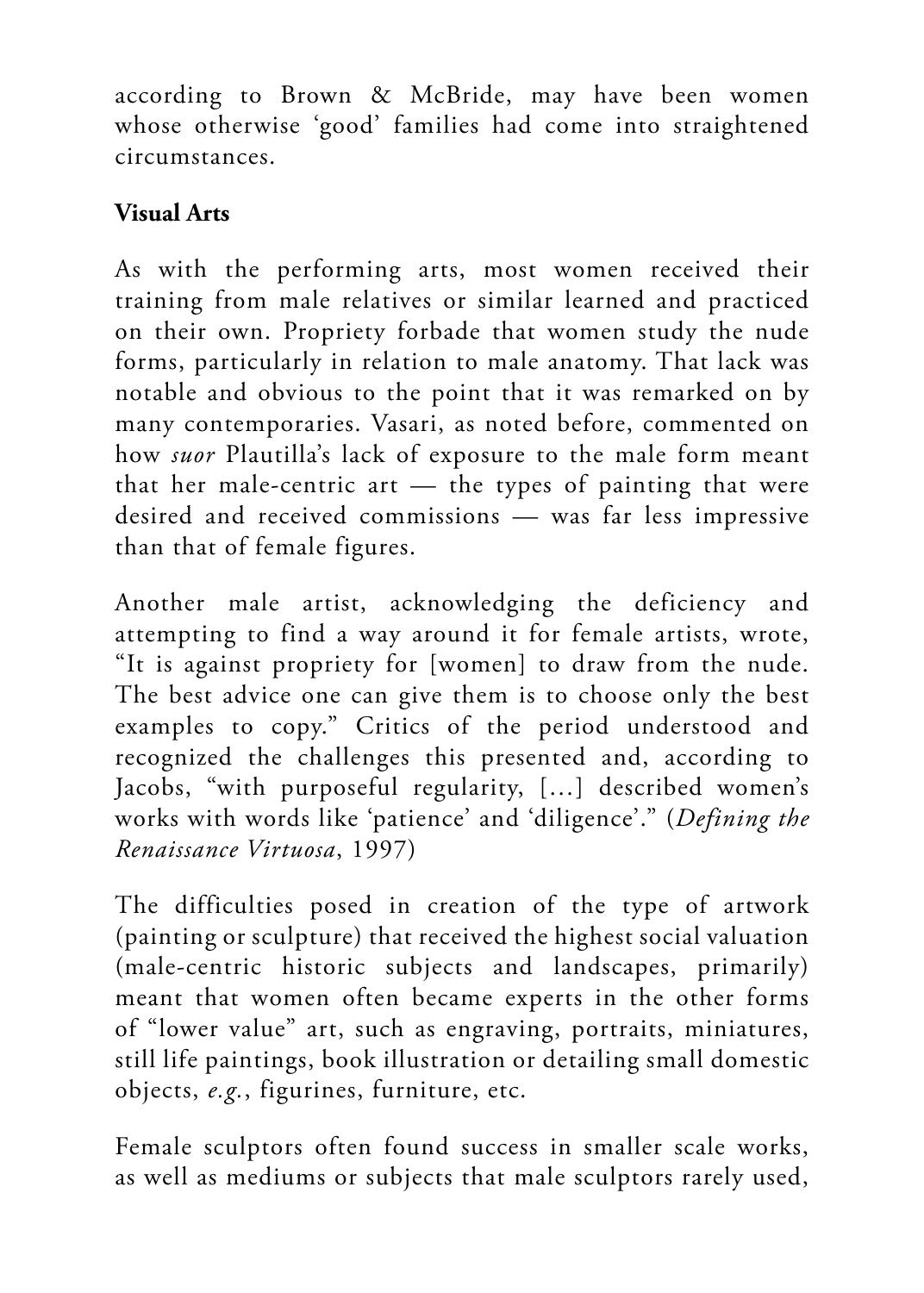as was the case with Luisa Roldtin, the first recorded female sculptor from Spain. Her financial success and artistic renown came from her work with wood and terracotta, particularly in small-scale works. According to Brown & McBride, her "use of polychromy, along with her intimate details from nature, was unprecedented in terra-cotta religious forms, [and] her clay groups were so treasured that they were kept on permanent display with relics and other sacred icons in many churches throughout Spain." Many of her extraordinary pieces can still be seen today.

Though the large-scale works had the most prestige and commanded the highest fees, there is a certain amount of irony that, as Brown & McBride note, "several of the 'inferior' genres to which women were relegated became so popular during the Renaissance that women still-life painters and miniature portraitists were some of the highest-paid and most-celebrated artists among the courts and monied classes of Europe" something that the dominant narrative has, perhaps not surprisingly, failed to note.

Another point of interest: in contrast to other parts of Europe, where court commissions provided the bulk of monetary support for artists, in the Netherlands, the wealthy merchant middle-class was the biggest consumer of art in the region. In what would be derided in later centuries as "bourgeois taste," the middle-class provided a huge market for the types of smallscale work that women primarily created and an open market — not patronage — drove supply and demand.

In this case, the free-market determined a great deal of demand… and that demand went against the cultural narrative of artistic value. This raises the question that's often an elephant in the room: Does patronage represent the types of art that people genuinely respond to and enjoy and identify with the most, or does it simply support the art tastemakers have determined people *should*like?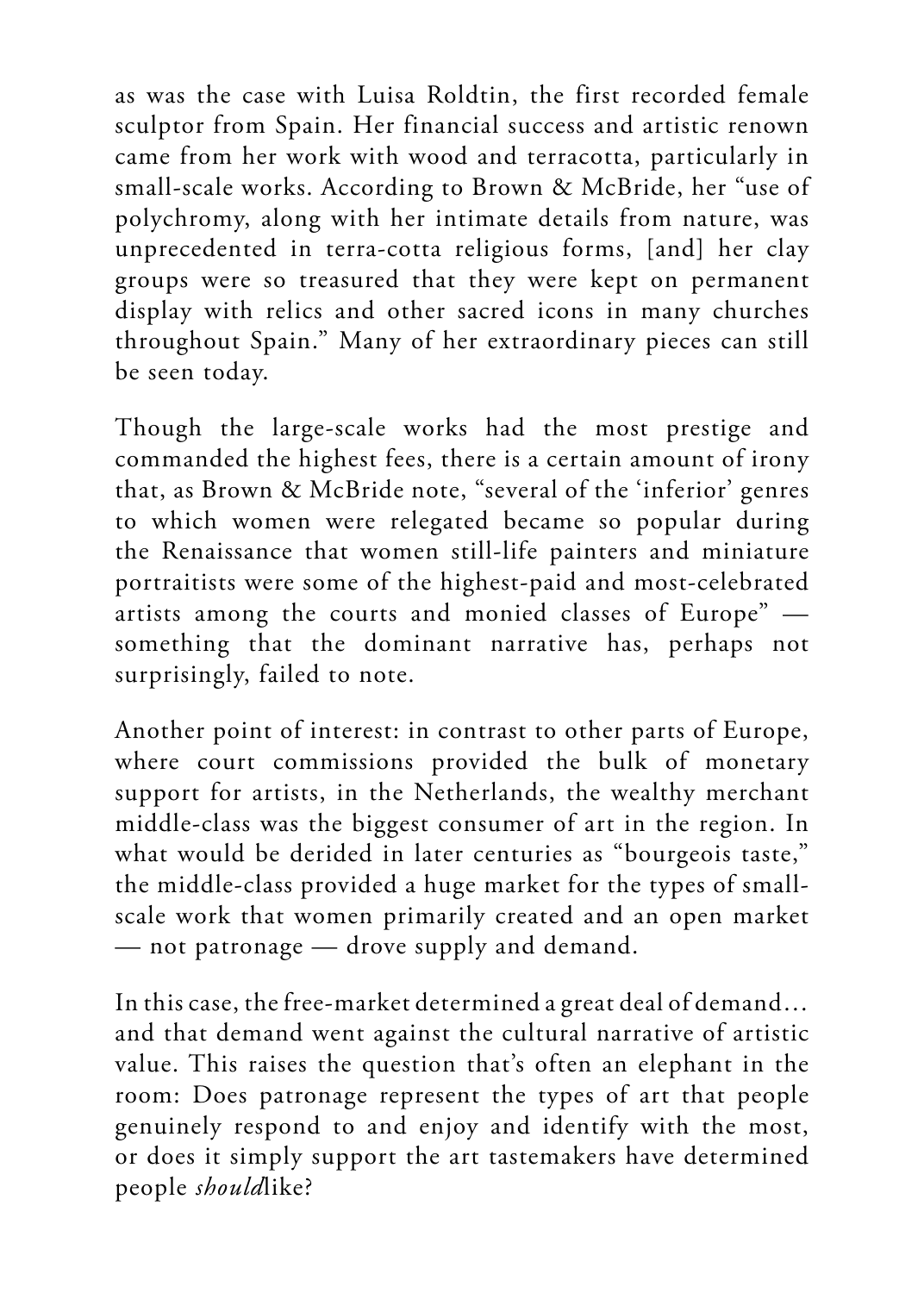### **Conclusion**

This is by no means an exhaustive review of this complex and sometimes controversial — topic, but my hope is that it will contribute to the continuing dialogue on patronage and commissioning models. When considering any sort of arts funding, I believe we should be asking ourselves probing and perhaps even uncomfortable questions about conditioned bias, acceptance of the dominant narrative, gatekeeping and the issues of equal exposure, education, access and opportunities. It isn't enough to simply *want* to be an equal opportunity arts organization. It takes a concerted, thoughtful effort to recognize and break down the centuries of invisible barriers that are so familiar to us, we don't even realize they exist.

Apropos of opportunity, I would like to thank Benjamin Wachs (Caveat) for the lively debate he and I have shared about patronage, the chance to share my enthusiasm for this topic with a larger audience and the motivation to create my own path of discovery through the history of art patronage. Sometimes, opportunity comes from unexpected sources, and it's been a fantastic reminder to me to remain open to possibilities from directions I've never considered.

#### *Recommended Reading*

- *• Beyond Isabella: Secular Women Patrons of Art in Renaissance Italy* (ed. David G. Wilkins, 2001)
- *• Defining the Renaissance 'Virtuosa': Women Artists and the Language of Art History and Criticism* (Fredrika H. Jacobs, 1997)
- *• Echoes of Women's Voices: Music, Art, and Female Patronage in Early Modern Florence*(Kelley Harness, 2006)
- *• Invention of the Renaissance Woman: The Challenge of Female Independence in the Literature and Thought of Italy and England*(Pamela J. Benson, 2010)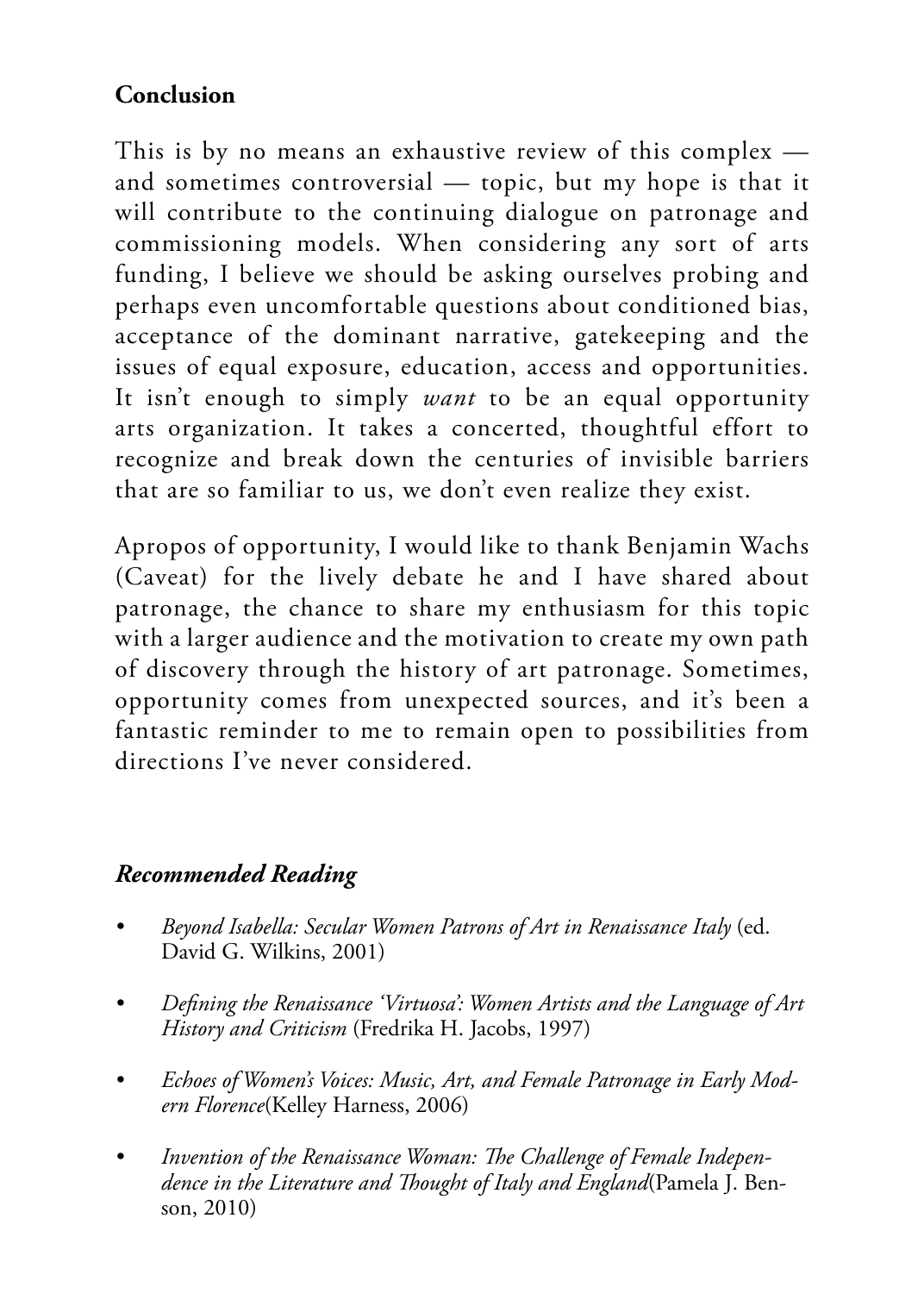- *• Invisible Women, Forgotten Artists of Florence* (Jane Fortune, 2009)
- *• Italian Women Writers from the Renaissance to the Present: Revising the Canon* (ed. Maria Marotti, 2010)
- *• Reading the Renaissance* (Jonathan Hart, 2014)
- *• Renaissance Women Patrons: Wives and Widows in Italy, c. 1300-1550* (Catherine E. King, 1998)
- *• The Obstacle Race: The Fortunes of Women Painters and their Work* (Germaine Greer, 1979)
- *• Women Composers: The Lost Tradition Found* (Diane Jezic, 1988)
- *• Women in Italian Renaissance Art: Gender, representation, identity* (Paola Tinagli, 1997)
- *• Women in the Streets: Essays on Sex and Power in Renaissance Italy* (Samuel Cohn, Jr., 1996)
- *• Women, Art and Architectural Patronage in Renaissance Mantua: Matrons, Mystics and Monasteries* (Sally Anne Hickson, 2016)
- *• Women, Patronage, and Salvation in Renaissance Florence: Lucrezia Tornabuoni and the Chapel of the Medici Palace*(Stefanie Solum, 2015)
- *• Women's Roles in the Renaissance (*Meg Lota Brown, Kari Boyd McBride, 2005)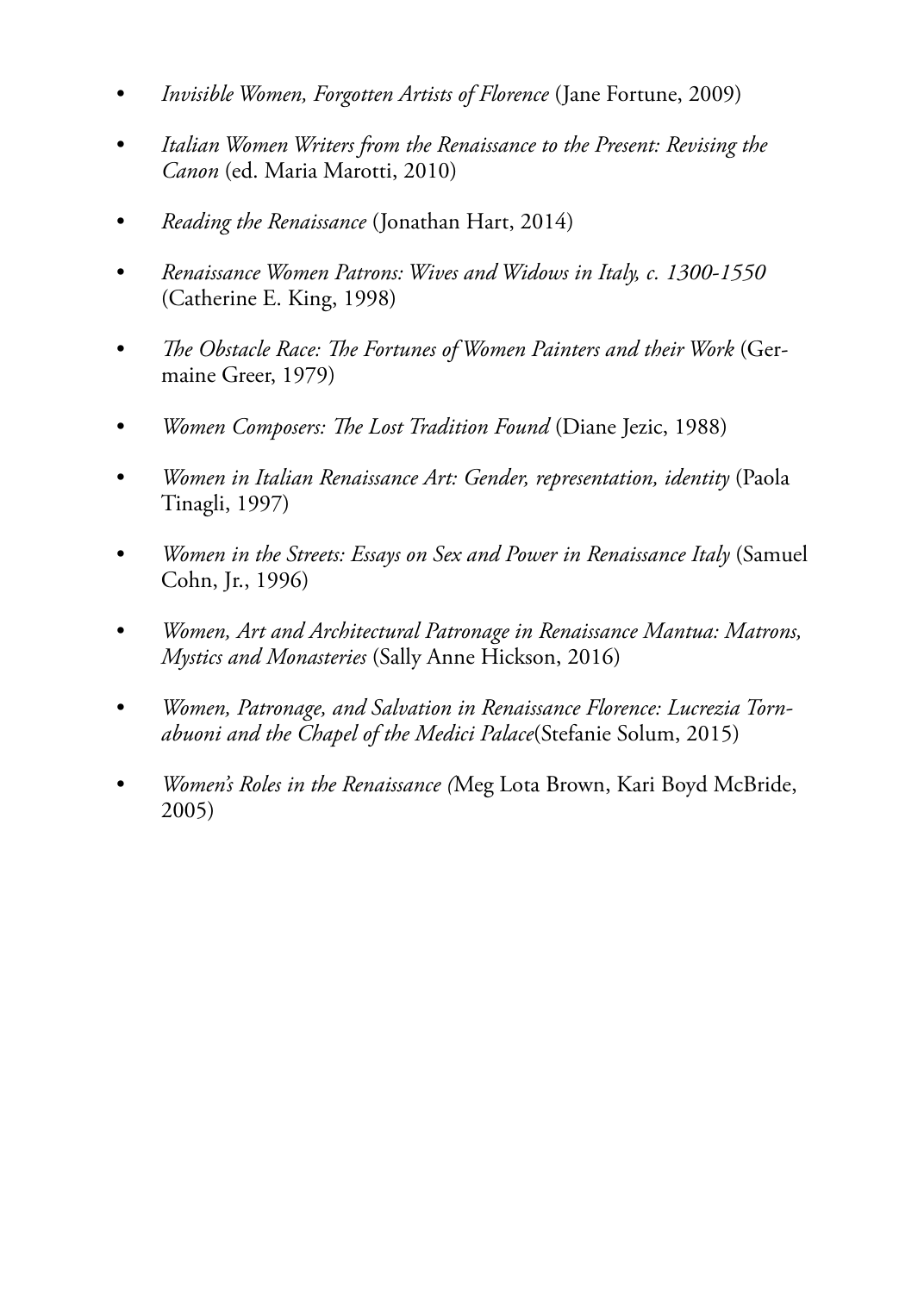*Interlude:*

# **OUR STORY SO FAR**  WHAT HAVE WE LEARNED ABOUT ART, MONEY, AND THE RENAISSANCE?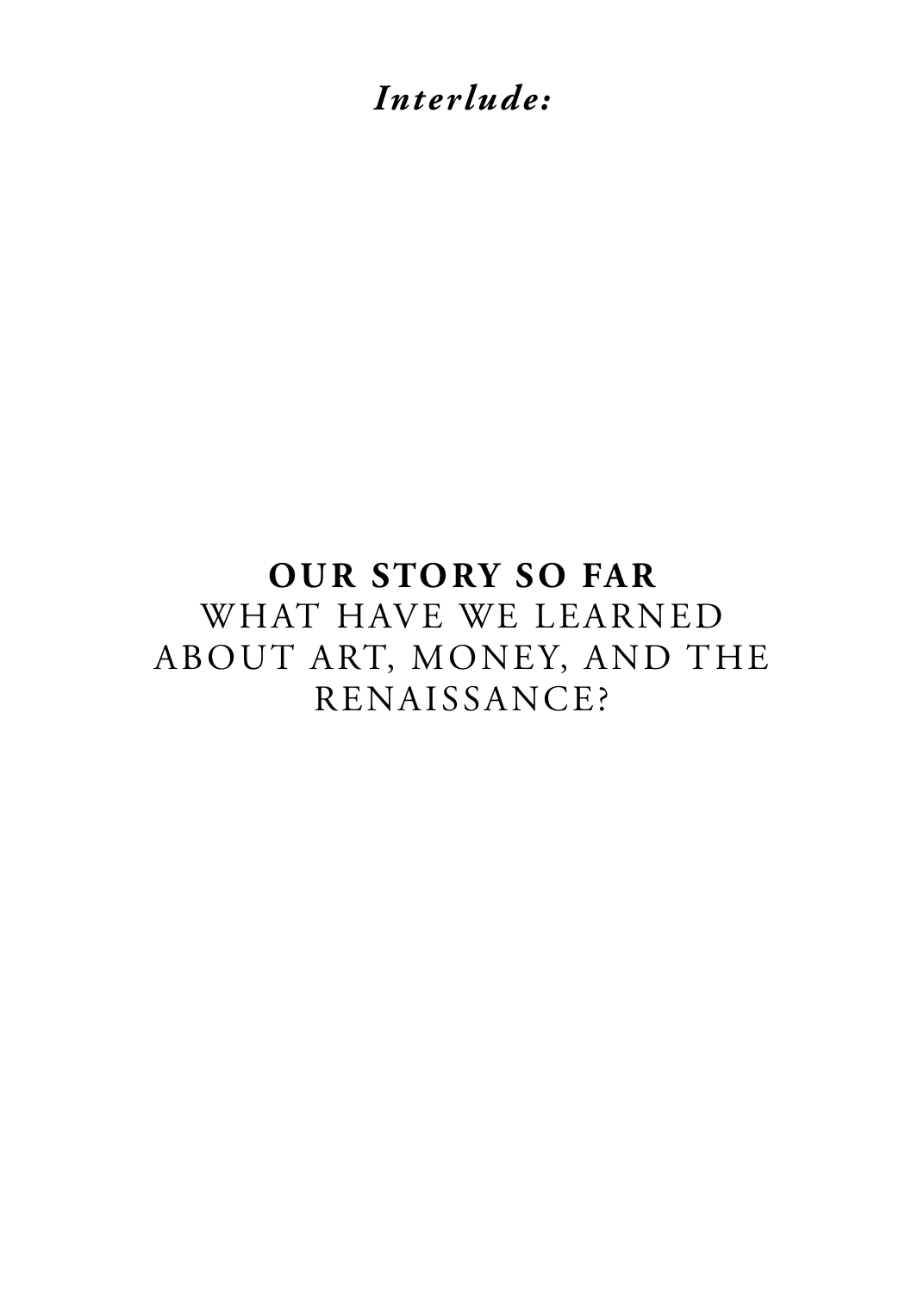## **WHAT HAVE WE LEARNED SO FAR ABOUT ART, MONEY, AND THE RENAISSANCE?**

– Caveat Magister –

As we pivot from looking at questions of art funding in the Renaissance to issues of art funding in the modern world, I want to take a moment to discuss why the Burning Man Philosophical Center is producing this series in the first place.

Black Rock City is treasured by its citizens as a culture where money cannot buy you citizenship — but many of our best citizens hurt each year as the cost of participating in Black Rock City rises.

Burning Man inspires people to transform their lives around art and whimsy, but as Scott Timberg has shown us in *Culture Crash*, art and whimsy are increasingly luxury items affordable only to rich hobbyists.

We don't need that data: we've all met too many Burners who are dedicating their lives to doing incredible things in their communities but are struggling to pay rent. Too many artists doing amazing work who are trying to scrape together the cost of materials, let alone find commissions.

The question of how to make a meaningful living in the world is hardly unique to Burners, but the biggest obstacles to the spread and adoption of Burning Man culture are arguably economic: how do people adopting an ethos of Decommodification and Gifting and Communal Effort thrive in a world that, despite the best efforts of utopians (along with many, many, not-sogood efforts), is based on currency transactions?

That is the question underlying most of the concerns and complaints we hear — from ticket prices to art grants to plug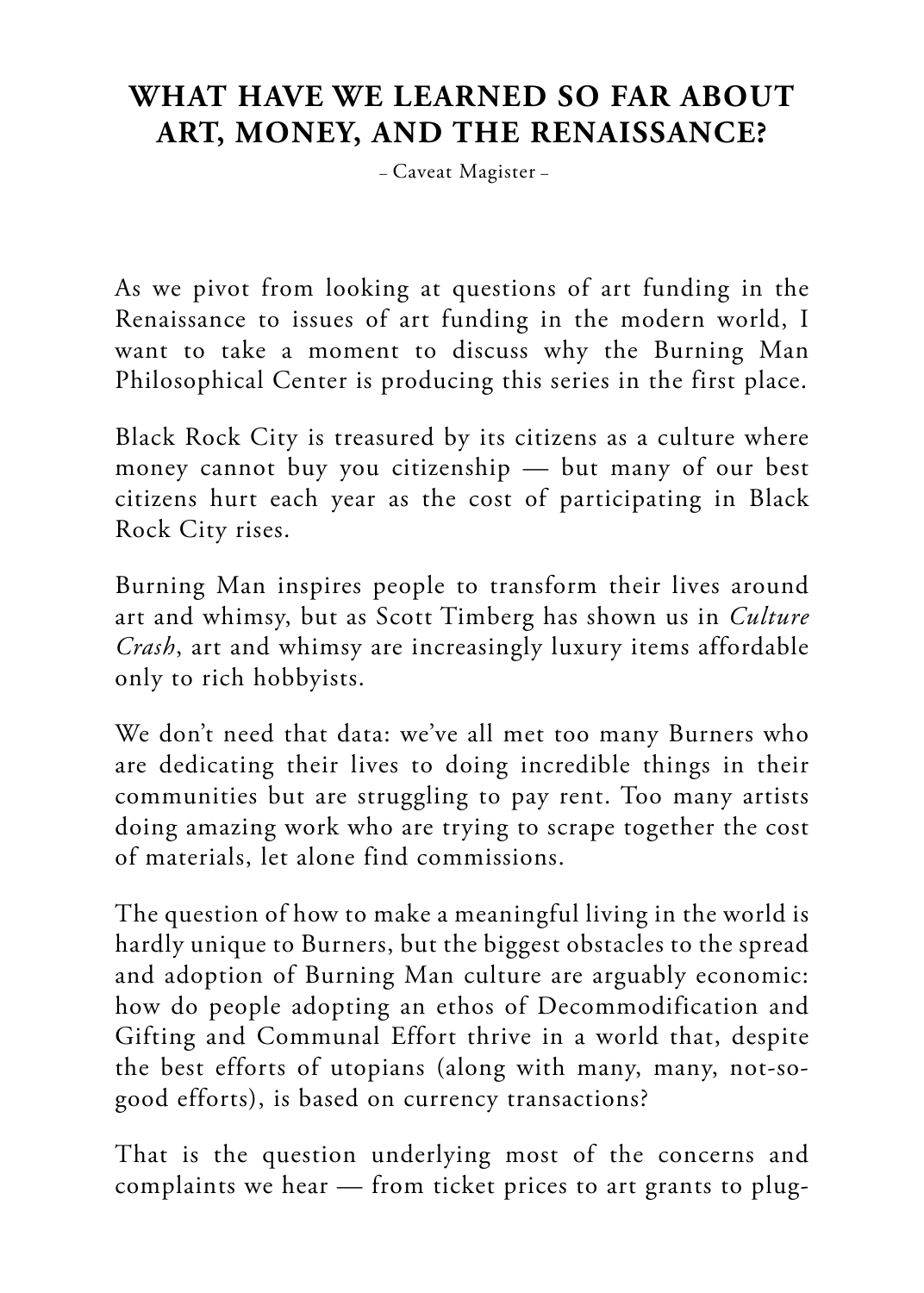and-play groups on playa. And the truth is there isn't a clear answer yet.

So we're using the theme of Da Vinci's Workshop to ask the question. And we're doing it in public, so you can see what we're thinking, and even join in. Hopefully come up with even better ideas than the ones we've got.

If we succeed, this series will present new ideas and models that can be tested and tried by anyone inspired to do so, in or out of Burning Man. If we fail … well … every Burner knows that sometimes failure can be even more interesting and inspiring than success.

Plus you'll get to see us fail. Which will be fun.

## **What's Happened So Far**

So — after examining the art, currencies, and ethos of the Florentine Renaissance, what have we learned?

The most vital point, as Larry Harvey illustrated, is that money it not innately opposed to the culture we're trying to create: the problem is that culture has become subservient to money. It's a fairly simple equation: money that goes where the culture tells it to enhances that culture; culture that does what money tells it to becomes plastic and soulless.

The Renaissance went to fairly extraordinary lengths — from Florence's use of two currencies to legal prohibitions on usury to religious damnation — to keep the power of money in check.

A successful use of money in support of culture, Eric Weiner suggests in his book *The Geography of Genius*, would create two conditions: diversity — of cultures, of ideas within cultures, and of talents and approaches to the world — and "discernment": the critical faculties needed to filter good work from bad and identify both subtle and important differences.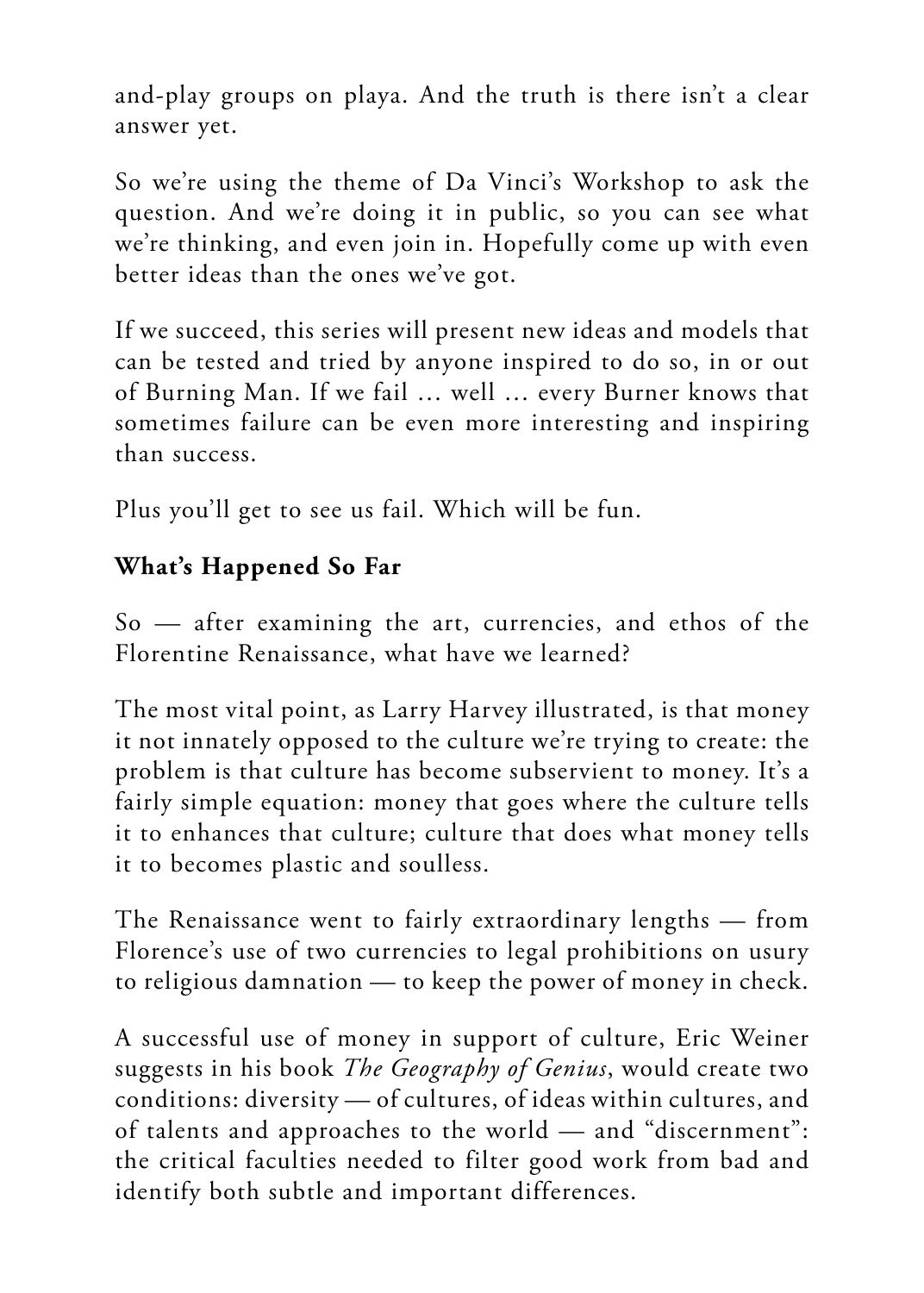So to the extent that money brings in diversity — enhancing immigration and travel, creating new communities alongside old ones, and bringing people with different backgrounds and perspectives together on common projects — it can be an engine that powers an art scene.

But when money creates gated communities, gentrification, and epistemic closure it sounds a death knell for creativity and the local creative class.

To the extent that money is used to take chances in pursuit of excellence, it can be a boon to artists and the cultural landscape. To the extent that money conflates "bigger" with "better," "repetition" with "excellence," and circulates only among a select few rather than as a bridge to new talent, a scene is better off without it.

This is all well and good to realize — but it also assumes that the fundamental dynamics of arts and arts funding remain unchanged. What if they don't have to?

Stuart Mangrum argued that the Renaissance ushered in the era of the "star artist" and did away with the artists workshop as a standard model for apprenticeship, production, and monetization. He suggested that within the Burning Man community we are developing now new, more collaborative, workshop models, and that these could as hubs by with artists both learn their craft outside of the formal education system and work with others to buck economic trends.

Felicity Graham, in her series on art, gender, and the Renaissance, looks at the examples of Renaissance women who defied cultural norms to be both artists and patrons and determine that they were, in fact, engaged in a different set of practices entirely: "matronage," instead of "patronage."

Matronage, at base, involves not just commissioning art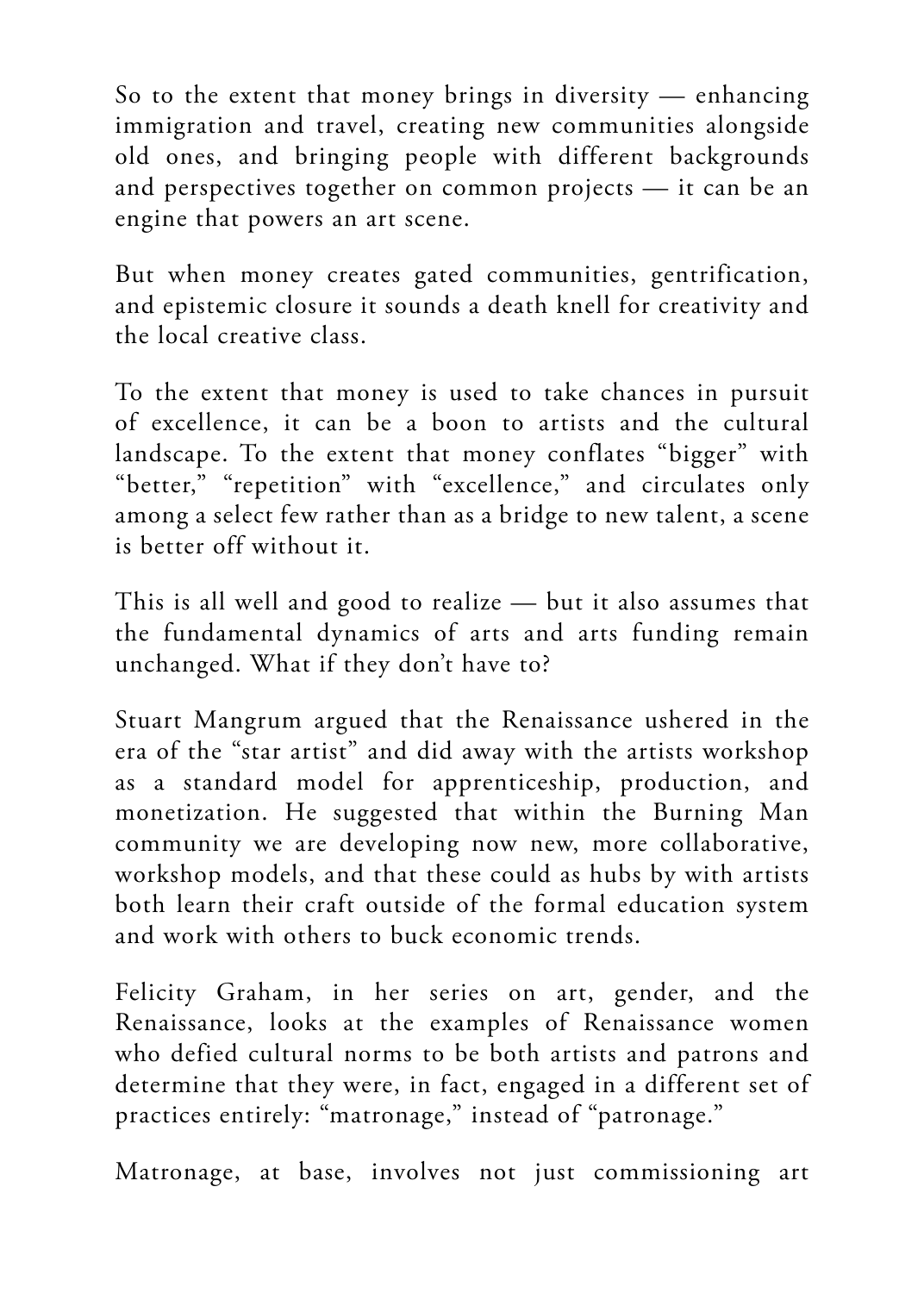but using the process of art commissioning to establish and deepen relationships, build systems that encourage the future development of art, and establish the legitimacy of the artists as a class. Though it was exemplified by the women of the Renaissance, a case can be made that it was at the heart of the greatest patronage. The example of a young Michelangelo being taken in by Lorenzo de Medici and joining his family while he learned his trade is perhaps the perfect example: it led to commissions, but was not a relationship based on money.

### **Where Do We Go From Here?**

As we pivot to look at possible funding models and experiments in the modern era, I'd like to suggest that perhaps it is in fact matronage, rather than patronage, that we are actually looking to foster: that far from simply adjusting the flow of money, we want to establish and strengthen relationships between artists, their communities, and funding sources.

Part of the problem may be that artists have been atomized not only from themselves but from the broader community: the rise of museum culture and the establishment of specialized art schools, though conveying many virtues, have also served to create parallel institutions that in fact distance serious artists and art from daily life.

Supporting the arts in the 21st century may not be just a matter of funding: it may involve re-establishing those relationships, and creating stronger ties. Finding ways to connect artists to their own communities, and embed them in new ones, may be the most important task.

In the next part of our series, we'll take a look at some of the efforts Burners are making to change the way art is produced and conceived of, as well as the state of patronage in the 20th and 21st centuries, and see what happens.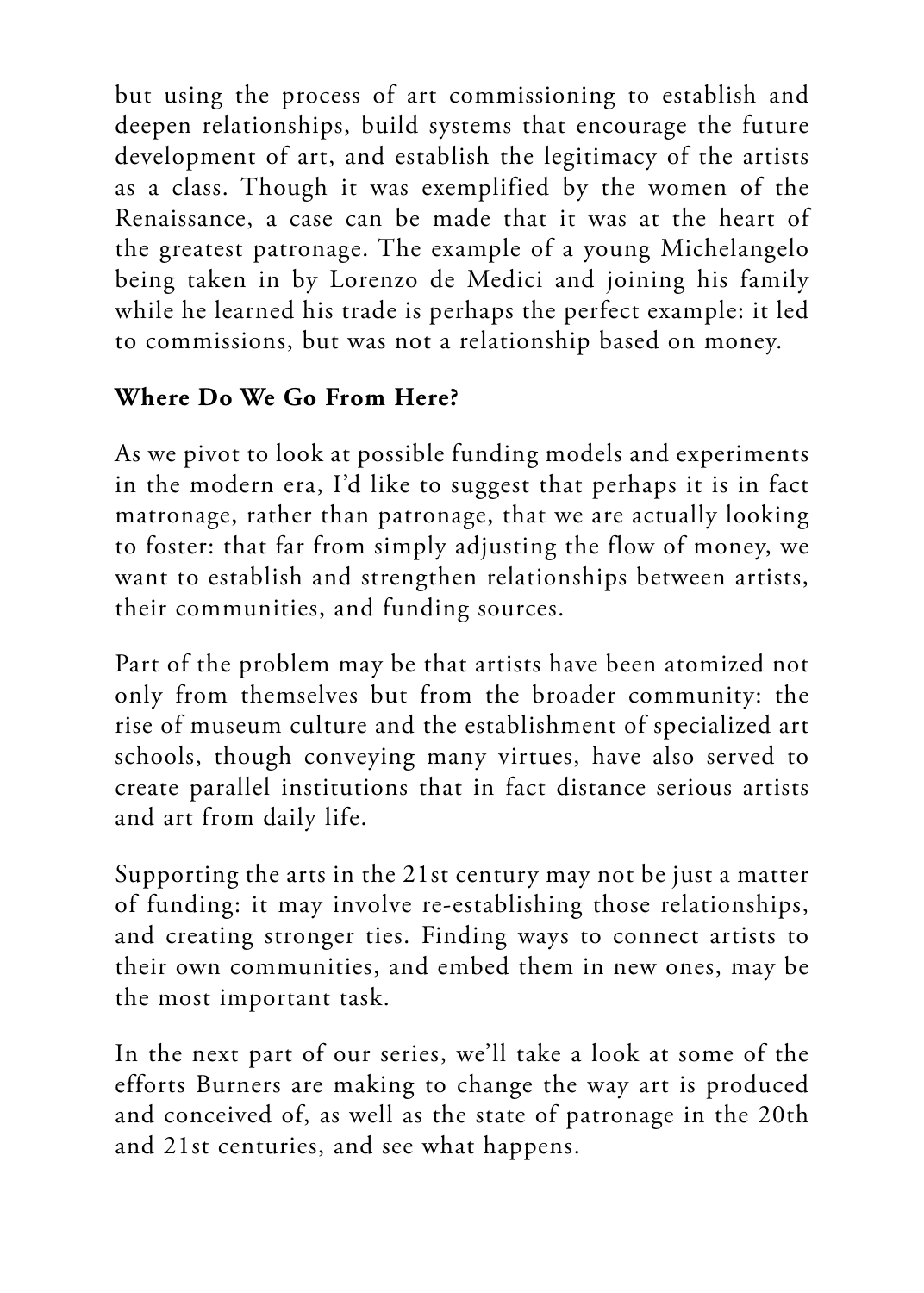*Section 4:*

# **HOW TO BUILD A RENAISSANCE IN YOUR BACKYARD**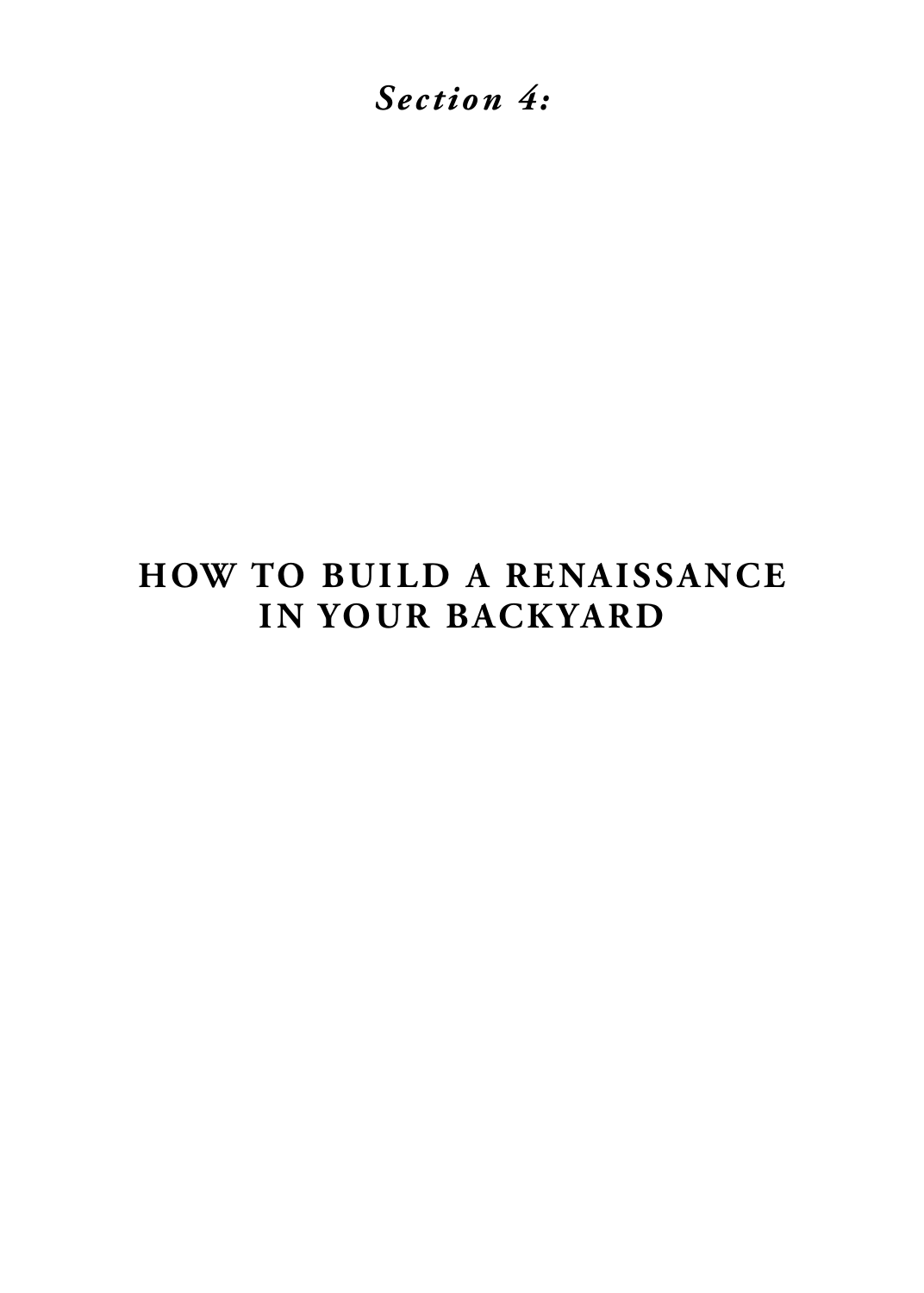## **MAKING PATRONAGE WORK FOR US:** RECOGNIZING THAT OUR COMMUNITY CREATES VALUE

– Caveat Magister –

Before we talk about 21st century art funding models, let's talk for a moment about 20th century culture jamming. Specifically the Billboard Liberation Front.

If you're not familiar with the BLF, they were an underground organization established by Burning Man co-founder John Law, who worked with a cadre of Cacophonists (including current Burning Man Education Director Stuart Mangrum) to humorously (and illegally) transform the advertising on billboards into anti-consumerist messages.

You can view their work [on their website](http://www.billboardliberation.com) (and you should).

John used to not admit his affiliation with the BLF because he was in fact committing crimes that he could be charged with, and any public statements could have been used as evidence against him. But recently he told me that the statute of limitations for those crimes has passed, so the muzzle has come off.

But had he been charged in court, he said, he had an ironic defense prepared: his research has shown that in fact the activities of the BLF did not reduce sales or publicity for the products they turned into subversive, anti-capitalist messages — in fact they increased both those things. The attention their anti-consumerist messages generated also generated attention to the brands which had been hijacked. Far from committing a crime, the  $BLF$  — Law said he is prepared to argue — actually added value.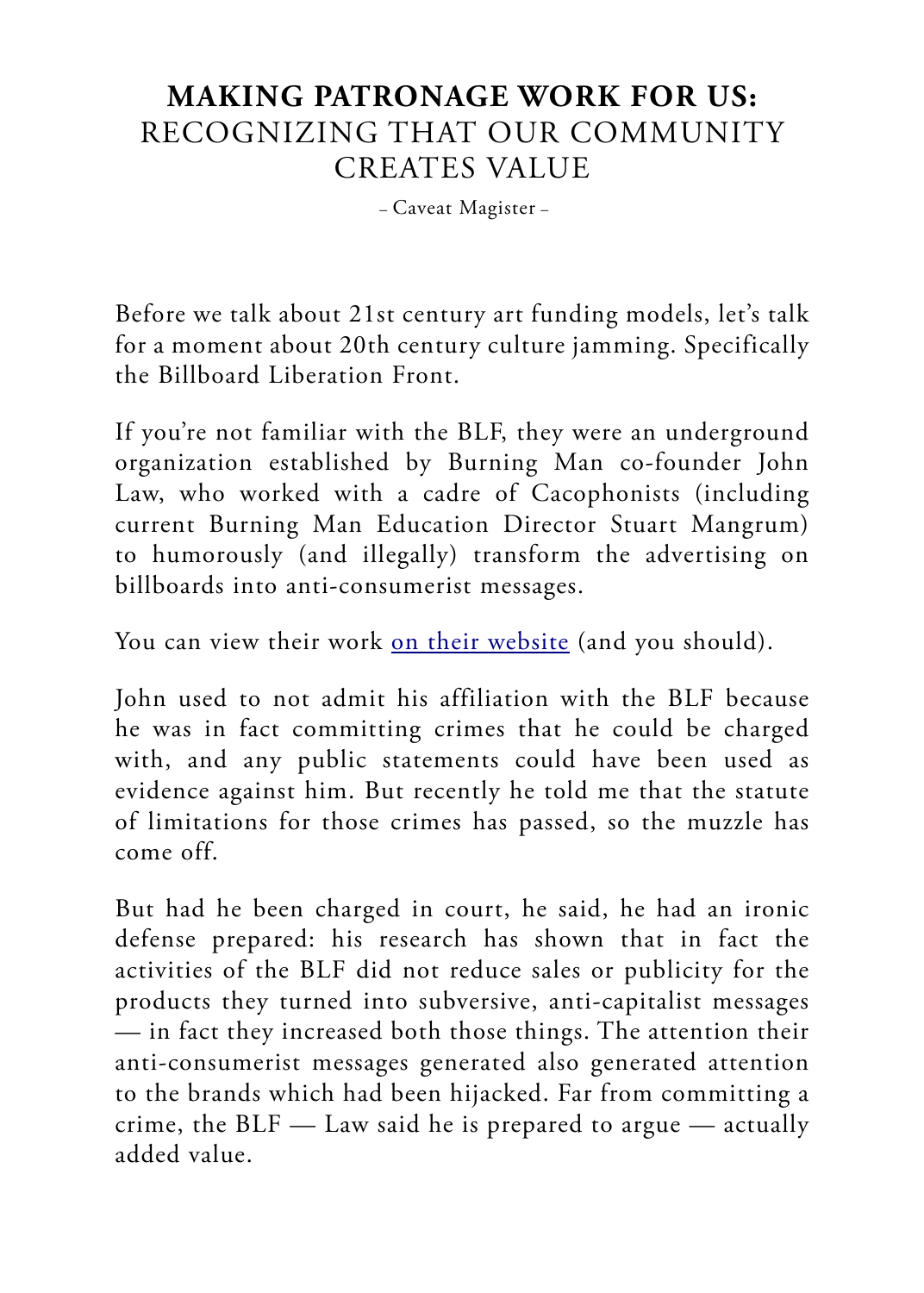Now I haven't looked at Law's data (and I don't have that kind of time), but we all certainly know that something like this is possible. (If you don't believe me, read your Adorno.)

John was a little embarrassed by this, but the point isn't that the uptick in publicity that the BLF's activities generated undermined its anti-consumerist messaging. On the contrary, these pranks are still too scandalous for companies to accept as part of their branding, and remain inspirational prank-art to this day. It's that the conflict between the two worldviews that were happening in that moment was a productive conflict: generating more for each side than it could have gotten independently.

Fast forward from the old days of the BLF to last month's Global Leadership Conference, where Burning Man's Philosophical Center presented on the issues emerging in the "[Art, Money,](https://journal.burningman.org/renaissance/) [and the Renaissance"](https://journal.burningman.org/renaissance/) series. Afterwards person after person approached me, saying "I feel like I've been waiting for this ever since I became a Burner. I'm a business owner" (or an entrepreneur, or capitalist) "and I know that Burning Man accepts me — Radical Inclusion — but I have no idea how to bring what I do to this community in a helpful, legitimate way. I'm looking for guidance."

And the truth is that we don't have definitive answers for that — this is very much a work in progress — but we believe that the first place to look is in the ways that we can make the tension between Burning Man and consumer capitalist values productive, rather than destructive.

The idea for such an approach has been present for some time. In his 2013 essay "[Commerce & Community: distilling](https://journal.burningman.org/2013/11/philosophical-center/tenprinciples/commerce-community-distilling-philosophy-from-a-cup-of-coffee/) [philosophy from a cup of coffee](https://journal.burningman.org/2013/11/philosophical-center/tenprinciples/commerce-community-distilling-philosophy-from-a-cup-of-coffee/)," Larry Harvey quotes extensively from an email written by Kansas Regional Contact Zay Thompson, and it's worth quoting — at length — again here: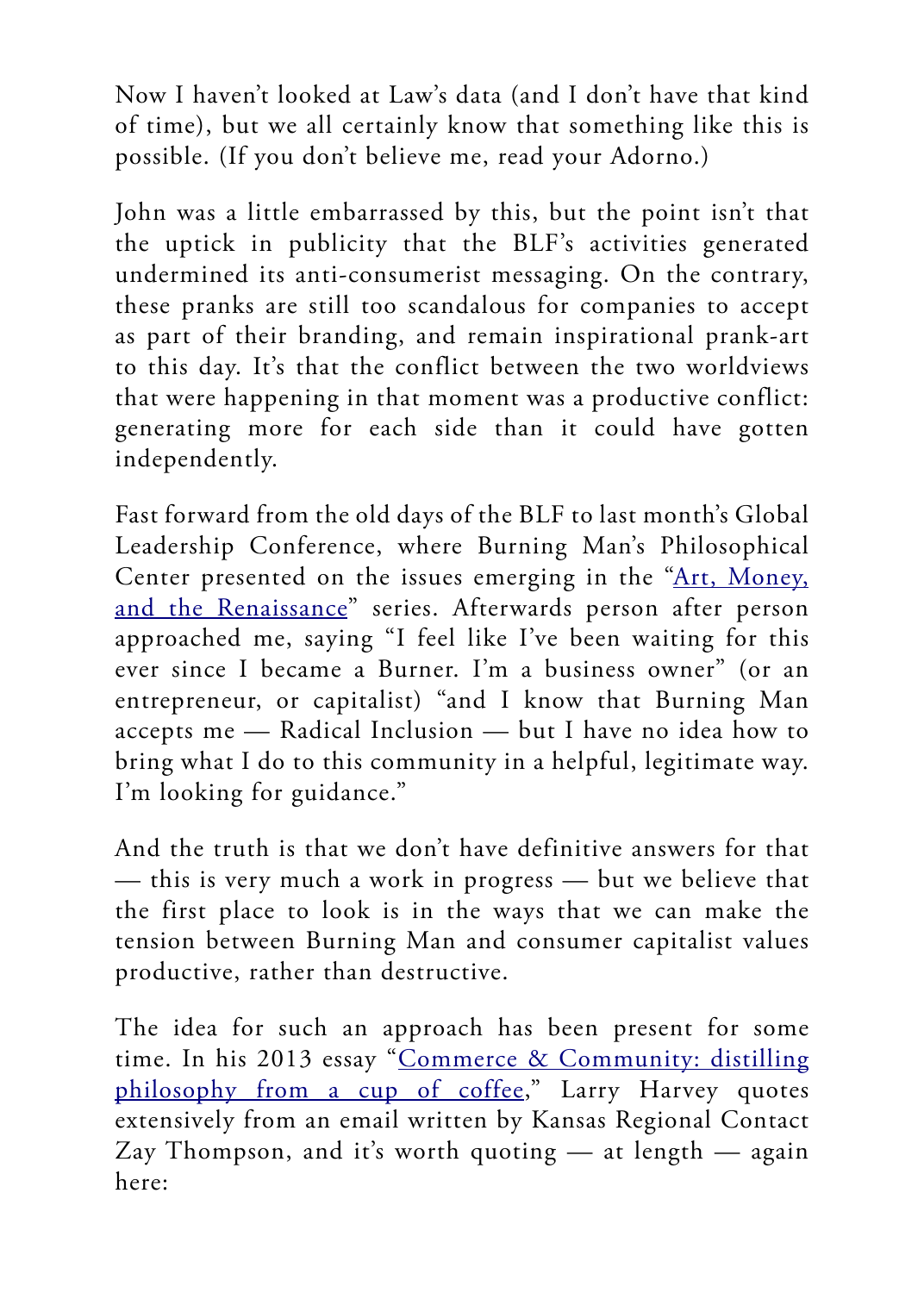*"On my community's Yahoo group, we've been talking about the intersection of commerce and community. What is the nature of the relationship between the two? As one person pointed out, it is natural to view people as a resource, as a means to an end, when operating in a system of commerce. I think it's okay to take this view as long as you can step out of the commercial context and realize that there are other dimensions to people, other values, and other ways of interacting. Commerce is okay if we simultaneously view the world in the context of other values that affect our attitude towards commerce.*

*Let me use a personal example to illustrate my point. When my family plays our annual Thanksgiving soccer game I view the family members on the opposing team as opponents to be defeated. In that context, my classification of them is natural and appropriate. That view is the true nature of our temporary relationship in the context of the game. They are people with the capacity to physically compete with me. Yet, I should always be ready to view my family members in other contexts. If my Dad stumbles and falls, I don't run over him in my rush to score on his team. My love for him and the value of human life causes me to suspend the game, help him up, and check to see if he's alright. Likewise, I don't continue to view my family as mere competition after the game is over. Thus far, I think we're on the same page with community conditioning competition and vice versa.*

#### *(…)*

*So what is the proper relationship between commerce and community? I think that real value of both commerce and community can be simultaneously created from the same event. I think this creation can happen without one value system being used merely as a means to sustain the other. This ideal is possible because commerce and community have peripheral effects that can be translated into value for each other. Think of all the stuff we end up buying to bring out to Black Rock City! All that stuff is purchased for use at the event and then transformed by our*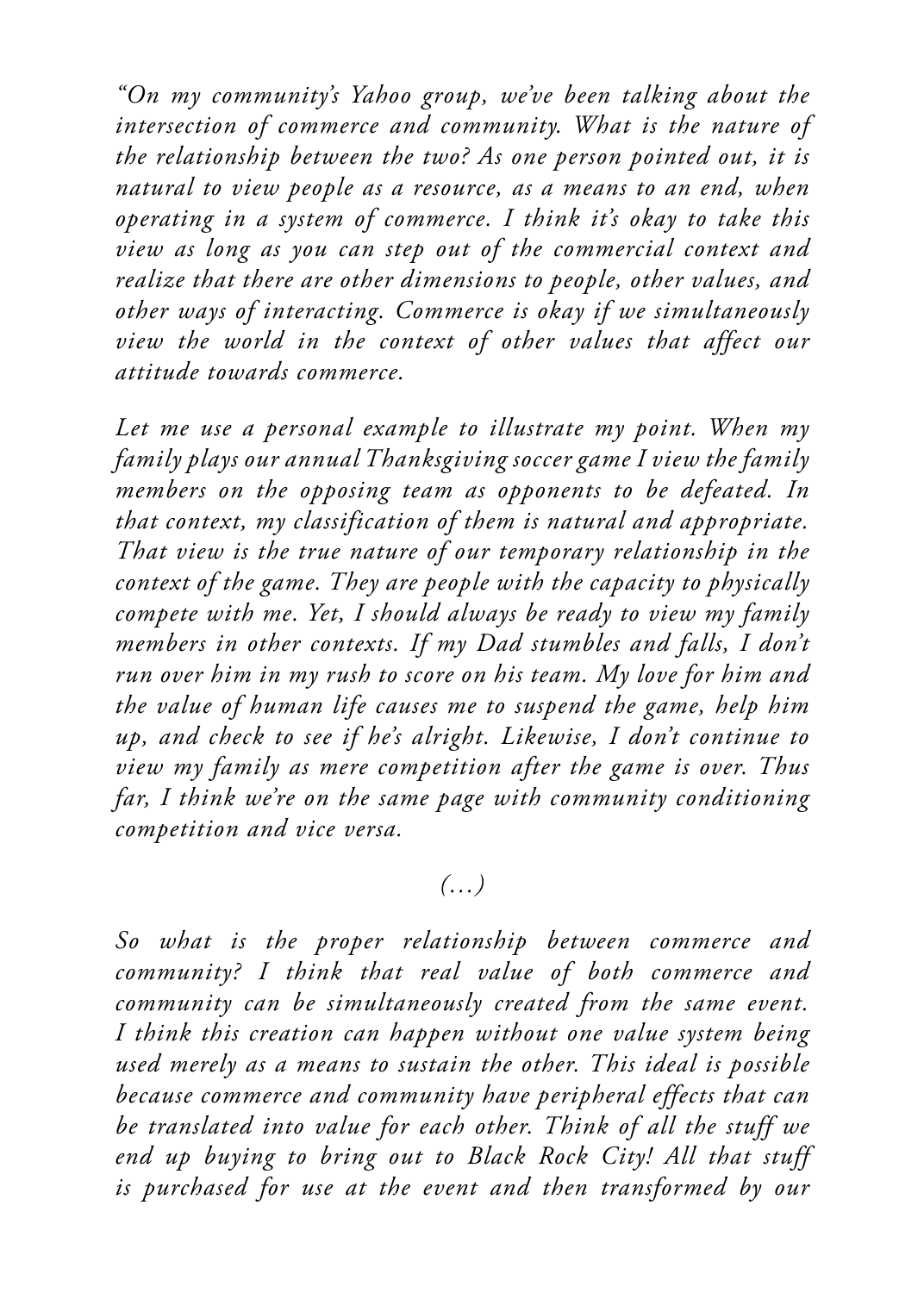*relationship to one another.*

*To return to the soccer game example, playing soccer is fun and strengthens our family ties. But we only have fun if we play by the rules and authentically compete. A peripheral effect of the game's value system is used to support family value. Likewise, if I want to play soccer, I have to find enough people willing to form teams and compete without killing each other. Our family love and size assures me that I can achieve this. If we start hating each other, then folks will stomp off and the teams will fall apart, meaning the end of the game. In other word, a peripheral effect of our family value system is used to support game value.*

*And this is not a corrupt or artificial relationship! Producing a competitive soccer game is not the goal of family. Producing family love is not the goal of soccer. Yet, each value system benefits indirectly and peripherally from the other. Neither value system's end goals are sacrificed, and thus both benefit from each other without corruption. My view is that the relationship must create value in terms of both commerce and community. If there is a communal investment, it must be for communal value. If there is a commercial investment, it must be for commercial value. If there is an investment of both, it must be for value in terms of both.*

*So, I think one of the major goals in bringing our culture to the default world should be to show society how to simultaneously value commerce and community and not corrupt the two. Let community and commerce do their thing freely and naturally within their own contexts. When they exist in an organic rather than a corrupt or artificial relationship, they'll naturally benefit each other."*

What could that look like in practice? One Burner out of Nevada has proposed a model. We can't speak to the soundness of his personal use of it — and as with John Law I haven't conducted a review of his numbers — but the idea seems like it combines Burning Man's approach to community with a keen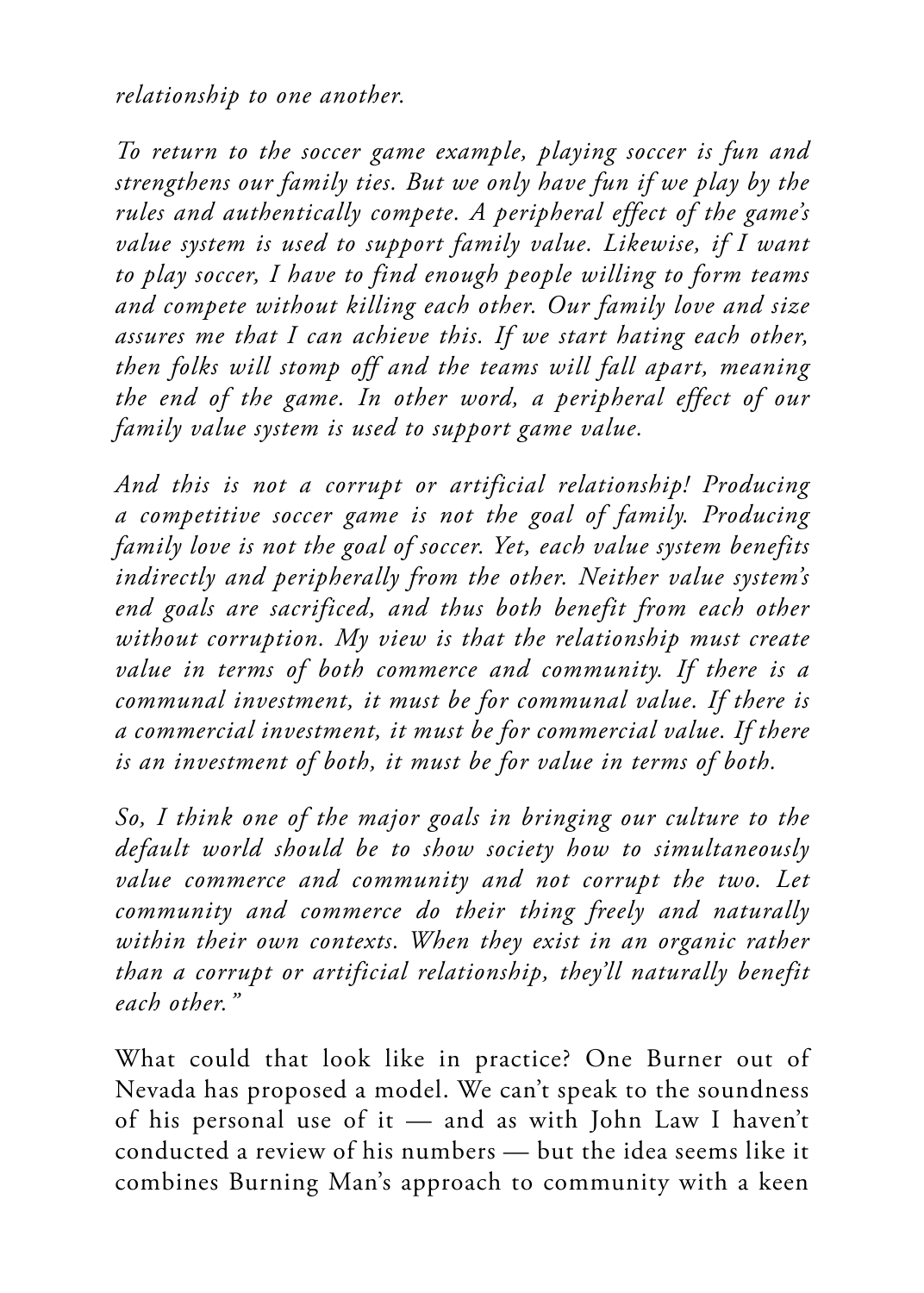sense of how business works in a way that generates more art, and supports our community, while paying both artists and investors on a new scale.

The central insight of the approach by "Timeless" (Mathew Welter) is that the value of art is enhanced by its presence in our community. That the more a piece of art is seen and engaged with by our community — at Burning Man, at Regionals, and at community and public events — the greater its likely sale value.

Thus Timeless' system (which he calls Fundiversify — you can read his own description here) creates a model of patronage that emphasizes the civic use of art as an investment tool. This generates value for the art — and larger potential payoffs for the artists — while creating opportunities for art engagement that otherwise wouldn't happen.

In essence the system works like this: a patron sponsors the creation of an art piece to begin as a playa artifact (in Timeless' case, a large wooden sculpture), under the condition that it will then be left in the artist's care for a significant period of time to be used at community and public events. Only after that time can the piece be turned over to the patron, an ongoing display stipend negotiated, or sold.

This is as good for the artist as it is for the investor: it allows the artist to showcase their work with the piece itself, not just photographs in a portfolio. It allows the artist more opportunities to get press for themselves and their work. It allows the artist to earn additional revenues from the piece by bringing it to different venues and events. It keeps the work maintained and well looked after because, as Timeless notes, "nobody knows how to take care of these pieces better than the artists who build them." And it raises the sale price up over time, which gives the artist a better chance of earning large commissions in the future.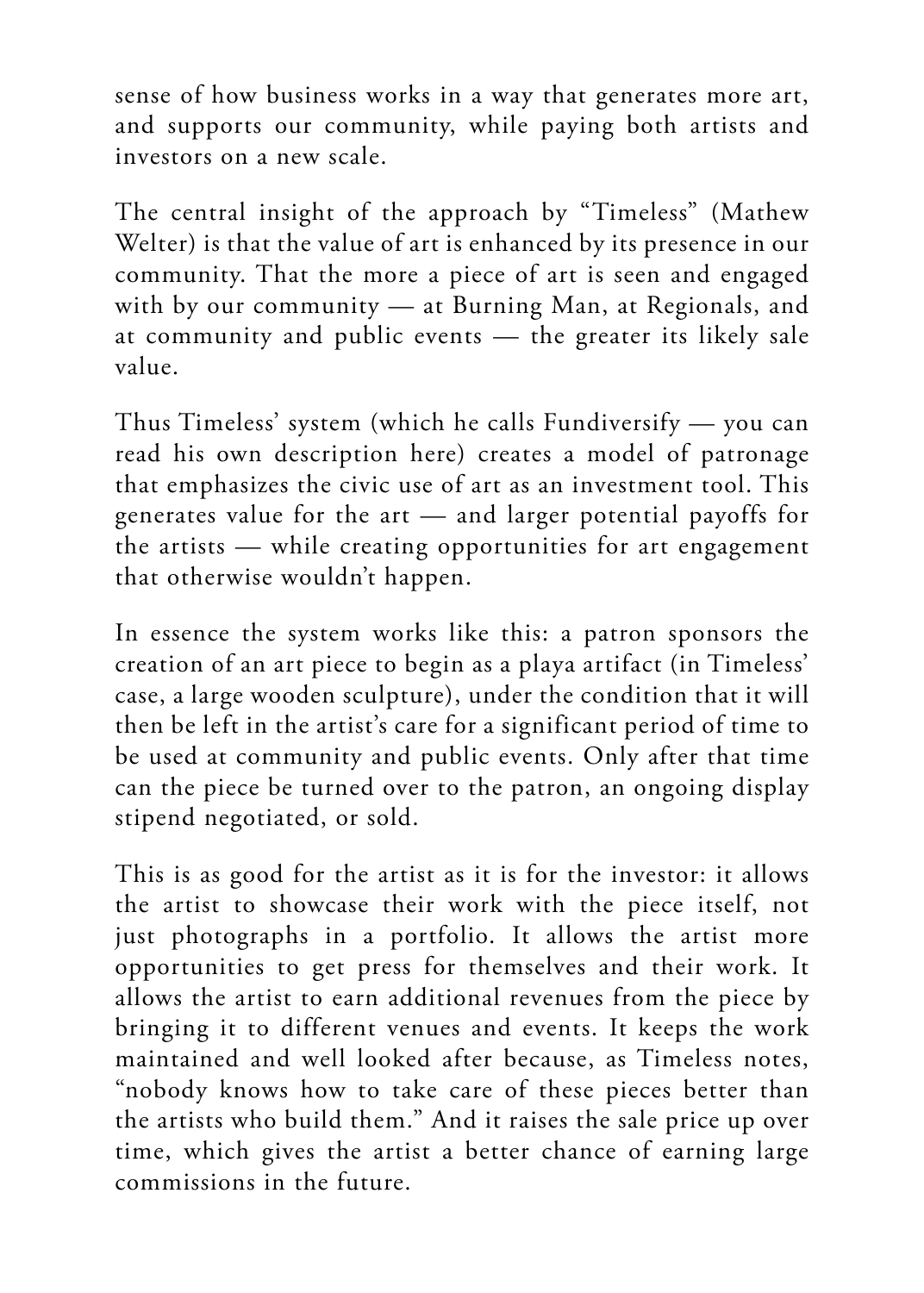"There's nothing that we own that's more likely to be worth more in 10 years than our art," Timeless said — which means that there is a strong hook for people who have the kind of money to invest in art that remains within the community.

One might think at first (I did) that this would end up giving potential patrons too much control over the art creation process — that yes, they would let the art stay in the community for a prolonged period of time, which is great, but that they would demand that the artist design things explicitly to increase their value over time, rather than following their creative inspiration.

However, Timeless says that in his experience, it's just the opposite: that once an artist starts receiving big commissions to create pieces, the artist is far more financially independent and able to follow their muse for future projects.

"It's liberated me as an artist to be able to express myself," Timeless says, recalling that before having this kind of support he funded his first art installation by remortgaging his home. "I basically use the money from sales to fund my next pieces, and then if I get an investor for them, great, but they're what I want to do, the impetus is all mine." Once he has a history of selling pieces for a noticeable profit, investors will want a piece of what he's going to do, and he can tell anyone who wants to push him in another direction that they can keep their money. He can even go it alone if he wants to, which is the ultimate freedom.

In essence, it creates a virtuous cycle: The value that initially attracts the investor/patron is produced by our culture and its community, and the act of supporting our culture and community creates other kinds of value — relationships that can be formed, connections that can be made, and perhaps even the commissioning of art for the community's sake rather than just as an investment.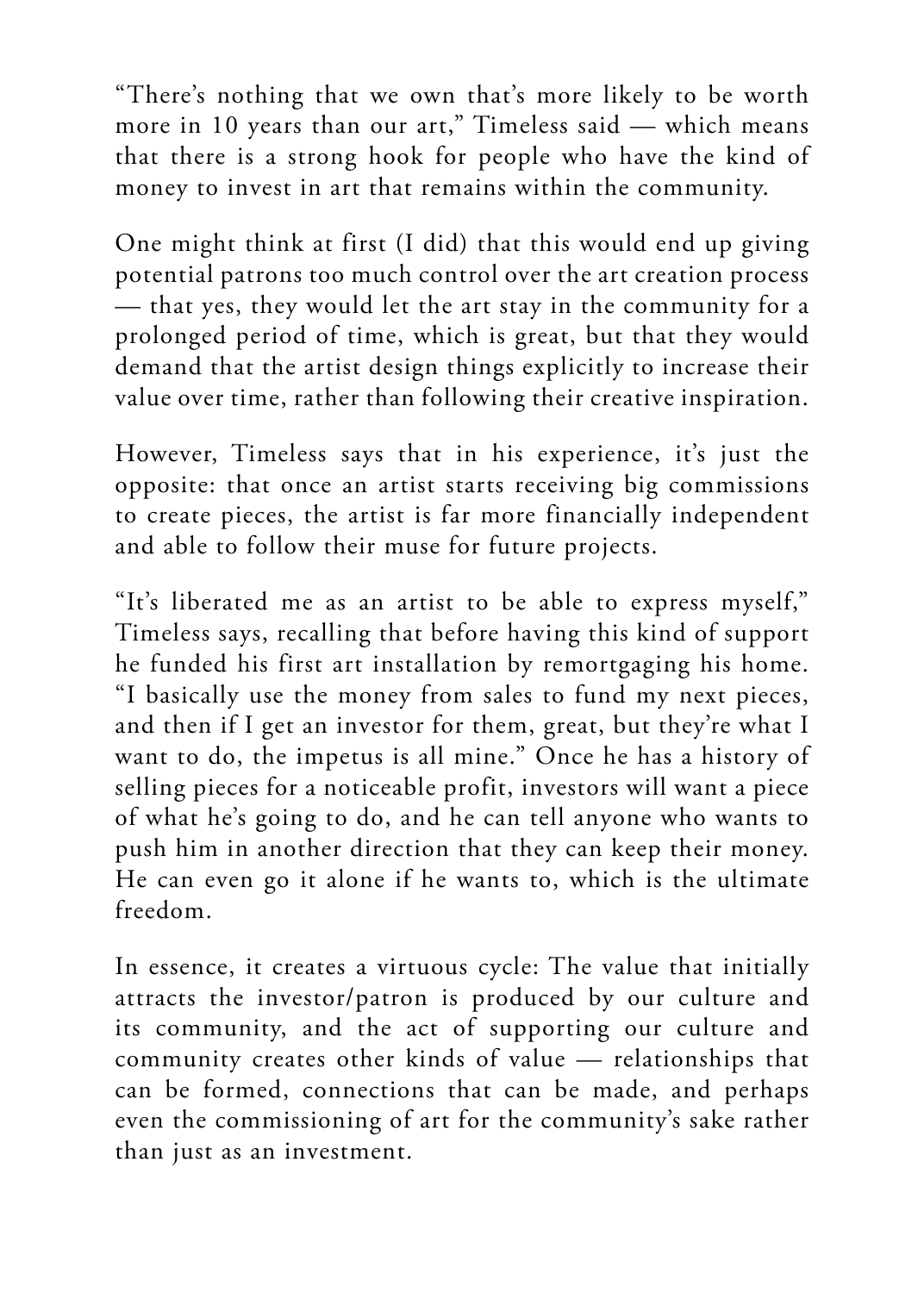If this works, it could be a whole new approach to financial independence for big artists — and I also wonder if it couldn't be taken even further. Timeless began his experiment with a more conventional patron — a single person looking for an art piece that would be worth more money than he put into it over time. But if Fundiversify works, why couldn't it be opened to groups of smaller investors?

Most of us can't afford to cover the cost of a large-scale playa art piece. But if an artist whose work is known to the community were to put out a call for investors along the terms Fundiversify offers — "I am planning to build a piece like this, and will commit to sharing it with the community for a period of years before selling it, and you will get a share of the profits based on your investment" — why couldn't smaller investors join in to a kind of mutual fund, receiving their share of the proceeds when the piece finally sells?

This seems to me like a win-win: it is a way Burners can directly support artists to bring art to our community, and a way artists can get more money to do what they want to do without having to worry about a single investor making demands that impinge on their creative process. If it works at least as often as not, it also expands the pool of potential supporters for Burning Man style big art.

This has the added advantage of creating more of a community around each new piece of art — it's a way for more people to get involved and develop a relationship with artists, which is at the heart of the kind of matronage we want to develop.

Once again, a virtuous cycle.

Timeless is also hoping to expand and attract advisers to Fundiversify by developing an administrative body to help support future projects — to attract investors, help with transportation costs, maintain and housing equipment and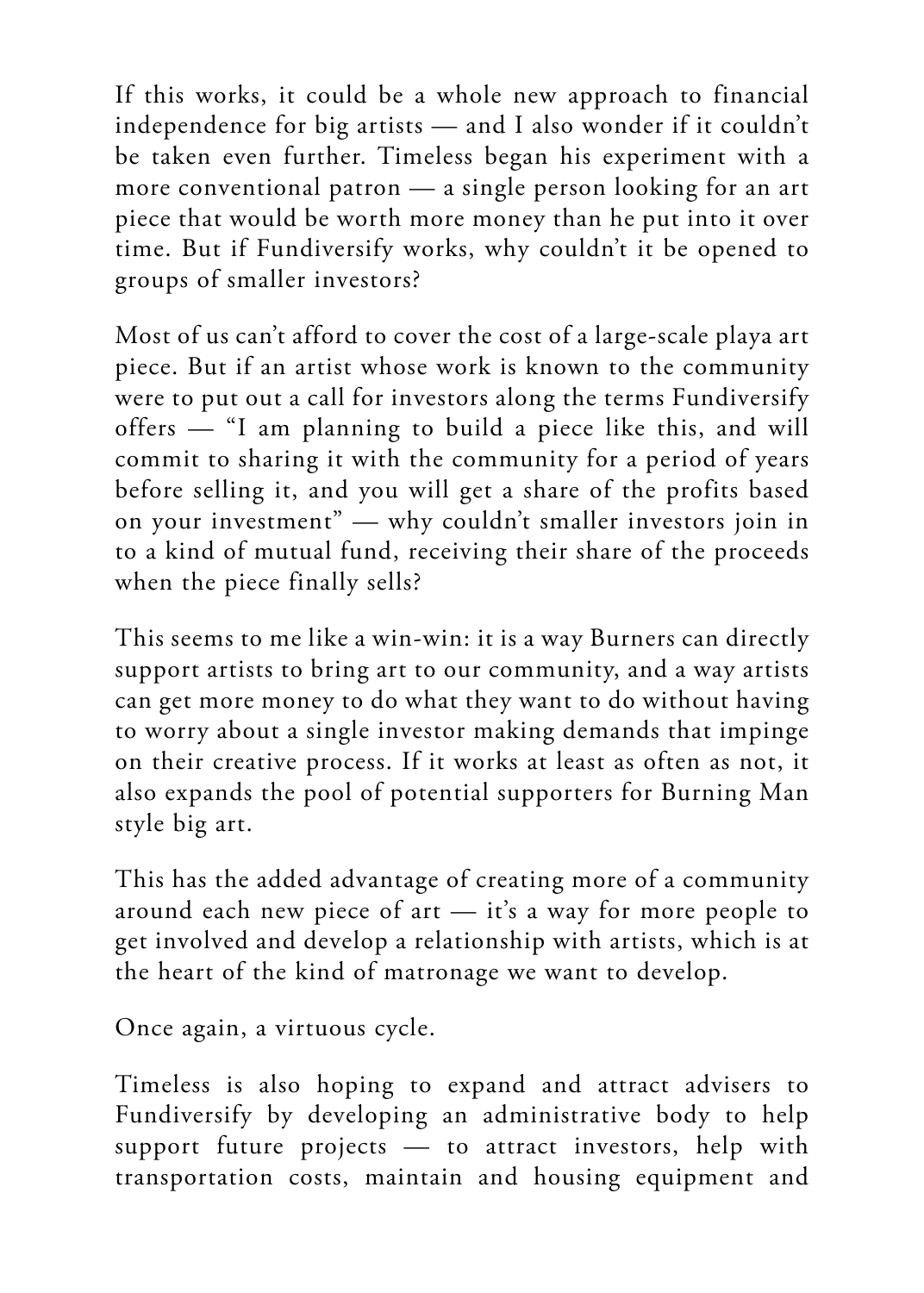supplies, and even volunteer help for set-up. But while we'll hope for its success, his doesn't have to be the only one. Others could set such bodies up regionally, or anywhere artists congregate. Timeless explicitly considers this a system that should be open to anyone who wants to engage with it. "I'm hoping everybody can benefit," he said.

Fundiversify doesn't represent a whole new way to think about arts and arts funding. But it does recognize that many of Burning Man arts' organic virtues — its emphasis on community and community-based art — are also valuable in ways that we haven't leveraged yet, and can support virtuous cycles that generate more art for our community, more revenue for artists, and more ways for people to establish relationship with art and artists: relationships that may end up being just as important as any other component.

The Fundiversify model is one that should be experimented with by different communities, and if it works should definitely be an arrow in our quiver to reinvent the art funding process for the 21st century.

Nor should we forget the fundamental premise: that the tension between our culture and the world of consumption can be productive. The case of the Billboard Liberation Front shows us that this may very well happen whether we design it — or like it. Systems like Fundiversify, which recognize that our community, if its needs are taken seriously, adds value, are an attempt to make that work for us.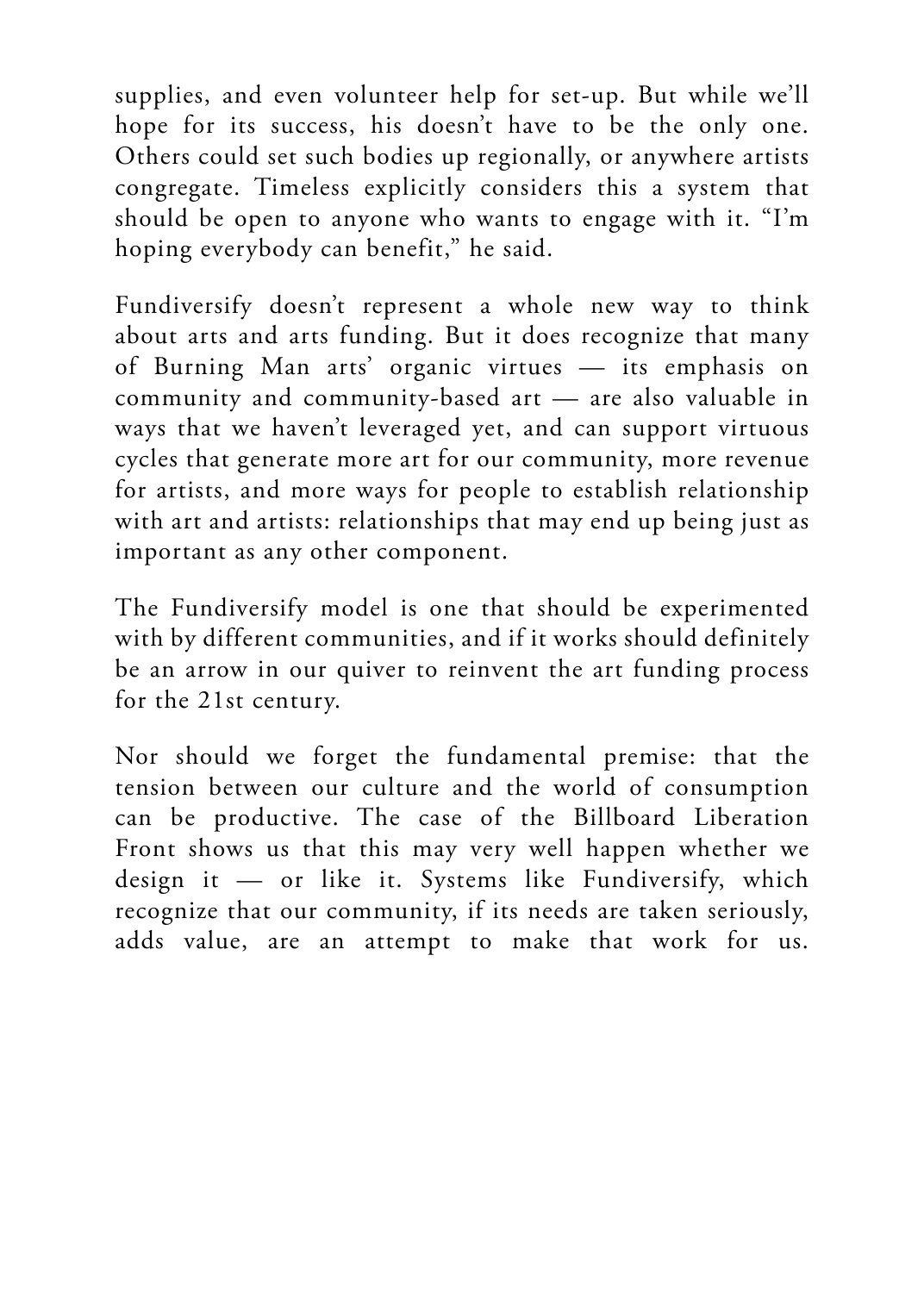## **ART GETS MORE VALUABLE WHEN "DATA" BECOMES "RELATIONSHIPS"**

– Caveat Magister –

The last article in this series sought to illustrate a fascinating point: that time spent in our community enhances the value of art, and that this added value can be measured in (among other things) financial returns.

This wasn't true back in 1996 — a time when the very notion of "Burning Man art" having more than its experiential value was absurd. Much in the way people today who have never heard of Burners Without Borders or understand the Regional Network say "Burning Man's just a party, it's not really changing the world," people back then said "Burning Man's just a party, it's not really making art."

Yeah, well.

To be "Burning Man art" now has provenance, and even influence. To be "Burning Man art" that people recognize, and that has stories attached, brings an even greater value outside of our own community. The art market may not share all our values, but it now values what we do — and that's something Burning Man artists can leverage.

Timeless (Matt Welter) developed a system to try to enhance both our community's exposure to art and the value of the art it produces so as to attract patronage and funding. Another approach, grounded in the same premise, has been floating around the Burnerverse for several years. The basic premise is that to use technology to streamline the capacity for artists and communities looking for Burning Man art to connect.

The road to-and-from Burning Man is a heroic struggle for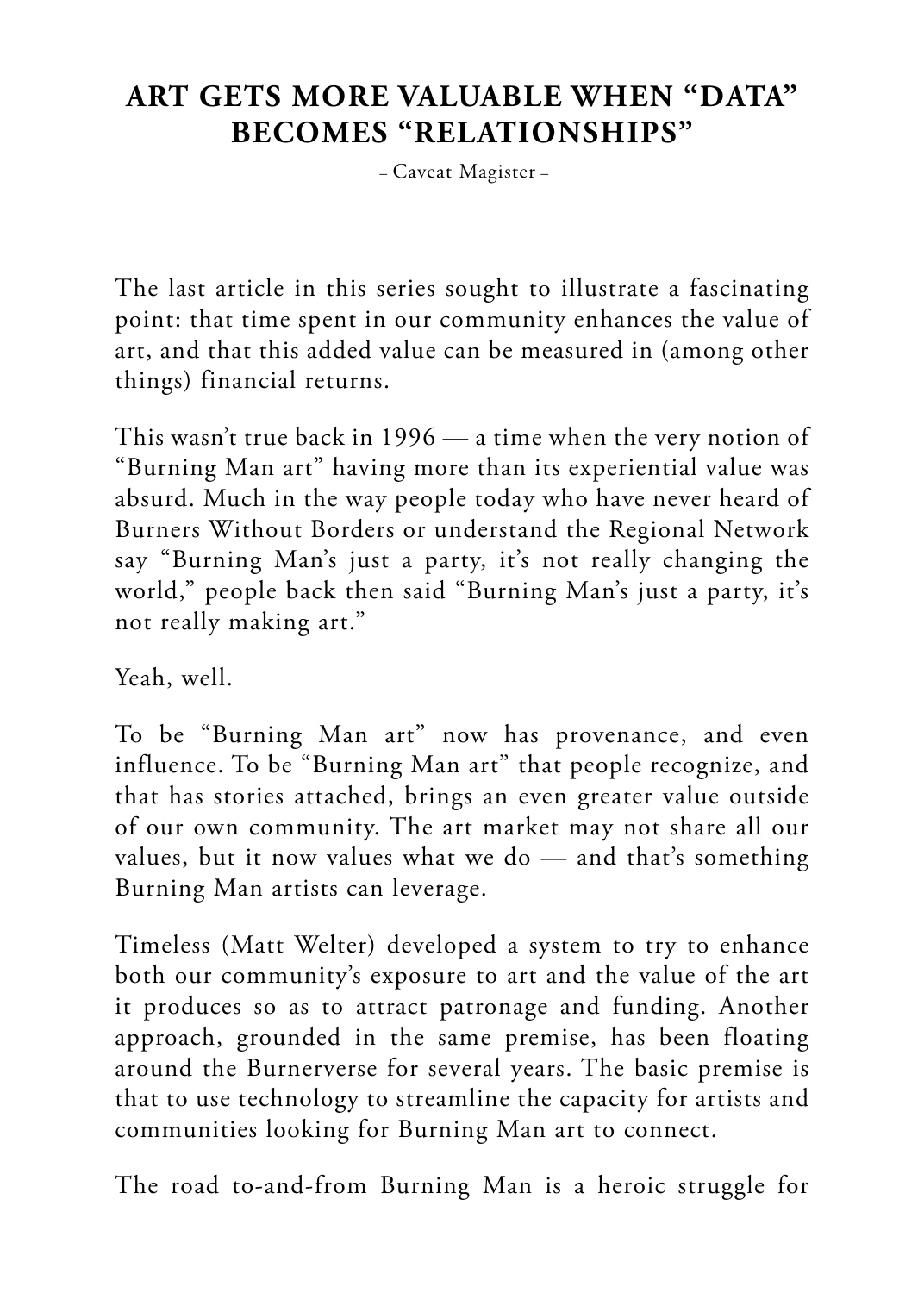most Burning Man artists, who not only have to create their miracles but transport them vast distances, over hostile terrain, and then (if they don't burn them) cart them back.

It will never be convenient — but what if we could turn it into an advantage for them?

What if we could create a database that included all the locations across the United States that are potentially looking for public art displays, and the times they are likely looking? Could we transform the annual pilgrimage whereby our art goes across the United States unseen into a kind of parade for communities, festivals, and events across the country?

Now before you respond, stop for a moment and think about the magnitude of this undertaking: It sounds simple when you think of it as a technological issue, but it's extraordinarily complicated when you think of it as a research issue. We're talking about 50 states, dozens of large cities, hundreds of mid-size cities, thousands of small communities, and god knows how many festivals and events — on top of Burning Man community efforts. That's a massive amount of data, and it only gets worse: to be useful, some details about who to contact, what kind of facilities they have (and when) and what they're looking for, would be important not only to enter but then to keep track of.

(And then, if we take it outside of America, and to the world at large …)

It's enough to make one throw up one's hands at the prospect, asking "is it really worth it?" And in fact, there's a version of this approach that would be much simpler: just catalogue all of the art going to Burning Man every year, and let potential venues reach out on their own.

Such an approach would be easier, but it misses the point. Two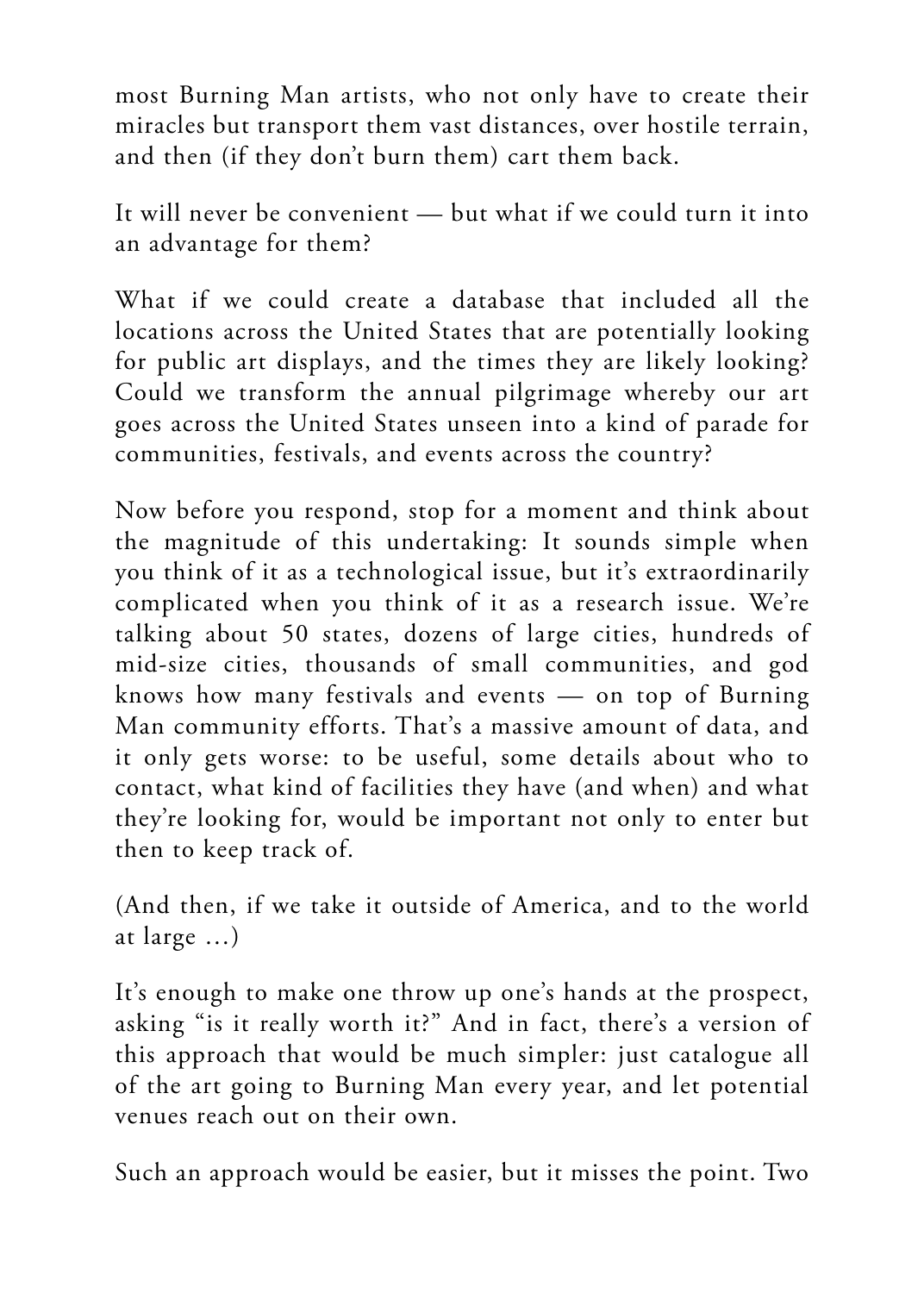points, actually.

The first is that a database of our art rather than possible venues puts our artists in positions of passivity: they can be listed in the database, but can't do anything except wait for the phone to ring.

But even more vitally, the only way to successfully compile a project of this scope and unusual nature, is to reach out to state agencies, local governments, regional economic development agencies — that is to say, to create new relationships where none existed before. We already have relationships with our artists: the problem is precisely that our artists don't have relationships with the communities they have to pass through anyway.

So while the end result of this project would be a database that artists can look through to say "As long as I'm going to be around here anyway, who could I contact about getting my work displayed?" the process would be a giant outreach effort that would create new relationships and, through those relationships, open opportunities where none previously existed. If even a fraction of those relationships bear fruit, then suddenly there are new opportunities for Burning Man artists. And if some of what emerges from those relationships is successful, other people will want in.

It's easy to imagine that there are a whole host of cities, towns, and economic improvement districts that don't even know they want displays of big art, or Burning Man projects, because they've never been asked — or even imagined something like that is possible. A project like this is not only a way of getting on their radar, and creating connections, but saying "we've got something you might want. Here's what we bring to the table."

If we succeeded (and by "we" I mean Burning Man the culture, it may be a task better headed up by the Regionals or even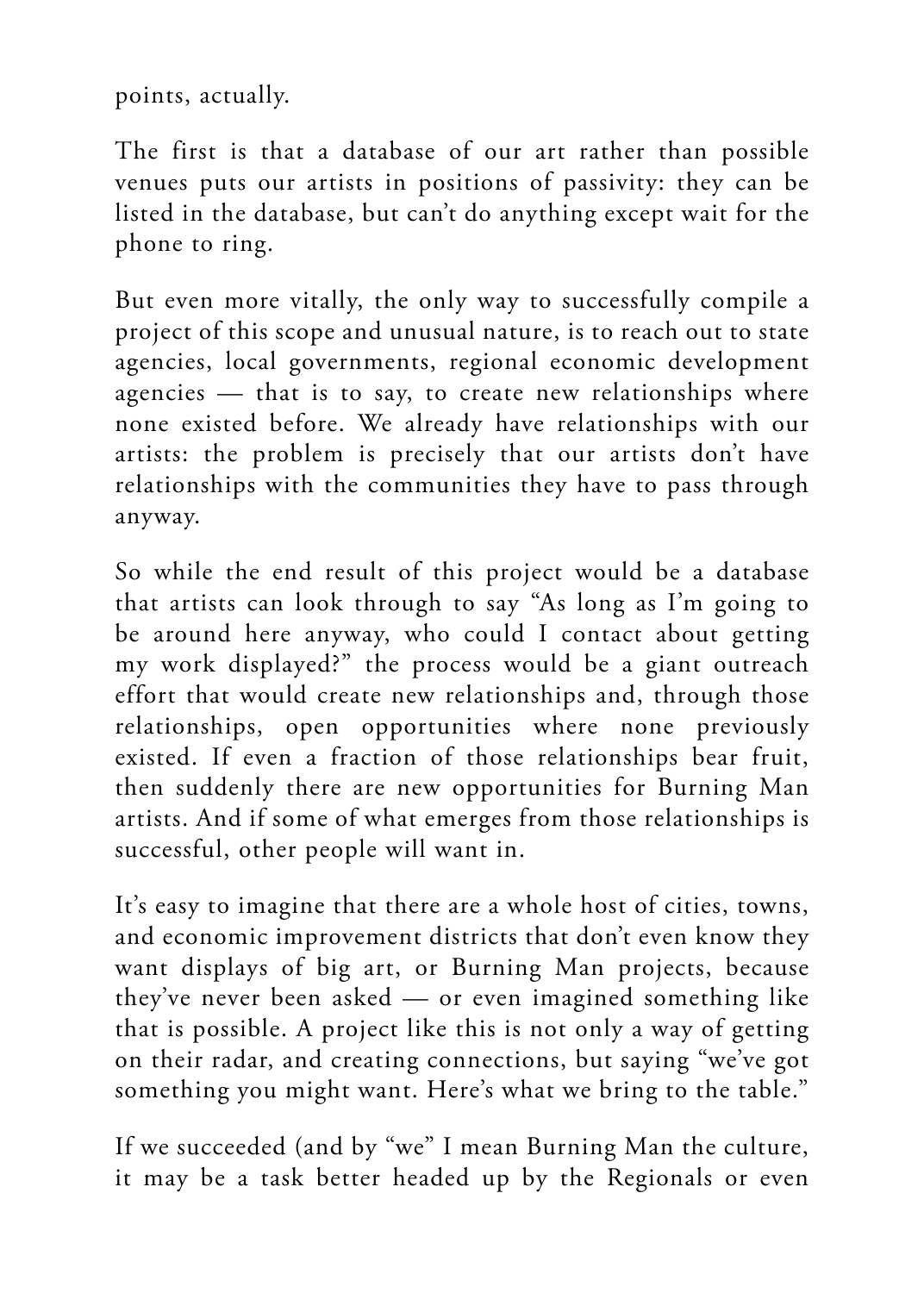volunteers) the migration to and from Black Rock City could be a national parade of sculptures and art installations stopping in communities everywhere. It would create new connections between artists and venues, and provide significantly increased opportunities for artists to display their work, build followings, and in some cases receive payment.

But even if we fail, if that grand parade never happens, the new relationships made could still, over time, create the exact same opportunities for artists. As is true in so many Burning Man art projects, what happens in the process of doing it can end up being even more vital than the ostensible result.

The "Fundiversify" approach appeals to patrons by noting that art gains value as it moves through our community, thus making it an investment — if it's allowed to be a community asset. The outreach required for a technical database to become a new series of relationships creates more opportunity for that process of moving through our community to happen — and turns a trip that was likely to happen anyway into greater opportunities for artists.

Once again, the goal is to create a virtuous cycle: successful demonstrations of this approach will in turn get more communities, festivals, and organizations interested in offering homes to Burning Man art, creating more success stories, and in turn more opportunities. At which point investing in such art becomes a better and better prospect — as well as a means of enhancing civic life.

Creating relationships around our art may be the best way to get such cycles in motion for our artists. We start with information about who to call.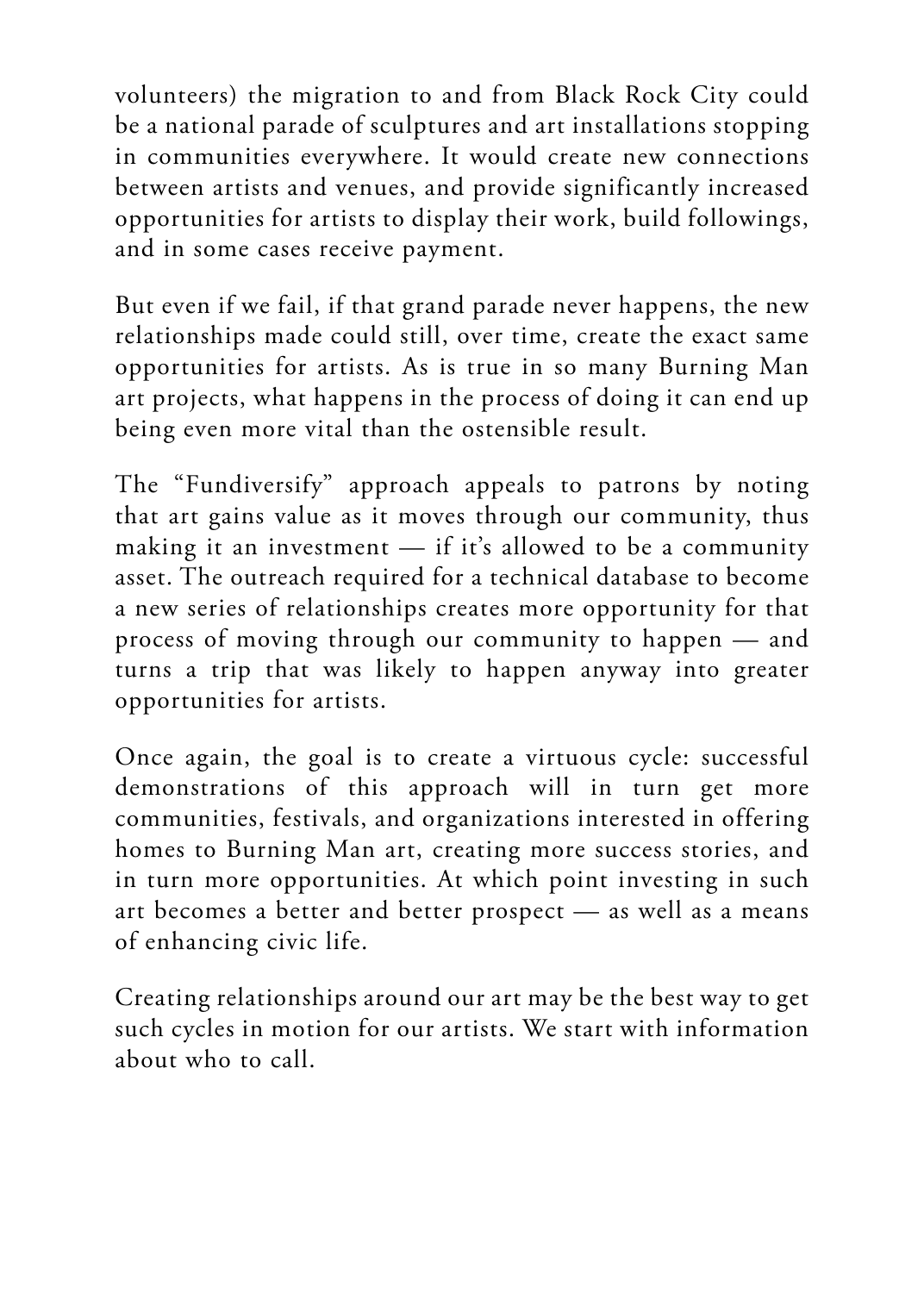## **EMBED ARTISTS EVERYWHERE:**  THEY ARE THE COMMUNITY INNOVATORS THE WORLD NEEDS

– Caveat Magister –

So far our look at arts funding solutions in the 21st century has focused on the premise that art which moves through our community gains greater value in the marketplace — thus giving artists who are part of our community leverage.

But perhaps the more vital realization is the other side of that principle: art which moves through communities helps those communities. Art — and artists — are good for communities, and communities which support them flourish.

Which means that one of the key tasks to support a vital arts scene in the 21st century is to get more artists more involved with more kinds of communities. To re-think the idea that art has a particular niche in society ("it belongs in museums," or "is a thing we decorate walls with") and to recognize that all facets of society can benefit from direct engagement with the arts.

#### **Artists Can Revitalize Communities**

To some extent this is now an article of faith in economic development. The work of Richard Florida on the way the "creative class" creates economic vitality is so well known as to have become an automatic bullet point at TED talks, and has led to the formulation that creative entrepreneurs (not limited to, but especially including artists) set up in low-rent districts, create vibrant communities, and those communities end up being so desirable to people with money that they spend ungodly amounts of money to get in and the artists get thrown out.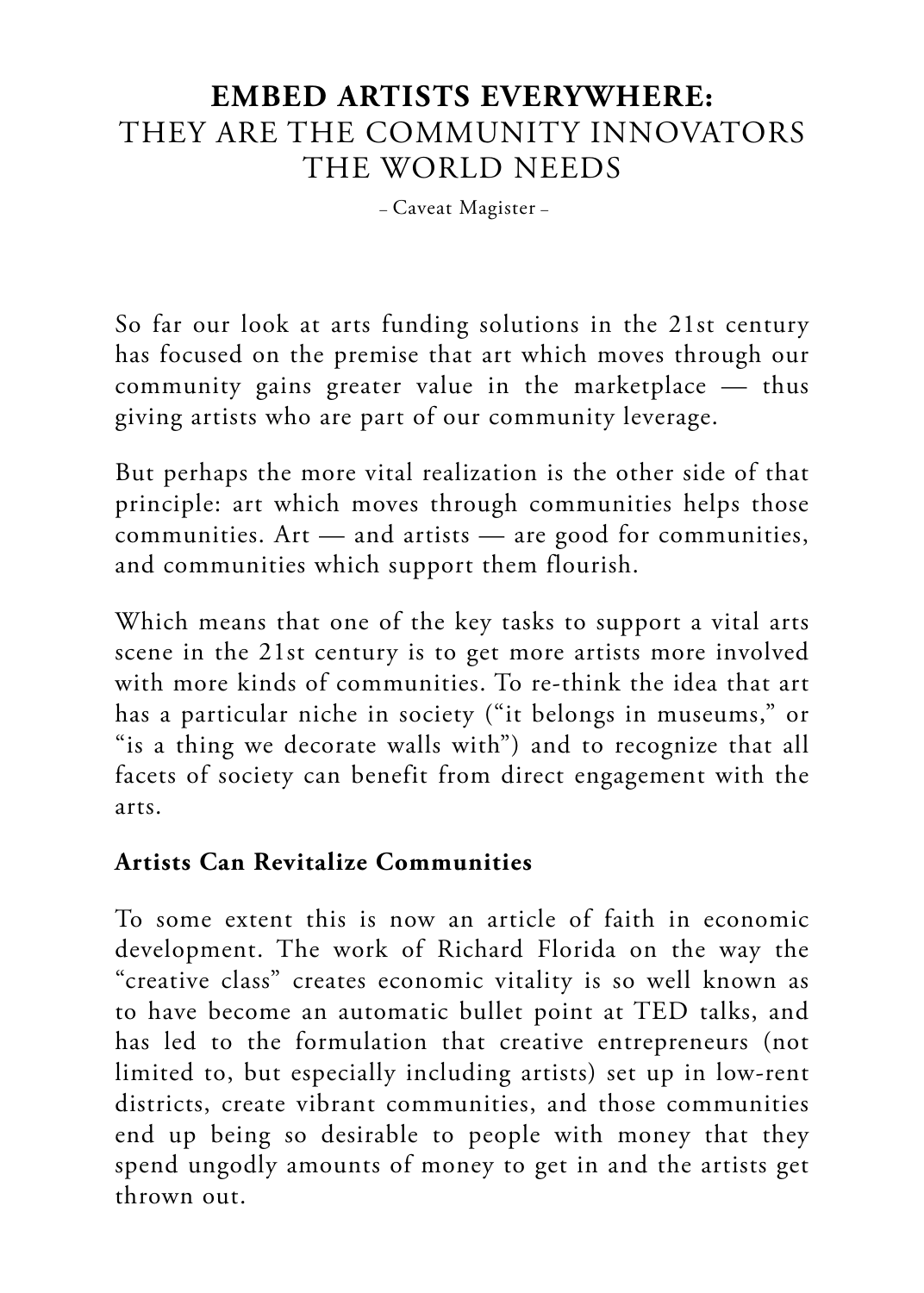Black Rock City is arguably a perfect case-in-point. The tent community made by artists and tricksters has become so valuable that people are asking how we can keep hordes of rich people from crowding everyone else out of a piece of arid desert with absolutely no market value or amenities. 25 years of dedicated work by artists created a line of millionaires out the door clamoring to get in. When you let art out of its box, that's what it can do.

Far from being impractical, artists in this view actually have tremendous power when they engage with communities so much so that [mainstream economic development agencies](https://www.planning.org/research/arts/briefingpapers/vitality.htm) [consider a focus on regional arts and culture](https://www.planning.org/research/arts/briefingpapers/vitality.htm) to be a key strategy in economic development.

But while the implications for demographics and gentrification and economic development have been well explored, what this means for artists … not so much. If artists are powerhouses of community vitalization, how should artists organize? What should they do? How do we best utilize their abilities?

A series of experiments is pointing towards a new approach — one suggesting that you maximize artists' impact and opportunities by **embedding artists everywhere**. Not just in the museums, galleries, and educational institutions that have made up their traditional areas of influence, but hospitals, nursing homes, apartment complexes, grocery stores, tech companies, neighborhood associations, police precincts, construction sites, restaurants … everywhere.

Not because it's good for artists, or the arts  $-$  though it is  $$ but because we finally take seriously the considerable evidence that communities with artists in them flourish.

The more we demonstrate that, the more artists will be sought out to do exactly what they do.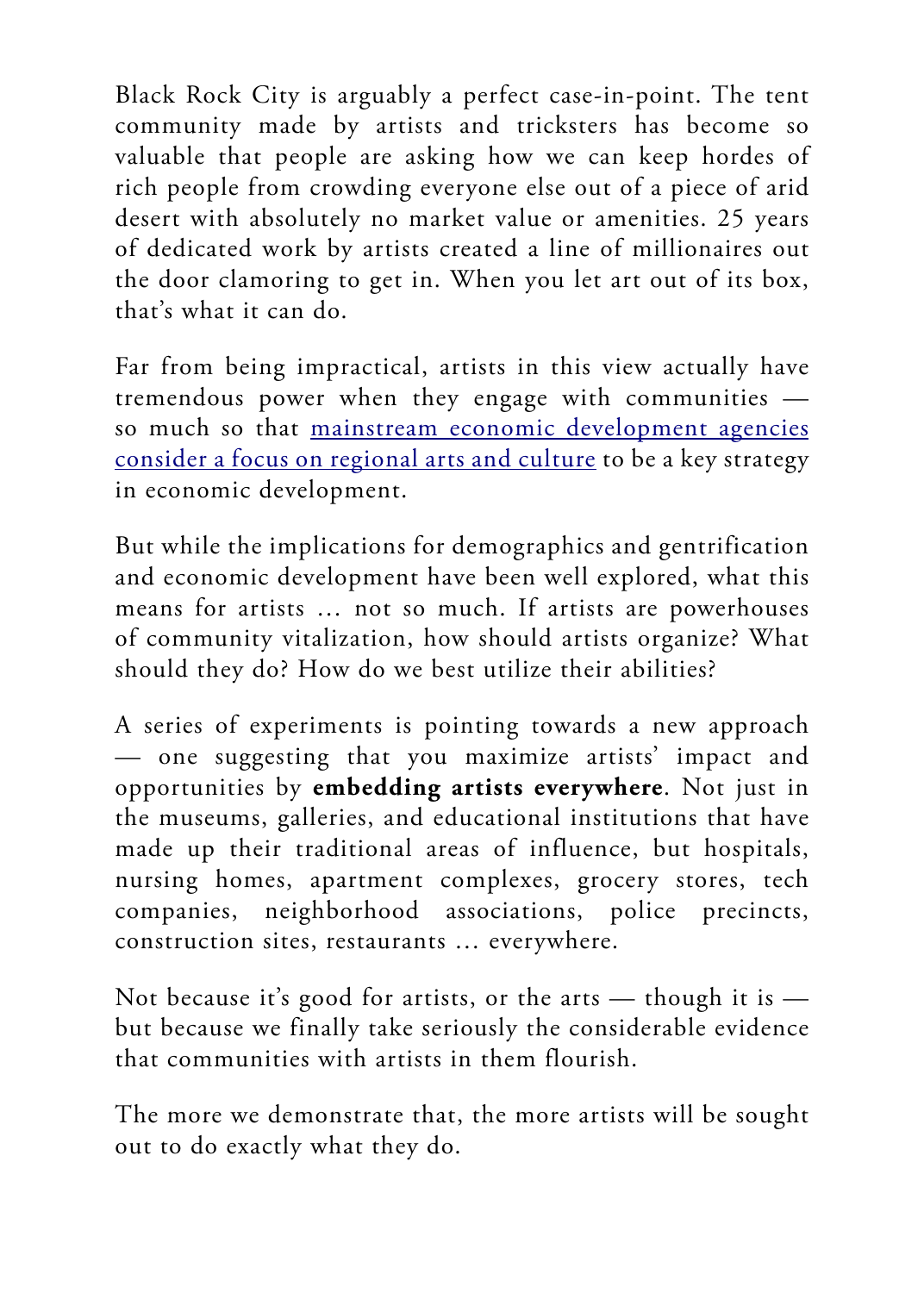### **Artists Make Healthcare Better**

If you doubt that artists can have this kind of impact, you should talk to Tim Carpenter, the founder of EngAGE — a non-profit that creates affordable senior apartment complexes centered around the arts.

We're not talking about offering classes in watercolors or sketching — we're talking about efforts to embed serious artists and artistic programming at a high level in every aspect of these retirement communities.

Why would someone do this — try to create senior housing focused on the arts?

Well, Carpenter says, there are two reasons, and one of them is that you get better quantifiable outcomes across the board.

"We've seen decrease in physicians appointments, decrease in hospitalization, better engagement in nutrition programs and exercise programs, increased socialization," he told me. "But I'm not talking about art that's just a kind of busywork: there's this pernicious disrespect we have for seniors where we don't expect anything out of them. They turn 60 and suddenly they all want to glue macaroni? No, these are professionally led art classes with real student goals across multiple levels and artists living in the spaces who are actively pursuing their projects."

But you don't have to take his word for it. A 2006 report on a long-term experiment conducted by by Dr. Gene Cohen out of George Washington University called "[The Creativity and](https://www.arts.gov/sites/default/files/CnA-Rep4-30-06.pdf) [Aging Study"](https://www.arts.gov/sites/default/files/CnA-Rep4-30-06.pdf) concluded that:

"Results reveal strikingly positive differences in the intervention group (those involved in intensive participatory art programs) as compared to a control group not involved in intensive cultural programs. Compared to the Control Group, those involved in the weekly participatory art programs, at the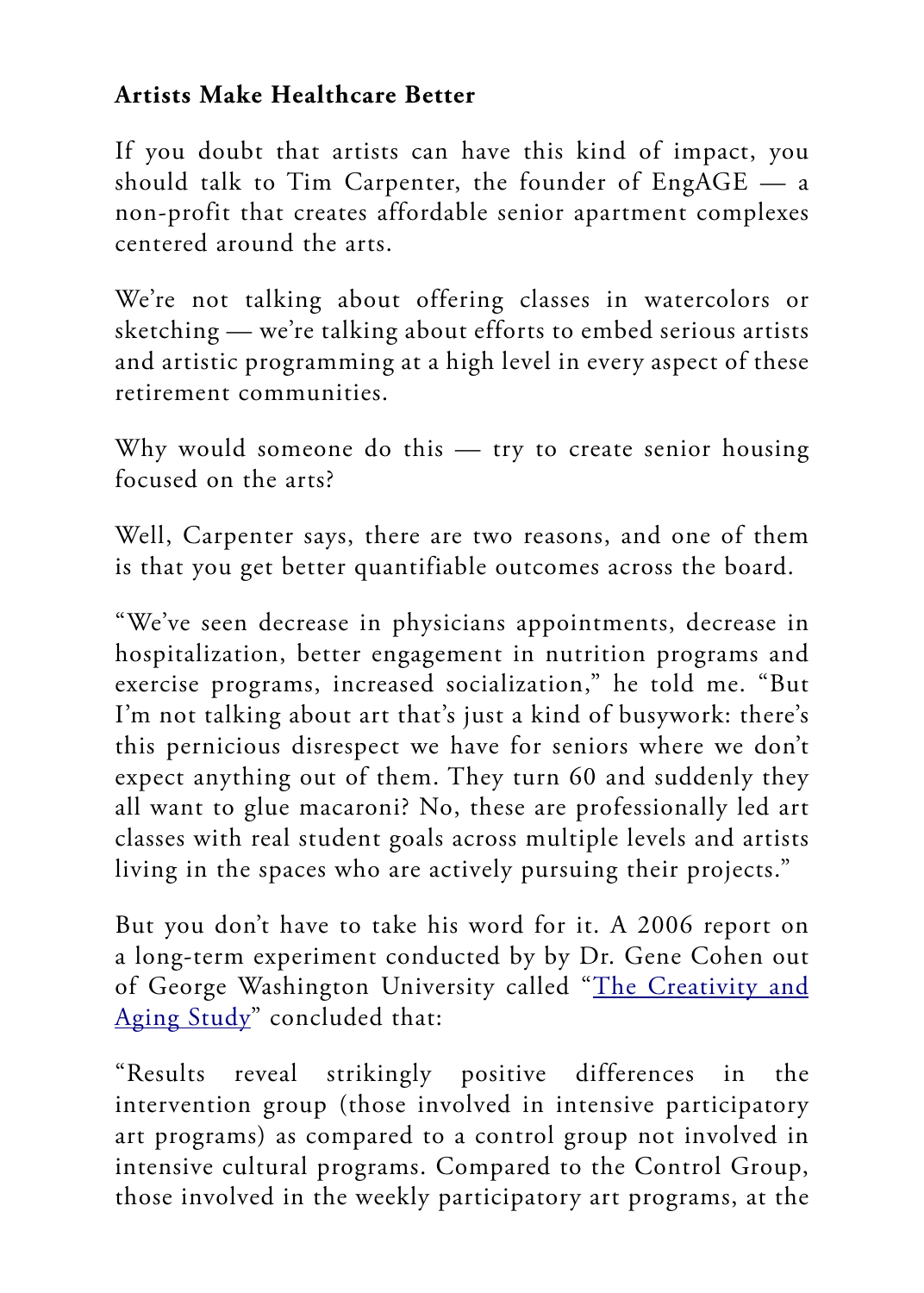one and two year follow-up assessments, reported: (A) better health, fewer doctor visits, and less medication usage; (B) more positive responses on the mental health measures; (C) more involvement in overall activities."

"In conclusion, these results point to powerful positive intervention effects of these community-based art programs run by professional artists. *They point to true health promotion and disease prevention effects.* In that they also show stabilization and actual increase in community-based activities in general among those in the cultural programs, they reveal a positive impact on maintaining independence and on reducing dependency. *This latter point demonstrates that these community- based cultural programs for older adults appear to be reducing risk factors that drive the need for long-term care."* (Emphasis in the original)

Less hospitalization, less need for doctors, better nutrition, better exercise, more independence, less need for long-term care, better mental health — the active engagement of artists in a community can make all that happen, and if these things don't strike you as worthy for their own sake (you monster), then, fine, let us also acknowledge that this has a strong financial benefit as well because healthier people cost society less. (It's true, but I feel dirty just saying it.)

The second benefit is less quantifiable, but far more noticeable: communities built around the arts and artists are places that someone would actually want to live.

What we've come to think of as "traditional" retirement communities are based on a hospital model: the residents are seen as sick patients and are treated accordingly, and the buildings are designed around hospital standards … and when was the last time anyone went to hang around a hospital just for fun?

EngAGE, by contrast, is a "senior arts colony" model, Carpenter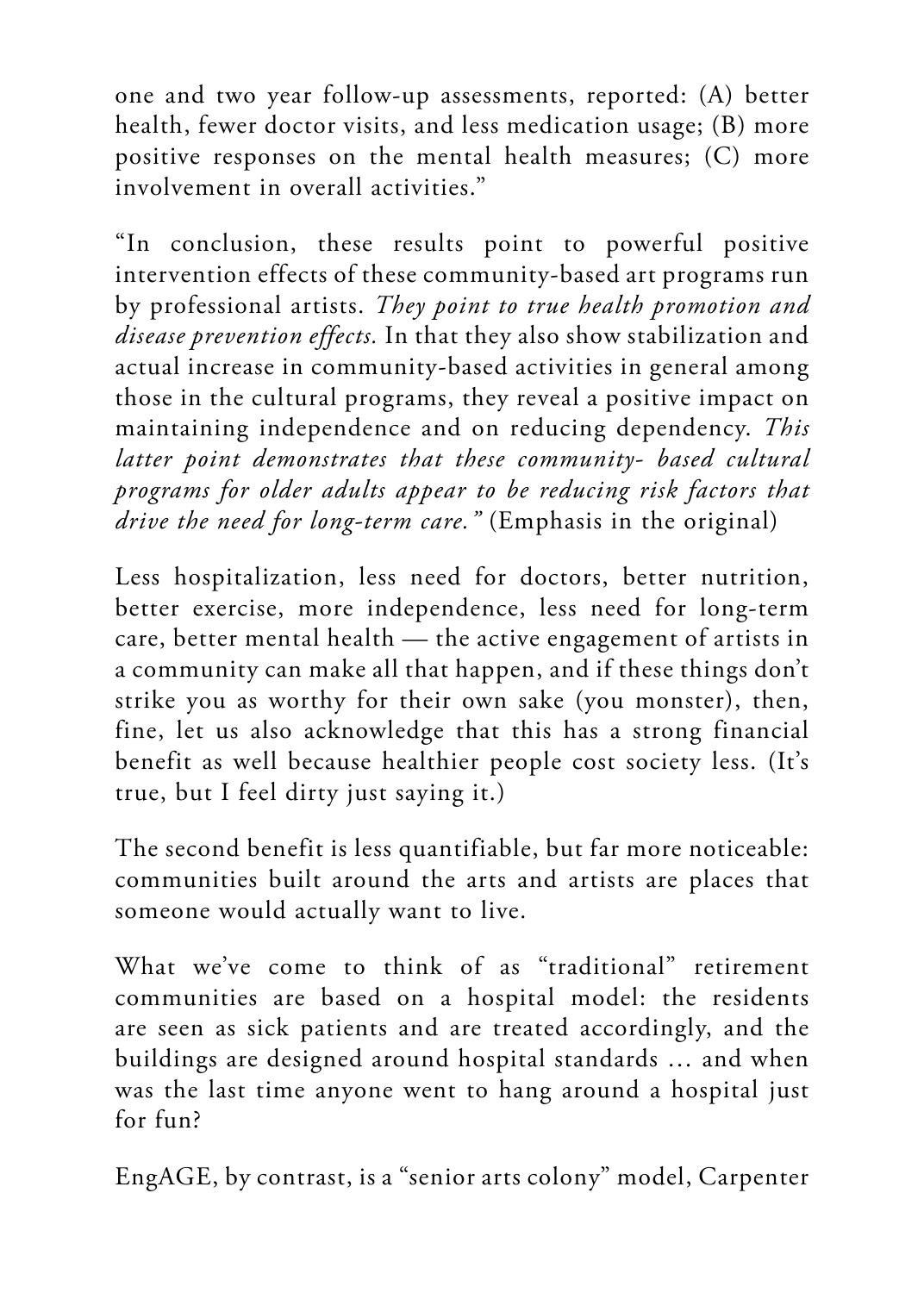said. "It's about how you create a higher sense of community in any environment. Art is one of the key components to why we're human and why we're alive. If you boil down the things that make people happy, the sense of purpose that art brings, the sense of explanation of why we're here, invoking the creative spirit which I think everybody yearns for. Putting 'art' on the door is an inherent promise to come to play. It also creates a center and a hub in the community that invites people to come and check it out. We're always having shows and performances, and it changes the way people view seniors and citizens of a community and what it means."

Sounds like we need a lot more artists actively engaged in the retirement industry — and in healthcare as a whole. Why aren't artists brought in to transform hospitals and doctors offices, not in a superficial way but as places for community? They need to be embedded.

## **"Thank you for keeping the city alive"**

The idea that communities that have nothing to do with the arts and humanities can benefit from having artists around has pioneers well head of us — and they have proven the benefits.

One of them is Mierle Laderman Ukeles, who since 1977 has been the Artist-in-Residence for the New York City Sanitation Department.

Yes, you read that right.

The founder of "Maintenance Art" — the idea that art can be found in the repetitive tasks we do to keep things running, not just acts of new creation - Laderman Ukeles has spent nearly 30 years supporting the NYC Sanitation Department through her art.

She is not, alas, paid: she gets an office, though, and access, and has proposed plans for projects on both a small and enormous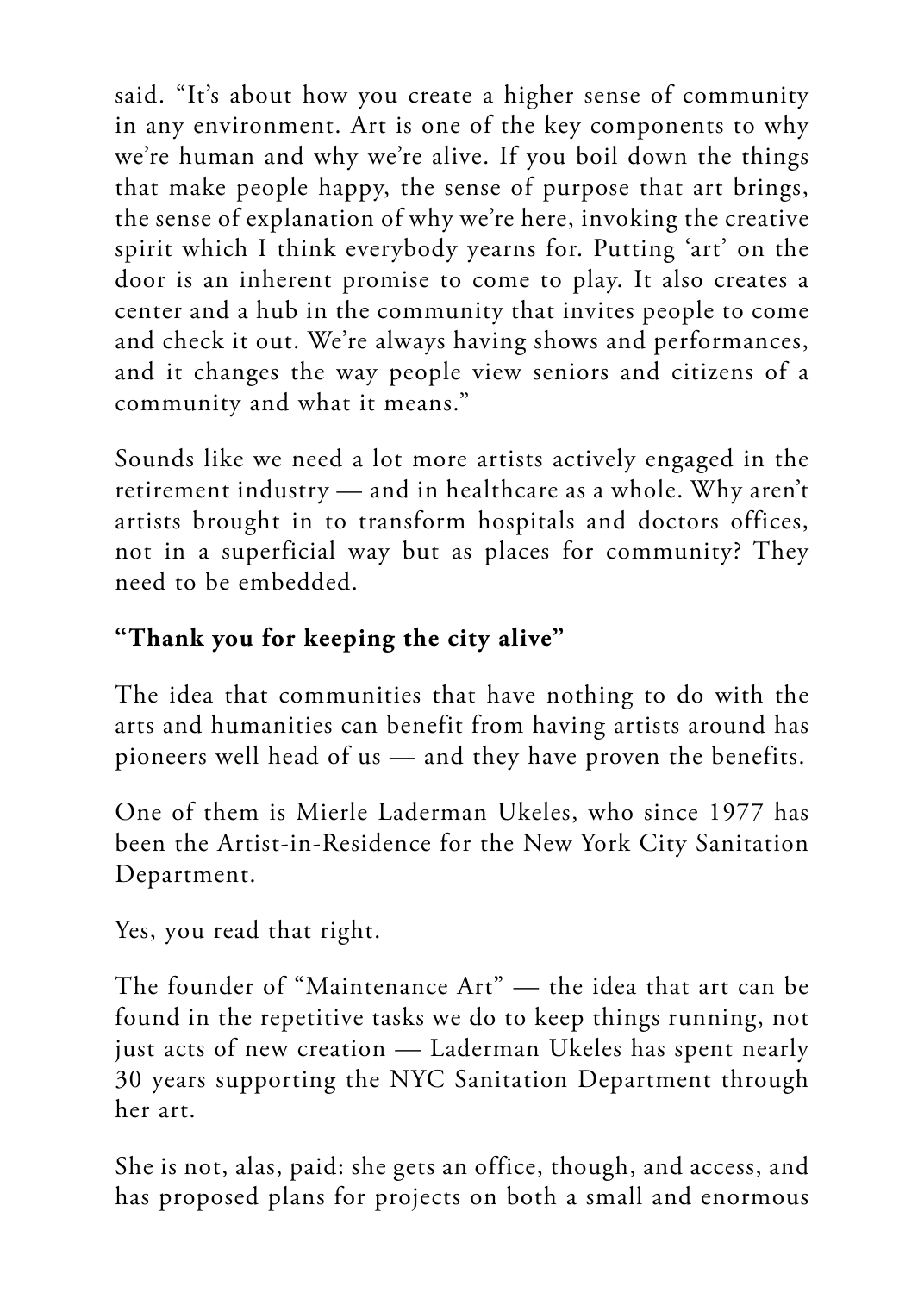scale.

Some of those seem conventional — she's spent years working with the department to turn one of the world's largest landfills, the Fresh Kills Landfill on Staten Island (yes, my understanding is that this is really a thing) into a massive park filled with public art. That's certainly one impact an artist-in-residence can have on a community like that.

But much of her work has been of a far different cast. Her first art project with the department? To track down every sanitation worker, shake their hand, and thank them for the keeping New York City alive. (Not clean, note, but "alive" — an important shift in concept.) Follow-up projects included shadowing workers on their jobs, studying their movements as if they were choreography, examining how they prevent injury, exploring how on-the-job concerns are brought up and discussed, and conducting interviews of everyone in the department asking how they handle the repetitive and mundane aspects of their work, and what they need to keep going. In essence, her work has created a stronger sense of community, enhanced morale, and developed communication around common struggles — in addition to helping the department beautify the city.

No one has (to my knowledge) conducted the kind of studies on Laderman Ukeles' work that have been done on the arts' impact on health and retirement communities, or the arts and economic development, but she has demonstrated what is possible: that an artist can engage with a community as unlikely as the sanitation department of a major city and find ways to use her work to connect, explore, and beautify. If we accept the studies that artists can do it for whole neighborhoods, and that artists can do it for retirement communities, Laderman Ukeles' seems to have proven that they can do it in the goddamn sewers, too.

Which means that artists should be there.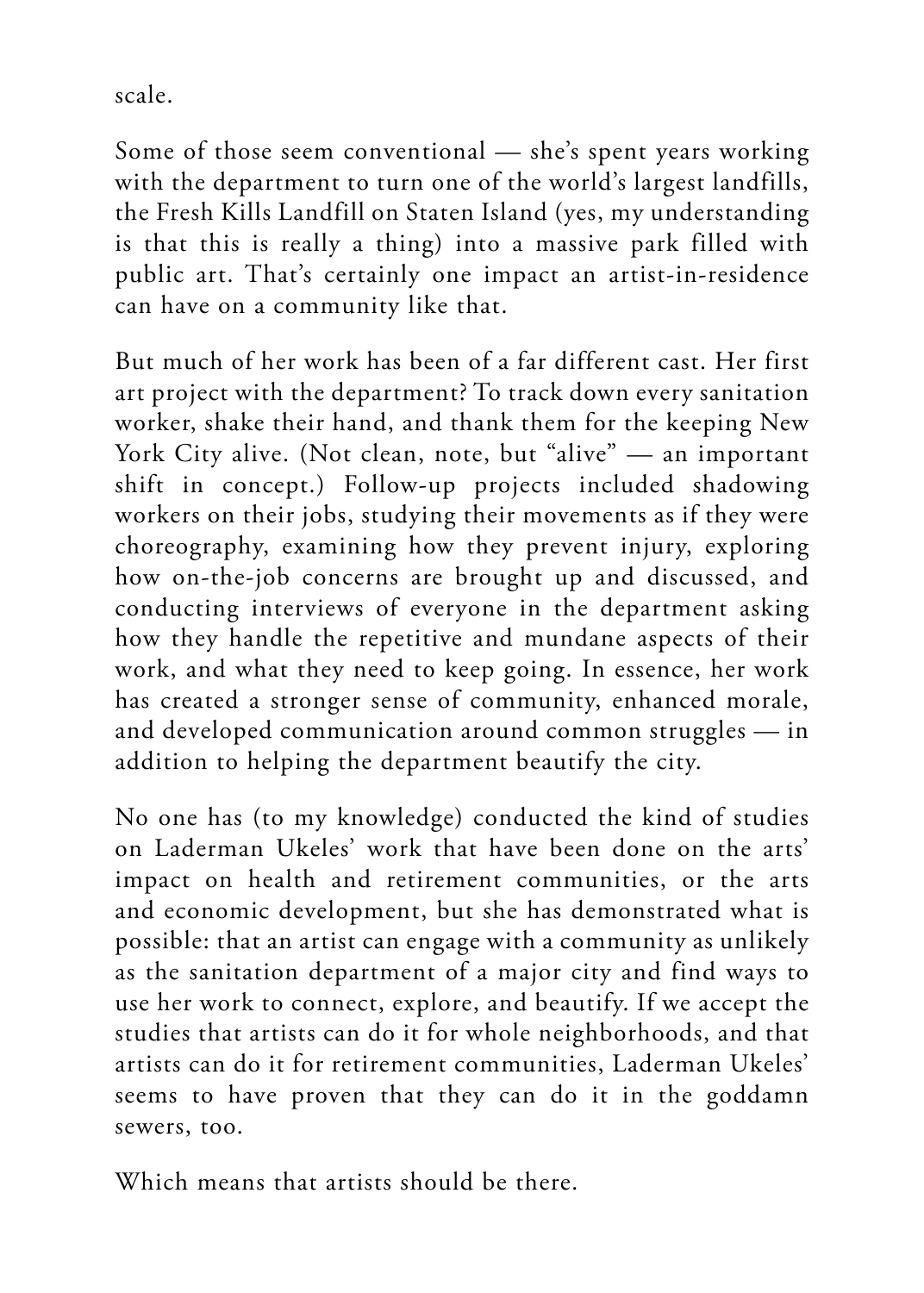### **Better Approaches to Daily Decisions**

The City of Vancouver is poised to be the next pioneer in this effort. As I write this, legislation is before the City Council to create the position of Artist-in-Residence for the City Engineer's office, and for the Department of Sustainability.

"We can vote funds as a council and that goes a long way, but getting staff inside and looking for ways to include art in their daily work creates huge opportunities," said Deputy Mayor Heather Deal, who is proposing the legislation (and is a Burner).

Having an artist work specifically and directly with these departments will mean that an element of aesthetic beautification can be brought to every project — transforming what is utilitarian into something beautiful, even extraordinary.

But artists-in-residence have the capacity to be far more than that, as Laderman Ukeles and the sanitation workers in NYC demonstrate. Because these departments are not just "jobs," they are communities trying to serve a greater community — a task artists are uniquely positioned to find new ways to support.

"We have discussed the importance of engaging the artists not only to help make physical things more beautiful but also to help staff see and address their daily issues and decisions differently," Deal said. Artists connect and work with communities in ways that others can't — or at least don't.

We'll eagerly wait to see what kind of results come out of Vancouver's approach. But Burning Man, of all organizations, is certain that having artists work with your civic infrastructure — your planning department, your Department of Public Works, your accounting crews — can make a difference. We're pretty confident we've proved that by living it.

## **Art Is Not Optional**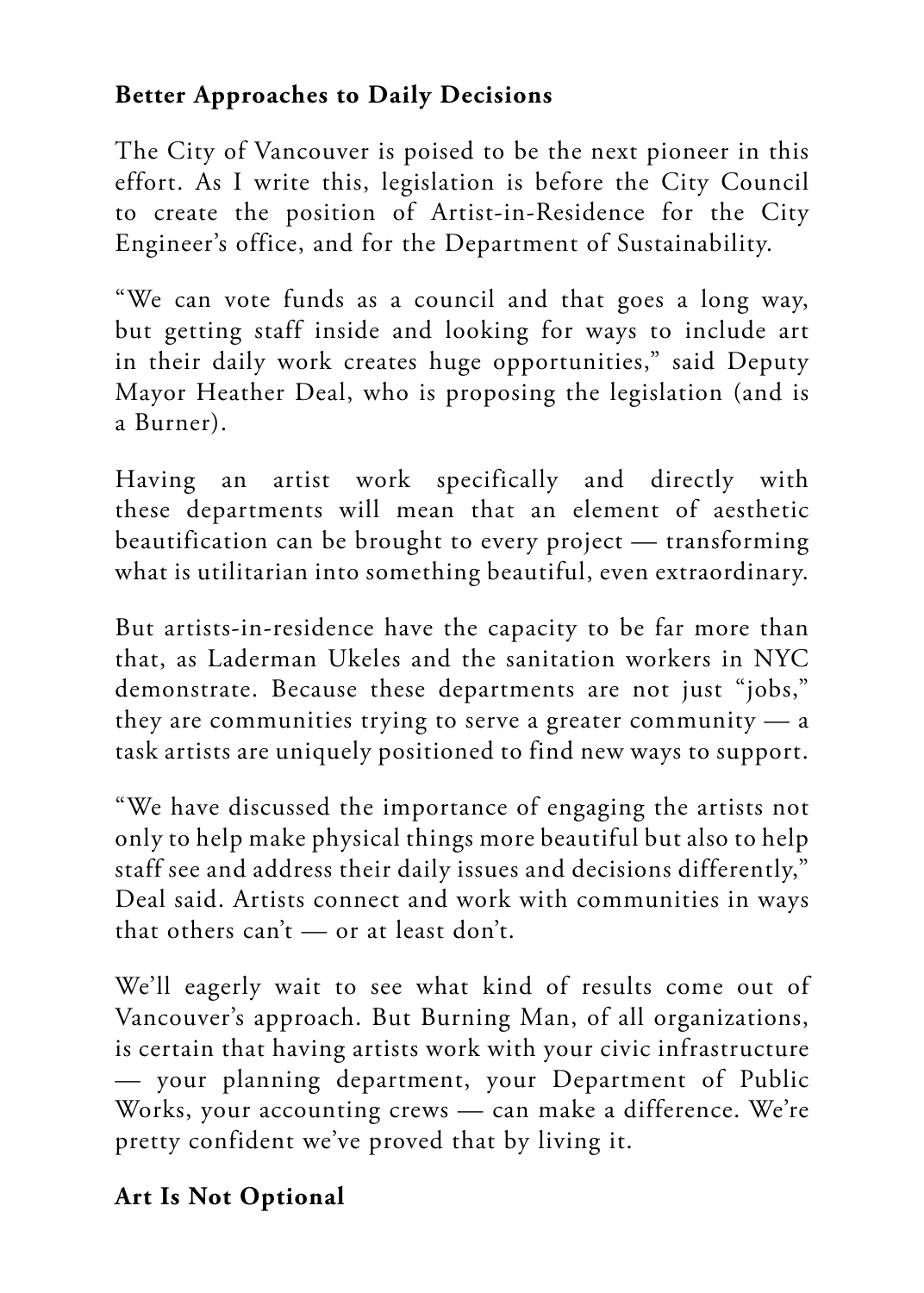What we're seeing is a compelling case, based on the examples of:

- Art as a force in neighborhood revitalization and economic development;
- Art as a driver of positive outcomes and better living conditions for health care and retirement facilities;
- Art as a facilitator of new kinds of workplace bonds and community outreach
- Which strongly suggests: artists enhance communities they're part of.

Artists accomplish this not because art is a quantifiable, utilitarian thing, but precisely because it is not: it speaks to what cannot be quantified and should not be ranked and measured against other values. Which is why communities rally around it, and it can have the impact it does. The expression of our humanity through art is good for humanity.

The research is on this is clearly present, we ourselves are a living example of it — one among many. And yet the larger conversation about the "place of art" and the "usefulness" (or lack thereof) of art does not acknowledge this impact at all. Twitter is hyped as a vital tool for connecting communities while art is dismissed as a disposable accessory.

We can change that.

The more art's capacity to make communities vital is recognized, and the more we get artists out of the traditional lane of museums and galleries and into businesses and neighborhoods and libraries and hospitals and communities of all kinds, the better for everyone.

Our community can change the conversation around the arts.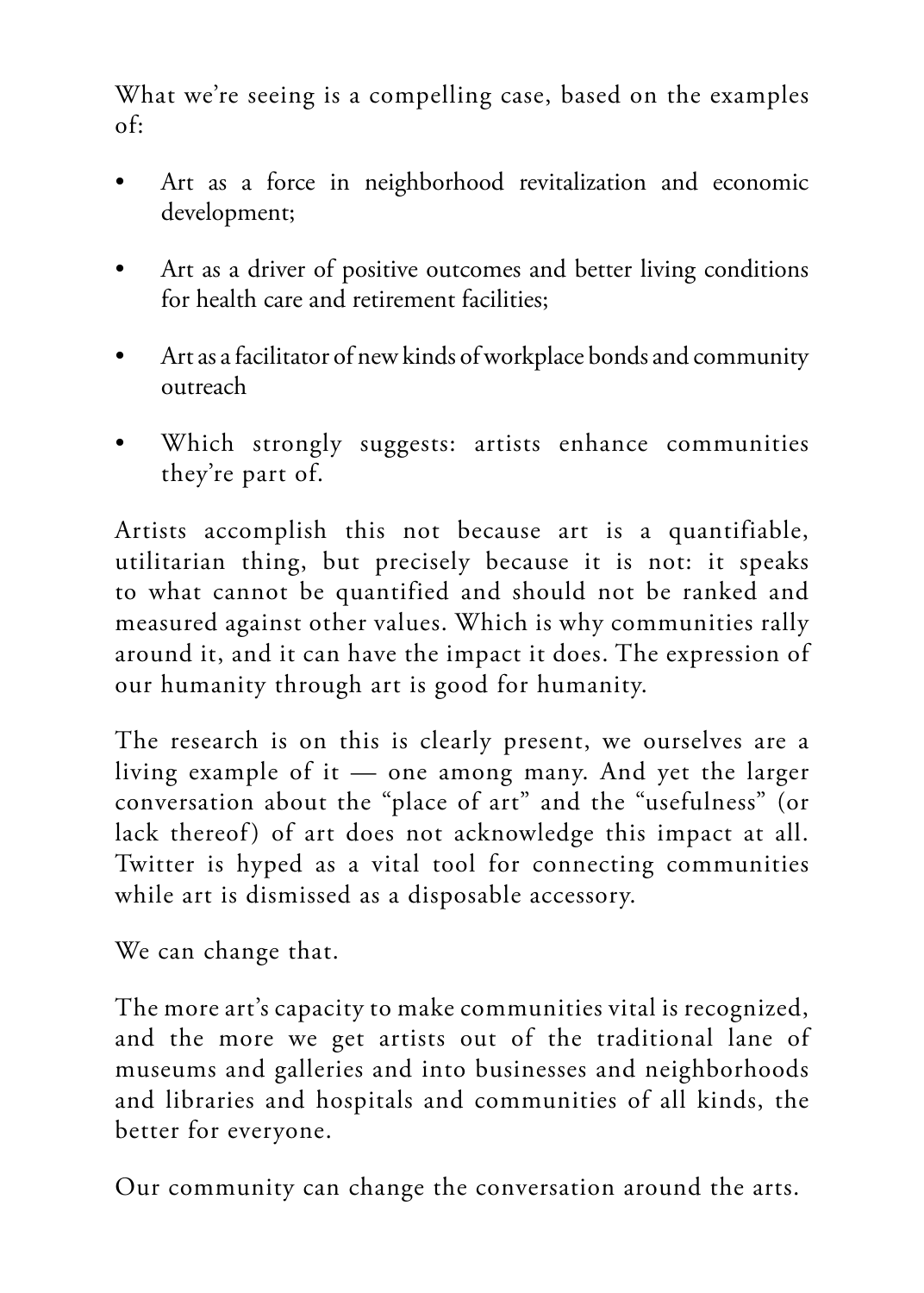We can encourage our own civic institutions to follow in the footsteps of Vancouver and NYC and begin embedding artists into their civic processes. We can talk to our own professional communities about the benefits of embedding artists into their professional standards. We can hire them ourselves, if we're in a position to, for our own businesses or agencies. We can make it clear that these are experiments worth doing.

Ultimately, we can begin to set an expectation: any community that doesn't have artists embedded in it doesn't take its own welfare seriously.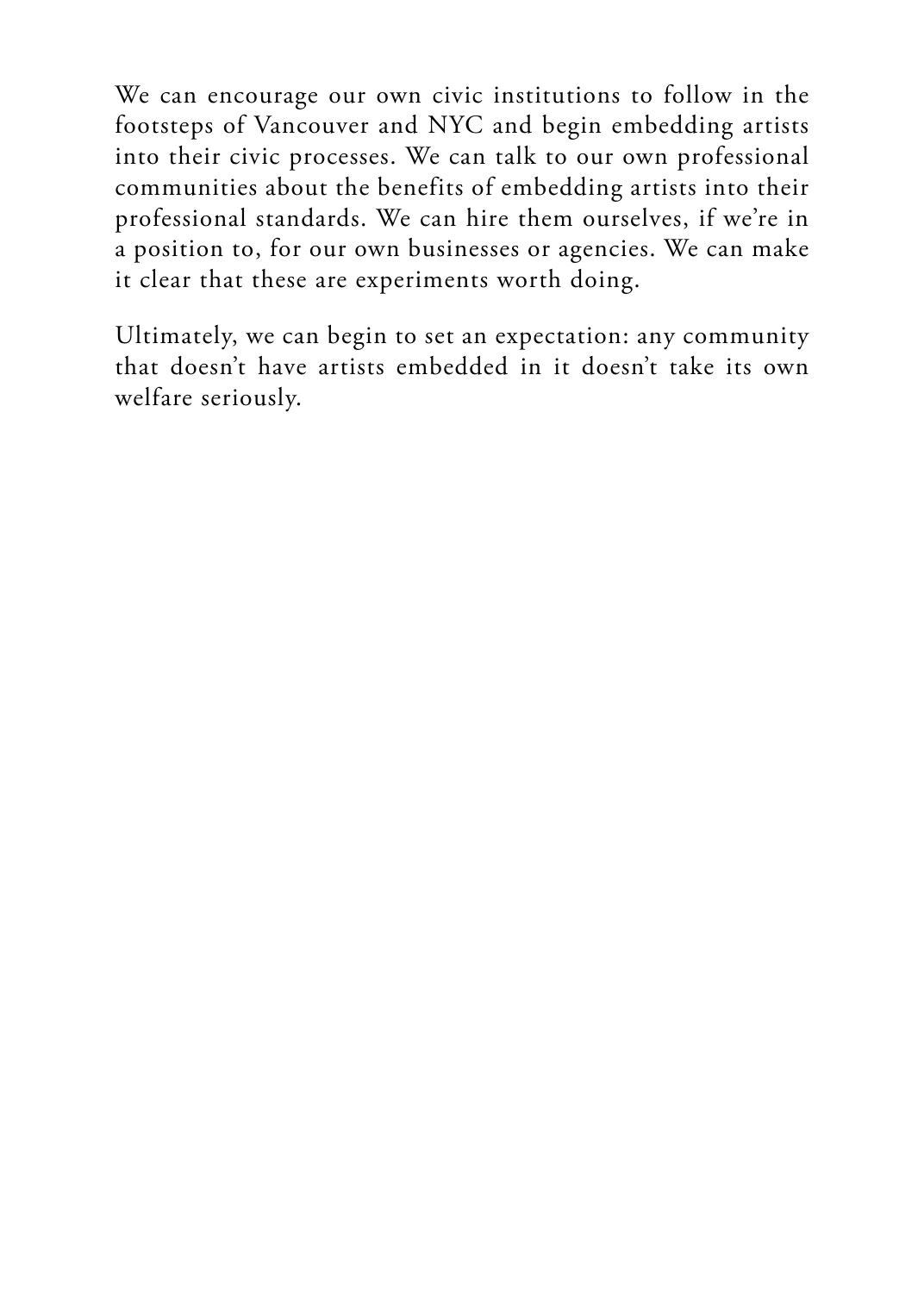## **REDESIGNING MONEY:** AN ALTERNATIVE MODEL OF FUNDING FROM THE BURNING MAN COMMUNITY

– Caveat Magister –

"For artists to be rewarded for the value they bring to *society*," Will Ruddick says, "the value of the reward must come from that *society* — rather than based on the fiat based debt of forprofit banks."

When it comes to out-of-the-box thinking about money and its role in society, Will is on the global cutting edge. He's the founder and director of Grassroots Economics, a non-profit supported by Burners Without Borders, and one of the few agencies in the world that creates Community Currencies.

All money is fundamentally an agreed upon delusion — we all agree that these types of metal, or pieces of paper, or units on a screen, are valuable in a way that can be exchanged beyond their intrinsic use for other goods and services.

The more legitimacy a currency gets, the more civil society tends to warp around it: witness how panicked the whole world becomes when what is essentially billions of units of imaginary value — wealth entirely generated in the abstract through financial speculation — is "lost." Or look at real estate bubbles: the exact same house can soar in value overnight, then lose value, then soar again … even though it hasn't changed at all. Then, of course, there was the Dutch tulip mania of the early 17th century, when tulip bulbs were so highly prized that fortunes were made and lost by trading them as commodities.

Don't tell us this is based in reality. Money is the ultimate conceptual art project.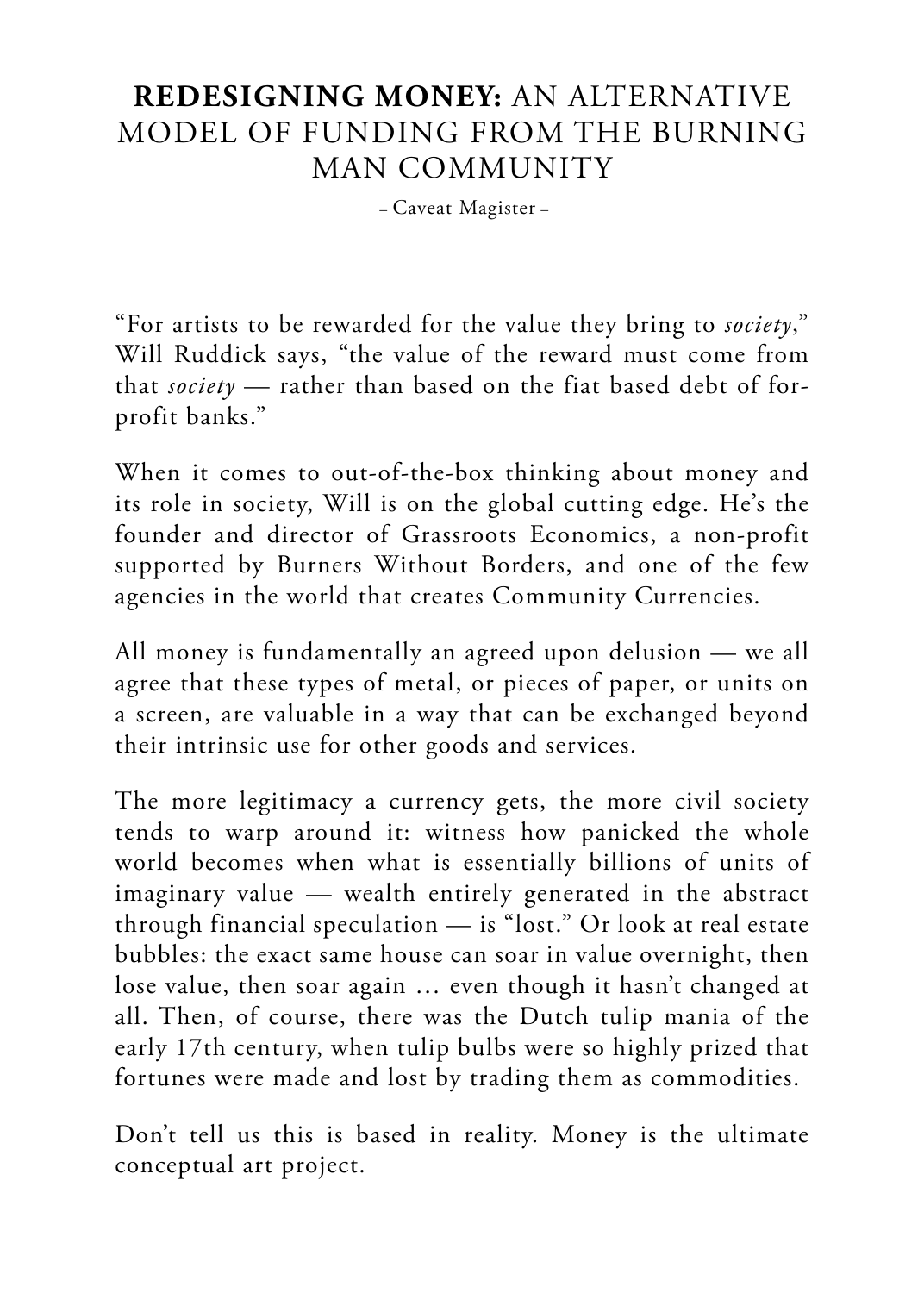Community Currencies are Will's attempt to re-balance the relationship between communities and currency — creating new forms of money that are designed to create wealth within poor and undeveloped areas. Since 2010, Will and his organization have created unique currencies across six different impoverished communities in Kenya, which are in turn supported by a network of hundreds of local businesses and schools.

Here's how that generates real wealth: small business owners go about their daily economic activity, and usually have surplus left over that no one can buy, and that will otherwise go to waste. Let's say you're a fisherman, and most days you sell 90% of your fish, but can't sell the other 10% because the community is too poor to buy them. Well, if you accept a community currency, then people who couldn't otherwise buy your fish with the national currency can use the community currency to do so.

Suddenly people who would otherwise go hungry are being fed. That's great! But it doesn't stop there: now you, the fisherman, have a bunch of community currency, and one of the people who accepts it is a carpenter. Your boat needs repairs: now the fish you sold through the community currency has repaired your boat, which saves you all kinds of money and problems. And the carpenter pays an artist to put a mural on his shop so now the artist has a bunch of community currency. And the artist uses it to pay his rent (because his landlord accepts it) and to buy fish.

What would have been waste and loss is transformed into real world value and concrete wealth. Rather than detracting from the economy, a well-established community currency adds to the economic activity and overall prosperity. Eventually this translates into gains made in the national currency too.

Pretty incredible.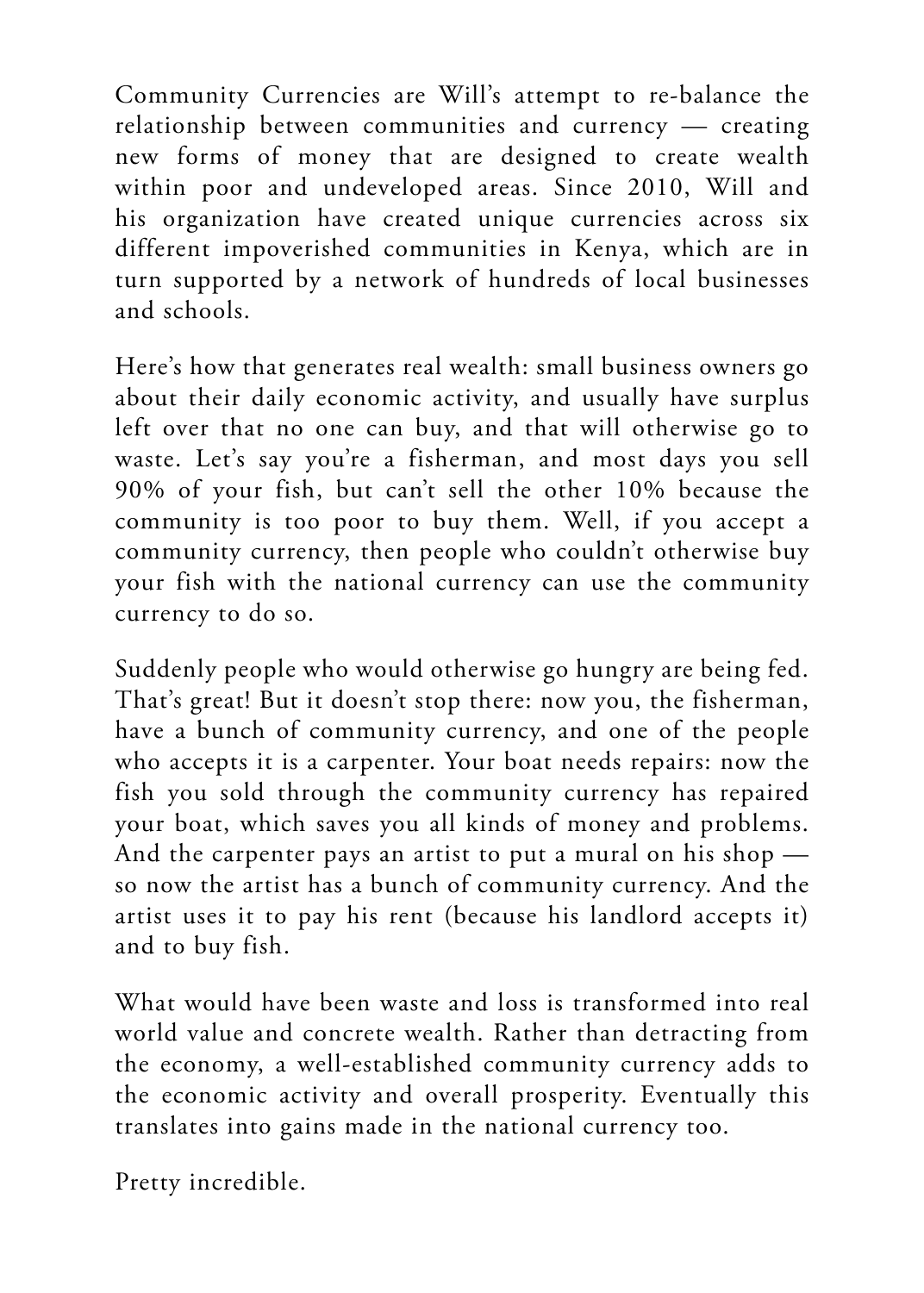(Not, to be clear, "Decommodification." There's no moral virtue to replacing one kind of currency with another — one's not "pure" and the other "dirty." One's not "good," the other "bad." The point here is to design money around the ends we want, not to be designed by it  $-$  which is entirely in keeping with the Renaissance Florence ethos of money we've discussed before.)

We've already seen how an individual artist can benefit from the presence of a community currency: people who otherwise couldn't pay for art suddenly have the capacity, and that capacity can turn into rent and food (along with opportunities to benefit the community) for artists.

But what if we think bigger? Once you've re-imagined the role of money, you have to ask: could the whole arts funding model change?

Ruddick suggests that while "it is painful to tell many artists that they are contributing to a system which destroys communities," that in fact artists — and arts funding models — should focus not on selling art to the highest bidder but on generating sustainable wealth for local communities.

Art, approached in this way, could even be seen as a kind of community currency itself.

This is an approach Ruddick himself hasn't explored, but he suggests that it would have several components:

- A community funding model for arts require artists to see themselves as part of a community.
- "If you are not producing art for your community," Will says, "you are simply part of the problem."
- That means artists, despite their own need to make a living, need to "ensure that your community can buy your art."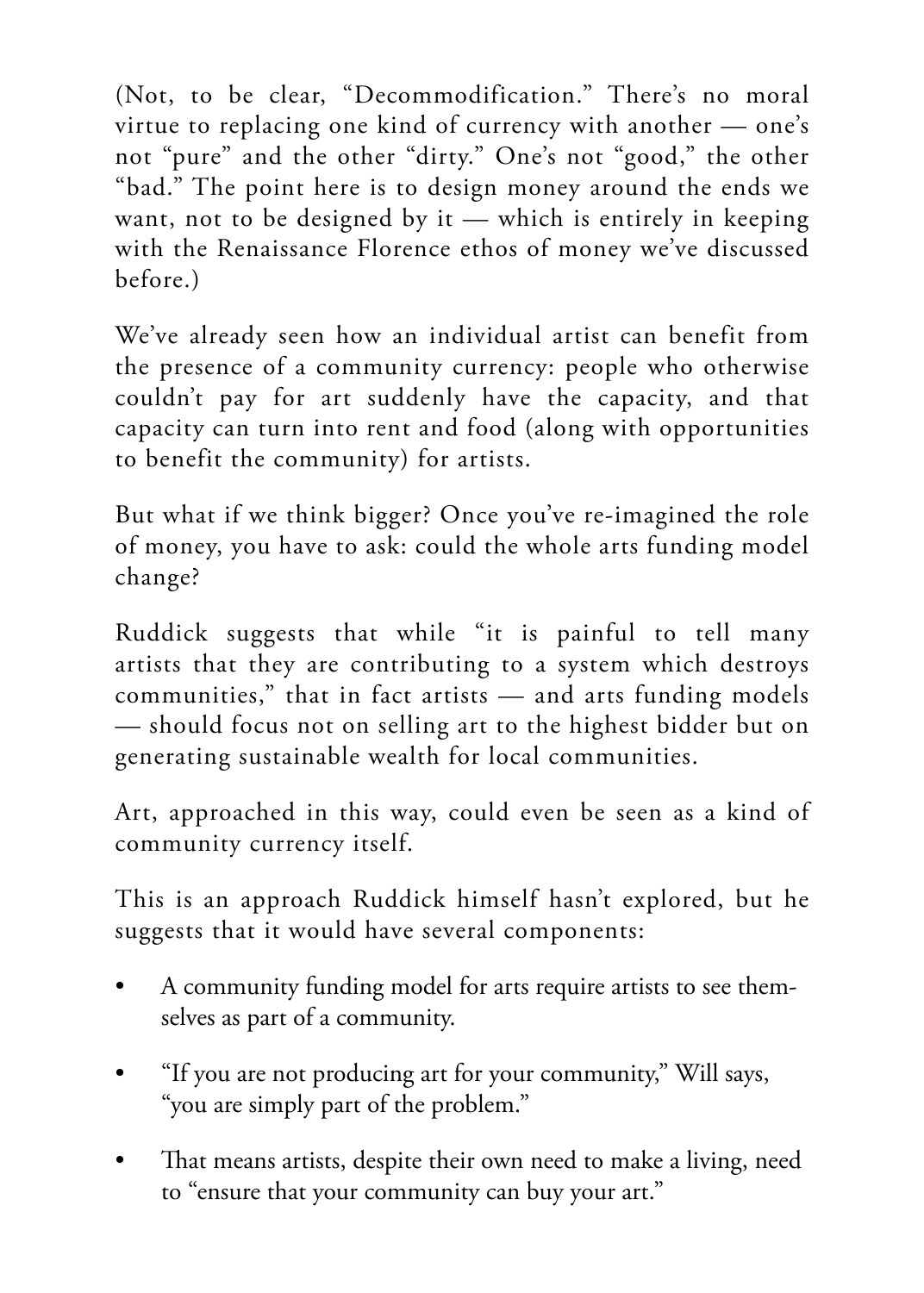- When they do get commissions in national currency, they need to make sure they're investing the money in their local communities, to support other local wealth and culture generating institutions.
- But the ideal situation is to leave banks and national currencies out of the exchange entirely — letting art directly "purchase" the goods and services the artists need to live and thrive, thus using their art to not only support themselves but over time generate wealth for their communities.

"Ten percent of your effort should be here," he says, "supporting a community of distant peoples and creating global unity." But "Ninety percent of your effort should be here: with your community of neighbors creating local unity and resilience."

It's a stretch to imagine anything like that working in the world we live in — but the same could have been said of all of the Community Currency projects Will has worked on. That hasn't stopped him, and the difference it's made in the lives of thousands of people has been real.

A lot more real than the wealth generated by a real estate bubble.

It's hard to say if the creation of Community Currencies for the arts is compatible with the other models we're proposing in this series. In some ways clearly yes: it creates tighter relationships, which is the essence of Matronage, and it further embeds artists in communities. But it also raises difficult questions about whether it would end up being a kind of second-class currency for artists, potentially one more distraction from actually paying them. But it is an experiment worth conducting on its own terms: in some communities, it's working. That's as good as any a place to start. The basic premise: that money should serve the culture we want rather than culture serving the money we have, is compelling.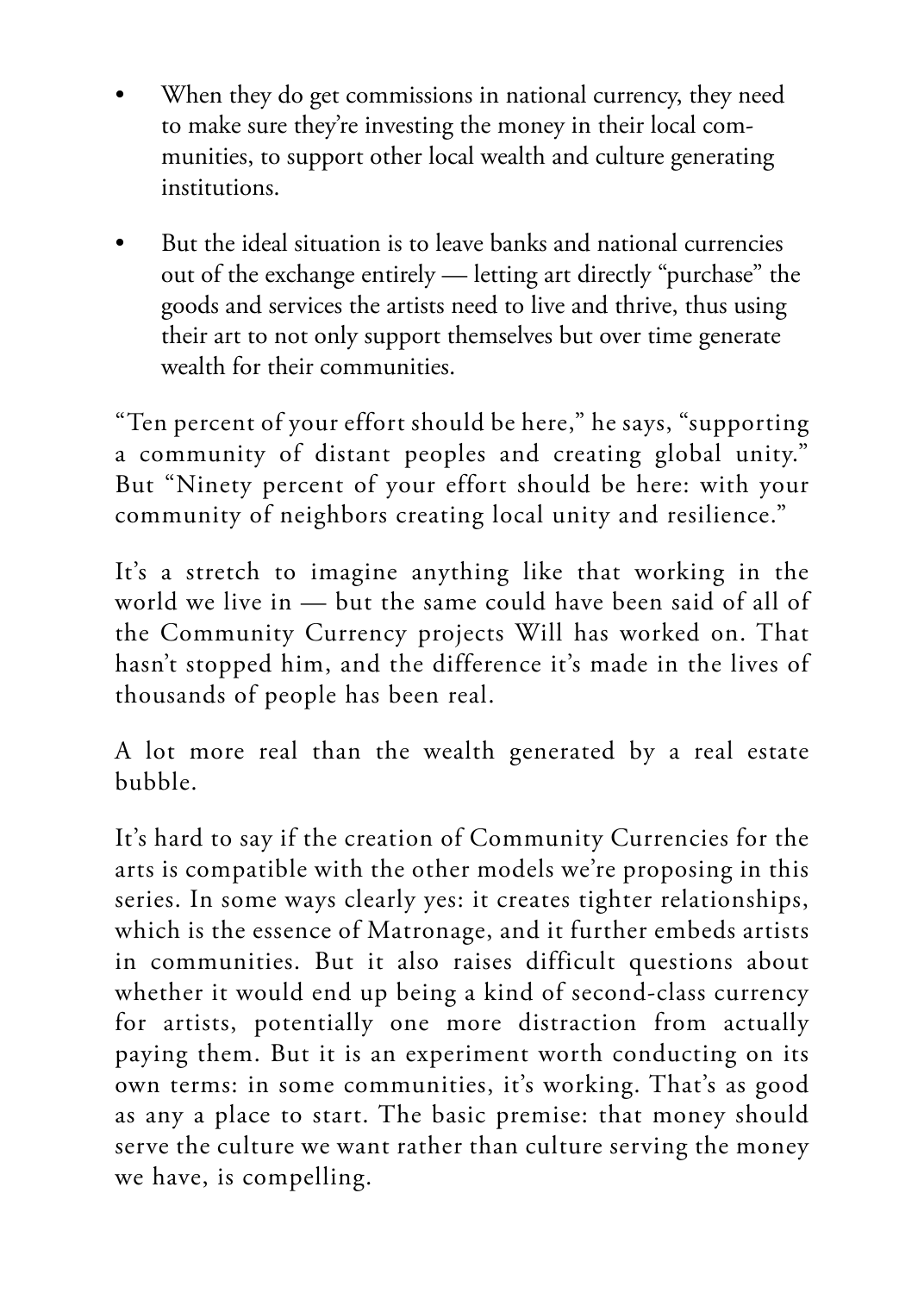# **ARE THEME CAMPS THE NEW RENAISSANCE GUILDS?**

– Caveat Magister –

Stick with me here, because this could be: the future. That's right, THE FUTURE! Are you ready for it?

First let's review. Key elements that could help working artists that have come up previously series include:

- The way Burning Man artists are revitalizing the tradition of artists workshops that train newcomers and don't depend on "star personalities" to accomplish their goals;
- The way in which an "ethos of money" that values public art can be crucial to keeping money moving through society in a way that supports art and artistic communities (among others);
- The way in which "matronage" is better than "patronage" we don't need people writing more checks, we need people to be more personally integrated into artistic communities — and artistic communities to be more integrated into society. We need to build relationships that include money, but go beyond it.

And when we ask ourselves: "what kind of social structures would support these things? What would they look like?" It becomes very clear that we already have functioning examples, that they are already a vital part of Black Rock City, and that some of them are already beginning to engage with the world.

They are Theme Camps.

You've probably heard of them.

Though rarely seen as art themselves, a case can be made that it is Theme Camps — not mutant vehicles, not giant sculptures,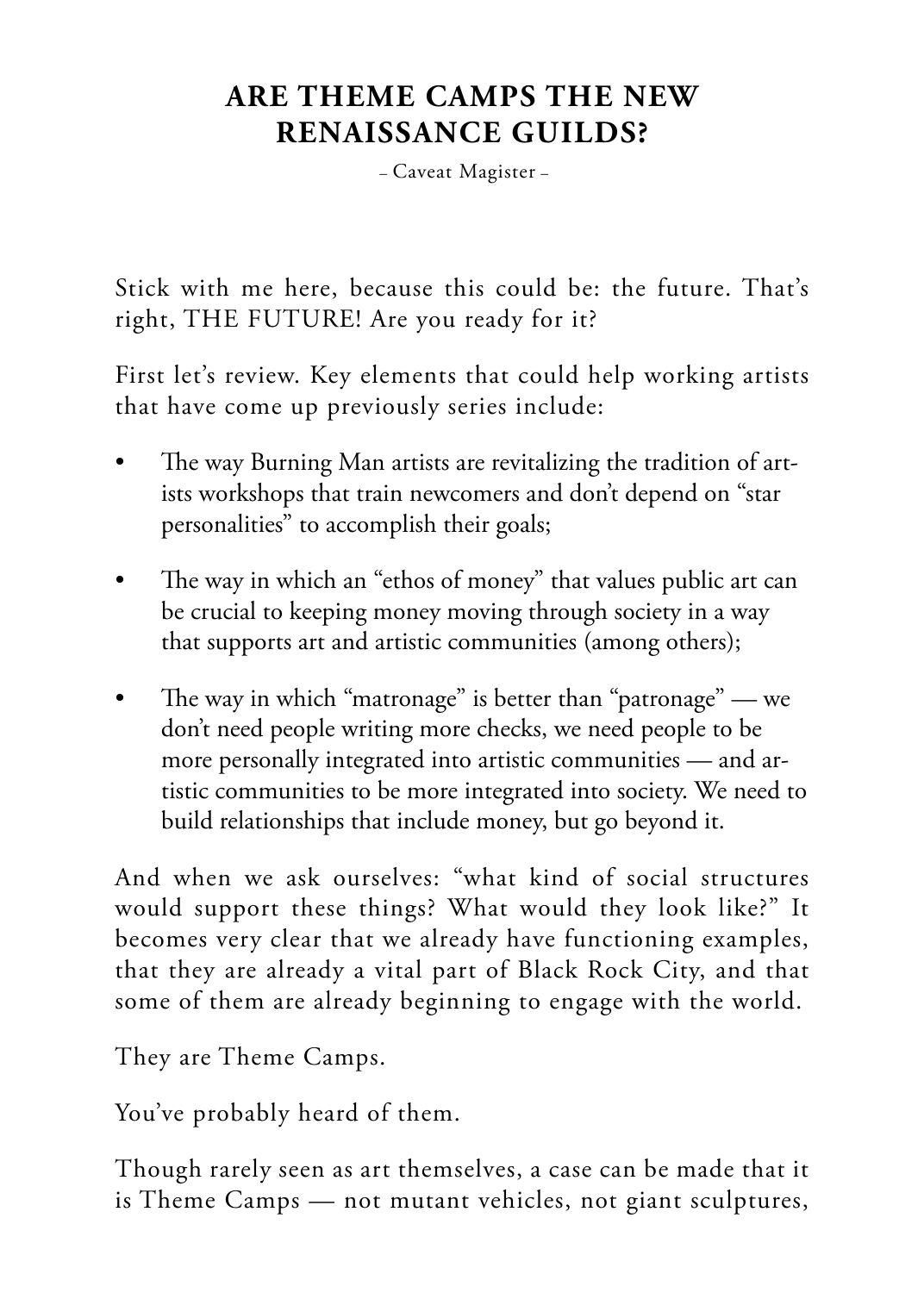not dub-step — that are the most original and fundamental form of Burning Man art.

They are also a new, and incredibly flexible, form of social organization. In many ways they serve the function of artisan guilds in the Renaissance, but they are formed around a common artistic vision, not commercial utility. Some have membership dues; some have work requirements; they have a variety of different governance structures; but at their core, the basic premise is always the same: "we are organizing a community around a shared vision of art and whimsy that we can give to the community. Do you want to be part of it?"

On the playa, and at Regionals, Theme Camps — these communities — make amazing art happen, make incredible experiences happen, without asking for anything back.

The question we now ask ourselves is: what would happen if Theme Camps were to start doing that outside of Burning Man contexts? What if they were to become artists workshops and matrons for the default world, too, sponsoring and creating public art?

It's a great question, but it's not a new one. A number of Theme Camps are already doing it — and doing it successfully. It is their eagerness to engage, the strength of these communities and their desire to have a larger impact, that convinces us that this can work.

At their most basic level, if Theme Camps focused their activities in their local communities, it would build awareness and enthusiasm far more effectively (and accurately) than any thousand magazine covers or Huffington Post articles. Ours is a culture that really only transmits itself through personal interactions and shared activities: Theme Camps, like Regionals, could be our best ambassadors to the world around us.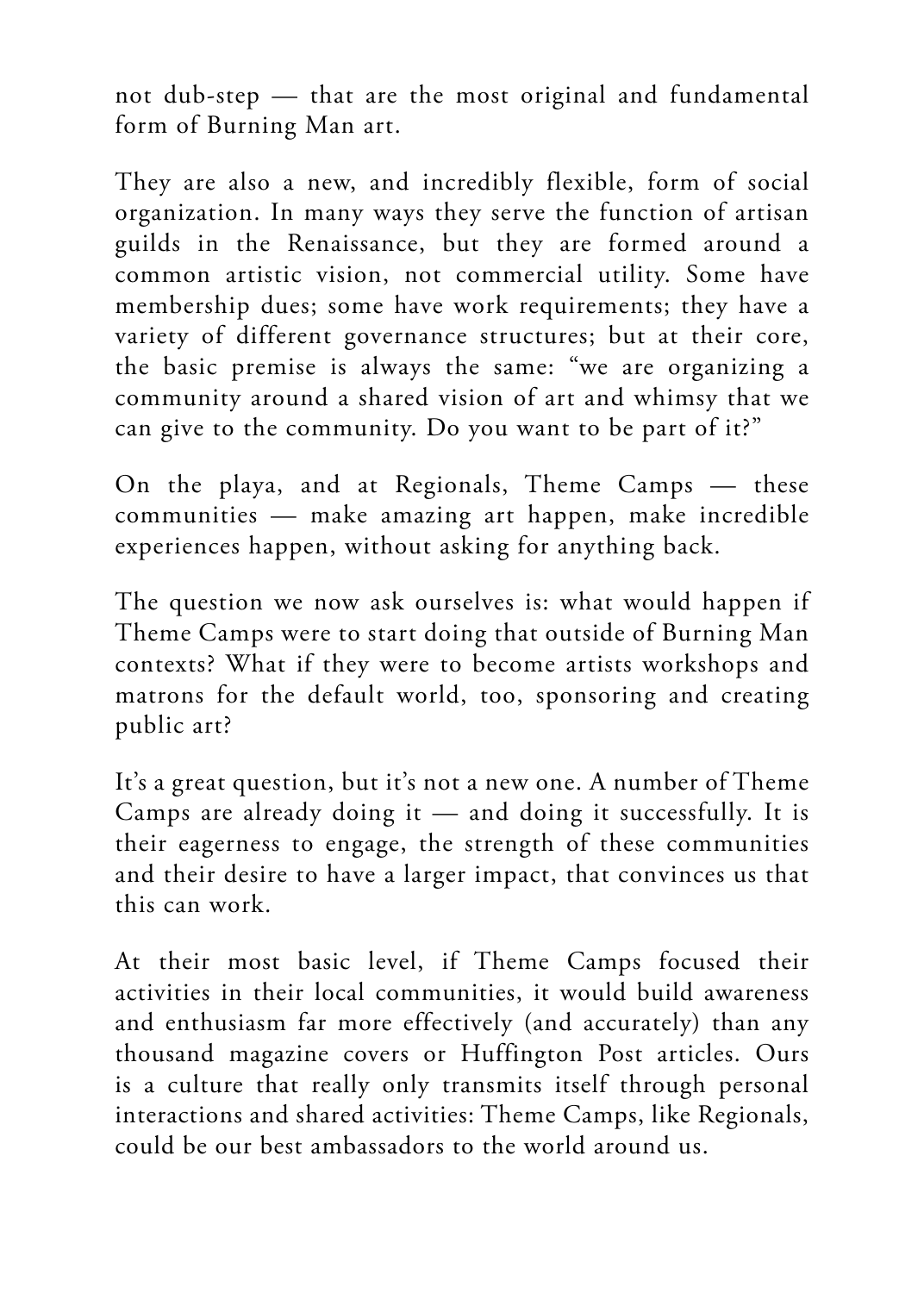Those ambassadors never fail to enlarge our community — but more important than pure numbers is the potential networks that can emerge out of more activities, especially public art projects and public works. The more good they do, the more strangers get connected. The more artists who are connected with artists, who are connected with civic institutions, who are connected with local businesses, who are connected with makers and doers and programmers … the more the abilities and intentions of all of these people are leveraged into art and gifting. Artists prosper when they are part of communities, and communities prosper when active networks are engaged in a spirit of giving and art.

The more normal this becomes in a community, the more eager the community will be to have artists embedded in it — which is perhaps the fundamental approach to a vital arts culture in the 21st century. It's not incidental that this will also support the public good … and in so doing create more opportunities for the development of provenance. If Theme Camps can normalize the idea of having artists involved in ordinary life, they will have made a profound change in the world

And if enough Theme Camps do this that they can start to relate to each other, forming networks just as the Regionals have, then …

Well, look …

In his book "The Gift," Lewis Hyde talks about the way that gifts are at their most powerful when they are in motion: when they move from community to community, person to person, never stopping for long — or when they inspire other gifts so that there is a cascade of activity. Gifts are at their weakest when they are simply stored on a shelf or hoarded. The greatest potential global impact Burning Man Theme Camps and regionals could have on the world would be to interact directly with their communities, with each other, and with Black Rock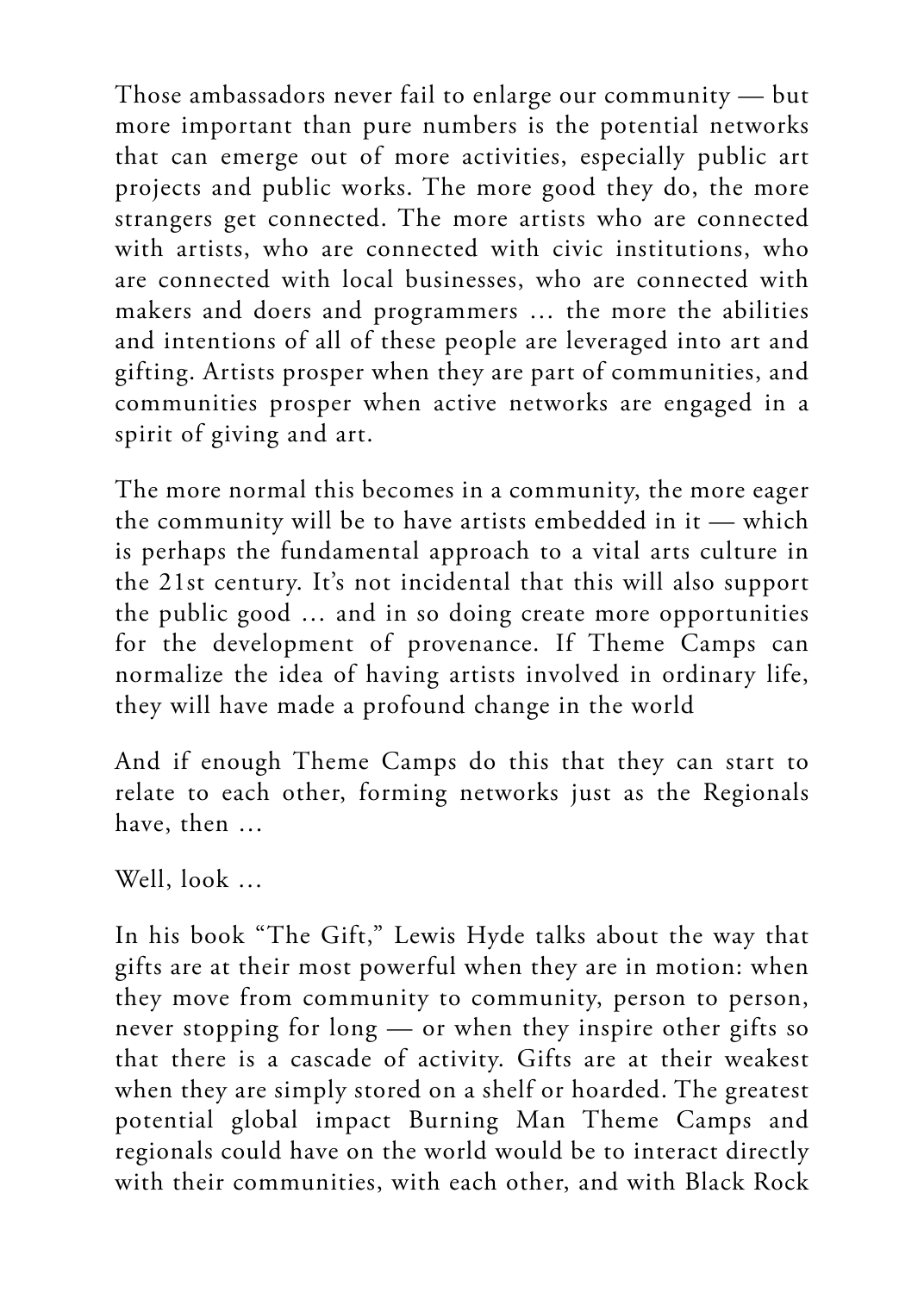City, to keep a constant flow of art and gifts moving around the world.

Does the idea give you shivers? It gives me shivers. Because once that happens, once enough people get involved, a new global ethos emerges. Art and gifts can connect us in new and profound ways that will inspire people to contribute. To be part of it.

But a renaissance of Theme Camps also presents new challenges — problems brought on by success — that we have not even begun to think through. These are also already happening as theme camp communities grow into entrepreneurial efforts and brands … and suddenly find that they can't bring those brands back to Burning Man. Because of course you can't bring your brands back to Burning Man.

This is a profoundly difficult circle to square: how can we simultaneously encourage Theme Camps that emerge out of Black Rock City to become vital communities in the world when we haven't figured out how to integrate such success back into Black Rock City?

We don't have an answer yet. It's a conversation that is just beginning, and it's a vital one.

The key, the hardest part, is preserving the spirit of the gift in theme camp activities that occur out in the world. There's nothing wrong with making a profit, let alone being selfsustaining. But if Theme Camps become just one more viable business strategy, then in the big picture they accomplish nothing. But **if, as they scale, they can preserve art and expression at their core, and never lose the spirit of gifting**, then a critical mass of them can change everything, and surely find a place back home. Their success, and ultimately our success, depends on their ability to be recognized as offering authentic experiences as a gift, rather than selling something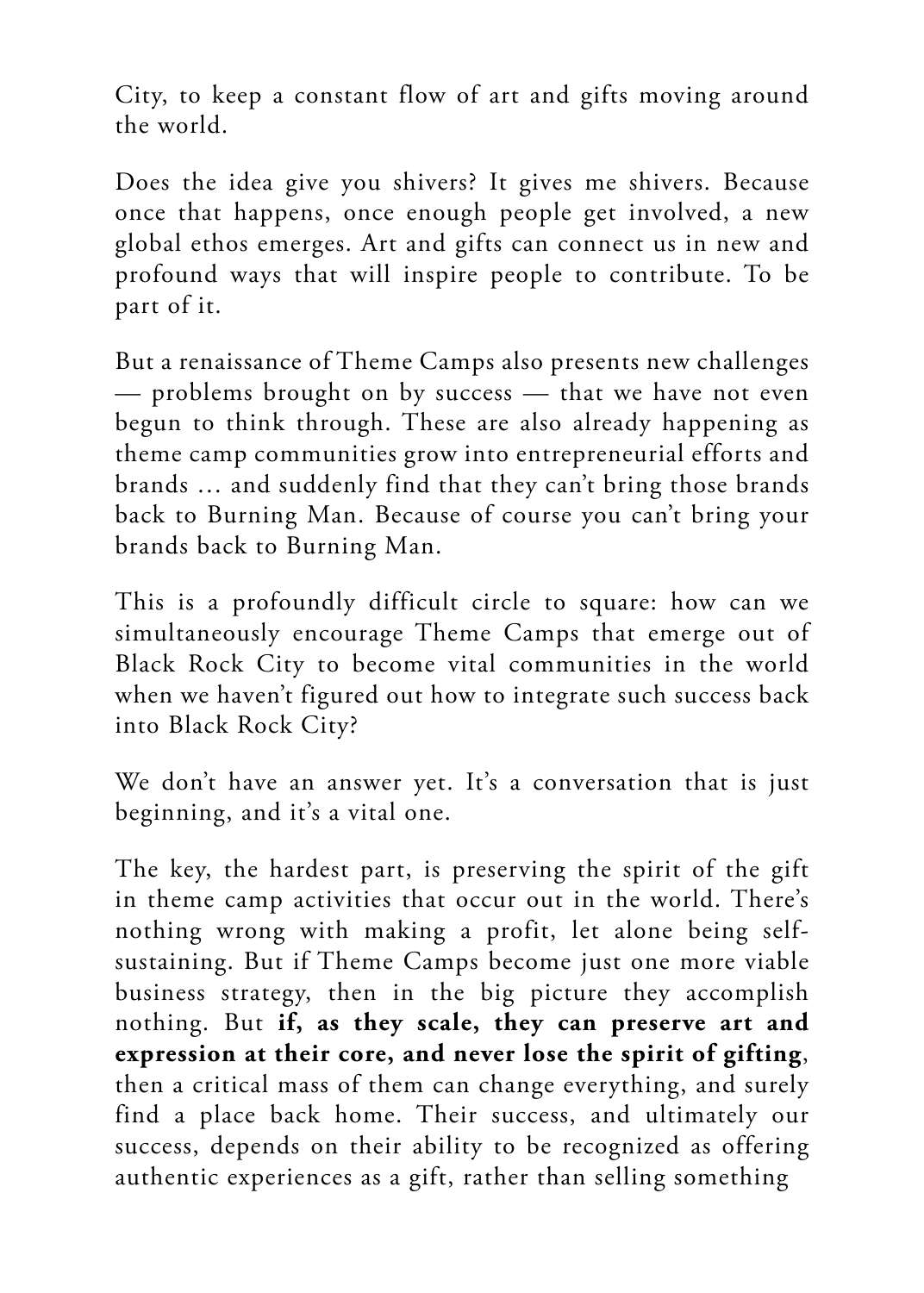There's much work here to do, if our community wants to take on the challenge. Much work Burning Man has to do to be capable of truly supporting communities of Burners who are becoming the new guilds in the new Renaissance we hope to see. But if they're inspired to do it, Theme Camps as local communities within a global network can be at the vanguard of Burning Man culture, and the support of artists in the 21st century.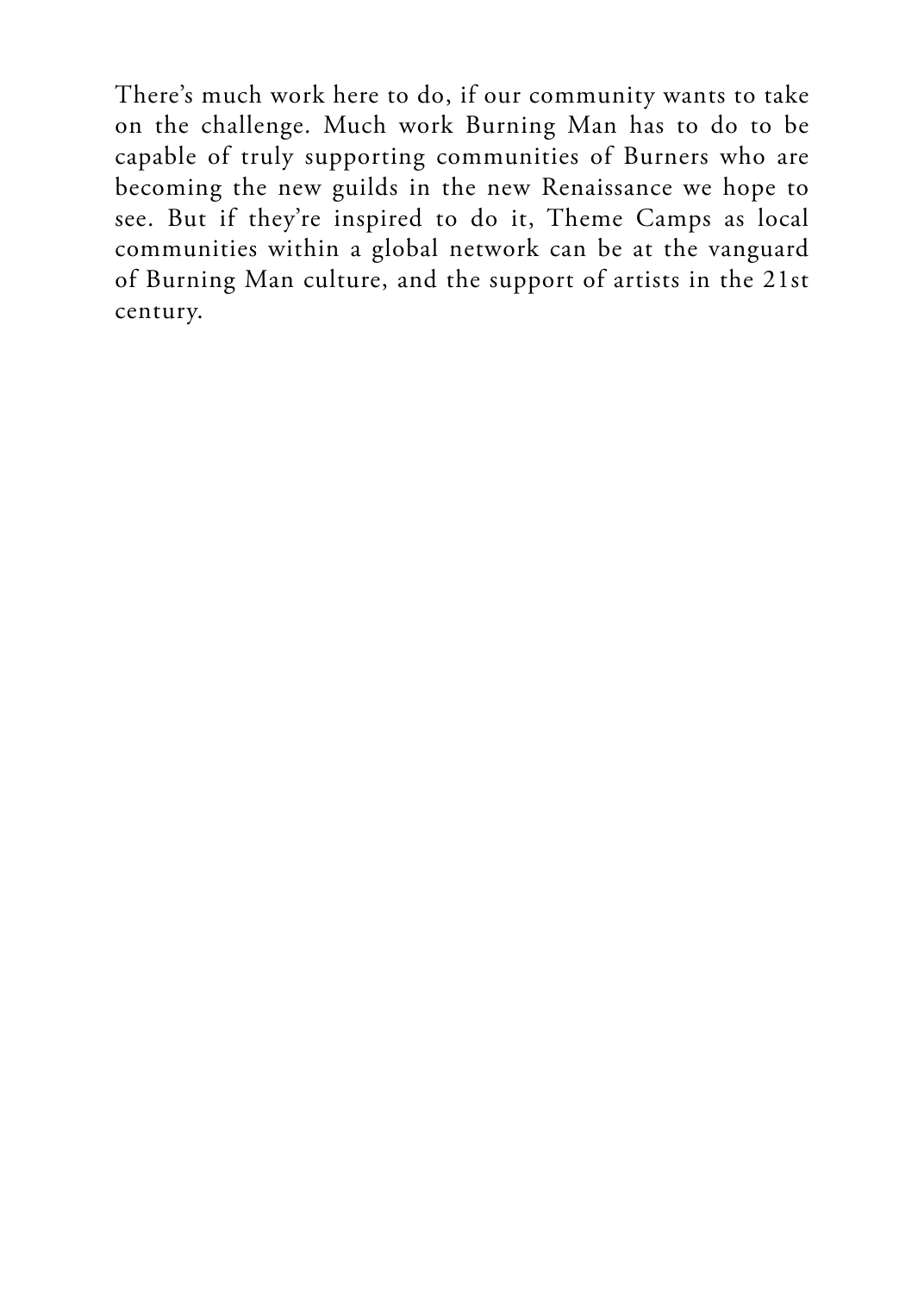*Conclusion:*

# **WHAT WE'VE LEARNED ABOUT ART, MONEY, AND THE RENAISSANCE**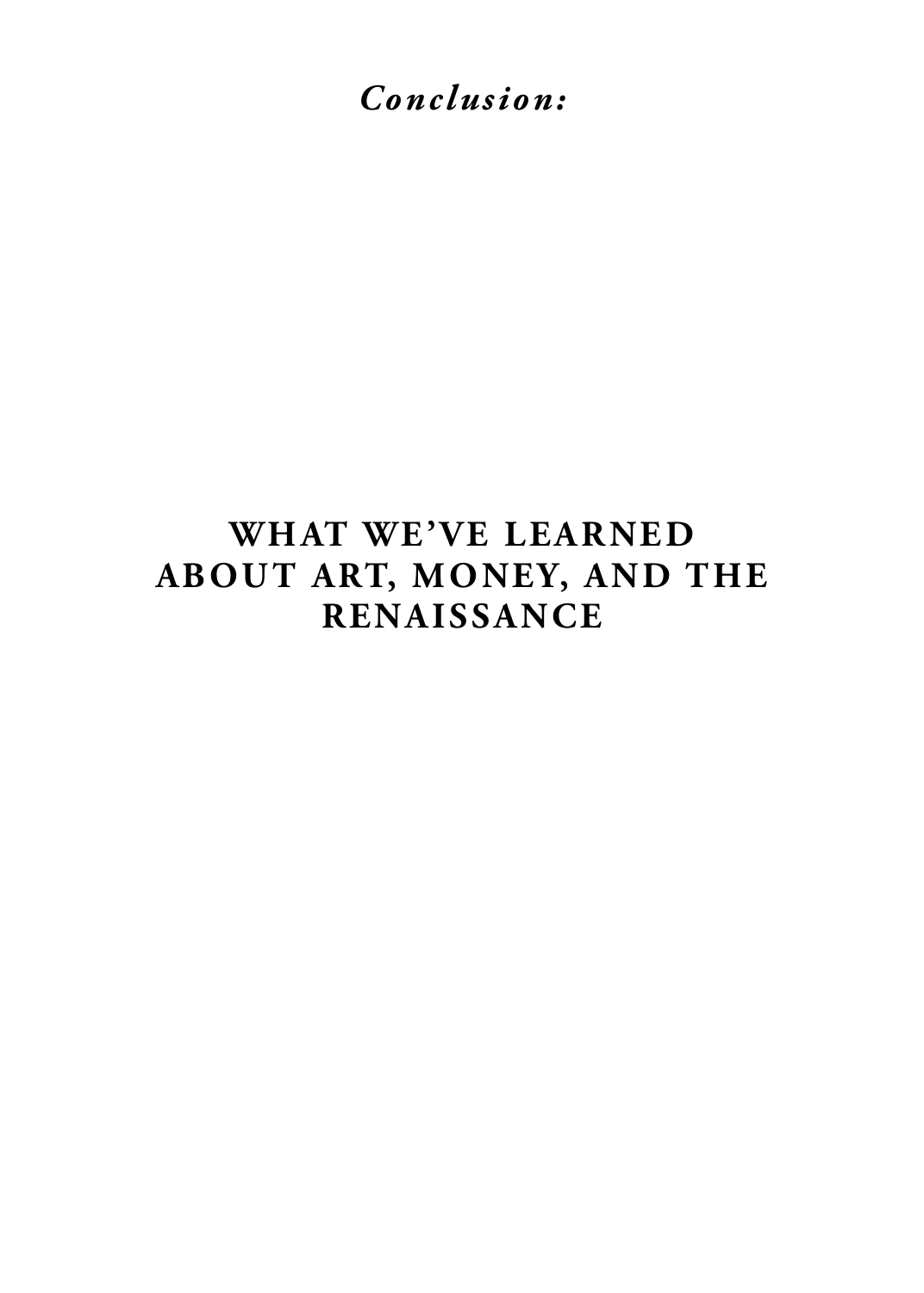# **WHAT WE'VE LEARNED ABOUT ART, MONEY, AND THE RENAISSANCE**

– Caveat Magister –

It's not true that every culture gets the art they deserve. But they get the art they're willing to sacrifice for.

If Burning Man is an artistic powerhouse today, it is because over its 30-year history, its community has been willing to make heroic sacrifices for art.

Many of you are probably making one right now.

For most of our history every theme camp, every art car, every sculpture and installation, was not only a gift but a sacrifice: people who were not rich sacrificed their own money, people who were struggling against the clock sacrificed their time. People threw themselves at not just their own efforts, but into each other's projects, offering everything they had to make them succeed. Not just willingly, but passionately.

Their passionate sacrifices, freely offered as gifts, made "Burning Man art" exceptional.

Over time, we have found ways to mitigate the need for sacrifice — art grants, in-kind support, a community of active crowdfunders — and we have attracted the kind of people for whom hiring a team to build something big is not a sacrifice, which allows some people to be compensated for (or at least assisted with) their time and energy.

These are good developments: artists shouldn't have to be heroes to make art.

But make no mistake — that spirit of sacrifice is inspiring new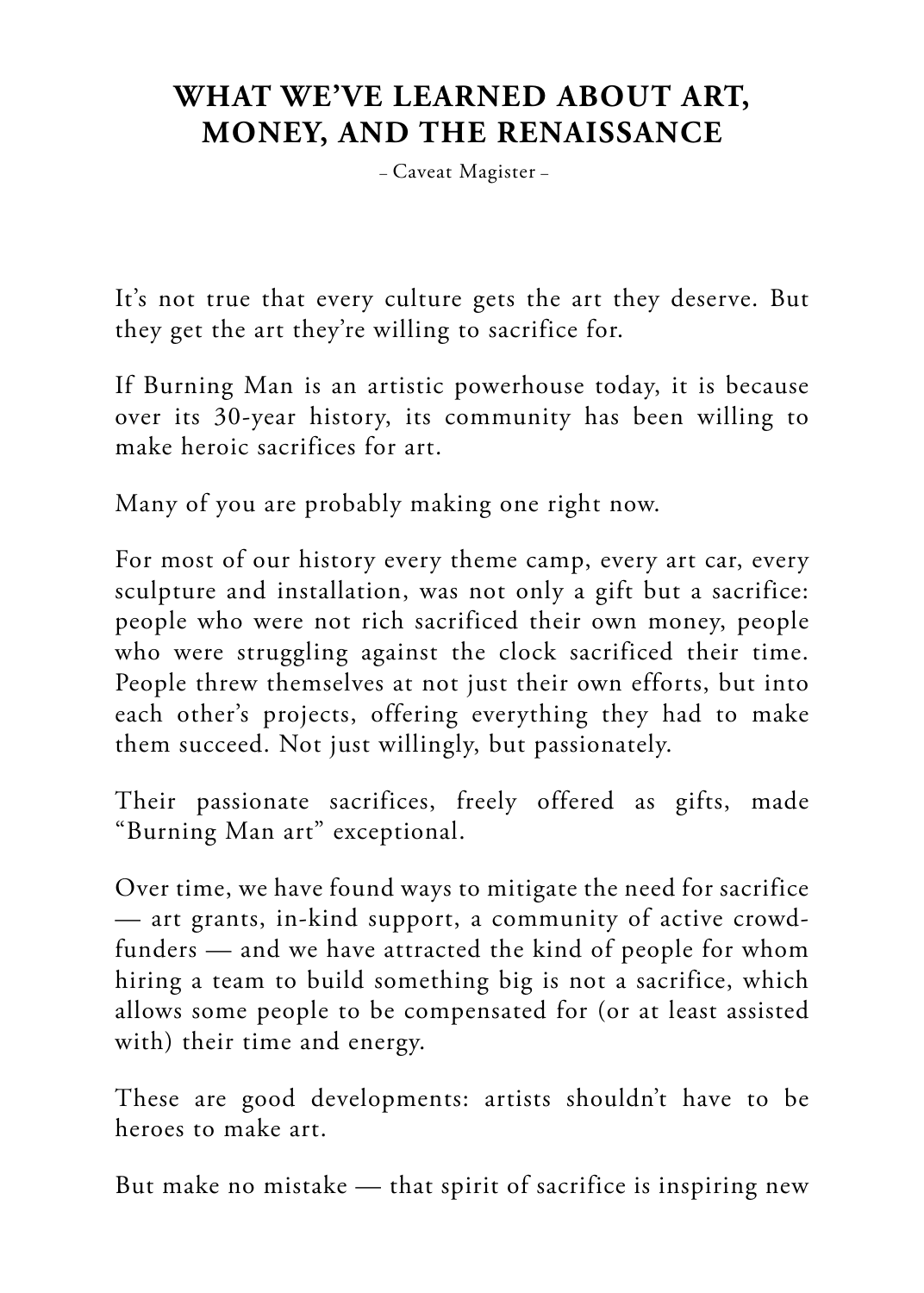heroes every year. The fact that sometimes they don't have to sacrifice as much only makes them more ambitious. Burning Man is the greatest participatory art experience on Earth because our community will not let it be anything less. And when we make it easier, they take on harder tasks.

Burning Man has great art because we are a community that not only values art, but sacrifices for it. Over and over again.

#### **The Paradox of Convenient Art**

The issue we have encountered in this series is not that the world we live in does not value art. On the contrary: we are happy to look at it, download it, and access it anywhere. Never has a culture had more convenient access to all manner of art, from the classics of antiquity to the latest from across the globe, delivered in real time. And we love it. This is a good thing.

But that convenience creates its own challenge, as we now expect art to come to us like water from a tap. We have come to think of art as a utility: we grab artists' work without attribution (let alone payment) for our blogs, post other people's music up on sharing sites, pirate movies, search through digital libraries that don't compensate authors. Modern culture demands art as a right, insists that it be convenient, but scoffs at the notion that anyone should be inconvenienced, let alone sacrifice, for it.

That makes a huge difference.

#### **Old Problems are New Again**

[In a 1996 paper on art funding](http://www.inmotionmagazine.com/lost.html) in what he calls "The Ford Foundation Era" (1957 — 1996), John Kreidler made a staggering point: that with the exception of a few massively endowed academies, no structured arts organization has ever thrived without significant "discounted labor" — that is, without artists working on a volunteer or underpaid basis.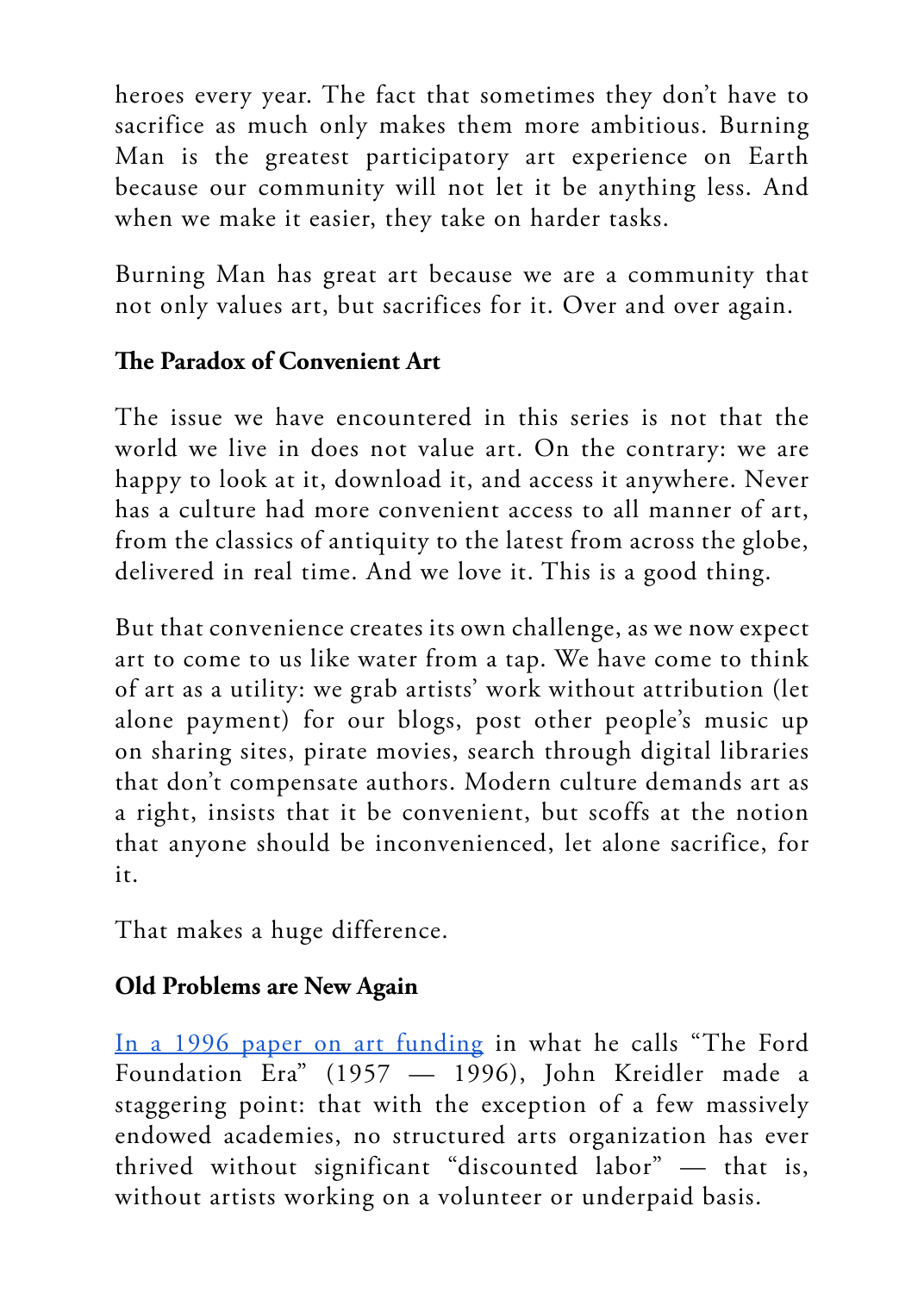There is no other way this has ever happened. What the fuck?

This may put Burning Man's own use of so much volunteer created art into context, but it is also a humbling and disturbing fact. Something seems profoundly wrong about it.

## **It only gets worse.**

"Artist" has never been a stable upper-middle-class profession that is compensated adequately for the time, energy, and education levels artists put in. Kriedler noted that "Although median household income for performing artists is not out of line with the median for the nation as a whole (and in fact was slightly higher), considering the educational attainment of the performing artists, it was very much out of line with income received by other groups with similar education and training." He quotes studies showing that historically artists spent more of their income than their peers in other professions on education and training; were unemployed more often than the general population, with their periods of unemployment lasting longer; and that they earn less over the course of their lifetimes than equivalently qualified colleagues in other occupations.

If the sacrifices people make for art at Burning Man are heroic, sacrifice may at some level be what artists do in order to advance their passions at all. In which case it may not be possible for us to ever come up with an arts funding system that guarantees artists a comfortable life.

If this is true, it's true both for cultural/economic reasons and because artists are constantly pushing the boundaries with what they have. Give them a barren patch of desert, and they'll turn it into a global happening. Artists are exactly the people who are willing to say "I don't care if it's good for my bottom line, this is worth doing!" They create an astonishing amount of value in their communities with whatever tools they have, and whether that's the contents of a junkyard or the costume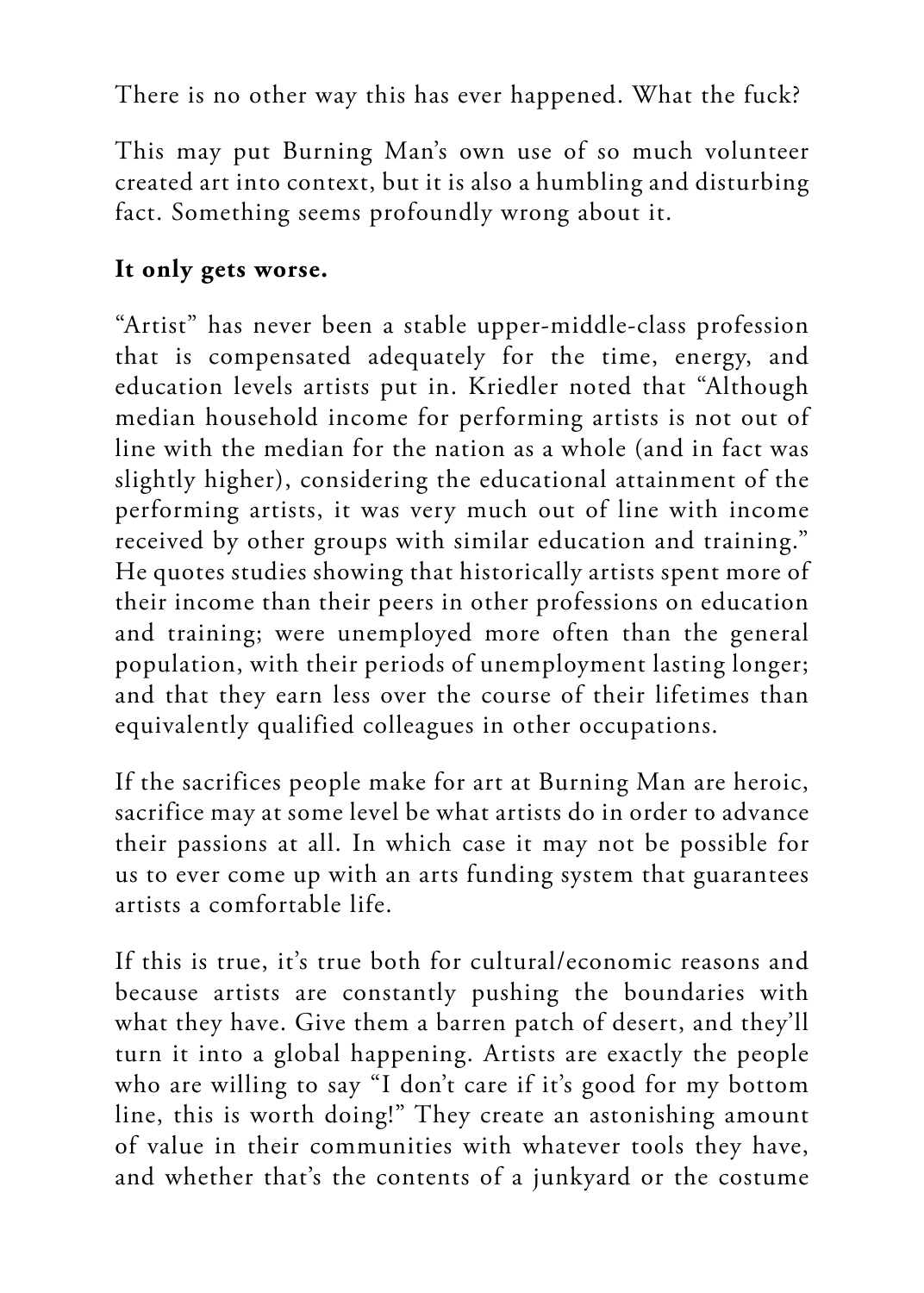shop at the Met, they're going to want to push new boundaries of the possible.

Artists are, in many ways, analogous to what start-up founders would be if there were no venture capital system.

#### **Why Ya Gotta Make Things So Complicated?**

So yes, they're going to sacrifice anyway, but it's much easier for people to sacrifice for their art in times of relative income equality: they're not giving up access to mainstream economic life, even if they're giving up "winning" at it. But in times of mass income inequality  $-$  like the current era  $-$  going into the arts can be an economic death sentence. That's a dangerous state.

Kreidler's paper shows that this it can be mitigated: for all that the tools of the "Ford Foundation" era no longer work as advertised, while they worked they demonstrated that it is possible to leverage resources and new approaches to support artists in ways that require them to sacrifice less just to live — which both makes them more integrated into society and encourages them to make their art be more ambitious.

Similarly, Renaissance Florence had an ethos of art and money that kept enormous sums of wealth flowing through its public arts. It made very few artists rich, but it provided a more stable base for them to live and work, and instead of taking it easy they famously used the wealth that passed through their fingers to create even more ambitious projects.

It can be done. And when it is done, communities, cultures, and even civilizations flourish.

#### **It's Not About the Benjamins**

But the issue is not simply "more money." One of the first things we discovered in this series was that just adding money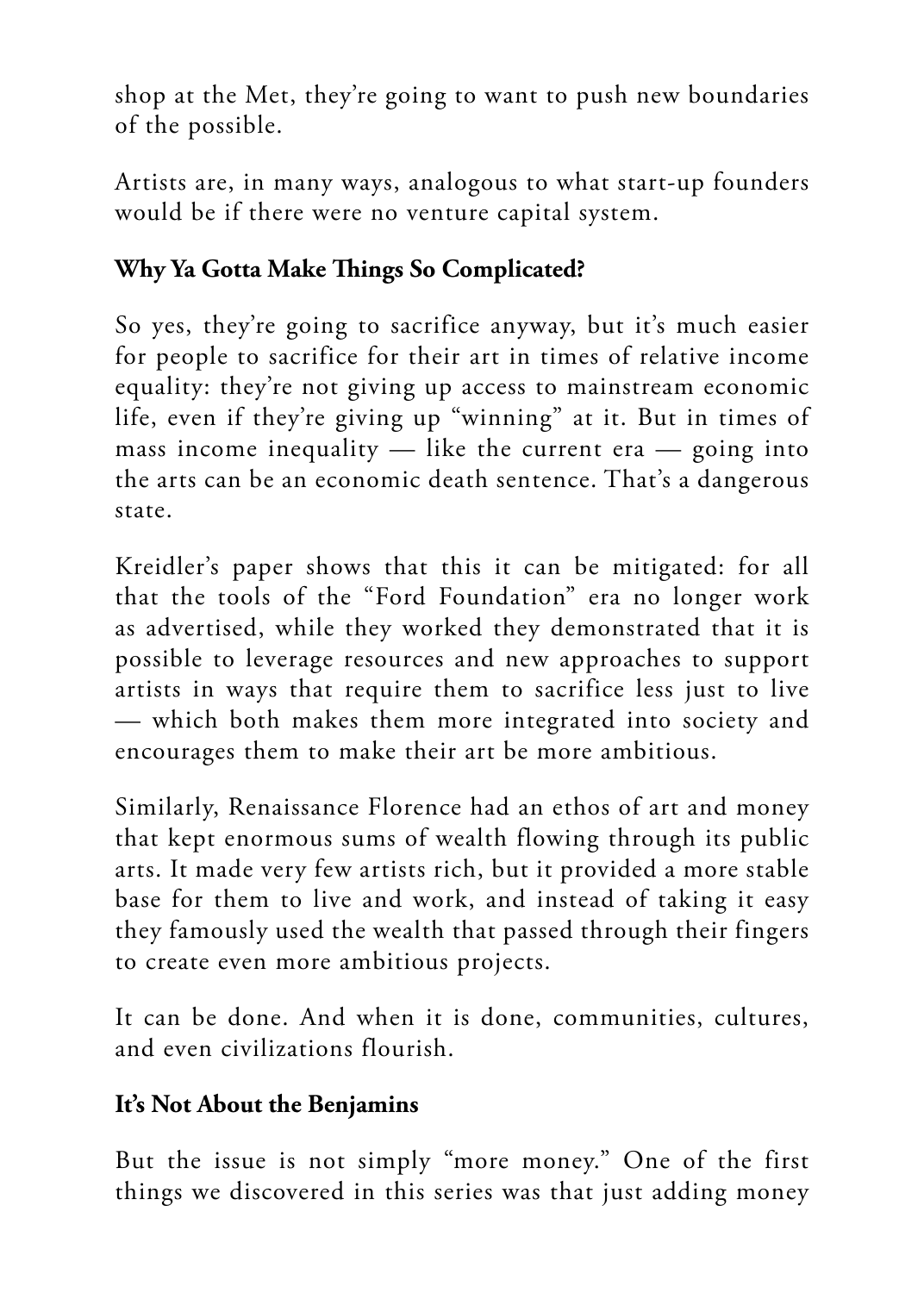to an arts budget doesn't create a vibrant art scene — and that there are even ways that pumping money into an art scene can kill it. What matters is the way the resources available are utilized: do they create personal relationships between artists and communities? Do they connect artists to other artists? Do they encourage the taking of risks and the exposure to new ideas? Do they create meaningful social bonds between artists and potential patrons?

To the extent that money does these things, it helps; to the extent that it blocks these things, creating walls and divisions between artists, communities, and funders, then a scene is better off without it. So the fundamental question is not: how much are we funding, but what kind of connections and relationships are we making? Focusing on that first, and then letting the funding follow, is the fundamental switch from "patronage" to "matronage" that we have come to see as at the soul of a compelling art scene in the 21st century.

## **New Models**

We have proposed a number of promising experiments in matronage that we believe can support artists by developing relationships. Broadly speaking, there are three different kinds of approaches, each with two specific strategies that our community could engage in right now (and in some cases already are), without asking anyone's permission:

## **1) The development of new kinds of art and patronage communities:**

- Artist workshops focused on teaching and production outside [of the "star system"](https://journal.burningman.org/2016/02/burning-man-arts/brc-art/how-burners-are-reinventing-the-artists-workshop/) (perhaps exemplified by The Flaming Lotus Girls)
- [Theme Camps as a new force of citizen patronage](https://journal.burningman.org/2016/07/philosophical-center/tenprinciples/are-theme-camps-the-new-renaissance-guilds/)
- **2) Enhancing "Burning Man Art's" value in the existing**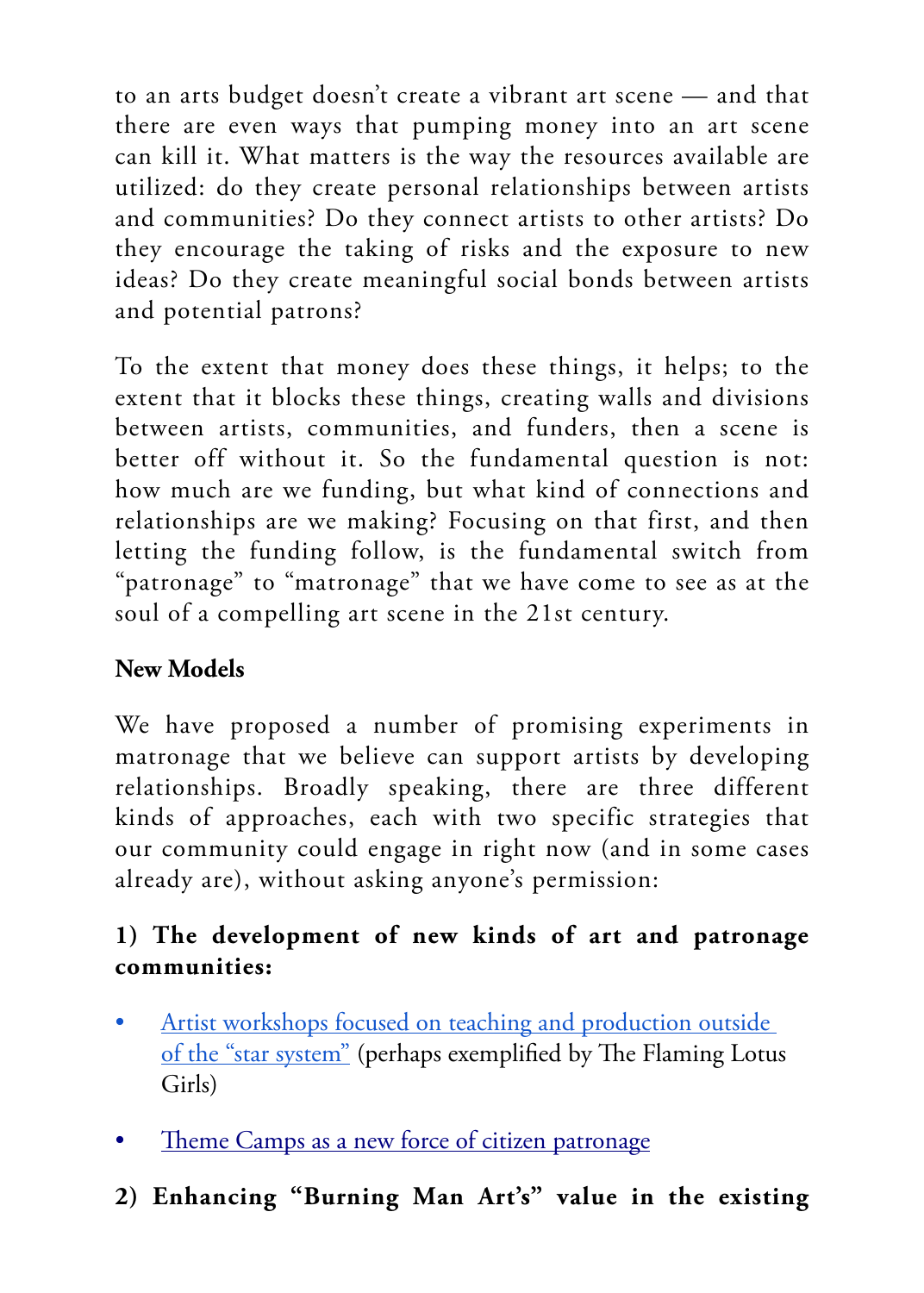#### **commercial market through the use of community to generate provenance:**

- [Fundiversify](https://journal.burningman.org/2016/05/philosophical-center/tenprinciples/making-patronage-work-for-us-recognizing-that-our-community-creates-value/)  an arts funding model in which investors fund art specifically for purposes of being in our community, with the time spent in the community enhancing its value, eventually leading to a greater profit (and enhanced creative independence) for artists.
- [Outreach Database](https://journal.burningman.org/2016/05/philosophical-center/tenprinciples/art-gets-more-valuable-when-data-becomes-relationships/)  wherein we use our community to create a comprehensive database of places, communities, and contacts potentially interested in hosting Burning Man art throughout the year.

#### **3) Finding new ways to connect local artists to local communities of all kinds — form neighborhoods to retirement homes to businesses:**

- **[Creating Community Currencies](https://journal.burningman.org/2016/07/philosophical-center/tenprinciples/redesigning-money-an-alternative-model-of-funding-from-the-burning-man-community/) to support local artists**
- [Embedding artists](https://journal.burningman.org/2016/06/philosophical-center/tenprinciples/embed-artists-everywhere-they-are-the-community-innovators-the-world-needs/) in new kinds of communities

What has hopefully become apparent is that while all of these approaches have increasing arts funding as a goal, they are not fundamentally about money — they are about community. **The goal is not to get money in order to create the kinds of communities that support art, but to create those communities and eventually leverage them to enhance arts funding and support what they were going to do anyway.**

These models are less important, then, for their specifics although we think these are good and worthy experiments that have the potential to do a great deal of good — but vitally important to establish what kind of approach helps us resolve the paradox of "art" and "money" in a way that is consistent with our values. At the end of this year of investigation, we are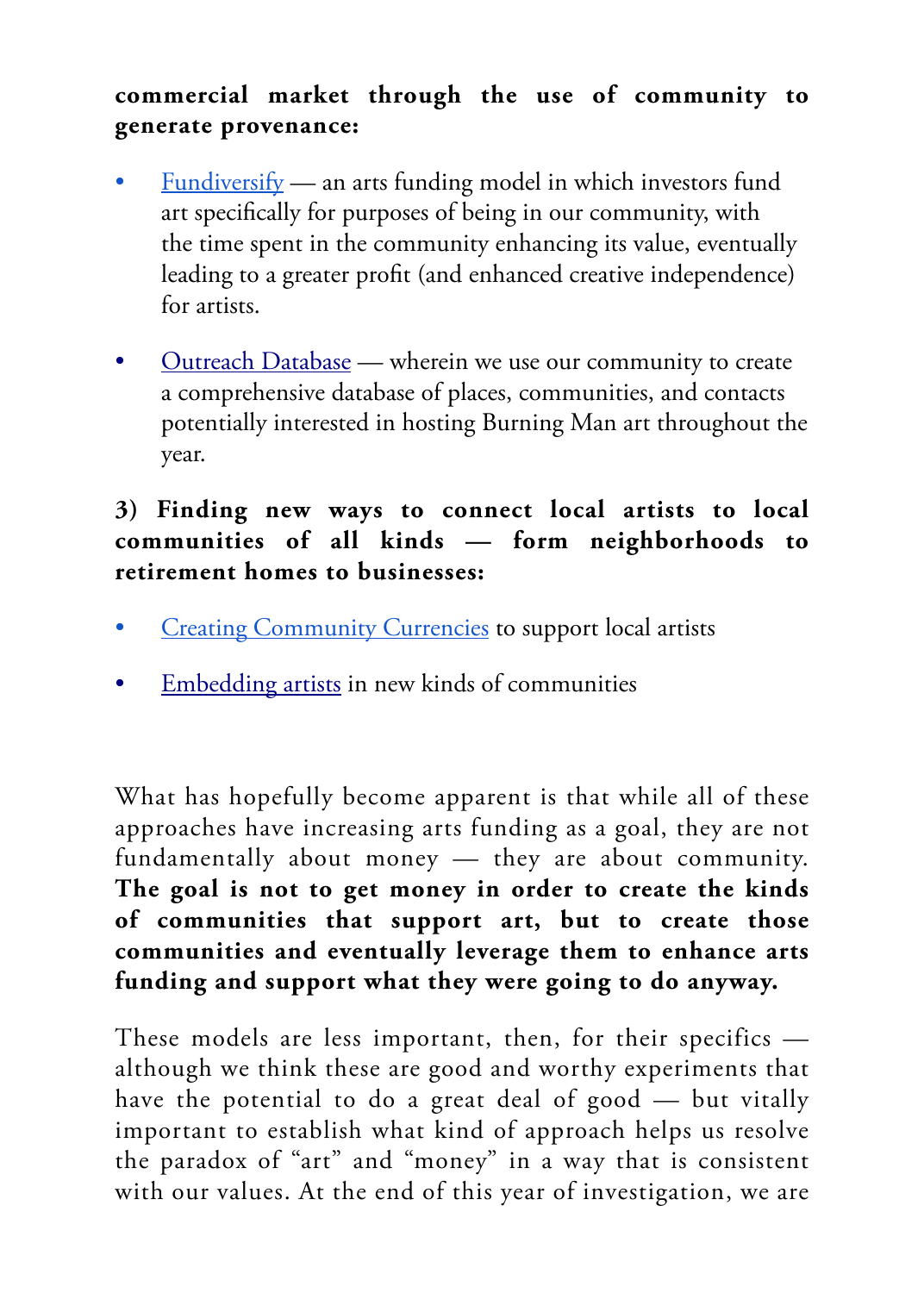ready to conclude that "community" is the bridge and between "art" and money" we are looking for. "Patronage" funds art. "Matronage" uses arts funding as an opportunity to build connection and community.

In the introduction to this series, we suggested that artists might need a Declaration of Independence. In fact they are better served by a Declaration of Interdependence.

#### **There Are No Shortcuts**

While it is vital to Burning Man's future, and the future of any healthy civilization, to find new ways to support arts and artists, we believe that to be truly successful those new approaches must have community at their core. When art is about community, and community about art, the two can reinforce each other and create a healthy whole that is greater than the sum of its parts. But when art is about money, or money about art, the two corrode each other, bringing out the worst in each.

This is not — absolutely not — to say that money must be kept away from art. Only that this is a case where money functions best when it is in service to other values. Our approaches to art funding must never be **about** the money. But increasing the connections between art and community creates additional value and prosperity. It's a virtuous cycle — if we don't take shortcuts. When we take shortcuts to make money, community suffers, and a decline in art follows. But when we are focused on creating art first, rather than creating art for the sake of money, then we will always have something around which to form community.

We may never be able to make "artist" a stable, reliable, safe job. The artists themselves may not allow it — and it's that spirit that makes them so crucial to communities everywhere. But we can create communities in which their value is recognized,